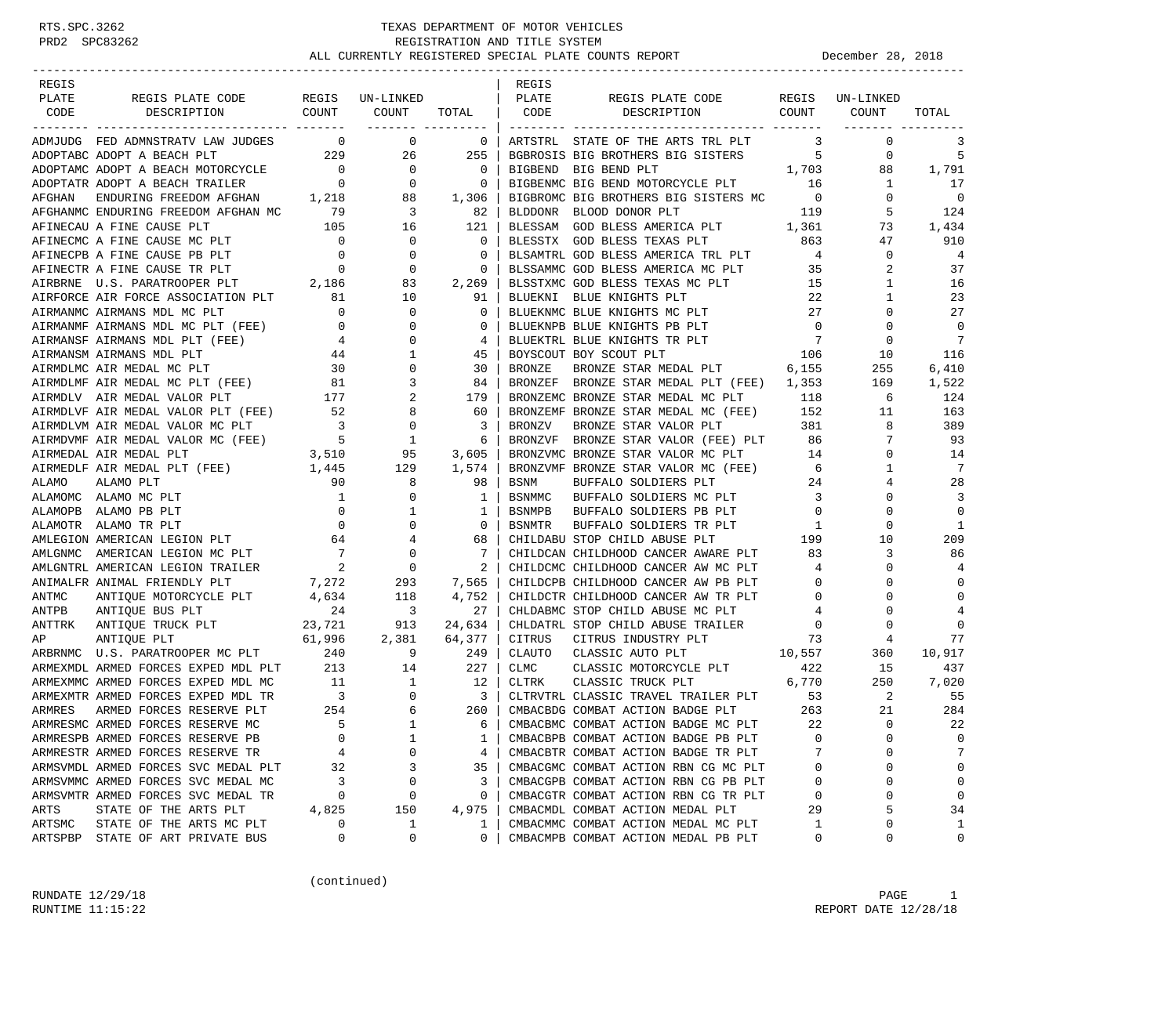| REGIS                                   |                            |                          |                | REGIS       |                                      |                          |                 |              |
|-----------------------------------------|----------------------------|--------------------------|----------------|-------------|--------------------------------------|--------------------------|-----------------|--------------|
| PLATE<br>REGIS PLATE CODE               |                            | REGIS UN-LINKED          |                | PLATE       | REGIS PLATE CODE                     |                          | REGIS UN-LINKED |              |
| COUNT<br>CODE<br>DESCRIPTION            |                            | COUNT                    | TOTAL          | CODE        | DESCRIPTION                          | COUNT                    | COUNT           | TOTAL        |
|                                         |                            | ________ _______         |                |             |                                      |                          | -------- ----   |              |
| CMBACMTR COMBAT ACTION MEDAL TR PLT     | $\overline{1}$             | 0                        | $\mathbf{1}$   |             | CMPAFMCF CMOH AIR FORCE MC PLT (FEE) | $\circ$                  | $\mathbf 0$     | $\Omega$     |
| CMBACRBG COMBAT ACTION RBN CG PLT       | $\overline{5}$             | 0                        | $5^{\circ}$    | CMPAFRC     | CMOH AIR FORCE PLT                   | $\mathbf{0}$             | 0               | $\Omega$     |
| CMBACRBN COMBAT ACTION RBN NAVY PLT 240 |                            | 25                       | 265            |             | CMPAFRCF CMOH AIR FORCE PLT (FEE)    | $\overline{0}$           | $\mathbf 0$     | $\Omega$     |
| CMBARNMC COMBAT ACTION RBN NAVY MC      | 21                         | $\overline{\phantom{0}}$ | 21             |             | CMPARMCF CMOH ARMY MC PLT (FEE)      | $\mathbf 0$              | 0               | $\Omega$     |
| CMBARNPB COMBAT ACTION RBN NAVY PB      | $\overline{0}$             | $\overline{0}$           | $\circ$        |             | CMPARMMC CMOH ARMY MC PLT            | $\mathbf 0$              | 0               | $\Omega$     |
| CMBARNTR COMBAT ACTION RBN NAVY TR      | 5 <sub>5</sub>             | $\overline{0}$           | -5             |             | CMPARMY CMOH ARMY PLT                | 2                        | $\Omega$        | 2            |
| CMBATMED COMBAT MEDICAL BADGE PLT       | 53                         | $\mathbf{1}$             | 54             |             | CMPARMYF CMOH ARMY PLT (FEE)         | $\mathbf 0$              | 0               | $\Omega$     |
| CMBINFBD COMBAT INFANTRYMANS BADGE      | 375                        | 32                       | 407            |             | CMPNAVMC CMOH NAVY MC PLT            | $\mathbf 0$              | $\Omega$        | $\Omega$     |
| CMBINFMC COMBAT INFANTRYMANS BDGE MC    | 36                         | $\mathbf 0$              | 36             |             | CMPNAVY CMOH NAVY PLT                | 2                        | $\Omega$        |              |
| CMBINFPB COMBAT INFANTRYMANS BDGE PB    | $\overline{\phantom{0}}$   | 0                        | $\mathbf 0$    |             | CMPNAVYF CMOH NAVY PLT (FEE)         | 1                        | 0               | 1            |
| CMBINFTR COMBAT INFANTRYMANS BDGE TR    | $\overline{7}$             | $\mathbf{0}$             | 7              |             | CMPNVMCF CMOH NAVY MC PLT (FEE)      | $\mathbf 0$              | 0               | $\Omega$     |
| CMBTMDMC COMBAT MEDICAL BADGE MC PLT    | $\overline{7}$             | $\mathbf{0}$             | 7              |             | CNTYJUDG COUNTY JUDGE PLT            | $\mathbf 0$              | $\Omega$        |              |
| CMBTMDTR COMBAT MEDICAL BADGE TR PLT    | $\overline{1}$             | $\mathbf 0$              | 1              | COASTMD     | COAST GUARD MDL PLT                  | 1                        | $\Omega$        | $\mathbf{1}$ |
| CMDMDAIR COMMENDATION MDL AIR FORCE     | 457                        | 26                       | 483            |             | COASTMDF COAST GUARD MDL PLT (FEE)   | $\overline{0}$           | $\Omega$        | $\Omega$     |
|                                         | 19                         |                          |                |             |                                      | $\mathbf{0}$             | 0               | $\Omega$     |
| CMDMDAMC COMMENDATION MDL AF MC PLT     |                            | $\mathbf{1}$             | 20             |             | COASTMMC COAST GUARD MDL MC PLT      |                          |                 | $\Omega$     |
| CMDMDAPB COMMENDATION MDL AF PB PLT     | $\overline{\phantom{0}}$   | 1                        | $\mathbf{1}$   |             | COASTMMF COAST GUARD MDL MC PLT FEE  | - 0                      | $\mathbf 0$     |              |
| CMDMDARM COMMENDATION MDL ARMY PLT      | 510                        | 28                       | 538            | <b>COLL</b> | TEXAS A & M UNIVERSITY               | 1,730                    | 58              | 1,788        |
| CMDMDATR COMMENDATION MDL AF TR PLT     | 9                          | $\mathbf{0}$             | 9              | <b>COLL</b> | UNIV OF TEXAS AT AUSTIN              | 937                      | 20              | 957          |
| CMDMDCGD COMMENDATION MDL CGUARD PLT    | 18                         | 0                        | 18             | <b>COLL</b> | SOUTHERN METHODIST UNIV              | 77                       | 4               | 81           |
| CMDMDCMC COMMENDATION MDL CG MC PLT     | $\overline{1}$             | 0                        | 1              | COLL        | INCARNATE WORD COLLEGE               | $\overline{0}$           | 0               | $\Omega$     |
| CMDMDCPB COMMENDATION MDL CG PB PLT     | $\overline{0}$             | $\mathbf 0$              | $\overline{0}$ | COLL        | TEXAS TECH UNIVERSITY 1,668          |                          | 55              | 1,723        |
| CMDMDCTR COMMENDATION MDL CG TR PLT     | $\overline{0}$             | 0                        | $\overline{0}$ | COLL        | UNIV OF TX AT ARLINGTON              | $6\overline{6}$          | $\mathbf{1}$    | 7            |
| CMDMDJMC COMMENDATION MDL JSV MC PLT    | 3                          | 0                        | 3              | COLL        | UNIV OF TEXAS AT EL PASO             | 57                       | 3               | 60           |
| CMDMDJPB COMMENDATION MDL JSV PB PLT    | $\overline{0}$             | 0                        | $\mathbf{0}$   | COLL        | UNIVERSITY OF HOUSTON                | 290                      | 10              | 300          |
| CMDMDJSV COMMENDATION MDL JOINT SVCS    | 135                        | 8                        | 143            | COLL        | RICHLAND COLLEGE                     | $\overline{0}$           | $\mathbf 0$     | $\mathbf 0$  |
| CMDMDJTR COMMENDATION MDL JSV TR PLT    | $\mathbf{1}$               | 0                        | $\overline{1}$ | COLL        | TEXAS SOUTHERN UNIVERSITY            | 87                       | 5               | 92           |
| CMDMDNAV COMMENDATION MDL NAVY PLT      | 195                        | 12                       | 207            | <b>COLL</b> | BAYLOR UNIVERSITY                    | 255                      | 9               | 264          |
| CMDMDNMC COMMENDATION MDL NAVY MC       | $\overline{\phantom{a}}$ 3 | $\mathbf 0$              | $\mathbf{3}$   | COLL        | TEXAS STATE UNIVERSITY               | 32                       | $\mathbf{1}$    | 33           |
| CMDMDNPB COMMENDATION MDL NAVY PB       | $\overline{\phantom{0}}$   | $\mathbf 0$              | $\mathbf 0$    | COLL        | UNIVERSITY OF NORTH TEXAS            | 66                       | 1               | 67           |
| CMDMDNTR COMMENDATION MDL NAVY TR       | $\overline{2}$             | 0                        | 2              | COLL        | RICE UNIVERSITY                      | 169                      | 7               | 176          |
| CMDMDRMC COMMENDATION MDL ARMY MC       | 27                         | 2                        | 29             | COLL        | U OF MARY HARDIN-BAYLOR              | 24                       | $\mathbf 0$     | 24           |
| CMDMDRPB COMMENDATION MDL ARMY PB       | $\sim$ 0                   | $\mathbf{0}$             | $\overline{0}$ | <b>COLL</b> | UNIV OF TX AT SAN ANTONIO            | $\overline{\phantom{0}}$ | 0               | $\Omega$     |
| CMDMDRTR COMMENDATION MDL ARMY TR       | 8                          | $\mathbf 0$              | 8              | COLL        | TEXAS CHRISTIAN UNIV                 | 129                      | 7               | 136          |
| CMDMLVAF CMNDTN MDL VLR AIR FORCE       | $\mathbf{1}$               | 1                        | 2              | COLL        | PRAIRIE VIEW A & M UNIV              | 49                       | 1               | 50           |
| CMDMLVAR CMNDTN MDL VLR ARMY PLT        | 20                         | $\mathbf{1}$             | 21             | COLL        | BROOKHAVEN COLLEGE                   | $\overline{0}$           | 0               | $\Omega$     |
| CMDMLVCG CMNDTN MDL VLR COAST GRD       | $\overline{\phantom{0}}$   | $\mathbf 0$              | $\overline{0}$ | COLL        | UNIVERSITY OF ST. THOMAS             | 13                       | 1               | 14           |
| CMDMLVJS CMNDTN MDL VLR JOINT SVC       | $\overline{1}$             | $\mathbf{1}$             | 2              | <b>COLL</b> | PARKER C OF CHIROPRACTIC             | $\overline{0}$           | $\mathbf 0$     | $\Omega$     |
| CMDMLVNV CMNDTN MDL VLR NAVY MRN PLT    | 14                         | $\mathbf{1}$             | 15             | COLL        | S. F. AUSTIN STATE UNIV              | 44                       | $\mathbf 1$     | 45           |
| CMDMVAMC CMNDTN MDL VLR AIR FORCE MC    | $\mathbf 0$                | 0                        | $\overline{0}$ | COLL        | TX CHIROPRACTIC COLLEGE              | $\mathbf{0}$             | $\mathbf 0$     | $\Omega$     |
| CMDMVATR CMNDTN MDL VLR AIR FORCE TR    | 0                          | 0                        | $\mathbf{0}$   | COLL        | ABILENE CHRISTIAN UNIV               | 0                        | 0               | $\mathbf 0$  |
| CMDMVCMC CMNDTN MDL VLR COAST GRD MC    | $\mathbf 0$                | $\mathbf 0$              | $\Omega$       | COLL        | HOUSTON BAPTIST UNIV                 | 0                        | $\Omega$        | $\mathbf 0$  |
| CMDMVCTR CMNDTN MDL VLR COAST GRD TR    | $\Omega$                   | $\Omega$                 | $\Omega$       | <b>COLL</b> | TEXAS A & M COMMERCE                 | 19                       | $\mathfrak{D}$  | 21           |
| CMDMVJMC CMNDTN MDL VLR JOINT SVC MC    | $\Omega$                   | $\Omega$                 | 0              | COLL        | TARLETON STATE UNIV                  | $\mathbf 0$              | 0               | $\mathbf 0$  |
| CMDMVJTR CMNDTN MDL VLR JOINT SVC TR    | 0                          | n                        | 0              | COLL        | WEST TEXAS A & M UNIV                | 40                       | 1               | 41           |
| CMDMVNMC CMNDTN MDL VLR NAVY MRN MC     | 0                          | 0                        | 0              | COLL        | SAM HOUSTON STATE UNIV               | 113                      | 9               | 122          |
| CMDMVNTR CMNDTN MDL VLR NAVY MRN TR     | 1                          | $\Omega$                 | 1              | COLL        | TX A & M CORPUS CHRISTI              | $\Omega$                 | 0               | 0            |
| CMDMVRMC CMNDTN MDL VLR ARMY MC PLT     | 2                          | $\Omega$                 | 2              | COLL        | MIDWESTERN STATE UNIV                | $\Omega$                 | $\Omega$        | $\mathbf{0}$ |
| CMDMVRTR CMNDTN MDL VLR ARMY TR PLT     | 0                          | $\Omega$                 | 0              | COLL        | HOWARD PAYNE UNIVERSITY              | 0                        | 0               | $\mathbf 0$  |
| CMOH PLT                                | 5                          | $\Omega$                 | 5              |             | SOUTHWESTERN UNIVERSITY              |                          |                 | 27           |
| CMP                                     | 0                          | 0                        | 0              | COLL        |                                      | 26                       | 1               | 39           |
| CMPAFCMC CMOH AIR FORCE MC PLT          |                            |                          |                | COLL        | AUSTIN COLLEGE                       | 38                       | 1               |              |

(continued)

RUNDATE  $12/29/18$  PAGE 2 RUNTIME 11:15:22 REPORT DATE 12/28/18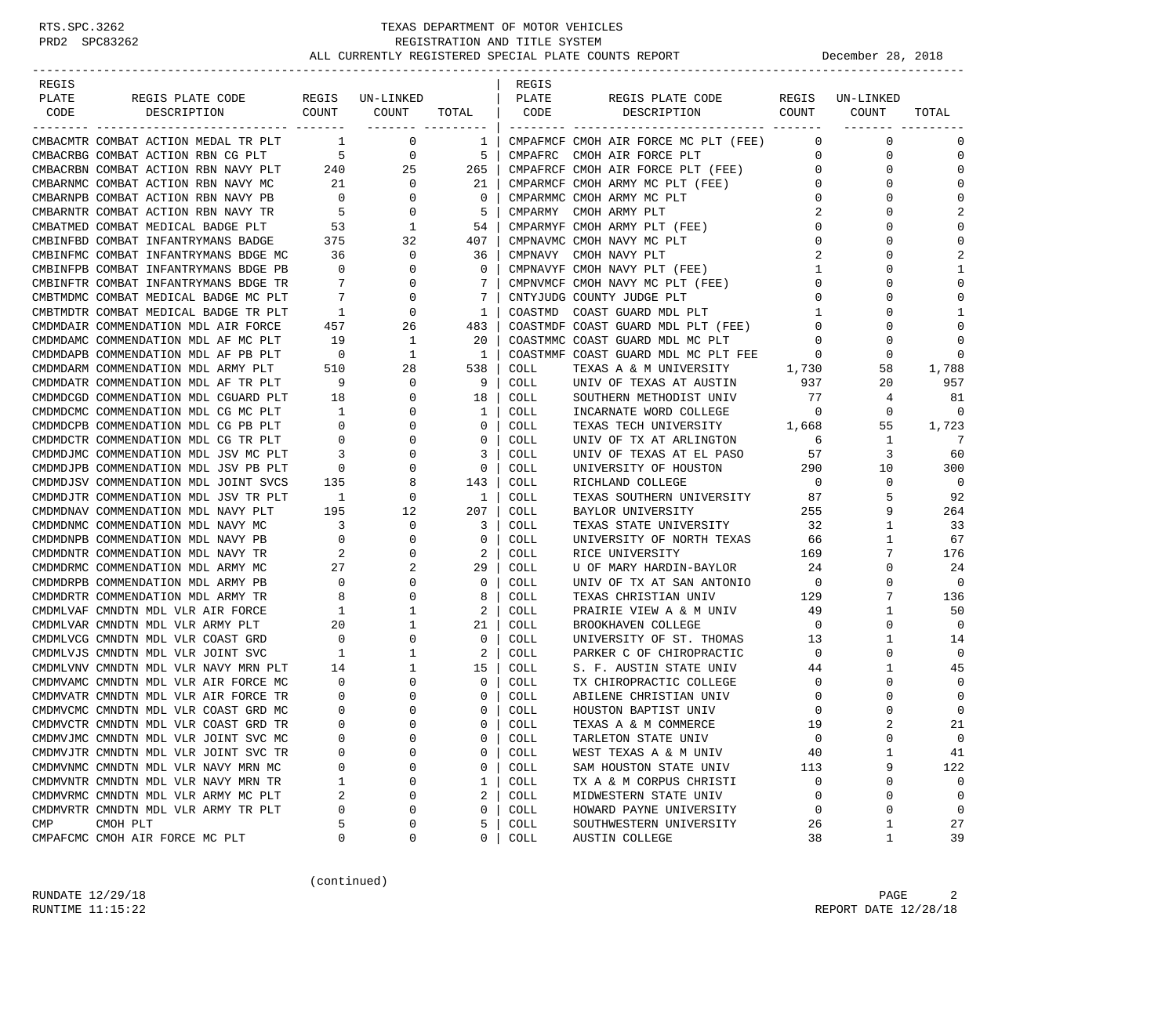| REGIS  |                                       |                          |                                  |              | REGIS         |                                      |                |              |                |
|--------|---------------------------------------|--------------------------|----------------------------------|--------------|---------------|--------------------------------------|----------------|--------------|----------------|
| PLATE  | REGIS PLATE CODE                      | REGIS                    | UN-LINKED                        |              | PLATE         | REGIS PLATE CODE                     | REGIS          | UN-LINKED    |                |
| CODE   | DESCRIPTION                           | COUNT                    | COUNT                            | TOTAL        | CODE          | DESCRIPTION                          | COUNT          | COUNT        | TOTAL          |
| COLL   | LAMAR UNIVERSITY                      | 0                        | ------- ---------<br>$\mathbf 0$ | $\mathbf{0}$ |               | DSMAIRFF DISTING SER AIR FORCE (FEE) | 14             | $\mathbf 0$  | 14             |
| COLL   | EAST TEXAS BAPTIST UNIV               | 0                        | 0                                | 0            |               | DSMAIRFM DISTING SERV AIR FORCE MC   | $\mathbf{1}$   | $\mathbf 0$  | 1              |
| COLL   | TEXAS LUTHERAN UNIVERSITY             | $\mathbf{0}$             | 0                                | $\mathbf 0$  |               | DSMAIRMF DIST SER AIR FORCE MC (FEE) | $\mathbf{0}$   | $\mathbf 0$  | $\Omega$       |
| COLL   | HUSTON-TILLOTSON COLLEGE              | $\mathbf{0}$             | $\Omega$                         | 0            |               | DSMARMMF DISTING SERV ARMY MC (FEE)  | $\mathbf 0$    | $\Omega$     | $\Omega$       |
| COLL   | MCMURRY UNIVERSITY                    | $\mathbf{0}$             | 0                                | 0            |               | DSMARMY DISTINGUISHED SERVICE ARMY   | 43             | 2            | 45             |
| COLL   | UNIV OF TEXAS AT DALLAS               | 27                       | 1                                | 28           |               | DSMARMYF DISTING SERVICE ARMY (FEE)  | 11             | 2            | 13             |
| COLL   | TEXAS WESLEYAN UNIVERSITY 0           |                          | 0                                | $\mathbf 0$  |               | DSMARMYM DISTING SERVICE ARMY MC     | $\mathbf 0$    | $\mathbf 0$  | $\mathbf 0$    |
| COLL   | SUL ROSS STATE UNIVERSITY             | 37                       | 1                                | 38           | DSMCG         | DISTING SERVICE COAST GUARD          | 1              | 1            | 2              |
| COLL   | UT DALLAS SUNSET 09/01/2014           | $\overline{\phantom{0}}$ | $\Omega$                         | 0            | DSMCGF        | DIST SER COAST GUARD (FEE)           | 0              | $\Omega$     | $\Omega$       |
| COLL   | TEXAS A & M KINGSVILLE                | $\mathbf{0}$             | 0                                | 0            | DSMCGM        | DISTING SERV COAST GUARD MC          | 0              | 0            | $\mathbf 0$    |
| COLL   | NORTH CENTRAL TX COLLEGE              | $\mathbf 0$              | $\Omega$                         | 0            |               | DSMCGMF DIST SER CST GUARD MC (FEE)  | 0              | $\Omega$     | $\mathbf 0$    |
| COLL   | UT MD ANDERSON CANCER                 | 42                       | 0                                | 42           |               | DSMDDMCF DIS SER MDL DOD MC PLT(FEE) | 0              | $\Omega$     | $\mathbf 0$    |
| COLL   | TEXAS WOMEN'S UNIVERSITY              | $\overline{0}$           | O                                | $\mathbf 0$  |               | DSMDHSMC DIST SER MDL DOHS MC PLT    | 0              | $\Omega$     | $\Omega$       |
| COLL   | UNIV OF TX AT BROWNSVILLE             | $\mathbf 0$              | $\Omega$                         | 0            | <b>DSMDOD</b> | DIST SER MDL DOD PLT                 | 4              | $\Omega$     | 4              |
| COLL   | LUBBOCK CHRISTIAN UNIV                | 10                       | 1                                | 11           |               | DSMDODF DIST SER MDL DOD PLT (FEE)   | 4              | 1            | 5              |
| COLL   | ST. MARY'S UNIVERSITY                 | 30                       | 4                                | 34           |               | DSMDODMC DIST SER MDL DOD MC PLT     | 0              | $\Omega$     | $\mathbf 0$    |
| COLL   | ANGELO STATE UNIVERSITY               | 44                       | 7                                | 51           | DSMDOHS       | DIST SER MDL DOHS PLT                | 0              | $\Omega$     | $\mathbf 0$    |
|        | COLLTXAN COLLEGE FOR ALL TEXANS       | 18                       | 1                                | 19           |               | DSMDOHSF DIST SER MDL DOHS PLT (FEE) | 0              | $\Omega$     | $\Omega$       |
|        | COLLTXMC COLL FOR ALL TEXANS MC       | $\mathbf{1}$             | 0                                | 1            | DSMDOT        | DIST SER MDL DOT PLT                 | 0              | $\Omega$     | $\Omega$       |
|        | COLLTXTR COLL FOR ALL TEXANS TR       | $\overline{\phantom{0}}$ | 0                                | 0            |               | DSMDOTF DIST SER MDL DOT PLT (FEE)   | 0              | $\Omega$     | $\mathbf 0$    |
|        | CONQCNCR CONQUER CANCER PLT           | 145                      | 8                                | 153          |               | DSMDOTMC DIST SER MDL DOT MC PLT     | 0              | $\Omega$     | $\mathbf 0$    |
| CTNBOL | COTTON BOLL PLT                       | 478                      | 24                               | 502          |               | DSMDTMCF DIS SER MDL DOT MC PLT(FEE) | $\mathbf 0$    | $\Omega$     | $\Omega$       |
| CUSTOM | CUSTOM VEHICLE PLT                    | 80                       | 6                                | 86           |               | DSMHSMCF DIS SER MDL DHS MC PLT(FEE) | 0              | $\Omega$     | $\Omega$       |
|        | CUSTOMMC CUSTOM MOTORCYCLE PLT        | $\overline{0}$           | $\Omega$                         | $\Omega$     |               | DSMNAVMF DISTING SERV NAVY MC (FEE)  | $\Omega$       | ∩            | $\Omega$       |
| CVLPAT | TX WING CIVIL AIR PATROL              | 141                      | 4                                | 145          |               | DSMNAVY DISTINGUISHED SERVICE NAVY   | 6              | $\Omega$     | 6              |
|        | CVLPATMC TX WING CIVIL AIR PATROL MC  | 2                        | $\Omega$                         | 2            |               | DSMNAVYF DISTING SERVICE NAVY (FEE)  | 3              | $\Omega$     | 3              |
|        | CVLPATPB TX WING CIVIL AIR PATROL PB  | $\mathbf{0}$             | 0                                | 0            |               | DSMNAVYM DISTING SERVICE NAVY MC     | 0              | $\Omega$     | $\mathbf 0$    |
|        | CVLPATTR TX WING CIVIL AIR PATROL TR  | $\mathbf{0}$             | 0                                | $\mathbf 0$  |               | DSSMDLMC DEF SUPERIOR SERV MDL MC    | 2              | $\Omega$     | $\overline{2}$ |
| DARMC  | DAUGHTERS AMER REV MC PLT             | $\overline{0}$           | 0                                | 0            |               | DSSMDLMF DEF SUPER SERV MDL MC (FEE) | $\circ$        | $\Omega$     | $\mathbf 0$    |
| DARPB  | DAUGHTERS AMER REV PB PLT             | $\overline{0}$           | 0                                | 0            |               | DSSMEDAL DEFENSE SUPERIOR SERV MEDAL | 166            | 4            | 170            |
| DARPLT | DAUGHTERS AMER REV PLT                | 85                       | 5                                | 90           |               | DSSMEDLF DEF SUPERIOR SERV MDL (FEE) | 42             | 2            | 44             |
| DARTR  | DAUGHTERS AMER REV TR PLT             | $\sim$ 0                 | $\mathbf 0$                      | $\mathbf 0$  | <b>DUBLUE</b> | DU BLUE HERON PLT                    | 706            | 42           | 748            |
|        | DEFMERSF DEFENSE MERIT SVC MDL (FEE)  | 235                      | 31                               | 266          |               | DUBLUEMC DU BLUE HERON MC PLT        | $\overline{3}$ | $\mathbf 0$  | 3              |
|        | DEFMERSV DEFENSE MERIT SVC MDL PLT    | 1,021                    | 20                               | 1,041        |               | DUBLUEPB DU BLUE HERON PB PLT        | $\circ$        | 0            | $\mathbf 0$    |
|        | DEFMRSMC DEFENSE MERIT SVC MDL MC     | 8                        | 0                                | 8            |               | DUBLUETR DU BLUE HERON TRL PLT       | 6              | 0            | 6              |
|        | DEFMRSMF DEFENSE MERIT SVC MDL MC F   | 14                       | 2                                | 16           |               | DUTHREED DU THREE DOGS PLT           | 84             | 28           | 112            |
|        | DESERTMC DESERT STORM MC PLT          | 75                       | 1                                | 76           |               | DUTHREMC DU THREE DOGS MC PLT        | 0              | $\mathbf 0$  | $\mathbf 0$    |
|        | DESERTPB DESERT STORM PB PLT          | $\overline{0}$           | 0                                | $\mathbf 0$  |               | DUTHREPB DU THREE DOGS PB PLT        | $\mathbf 0$    | $\Omega$     | $\mathbf 0$    |
|        | 1,355<br>DESERTS DESERT STORM PLT     |                          | 57                               | 1,412        |               | DUTHRTRL DU THREE DOGS TRL PLT       | 2              | $\Omega$     | 2              |
|        | DESERTTR DESERT STORM TR PLT          | 5                        | 1                                | 6            |               | DVAEXMDL DV ARM FORCES EXP MDL PLT   | 138            | 1            | 139            |
|        | DFDRVRAW DEAF DRIVER AWARENESS PLT 49 |                          | $\mathbf 0$                      | 49           |               | DVAEXMLF DV ARM FORCES EXP MDL (FEE) | 76             | 4            | 80             |
|        | DFDRVRMC DEAF DRIVER AWARENESS MC     | $\Omega$                 | $\Omega$                         | $\Omega$     |               | DVAEXMMC DV ARM FORCES EXP MDL MC    | $\Omega$       | $\mathbf{1}$ | 1              |
|        | DFDRVRPB DEAF DRIVER AWARENESS PB     | $\mathbf 0$              | $\Omega$                         | 0            |               | DVAEXMMF DV ARM FORCES EXP MDL MC F  | 7              | 0            | 7              |
|        | DFDRVRTR DEAF DRIVER AWARENESS TR     | 1                        | 0                                | 1            |               | DVAFCMCF DV AIR FORCE CROSS MC (FEE) | 2              | Ω            | 2              |
|        | DFLYCMCF FLY CRS MDL RCPNT MC (FEE)   | 12                       | 0                                | 12           |               | DVAFCRMC DV AIR FORCE CROSS MC PLT   | 0              | 0            | $\mathbf 0$    |
|        | DFLYCRS FLYING CROSS MEDAL RECIPNTS   | 1,148                    | 23                               | 1,171        |               | DVAFCRS DV AIR FORCE CROSS PLT       | 27             | 2            | 29             |
|        | DFLYCRSF FLY CRS MDL RCPNT PLT (FEE)  | 344                      | 21                               | 365          |               | DVAFCRSF DV AIR FORCE CROSS (FEE)    | 18             | 1            | 19             |
|        | DFLYCSMC FLY CRS MEDAL RCPNT MC PLT   | 6                        | 0                                | 6            |               | DVAIRMDL DV AIR MEDAL PLT            | 1,013          | 18           | 1,031          |
| DIMES  | MARCH OF DIMES PLT                    | 20                       | 0                                | 20           |               | DVAIRMLF DV AIR MEDAL PLT (FEE)      | 607            | 17           | 624            |
|        | DSMAIRF DISTING SERVICE AIR FORCE     | 43                       | 1                                | 44           |               | DVAIRMMC DV AIR MEDAL MC PLT         | 5              | 0            | 5              |

(continued)

RUNDATE  $12/29/18$  PAGE 3 RUNTIME  $11:15:22$  REPORT DATE  $12/28/18$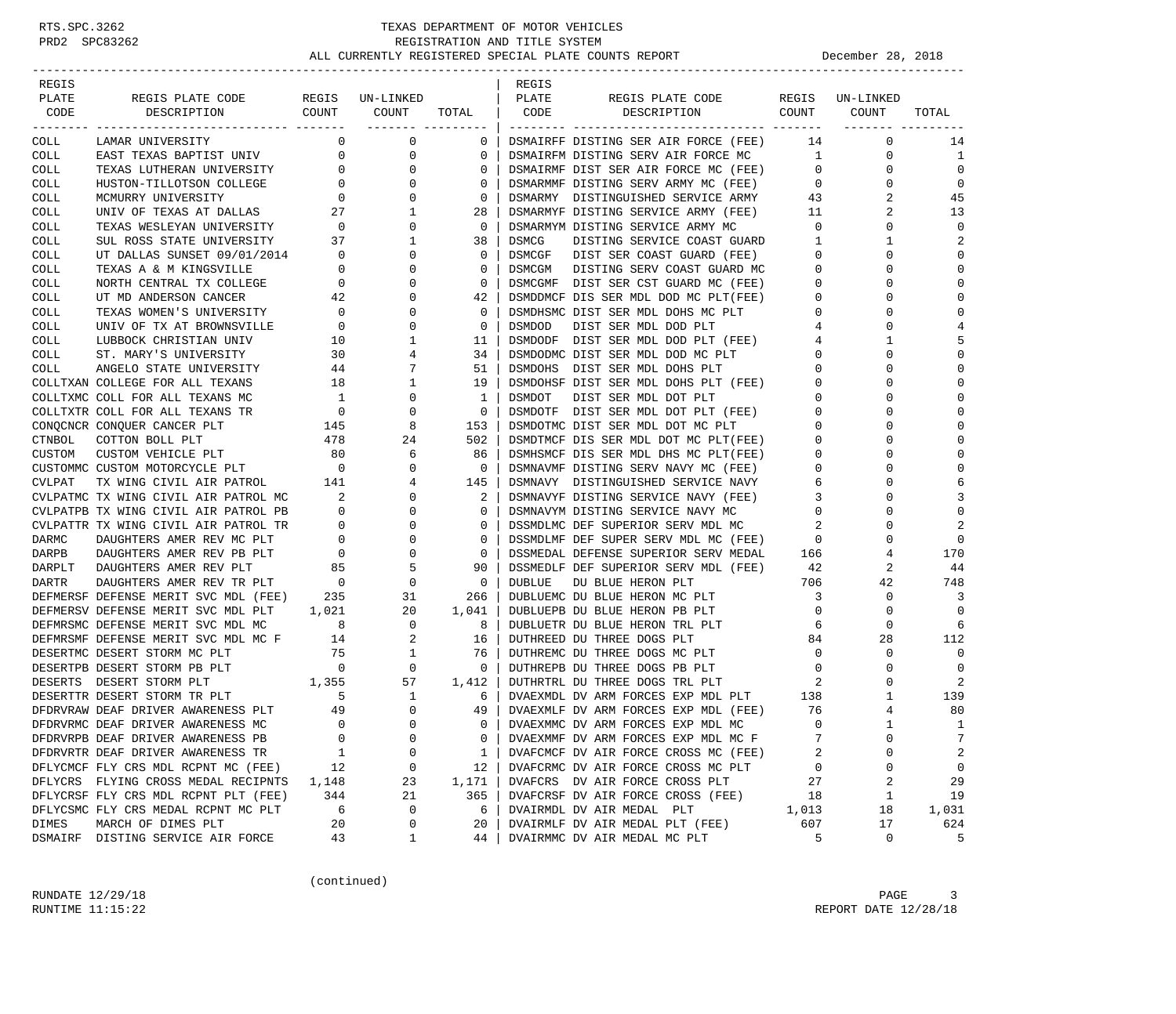| REGIS         |                                                                            |                                        |                          |                             | REGIS         |                                                            |                          |                 |                |
|---------------|----------------------------------------------------------------------------|----------------------------------------|--------------------------|-----------------------------|---------------|------------------------------------------------------------|--------------------------|-----------------|----------------|
| PLATE<br>CODE | REGIS PLATE CODE<br>COUNT                                                  |                                        | REGIS UN-LINKED<br>COUNT |                             | PLATE<br>CODE | REGIS PLATE CODE<br>COUNT                                  |                          | REGIS UN-LINKED | TOTAL          |
|               | DESCRIPTION                                                                |                                        |                          | TOTAL  <br>_______ ________ |               | DESCRIPTION                                                |                          | COUNT           |                |
|               | DVAIRMMF DV AIR MEDAL MC PLT (FEE) 39                                      |                                        | 2                        | 41                          |               | DVCMHAFF DV CMOH AIR FORCE PLT (FEE)                       | $\circ$                  | $\mathbf 0$     | $\Omega$       |
|               | DVAIRMNF DV AIRMANS MDL (FEE)                                              | $\overline{9}$                         | 0                        | 9                           |               | DVCMHAFM DV CMOH AIR FORCE MC PLT                          | $\mathbf 0$              | 0               | $\Omega$       |
|               | DVAIRMNS DV AIRMANS MDL PLT                                                | 9                                      | $\mathbf 0$              | 9                           |               | DVCMHAIR DV CMOH AIR FORCE PLT                             | $\mathbf{1}$             | 1               | $\overline{2}$ |
| DVAIRV        | DV AIR MEDAL VALOR PLT 103                                                 |                                        | 4                        | 107                         |               | DVCMHAMF DV CMOH ARMY MC PLT (FEE)                         | $\overline{0}$           | 0               | $\Omega$       |
|               | DVAIRVF DV AIR MEDAL VALOR (FEE)                                           | 75                                     | 5                        | 80                          |               | DVCMHAR DV CMOH ARMY PLT                                   | 3                        | 2               | 5              |
|               | DVAIRVM DV AIR MEDAL VALOR MC PLT                                          | $\overline{1}$                         | $\circ$                  | 1                           |               | DVCMHARF DV CMOH ARMY PLT (FEE)                            | 1                        | $\Omega$        | 1              |
|               | DVAIRVMF DV AIR MEDAL VALOR MC (FEE) 7                                     |                                        | 0                        | 7                           |               | DVCMHARM DV CMOH ARMY MC PLT                               | $\mathbf{0}$             | $\Omega$        | $\Omega$       |
|               | DVARCRMC DV ARMY DST CROSS MC PLT                                          | $\overline{0}$                         | $\mathbf 0$              | 0                           |               | DVCMHFMF DV CMOH AIR FORCE MC (FEE)                        | $\mathbf 0$              | 0               | $\Omega$       |
|               | DVARCRMF DV ARMY DST CRS MC (FEE)                                          | $\overline{0}$                         | $\circ$                  | $\mathbf 0$                 |               | DVCMHNAV DV CMOH NAVY PLT                                  | $\mathbf 0$              | 1               | 1              |
|               | DVARMCRF DV ARMY DST CROSS (FEE)                                           | $\begin{array}{c} 12 \\ 0 \end{array}$ | 5                        | 17                          |               | DVCMHNMF DV CMOH NAVY MC PLT (FEE)                         | $\overline{0}$           | 0               | $\Omega$       |
|               | DVARMSMC DV AIRMANS MDL MC PLT                                             |                                        | 0                        | 0                           |               | DVCMHNVF DV CMOH NAVY PLT (FEE)                            | $\mathbf 0$              | $\Omega$        | $\mathbf 0$    |
|               | DVARMSMF DV AIRMANS MDL MC (FEE)                                           | $\overline{0}$                         | 0                        | $\mathbf 0$                 |               | DVCMHNVM DV CMOH NAVY MC PLT                               | $\mathbf 0$              | 0               | $\mathbf 0$    |
|               | DVARMYCR DV ARMY DST CROSS PLT                                             | 28                                     | 2                        | 30                          | <b>DVCMJS</b> | DV COMMEN MDL JOINT SVC PLT                                | 91                       | 1               | 92             |
|               | DVASVMDL DV ARM FORCES SVC MDL PLT 19                                      |                                        | 1                        | 20                          |               | DVCMJSF DV COMMEN MDL JOINT SVC FEE                        | 46                       | 2               | 48             |
|               | DVASVMLF DV ARM FORCES SVC MDL (FEE) 15                                    |                                        | 1                        | 16                          |               | DVCMJSMC DV COMMEN MDL JS MC PLT                           | - 2                      | 0               | 2              |
|               | DVASVMMC DV ARM FORCES SVC MDL MC                                          | $\overline{0}$                         | 0                        | $\mathbf 0$                 |               | DVCMJSMF DV COMMEN MDL JS MC (FEE)                         | 6                        | $\Omega$        | 6              |
|               | DVASVMMF DV ARM FORCES SVC MDL MC F 0                                      |                                        | 0                        | $\mathbf 0$                 |               | DVCMLJSF DV CMNDTN VLR JT SVC (FEE)                        | $\overline{\phantom{a}}$ | 0               | 3              |
| DVBRST        | DV BRONZE STAR MEDAL PLT 6,152<br>DVBRSTF DV BRONZE STAR MEDAL (FEE) 3,630 |                                        | 74                       | 6,226                       | <b>DVCMNV</b> | DV COMMEN MDL NAVY PLT<br>DVCMNVF DV COMMEN MDL NAVY (FEE) | 102                      | 1<br>1          | 103<br>60      |
|               | DVBRSTMC DV BRONZE STAR MEDAL MC                                           | 52                                     | 98<br>2                  | 3,728<br>54                 |               | DVCMNVMC DV COMMEN MDL NAVY MC PLT                         | 59<br>$\mathbf{1}$       | 0               | -1             |
|               | DVBRSTMF DV BRONZE STAR MDL MC (FEE) 279                                   |                                        | 15                       | 294                         |               | DVCMNVMF DV COMMEN MDL NAVY MC (FEE)                       | - 5                      | 0               | 5              |
| <b>DVBRSV</b> | DV BRONZE STAR VALOR PLT                                                   | 544                                    | 7                        | 551                         |               | DVCMRBNM DV COMBAT ACTION RBN NAVY                         | 361                      | 11              | 372            |
|               | DVBRSVF DV BRONZE STAR VALOR (FEE)                                         | 264                                    | 5                        | 269                         |               | DVCMRNMC DV COMBAT ACTN RBN NAVY MC                        | 8                        | 0               | 8              |
|               | DVBRSVMC DV BRONZE STAR VALOR MC                                           | $5^{\circ}$                            | 0                        | 5                           |               | DVCMRNMF DV COMBAT ACT RBN NAVY MC F                       | 15                       | 0               | 15             |
|               | DVBRSVMF DV BRONZ STR VALOR MC (FEE) 18                                    |                                        | 1                        | 19                          |               | DVCMRNYF DV COMBAT ACTION RBN NAVY F                       | 186                      | 6               | 192            |
|               | DVCCMBMC DV COMBAT ACTION MEDAL MC F                                       | $\overline{0}$                         | 1                        | 1                           |               | DVCMVAFE DV CMNDTN VLR AIR FORCE PLT                       | $-5$                     | $\mathbf 0$     | 5              |
|               | DVCMACMC DV COMBAT ACTION RBN CG MC                                        | $\sim$ 0                               | 0                        | 0                           |               | DVCMVAFF DV CMNDTN VLR AIR FORCE FEE                       | - 8                      | 1               | 9              |
| DVCMAF        | DV COMMEN MDL AIR FORCE PLT                                                | 127                                    | 2                        | 129                         |               | DVCMVARF DV CMNDTN VLR ARMY (FEE)                          | 30                       | 1               | 31             |
|               | DVCMAFF DV COMMEN MDL AIR FORCE FEE                                        | 79                                     | 5                        | 84                          |               | DVCMVARY DV CMNDTN VLR ARMY PLT                            | 40                       | 2               | 42             |
|               | DVCMAFMC DV COMMEN MDL AF MC PLT                                           | $\overline{1}$                         | 0                        | 1                           |               | DVCMVCG DV CMNDTN VLR COAST GRD PLT                        | $\overline{0}$           | 0               | $\Omega$       |
|               | DVCMAFMF DV COMMEN MDL AF MC (FEE)                                         | 4                                      | 0                        | 4                           |               | DVCMVCGF DV CMNDTN VLR COAST GRD FEE                       | $\overline{0}$           | $\mathbf 0$     | $\mathbf 0$    |
| <b>DVCMAR</b> | DV COMMEN MDL ARMY PLT                                                     | 283                                    | 5                        | 288                         |               | DVCMVNVY DV CMNDTN VLR NVY MRN PLT                         | 14                       | 1               | 15             |
|               | DVCMARF DV COMMEN MDL ARMY (FEE)                                           | 156                                    | 6                        | 162                         |               | DVCMVNYF DV CMNDTN VLR NVY MRN (FEE)                       | 10                       | 0               | 10             |
|               | DVCMARMC DV COMMEN MDL ARMY MC PLT                                         | $\overline{\phantom{a}}^2$             | 0                        | 2                           |               | DVCOAFMC DV COAST GUARD MDL MC (FEE)                       | $\mathbf{1}$             | 1               | 2              |
|               | DVCMARMF DV COMMEN MDL ARMY MC (FEE)                                       | 15                                     | 0                        | 15                          |               | DVCOASMC DV COAST GUARD MDL MC PLT                         | $\mathbf{1}$             | 0               | 1              |
|               | DVCMBBMC DV COMBAT ACTION MEDAL MC                                         | $\overline{1}$                         | 0                        | 1                           |               | DVCOASTF DV COAST GUARD MDL (FEE)                          | 23                       | 2               | 25             |
|               | DVCMBIMC DV COMBAT INFANTRY BDGE MC                                        | 16                                     | 1                        | 17                          |               | DVCOASTG DV COAST GUARD MDL PLT                            | 35                       | 2               | 37             |
|               | DVCMBIMF DV COMBAT INFANTRY BDG MC F                                       | 34                                     | 2                        | 36                          |               | DVCOMBAF DV COMBAT ACTION BADGE(FEE)                       | 321                      | 12              | 333            |
|               | DVCMBMDF DV COMBAT MED BADGE (FEE)                                         | 48                                     | 1                        | 49                          |               | DVCOMBAM DV COMBAT ACTION MEDAL PLT                        | 31                       | 3               | 34             |
|               | DVCMBMED DV COMBAT MEDICAL BADGE PLT                                       | 122                                    | 1                        | 123                         |               | DVCOMBAR DV COMBAT ACTION RBN CG PLT                       | 6                        | $\mathbf{1}$    | -7             |
|               | DVCMBMMC DV COMBAT MED BADGE MC PLT                                        | 2                                      | 0                        | 2                           |               | DVCOMBAT DV COMBAT ACTION BADGE PLT                        | 710                      | 13              | 723            |
|               | DVCMBMMF DV COMBAT MED BADGE MC FEE                                        | 6                                      | $\Omega$                 | 6                           |               | DVCOMBBM DV COMBAT ACTION MEDAL(FEE)                       | 19                       | $\mathbf{1}$    | 20             |
|               | DVCMBRCG DV COMBAT ACTION RBN CG FEE                                       | 0                                      | $\mathbf 0$              | 0                           |               | DVCOMBMC DV COMBAT ACTION BADGE MC                         | 9                        | $\mathbf 0$     | 9              |
|               | DVCMBTIB DV COMBAT INFANTRYMAN BADGE                                       | 860                                    | 23                       | 883                         |               | DVCOMFMC DV COMBAT ACTION BADGE MC F                       | 36                       | 1               | 37             |
|               | DVCMBTIF DV COMBAT INFANTRY BDGE FEE                                       | 360                                    | 16                       | 376                         |               | DVCRCGMC DV COMBAT ACT RBN CG MC FEE                       | 0                        | 0               | 0              |
| DVCMCG        | DV COMMEN MDL COAST GUARD                                                  | 18                                     | 0                        | 18                          |               | DVCVAFMC DV CMNDTN VLR AIR FORCE MC                        | 0                        | $\mathbf 0$     | $\Omega$       |
|               | DVCMCGF DV COMMEN MDL COAST GUARD F                                        | 8                                      | 0                        | 8                           |               | DVCVAFMF DV CMNDTN VLR AIR FORC MC F                       | 0                        | 0               | $\Omega$       |
|               | DVCMCGMC DV COMMEN MDL CG MC PLT                                           | 0                                      | 0                        | 0                           |               | DVCVAYMC DV CMNDTN VLR ARMY MC PLT                         | 2                        | 0               | 2              |
|               | DVCMCGMF DV COMMEN MDL CG MC (FEE)                                         | 1                                      | 0                        | 1                           |               | DVCVAYMF DV CMNDTN VLR ARMY MC (FEE)                       | 3                        | 0               | 3              |
|               | DVCMDLJS DV CMNDTN VLR JT SVC PLT                                          | 6                                      | 0                        | 6                           |               | DVCVCGMC DV CMNDTN VLR COAST GRD MC                        | 0                        | 0               | 0              |

(continued)

RUNDATE  $12/29/18$  PAGE 4 RUNTIME 11:15:22 REPORT DATE 12/28/18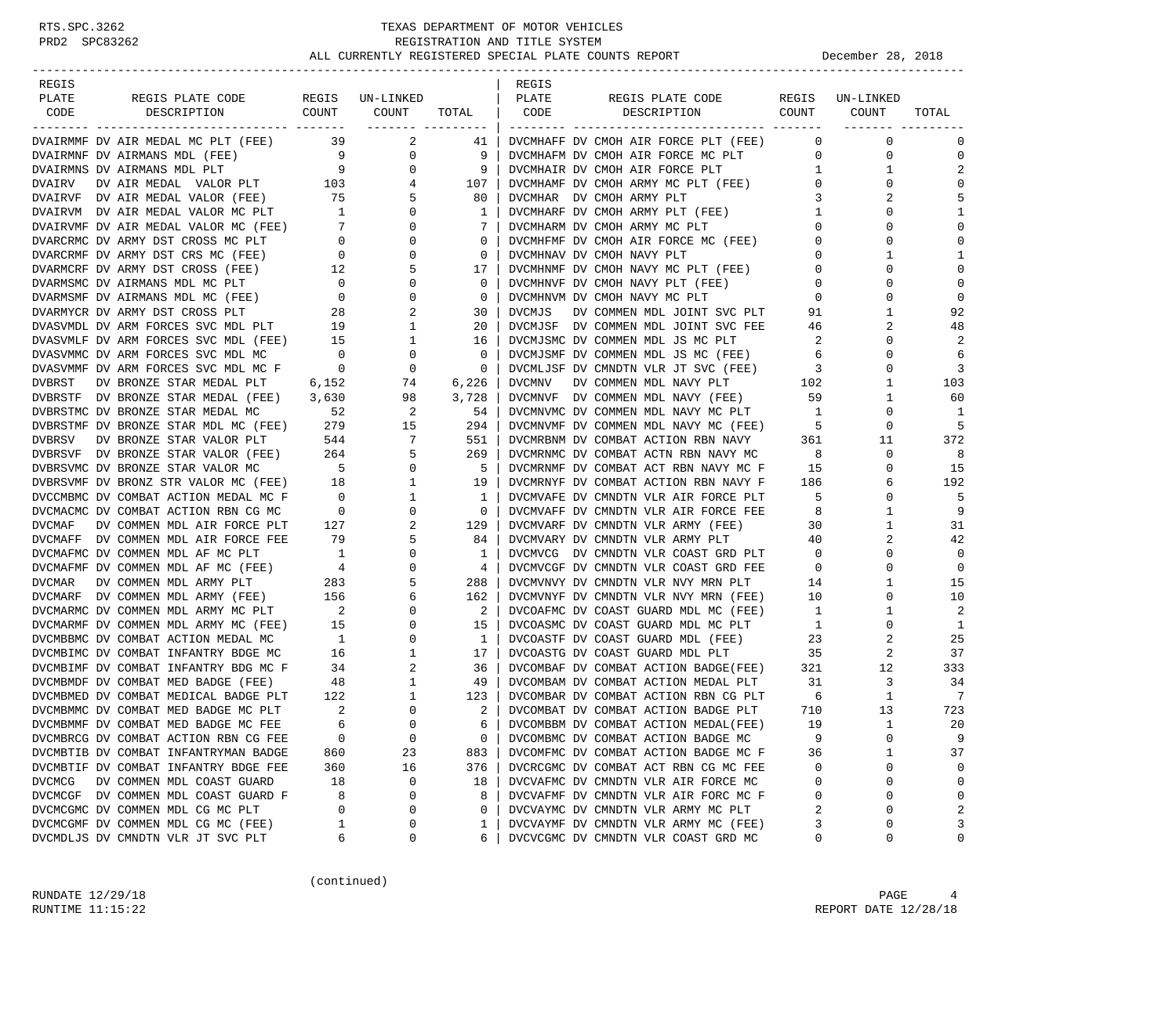| REGIS         |                                                                                                                                                                   |                                                                                |                                                   |                    | REGIS |                                                                                   |                          |                    |                         |
|---------------|-------------------------------------------------------------------------------------------------------------------------------------------------------------------|--------------------------------------------------------------------------------|---------------------------------------------------|--------------------|-------|-----------------------------------------------------------------------------------|--------------------------|--------------------|-------------------------|
| PLATE         | REGIS PLATE CODE                                                                                                                                                  |                                                                                | REGIS UN-LINKED                                   |                    | PLATE | REGIS PLATE CODE                                                                  | REGIS                    | UN-LINKED          |                         |
| CODE          | COUNT<br>DESCRIPTION                                                                                                                                              |                                                                                | COUNT                                             | TOTAL   CODE       |       | COUNT<br>DESCRIPTION                                                              |                          | COUNT              | TOTAL                   |
|               | ----------------<br>----------- -------                                                                                                                           |                                                                                |                                                   |                    |       |                                                                                   |                          |                    |                         |
|               | DVCVCGMF DV CMNDTN VLR COAST G MC F 0<br>DVCVCGMF DV CMNDTN VLR UCASI G PLT 0<br>DVCVJSMC DV CMNDTN VLR JT SVC MC PLT 0<br>DVCVJSMC DV CMNDTN VLR JT SVC MC FEE 1 |                                                                                | $\overline{0}$                                    | $\mathbf{0}$       |       | DVGWSMMC DV GLBL WAR TERR SVC MC PLT 3                                            |                          | $\mathbf 0$        | 3                       |
|               |                                                                                                                                                                   |                                                                                | $\overline{0}$                                    | $\mathbf{0}$       |       | DVGWSMMF DV GLBL WAR TERR SVC MC FEE                                              | 9                        | $\mathbf{0}$       | 9                       |
|               |                                                                                                                                                                   |                                                                                | $\overline{0}$                                    | $\mathbf{1}$       |       | DVGWTEMF DV GLBL WAR TERR EXP MDL F 114                                           |                          | 1                  | 115                     |
|               | DVCVNYMC DV CMNDTN VLR NVY MRN MC                                                                                                                                 | $\begin{array}{ccc} & & & 0 \\ \text{F} & & 1 \\ \text{L} & & 276 \end{array}$ | $\overline{0}$                                    | $\mathbf{0}$       |       | DVGWTMDL DV GLBL WAR TERR EXP MDL                                                 | 263                      | 8                  | 271                     |
|               | DVCVNYMF DV CMNDTN VLR NVY MRN MC F                                                                                                                               |                                                                                | $\mathbf{0}$                                      | $\mathbf{1}$       |       | DVGWTMMC DV GLBL WAR TERR EXP MDL MC                                              | $\overline{\mathbf{3}}$  | $\Omega$           | $\overline{\mathbf{3}}$ |
|               | DVDFMRSV DV DEFENSE MERIT SVC MEDAL                                                                                                                               |                                                                                | 7                                                 | 283                |       | DVGWTSMF DV GLBL WAR TERR SVC MDL F                                               | 111                      | 8                  | 119                     |
|               | DVDMDFSV DV DEFENSE MERIT SVC MDL F 183                                                                                                                           |                                                                                | 5                                                 | 188                |       | DVGWTSML DV GLBL WAR TERR SVC MDL                                                 | 220                      | 4                  | 224                     |
|               | DVDMSMMC DV DEFENSE MERIT SVC MDL MC                                                                                                                              | $\overline{1}$                                                                 | $\mathbf{0}$                                      | $\mathbf{1}$       |       | DVINRMDL DV INHERENT RESOLVE CAMPAGN                                              | 15                       | $\Omega$           | 15                      |
|               | DVDMSMMF DV DEFENSE MERIT SVC MC FEE 5<br>DVDSAF DV DSM AIR FORCE PLT 44<br>DVDSAFF DV DSM AIR FORCE PLT (FEE) 29                                                 |                                                                                | 1                                                 | 6                  |       | DVINRMLF DV INHERENT RESOLVE (FEE)                                                | 6                        | 0                  | 6                       |
|               |                                                                                                                                                                   |                                                                                | 2                                                 | 46                 |       | DVINRMMC DV INHERENT RESOLVE CMPN MC                                              | $\overline{0}$           | $\Omega$           | $\mathbf 0$             |
|               |                                                                                                                                                                   |                                                                                | 0                                                 | 29                 |       | DVINRMMF DV INHERENT RESOLVE MC FEE                                               | $\overline{0}$           | $\Omega$           | $\mathbf 0$             |
|               |                                                                                                                                                                   |                                                                                | 0                                                 | 1                  |       | DVKOCMDL DV KOSOVO CAMPAIGN MEDAL 27                                              |                          | 0                  | 27                      |
|               |                                                                                                                                                                   |                                                                                | $\mathbf 0$                                       | 1                  |       | DVKOCMMC DV KOSOVO CAMPAIGN MDL MC                                                | $\overline{0}$           | $\Omega$           | 0                       |
|               | DVDSAFMC DV DSM AIR FORCE MC PLT 1<br>DVDSAFMF DV DSM AIR FORCE MC (FEE) 1<br>DVDSAR DV DSM ARMY PLT 135<br>DVDSAR DV DSM ARMY PLT 135                            |                                                                                | 0                                                 | 135                |       | DVKOCMMF DV KOSOVO CAMPAIGN MDL MC F                                              | $\overline{0}$           | 0                  | $\mathbf 0$             |
|               | DVDSARF DV DSM ARMY PLT (FEE)                                                                                                                                     | 94                                                                             | 5                                                 | 99                 |       | DVKOCVMF DV KOSOVO CAMPAIGN MDL FEE                                               | 10                       | 1                  | 11                      |
|               | DVDSARMC DV DSM ARMY MC PLT                                                                                                                                       | $\overline{\phantom{0}}$                                                       | 0                                                 | $\circ$            |       | DVKORSFM DV KOREAN SERVICE MDL MC F                                               | $\overline{0}$           | $\Omega$           | $\mathbf 0$             |
|               | DVDSARMF DV DSM ARMY MC PLT (FEE)                                                                                                                                 |                                                                                | 0                                                 | 4                  |       | DVKORSMC DV KOREAN SERVICE MDL MC                                                 | $\overline{0}$           | 0                  | $\mathbf 0$             |
| <b>DVDSCG</b> | DV DSM COAST GUARD PLT                                                                                                                                            | $\begin{array}{c} 4 \\ 13 \end{array}$                                         | 1                                                 | 14                 |       | DVKORSMD DV KOREAN SERVICE MDL PLT                                                | 23                       | 1                  | 24                      |
|               | DVDSCGF DV DSM COAST GUARD (FEE) 3                                                                                                                                |                                                                                | 0                                                 | 3                  |       | DVKORSMF DV KOREAN SERVICE MDL (FEE)                                              | 19                       | 0                  | 19                      |
|               | DVDSCGMC DV DSM COAST GUARD MC PLT                                                                                                                                | $\overline{1}$                                                                 | $\mathbf 0$                                       | 1                  |       | DVKRDSFM DV KOREAN DEFENSE SVC MC F                                               | $\overline{1}$           | 0                  | 1                       |
|               | DVDSCGMF DV DSM COAST GUARD MC (FEE) 0                                                                                                                            |                                                                                | $\mathbf 0$                                       | $\circ$            |       | DVKRDSMC DV KOREAN DEFENSE SVC MC                                                 | $\circ$                  | 0                  | $\mathbf 0$             |
|               | DVDSDDMC DV DSM DOD MC PLT                                                                                                                                        |                                                                                | $\mathbf 0$                                       | $\circ$            |       |                                                                                   | 85                       | 2                  | 87                      |
|               | DVDSDDMF DV DSM DOD MC PLT (FEE)                                                                                                                                  | $\begin{array}{c} 0 \\ 1 \end{array}$                                          | $\mathbf 0$                                       | 1                  |       | DVKRDSMD DV KOREAN DEFENSE SVC MDL<br>DVKRDSMF DV KOREAN DEFENSE SVC MDL F        | 48                       | 3                  | 51                      |
|               | DVDSDOD DV DSM DOD PLT                                                                                                                                            | 6                                                                              | $\mathbf 0$                                       | 6                  |       | DVLGNMMC DV LEGION OF MERIT MC PLT 6                                              |                          | 0                  | 6                       |
|               | DVDSDODF DV DSM DOD PLT (FEE)                                                                                                                                     |                                                                                | 0                                                 | 2                  |       | DVLGNMMF DV LEGION OF MERIT MC (FEE)                                              | 64                       | 2                  | 66                      |
|               | DVDSDOT DV DSM DOT PLT                                                                                                                                            | $\begin{array}{c} 2 \\ 0 \end{array}$                                          | $\mathbf 0$                                       | 0                  |       | DVLGNMRT DV LEGION OF MERIT PLT 1,690                                             |                          | 19                 | 1,709                   |
|               | DVDSDOTF DV DSM DOT PLT (FEE)                                                                                                                                     |                                                                                | 1                                                 | 1                  |       | DVLGNMTF DV LEGION OF MERIT (FEE) 1,104                                           |                          | 33                 | 1,137                   |
|               | DVDSDTMC DV DSM DOT MC PLT                                                                                                                                        |                                                                                | $\frac{0}{2}$<br>$0 \qquad \qquad$<br>$\mathbf 0$ | 0                  |       | DVMCEMMC DV MARINE CORPS EXP MDL MC                                               | $\sim$ 0                 | $\mathbf{0}$       | $\overline{0}$          |
|               | DVDSDTMF DV DSM DOT MC PLT (FEE)                                                                                                                                  | $\overline{0}$                                                                 | $\mathbf 0$                                       | 0                  |       | DVMCEMMF DV MARINE CORPS EXP ML MC F                                              | 2                        | 0                  | 2                       |
|               | DVDSHSMC DV DSM DOHS MC PLT                                                                                                                                       | $\mathbf{0}$                                                                   | $\mathbf 0$                                       | 0                  |       | DVMCEXDL DV MARINE CORPS EXP MDL PLT                                              | 35                       | 3                  | 38                      |
|               | DVDSHSMF DV DSM DOHS MC PLT (FEE)                                                                                                                                 | $\mathbf{0}$                                                                   | $\mathbf 0$                                       | 0                  |       | DVMCEXMF DV MARINE CORPS EXP MDL FEE                                              | 16                       | $\mathbf{0}$       | 16                      |
|               | DVDSMDHS DV DSM DOHS PLT                                                                                                                                          |                                                                                | $\mathbf 0$                                       | 0                  | DVMCP | DISABLED VET MC PLT                                                               | 752                      | 25                 | 777                     |
|               | DVDSMHSF DV DSM DOHS PLT (FEE)                                                                                                                                    |                                                                                | $\mathbf 0$                                       | $\circ$            |       |                                                                                   |                          | 119                | 3,470                   |
| <b>DVDSNV</b> | DV DSM NAVY PLT                                                                                                                                                   | $\frac{1}{2}$<br>25                                                            | 1                                                 | 26                 |       | DVMCPF DISABLED VET MC PLT (FEE) $3,351$<br>DVMERIMC DV MERITORIOUS SVC MDL MC 12 |                          | $\mathbf{0}$       | 12                      |
|               | DVDSNVF DV DSM NAVY PLT (FEE)                                                                                                                                     | 21                                                                             | $\mathbf 0$                                       | 21                 |       | DVMERIMF DV MERITORIOUS SVC MDL MC F                                              | 68                       | 4                  | 72                      |
|               |                                                                                                                                                                   | $\overline{0}$                                                                 | $\mathbf 0$                                       | $\circ$            |       |                                                                                   |                          | 27                 |                         |
|               | DVDSNVMC DV DSM NAVY MC PLT                                                                                                                                       |                                                                                |                                                   |                    |       | DVMERSVF DV MERITORIOUS SVC MDL FEE 1,147                                         |                          |                    | 1,174                   |
|               | DVDSNVMF DV DSM NAVY MC PLT (FEE) 2<br>DVDSS DV DEF SUPERIOR SVC MEDAL 89                                                                                         |                                                                                | 0<br>$\mathbf{1}$                                 | 2                  |       | DVMERSVM DV MERITORIOUS SVC MDL PLT 1,645                                         |                          | 18<br>$\mathbf{1}$ | 1,663                   |
|               |                                                                                                                                                                   |                                                                                |                                                   | 90                 |       | DVMILVML DV MILITARY VOL SVC MDL PLT                                              | 16                       |                    | - 17<br>$\mathbf 0$     |
| DVDSSF        | DV DEF SUPER SVC MDL (FEE)                                                                                                                                        | 40<br>$\overline{0}$                                                           | 2<br>$\mathbf 0$                                  | 42<br>$\mathbf{0}$ |       | DVMLACMC DV US MILITARY - WEST POINT                                              | $\overline{0}$           | $\mathbf{0}$<br>0  | $\mathbf 0$             |
| DVDSSM        | DV DEF SUPERIOR SVC MDL MC                                                                                                                                        | $\overline{4}$                                                                 | $\mathbf 0$                                       |                    |       | DVMLACMC DV US AIR FORCE ACADEMY                                                  | $\overline{0}$           | $\Omega$           |                         |
|               | DVDSSMF DV DEF SPR SVC MDL MC (FEE)                                                                                                                               |                                                                                | $\Omega$                                          | 4                  |       | DVMLACMC DV US NAVAL ACADEMY                                                      | $\mathbf{0}$<br>$\Omega$ |                    | $\mathbf 0$             |
|               | DVFLYCMC DV DISTING FLYING CROSS MC                                                                                                                               | $\Omega$                                                                       |                                                   | $\Omega$           |       | DVMLACMC DV US COAST GUARD ACADEMY                                                |                          | $\Omega$           | $\Omega$                |
|               | DVFLYCMF DV DIST FLY CROSS MC (FEE)                                                                                                                               | 10                                                                             | 0                                                 | 10                 |       | DVMLACMC DV US MERCHANT MARINE ACDMY                                              | 0                        | 0                  | 0                       |
|               | DVFLYCRF DV DISTING FLY CROSS (FEE)                                                                                                                               | 223                                                                            | 6                                                 | 229                |       | DVMLACMF DV US MILITARY - WEST POINT                                              | 1                        | 0                  | 1                       |
|               | DVFLYCRS DV DISTING FLYING CROSS PLT                                                                                                                              | 393                                                                            | 6                                                 | 399                |       | DVMLACMF DV US AIR FORCE ACADEMY                                                  | 0                        | $\Omega$           | 0                       |
|               | DVFLYCVF DV DIST FLY CROSS VALOR FEE                                                                                                                              | 5                                                                              | 0                                                 | 5                  |       | DVMLACMF DV US NAVAL ACADEMY                                                      | 2                        | 0                  | 2                       |
|               | DVFLYCVR DV DIST FLY CROSS VALOR PLT                                                                                                                              | 8                                                                              | 0                                                 | 8                  |       | DVMLACMF DV US COAST GUARD ACADEMY                                                | 0                        | 0                  | $\mathbf 0$             |
|               | DVFLYVMC DV DIST FLY CRSS VLR MC PLT                                                                                                                              | 2                                                                              | $\mathsf 0$                                       | 2                  |       | DVMLACMF DV US MERCHANT MARINE ACDMY                                              | 0                        | 0                  | 0                       |
|               | DVFLYVMF DV DIST FLY CRSS VLR MC FEE                                                                                                                              | 0                                                                              | 0                                                 | $\mathbf{0}$       |       | DVMLACMY DV US MILITARY - WEST POINT                                              | 45                       | 0                  | 45                      |
|               | DVGWEMMF DV GLBL WAR TERR EXP MC FEE                                                                                                                              | 9                                                                              | 1                                                 | 10                 |       | DVMLACMY DV US AIR FORCE ACADEMY                                                  | 16                       | 0                  | 16                      |

(continued)

RUNDATE  $12/29/18$  PAGE 5 RUNTIME 11:15:22 REPORT DATE 12/28/18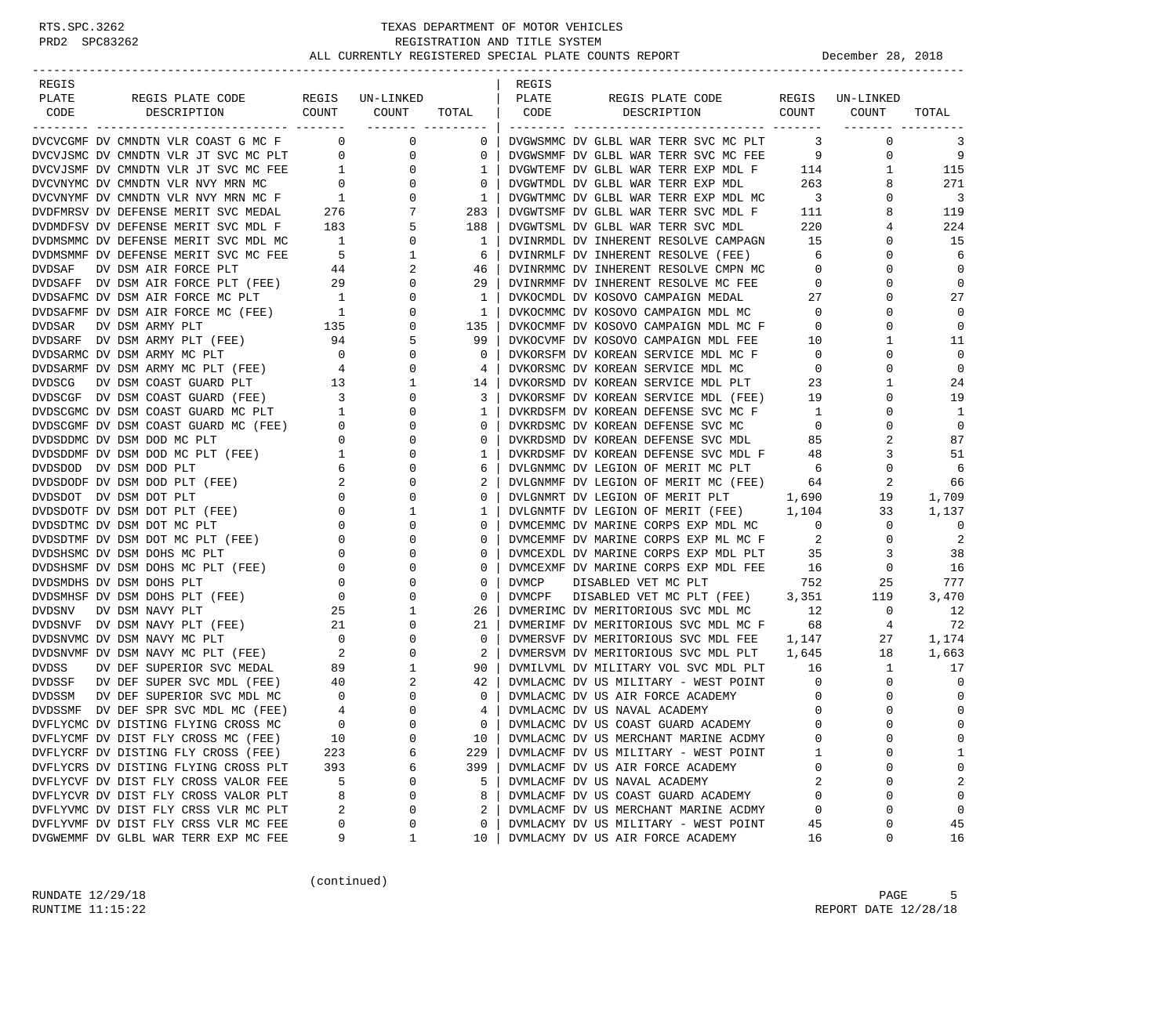| REGIS                                                                                                                                                                                                                                       |                                         |                                                         |                               | REGIS         |                                                                                  |                            |                 |             |
|---------------------------------------------------------------------------------------------------------------------------------------------------------------------------------------------------------------------------------------------|-----------------------------------------|---------------------------------------------------------|-------------------------------|---------------|----------------------------------------------------------------------------------|----------------------------|-----------------|-------------|
| PLATE<br>REGIS PLATE CODE                                                                                                                                                                                                                   |                                         | REGIS UN-LINKED                                         |                               | PLATE         | REGIS PLATE CODE                                                                 |                            | REGIS UN-LINKED |             |
| CODE<br>DESCRIPTION                                                                                                                                                                                                                         | COUNT                                   | COUNT                                                   | TOTAL                         | CODE          | COUNT<br>DESCRIPTION                                                             |                            | COUNT           | TOTAL       |
|                                                                                                                                                                                                                                             |                                         | ___________________                                     |                               |               |                                                                                  |                            |                 |             |
| DVMLACMY DV US NAVAL ACADEMY                                                                                                                                                                                                                |                                         | 0                                                       | -11                           |               | DVPHRTMF DV PURPLE HEART MC (FEE)                                                | 96 —                       | 3               | 99          |
|                                                                                                                                                                                                                                             |                                         | $\mathbf 0$                                             | 4                             |               | DVPOWMDF DV PRISONER OF WAR MDL FEE 2                                            |                            | 0               | 2           |
| DVMLACMY DV US COAST GUARD ACADEMY 4<br>DVMLACMY DV US MERCHANT MARINE ACDMY 0                                                                                                                                                              |                                         | $\overline{0}$                                          | $\overline{0}$                |               | DVPOWMDL DV PRISONER OF WAR MDL PLT                                              | 8 <sup>8</sup>             | $\mathbf 0$     | 8           |
| DVMLACYF DV US MILITARY - WEST POINT 21                                                                                                                                                                                                     |                                         | 1                                                       | 22                            |               | DVPOWMMC DV PRISONER OF WAR MDL MC 0                                             |                            | 0               | 0           |
| DVMLACYF DV US AIR FORCE ACADEMY                                                                                                                                                                                                            |                                         | $\overline{0}$                                          | 13                            |               | DVPOWMMF DV PRISONER OF WAR MDL MC F 0                                           |                            | 0               | $\mathbf 0$ |
| DVMLACYF DV US NAVAL ACADEMY                                                                                                                                                                                                                | $\begin{array}{c} 13 \\ 10 \end{array}$ | $\mathsf{O}$                                            | 10                            |               | DVPUHRTF DV PURPLE HEART PLT (FEE) 1,173                                         |                            | 42              | 1,215       |
|                                                                                                                                                                                                                                             |                                         | $\overline{0}$                                          | $\mathbf{0}$                  |               | DVPURHRT DV PURPLE HEART PLT                                                     | 2,855                      | 45              | 2,900       |
|                                                                                                                                                                                                                                             |                                         | $\mathsf{O}$                                            | $\overline{0}$                |               | DVSILSMC DV SILVER STAR MEDAL MC PLT                                             | $\overline{\mathbf{3}}$    | $\mathbf 0$     | 3           |
| DVMLACYF DV US COAST GUARD ACADEMY 0<br>DVMLACYF DV US MERCHANT MARINE ACDMY 0<br>DVMLVMLF DV MILITARY VOL SVC MDL FEE 14                                                                                                                   |                                         | $\mathbf{1}$                                            | 15                            |               | DVSILSMF DV SILVER STAR MDL MC (FEE)                                             | $\overline{\phantom{a}}$ 3 | $\mathbf 0$     | 3           |
| DVMLVMMC DV MILITARY VOL SVC MDL MC                                                                                                                                                                                                         | $\overline{0}$                          | $\overline{0}$                                          | $\mathbf{0}$                  |               |                                                                                  |                            | 1               | 85          |
| DVMLVMMF DV MILITARY VOL SVC ML MC F                                                                                                                                                                                                        | $\overline{1}$                          | $\mathbf 0$                                             | $\mathbf{1}$                  |               | DVSILSTF DV SILVER STAR MEDAL (FEE) 84<br>DVSILVST DV SILVER STAR MEDAL PLT 192  |                            | 4               | 196         |
| DVMMEMMC DV MRCHNT MARINE EXP MDL MC                                                                                                                                                                                                        |                                         | $\overline{0}$                                          | $\circ$                       |               | DVSLDMDF DV SOLDIERS MDL PLT (FEE) 20                                            |                            | 0               | 20          |
| DVMMEMMF DV MRCHNT MARINE EXP M MC F                                                                                                                                                                                                        |                                         | $\mathbf{0}$                                            | $\mathbf{0}$                  |               | DVSLDMMC DV SOLDIERS MDL MC PLT                                                  | $\overline{0}$             | $\mathbf 0$     | $\mathbf 0$ |
| DVMMEXDL DV MRCHNT MARINE EXP MDL                                                                                                                                                                                                           |                                         | $\begin{bmatrix} 0 \\ 0 \\ 0 \\ 1 \end{bmatrix}$<br>0   | $\mathbf{1}$                  |               | DVSLDMMF DV SOLDIERS MDL MC PLT F 4                                              |                            | $\mathbf 0$     | 4           |
| DVMMEXMF DV MRCHNT MARINE EXP MDL F                                                                                                                                                                                                         | $\overline{0}$                          | $\overline{0}$                                          | $\mathbf{0}$                  |               |                                                                                  | 35                         | 1               | 36          |
| DVNAVMDF DV NAVY MARINE CRPS MDL F                                                                                                                                                                                                          | 25                                      | $\mathbf{1}$                                            | 26                            |               | DVSOLDMD DV SOLDIERS MDL PLT<br>DVSWAMDF DV SW ASIA SVC MDL ODS FEE              | 423                        | 11              | 434         |
| DVNAVMDL DV NAVY MARINE CRPS MDL PLT                                                                                                                                                                                                        | 75                                      | 4                                                       | 79                            |               | DVSWAMDL DV SW ASIA SVC MDL ODS PLT                                              | 606                        | 9               | 615         |
| DVNAVMMC DV NAVY MARINE CRPS MDL MC                                                                                                                                                                                                         | $\overline{1}$                          | $\mathbf 0$                                             | 1                             |               | DVSWAMMC DV SW ASIA SVC MDL ODS MC                                               | 10                         | $\mathbf 0$     | 10          |
| DVNAVMMF DV NAVY MARINE CRPS MD MC F                                                                                                                                                                                                        | $\overline{\phantom{0}}$                | 0                                                       | $\mathbf{0}$                  |               | DVSWAMMF DV SW ASIA SVC MDL ODS MC F 28                                          |                            | 1               | 29          |
| DVNAVYCR DV NAVY CROSS PLT                                                                                                                                                                                                                  | 11                                      | 5                                                       | 16                            | DVUSAF        | DV U.S. AIR FORCE PLT                                                            | 8,900                      | 139             | 9,039       |
| DVNDSKMC DV NATL DEF SV MD KOREA MC                                                                                                                                                                                                         | 1                                       | $\mathbf 0$                                             | $\mathbf{1}$                  |               | DVUSAFF DV U.S. AIR FORCE PLT (FEE) 5,236                                        |                            | 157             | 5,393       |
| DVNDSKMF DV NATL DEF SV MD KOR MC F                                                                                                                                                                                                         | $\overline{0}$                          | 0                                                       | $\mathbf{0}$                  |               | DVUSAFMC DV U.S. AIR FORCE MC PLT 46                                             |                            | 3               | - 49        |
| DVNDSKWF DV NATL DEF SV MD KOREA F                                                                                                                                                                                                          | 5 <sup>5</sup>                          | $\mathbf{0}$                                            | 5                             |               | DVUSAFMF DV U.S. AIR FORCE MC (FEE)                                              | 304                        | 6               | 310         |
| DVNDSKWR DV NATL DEF SV MD KOREA ERA                                                                                                                                                                                                        | 6                                       | 1                                                       | $7\phantom{.0}$               | DVUSAR        | DV U.S. ARMY PLT                                                                 | 21,790                     | 428             | 22,218      |
| DVNDSMDF DV NATL DEF SVC MD DSTORM F                                                                                                                                                                                                        | 204                                     | 8                                                       | 212                           |               |                                                                                  |                            | 405             | 12,371      |
|                                                                                                                                                                                                                                             | 353                                     | $\overline{4}$                                          | 357                           |               | DVUSARF DV U.S. ARMY PLT (FEE) $11,966$                                          | 174                        | $7\overline{ }$ |             |
| DVNDSMDS DV NATL DEF SVC MDL DSTORM                                                                                                                                                                                                         |                                         |                                                         |                               |               | DVUSARMC DV U.S. ARMY MC PLT                                                     |                            |                 | 181         |
| DVNDSMMC DV NATL DEF SV MD DSTORM MC                                                                                                                                                                                                        | $\overline{\mathbf{3}}$<br>17           | $\overline{0}$<br>$\mathsf{O}$                          | $\overline{\mathbf{3}}$<br>17 |               | DVUSARMF DV U.S. ARMY MC PLT (FEE)                                               | 797                        | 27<br>7         | 824         |
| DVNDSMMF DV NAT DEF SVMD DSTORM MC F                                                                                                                                                                                                        |                                         |                                                         |                               | DVUSCG        | DV U.S. COAST GUARD PLT<br>DVUSCGF DV U.S. COAST GUARD (FEE) 245                 | 377                        |                 | 384         |
| DVNDSVMC DV NAT DEF SV MD VIETERA MC                                                                                                                                                                                                        | $\overline{1}$                          | 0                                                       | $\mathbf{1}$                  |               |                                                                                  |                            | 6               | 251         |
| DVNDSVMF DV NAT DEF SV MD VIET MC F                                                                                                                                                                                                         | 5 <sup>5</sup>                          | 0                                                       | 5                             |               | DVUSCGMC DV U.S. COAST GUARD MC PLT 0<br>NVUSCGMF DV U.S. COAST GUARD MC(FEE) 14 |                            | $\mathbf 0$     | 0           |
| DVNDSVWF DV NATL DEF SV MD VIETERA F                                                                                                                                                                                                        | 85                                      | $\overline{3}$                                          | 88                            |               |                                                                                  |                            | 1               | 15          |
| DVNDSVWR DV NATL DEF SV MD VIET ERA                                                                                                                                                                                                         | 187                                     | 2                                                       | 189                           | <b>DVUSMC</b> | DV U.S. MARINE CORPS PLT 9,777                                                   |                            | 189             | 9,966       |
| DVNEXMDL DV NAVY EXPED MEDAL PLT                                                                                                                                                                                                            | 58                                      | 4                                                       | 62                            |               | DVUSMCF DV U.S. MARINE CORPS (FEE)                                               | 5,556                      | 178             | 5,734       |
| DVNEXMLF DV NAVY EXPED MEDAL (FEE) 34                                                                                                                                                                                                       |                                         | $\mathbf{1}$                                            | 35                            |               | DVUSMCMC DV U.S. MARINE CORPS MC PLT 132                                         |                            | - 5             | 137         |
| DVNEXMMC DV NAVY EXPED MEDAL MC PLT                                                                                                                                                                                                         |                                         | $\begin{array}{c} 0 \\ 3 \end{array}$<br>$\overline{0}$ | $\overline{0}$                |               | DVUSMCMF DV US MARINE CORPS MC (FEE) 445                                         |                            | 17              | 462         |
| DVNEXMMF DV NAVY EXPED MEDAL MC FEE                                                                                                                                                                                                         |                                         | $\mathsf{O}$                                            | 3                             | DVUSN         | DV U.S. NAVY PLT                                                                 | 7,513                      | 128             | 7,641       |
| DVNEAPINE DV NAVY CROSS MC PLT<br>DVNVCRME DV NAVY CROSS MC PLT<br>DVNVCRE DV NAVY CROSS MC PLT (FEE) 1<br>0<br>DVNVCRE DV NAVY CROSS PLT (FEE) 7<br>1<br>DVOPENFE DV OP ENDURING FR MDL (FEE) 444 20<br>DVOPENFE DV OP ENDURING FR MDL PLT |                                         |                                                         | $\overline{0}$                | DVUSNF        | DV U.S. NAVY PLT (FEE) $4,147$                                                   |                            | 132             | 4,279       |
|                                                                                                                                                                                                                                             |                                         |                                                         | $\mathbf{1}$                  |               | DVUSNMC DV U.S. NAVY MC PLT                                                      | 64                         | $\mathbf{1}$    | 65          |
|                                                                                                                                                                                                                                             |                                         |                                                         | 8                             |               | DVUSNMCF DV U.S. NAVY MC PLT (FEE) 273                                           |                            | 6               | 279         |
|                                                                                                                                                                                                                                             |                                         |                                                         | 464                           |               | DVVIETMC DV VIETNAM SERVICE MDL MC 12                                            |                            | $\overline{0}$  | 12          |
| DVOPENFM DV OP ENDURING FR MDL PLT 1,070                                                                                                                                                                                                    |                                         | 20                                                      | 1,090                         |               | DVVIETMF DV VIETNAM SERVICE MDL MC F                                             | 40                         | $\mathbf 0$     | 40          |
| DVOPENMC DV OP ENDURING FR MDL MC                                                                                                                                                                                                           | 11                                      | $\mathbf{1}$                                            | 12                            |               | DVVIETSF DV VIETNAM SERVICE MDL FEE                                              | 659                        | 19              | 678         |
| DVOPENMF DV OP ENDURING FR MDL MC F                                                                                                                                                                                                         | 42                                      | 1                                                       | 43                            |               | DVVIETSM DV VIETNAM SERVICE MDL PLT                                              | 1,237                      | 18              | 1,255       |
| DVOPIFFM DV OP IRAQ FR MDL MC (FEE)                                                                                                                                                                                                         | 76                                      | 1                                                       | 77                            |               | DVWOMAMC DV WOMAN VETERAN MC PLT                                                 | 2                          | 1               | 3           |
| DVOPIFMC DV OP IRAQ FR MDL MC                                                                                                                                                                                                               | 31                                      | 0                                                       | 31                            |               | DVWOMAMF DV WOMAN VETERAN MC PLT FEE                                             | 42                         | 2               | $4\,4$      |
| DVOPIFMD DV OP IRAQ FR MDL PLT                                                                                                                                                                                                              | 1,614                                   | 29                                                      | 1,643                         |               | DVWOMANF DV WOMAN VETERAN PLT (FEE)                                              | 492                        | 15              | 507         |
| DVOPIFMF DV OP IRAQ FR MDL PLT (FEE)                                                                                                                                                                                                        | 794                                     | 21                                                      | 815                           |               | DVWOMANV DV WOMAN VETERAN PLT                                                    | 2,340                      | 32              | 2,372       |
| DISABLED VETERAN PLT<br><b>DVP</b>                                                                                                                                                                                                          | 128,351                                 | 2,862                                                   | 131,213                       |               | DV11THCF DV 11TH ARMORED CAVALRY FEE                                             | 29                         | 1               | 30          |
| DVPF<br>DISABLED VETERAN PLT (FEE)                                                                                                                                                                                                          | 62,594                                  | 2,127                                                   | 64,721                        |               | DV11THCV DV 11TH ARMORED CAVALRY PLT                                             | 40                         | 0               | 40          |
| DVPHRTMC DV PURPLE HEART MC PLT                                                                                                                                                                                                             | 33                                      | 1                                                       | 34                            |               | DV11THMC DV 11TH ARMORED CAV MC PLT                                              | 0                          | 0               | 0           |

(continued)

RUNDATE  $12/29/18$  PAGE 6 RUNTIME 11:15:22 REPORT DATE 12/28/18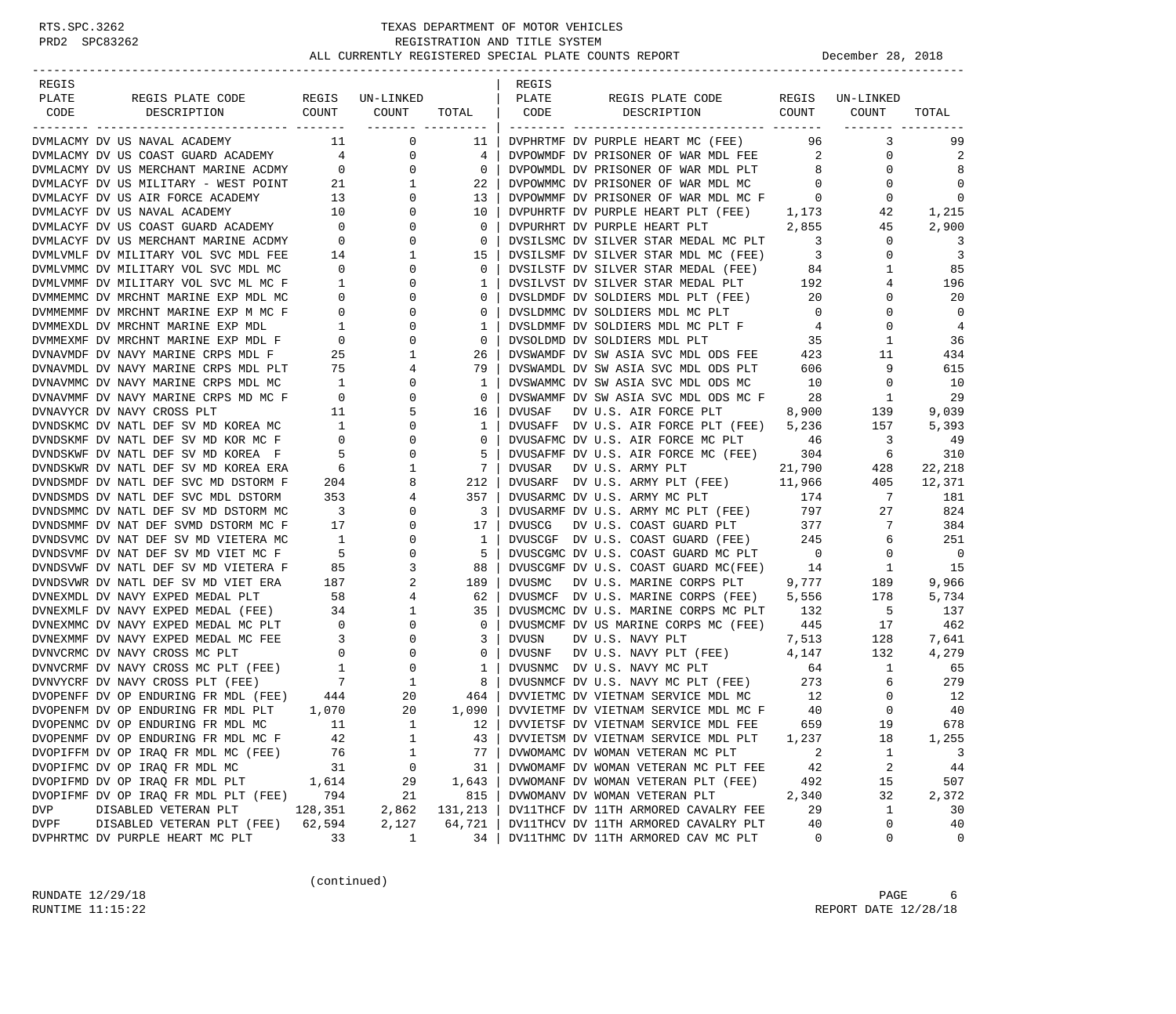| REGIS         |                                                                                                                        |                                                        |                            |              | REGIS  |                                           |                          |                 |             |
|---------------|------------------------------------------------------------------------------------------------------------------------|--------------------------------------------------------|----------------------------|--------------|--------|-------------------------------------------|--------------------------|-----------------|-------------|
| PLATE         | REGIS PLATE CODE                                                                                                       |                                                        | REGIS UN-LINKED            |              | PLATE  | REGIS PLATE CODE                          |                          | REGIS UN-LINKED |             |
| CODE          | COUNT<br>DESCRIPTION                                                                                                   |                                                        | COUNT<br>------- --------- | TOTAL        | CODE   | DESCRIPTION                               | COUNT                    | COUNT           | TOTAL       |
|               | DV11THMF DV 11TH ARMORED CAV MC FEE                                                                                    |                                                        | 0<br>$1 \quad \cdots$      | $\mathbf{1}$ |        | GWTEXMMC GLBL WAR ON TERROR EXP MC        | - 11                     | $\mathbf{0}$    | 11          |
|               | DV36THID DV 36TH INFANTRY DIV PLT                                                                                      | 48                                                     | 0                          | 48           |        | GWTEXMTR GLBL WAR ON TERROR EXP TR        | $\overline{\mathbf{3}}$  | $\mathbf 0$     | 3           |
|               | DV36THIF DV 36TH INFANTRY DIV (FEE) 18                                                                                 |                                                        | $\mathbf{1}$               | 19           |        | GWTSVMDL GLBL WAR ON TERROR SVC MDL       | 157                      | 11              | 168         |
|               | DV36THMC DV 36TH INFANTRY DIV MC PLT 1                                                                                 |                                                        | $\mathbf{0}$               | 1            |        | GWTSVMMC GLBL WAR ON TERROR SVC MC        | 11                       | 1               | - 12        |
|               | DV36THMF DV 36TH INFANTRY DIV MC FEE                                                                                   | $\frac{1}{2}$                                          | 0                          | 1            |        | GWTSVMTR GLBL WAR ON TERROR SVC TR        | $\overline{2}$           | 0               | 2           |
|               | EASTERMC EASTERN STAR MC PLT                                                                                           | $\overline{0}$                                         | 0                          | $\mathbf 0$  | HCP    | HONORARY CONSUL PLT                       | 72                       | 2               | 74          |
|               | EASTERNS EASTERN STAR PLT                                                                                              | 90                                                     | 5                          | 95           |        | HEARING DEAF & HARD OF HEARING PLT        | 198                      | 10              | 208         |
|               | EASTERPB EASTERN STAR PB PLT                                                                                           | $\overline{\phantom{0}}$                               | 0                          | 0            |        | HEDCBDMC HIGHER ED COORD BRD MC PLT       | $\overline{0}$           | $\mathbf 0$     | 0           |
|               | EASTETRL EASTERN STAR TRLR PLT                                                                                         | $\overline{a}$                                         | 0                          | $\Omega$     |        | HEDCOBRD HIGHER EDU CRDINATING BOARD      | $\overline{0}$           | 0               | 0           |
| EMS           | EMERGENCY MEDICAL SERVICES 1,481                                                                                       |                                                        | 52                         | 1,533        |        | HOUSLSSR HOUSTON LS SHOW&RODEO PLT        | 86                       | 2               | 88          |
| EMSMC         | EMERGENCY MED SERVICES MC                                                                                              | 23                                                     | $\mathbf{0}$               | 23           | HUSAIR | HONOR U.S. AIR FORCE PLT                  | 2,680                    | 85              | 2,765       |
| EMSPB         | EMERGENCY MED SERVICES PB                                                                                              | $\overline{0}$                                         | 0                          | $\mathbf{0}$ |        | HUSAIRMC HONOR U.S. AIR FORCE MC PLT      | 164                      | 4               | 168         |
| EMSTR         | EMERGENCY MED SERVICES TR                                                                                              | $\overline{1}$                                         | $\mathbf 0$                | 1            |        | HUSAIRPB HONOR U.S. AIR FORCE PB PLT      | $\overline{0}$           | 0               | 0           |
| ESCOUT        | EAGLE SCOUT PLT                                                                                                        | $\overline{0}$                                         | $\mathbf 0$                | $\mathbf 0$  |        | HUSAIRTR HONOR U.S. AIR FORCE TR PLT      | -28                      | 0               | 28          |
|               | FGTRSMMC FIGHT TERRORISM MC PLT                                                                                        | $\frac{29}{101}$                                       | $\mathbf{0}$               | 29           | HUSARM | HONOR U.S. ARMY PLT                       | 5,267                    | 219             | 5,486       |
|               | FGTTRSM FIGHT TERRORISM PLT                                                                                            | 491                                                    | 25                         | 516          |        | HUSARMMC HONOR U.S. ARMY MC PLT           | 315                      | 9               | 324         |
|               | FLYCRSSV DIST FLY CROSS MDL VALR PLT                                                                                   | $\overline{7}$                                         | 2                          | 9            |        | HUSARMPB HONOR U.S. ARMY PB PLT           | $\overline{0}$           | 0               | 0           |
|               | FLYCRSVF DIST FLY CROSS MDL VALR FEE                                                                                   | $5^{\circ}$                                            | $\mathbf{0}$               | 5            |        | HUSARMTR HONOR U.S. ARMY TR PLT           | 56                       | 1               | 57          |
|               | FLYCSVMC DIST FLY CROSS VALOR MC PLT                                                                                   | $\overline{\phantom{a}}$                               | 1                          | 2            | HUSCST | HONOR U.S. COAST GUARD PLT                | 211                      | 7               | 218         |
|               | FLYCSVMF DIST FLY CROSS VALOR MC FEE                                                                                   |                                                        | $\mathbf{0}$               | $\mathbf{0}$ |        | HUSCSTMC HONOR U.S. COAST GUARD MC        | 13                       | 0               | 13          |
| FPPP          | FIRE PROTECTION PLT                                                                                                    | $\begin{tabular}{cc} \bf FEE & 0 \\ 361 \end{tabular}$ | 10                         | 371          |        | HUSCSTPB HONOR U.S. COAST GUARD PB        | $\overline{0}$           | 0               | 0           |
| FPPPMC        | FIRE PROTECTION MC PLT                                                                                                 | 18                                                     | 3                          | 21           |        | HUSCSTTR HONOR U.S. COAST GUARD TR        | $\overline{\phantom{a}}$ | 0               | 3           |
| FPPPPB        | FIRE PROTECTION PB PLT                                                                                                 | $\overline{0}$                                         | 0                          | 0            | HUSMRN | HONOR U.S. MARINE CORPS PLT 4,189         |                          | 175             | 4,364       |
| FPPPTR        | FIRE PROTECTION TRLR PLT 1                                                                                             |                                                        | $\mathbf 0$                | 1            |        | HUSMRNMC HONOR U.S. MARINE CORPS MC       | 276                      | 9               | 285         |
|               |                                                                                                                        |                                                        | 0                          | 43           |        | HUSMRNPB HONOR U.S. MARINE CORPS PB       | $\overline{0}$           | 0               | 0           |
|               | FREEDMMC ENDURING FREEDOM VET MC PLT 43<br>FREEDMMC ENDIRTNG FREEDOM VETERANS 514<br>FREEDOM ENDURING FREEDOM VETERANS |                                                        | 30                         | 544          |        | HUSMRNTR HONOR U.S. MARINE CORPS TR       | 43                       | $\circ$         | 43          |
|               | GARDNER TEXAS MASTER GARDENER PLT                                                                                      | 204                                                    | 8                          | 212          | HUSNVY | HONOR U.S. NAVY PLT                       | 3,695                    | 120             | 3,815       |
|               | GARDNRMC TEXAS MASTER GARDENER MC                                                                                      | $\overline{0}$                                         | $\mathbf 0$                | 0            |        | HUSNVYMC HONOR U.S. NAVY MC PLT           | 200                      | 7               | 207         |
|               | GARDNRPB TEXAS MASTER GARDENER PB                                                                                      | $\overline{\phantom{0}}$                               | 0                          | $\Omega$     |        | HUSNVYPB HONOR U.S. NAVY PB PLT           | $\overline{0}$           | $\mathbf 0$     | 0           |
|               | GARDNRTR TEXAS MASTER GARDENER TR                                                                                      |                                                        | 0                          | 0            |        | HUSNVYTR HONOR U.S. NAVY TR PLT           | 48                       | 1               | 49          |
|               | GLDSTRFM GOLD STAR FAMILY PLT                                                                                          | $\begin{array}{c}0\\198\end{array}$                    | 10                         | 208          |        | INRESMDL INHERENT RESOLVE CMPGN MDL       | 20                       | 1               | 21          |
|               | GLDSTRSP GOLD STAR SPOUSE PLT                                                                                          | 88                                                     | 1                          | 89           |        | INRSMLMC INHERENT RESOLVE CMPGN MC        | $\overline{0}$           | 0               | 0           |
|               | GODWTRMC IN GOD WE TRUST MC PLT                                                                                        | $\overline{0}$                                         | $\mathbf 0$                | 0            |        | INRSMLTR INHERENT RESOLVE CMPGN TR        | $\mathbf{1}$             | 0               | 1           |
|               | GODWTRPB IN GOD WE TRUST PB PLT                                                                                        | $\overline{\phantom{0}}$                               | $\Omega$                   | $\Omega$     |        | INSTXKID INSURE TEXAS KIDS PLT            | 14                       | 1               | 15          |
|               | GODWTRST IN GOD WE TRUST PLT                                                                                           | 64                                                     | 8                          | 72           |        | IRQFRDM OPERATION IRAQI FREEDOM PLT 2,670 |                          | 173             | 2,843       |
|               | GODWTRTR IN GOD WE TRUST TRLR PLT                                                                                      | $\overline{\phantom{a}}$                               | 0                          | 2            |        | IRQFRMMC OPER IRAQI FRDM MC PLT           | 186                      | 7               | 193         |
| <b>GOLDMC</b> | GOLD STAR MOTHER MC PLT                                                                                                | $\overline{0}$                                         | 0                          | 0            |        | IRQFRMPB OPERATION IRAQI FREEDOM PB 0     |                          | $\mathbf 0$     | 0           |
|               | GOLDSTAR GOLD STAR MOTHER PLT                                                                                          | 139                                                    | 1                          | 140          |        | IRQFRMTR OPERATION IRAQI FREEDOM TR 13    |                          | 1               | 14          |
|               | GOTEXAN GO TEXAN PLT                                                                                                   | 62                                                     | 1                          | 63           |        | JUNETEEN JUNETEENTH PLT                   | - 9                      | 3               | 12          |
|               | GOTEXAN2 GO TEXAN 2 PLT                                                                                                | 11                                                     | 1                          | 12           |        | JUNETEMC JUNETEENTH MC PLT                | $\mathbf 0$              | 0               | $\mathbf 0$ |
|               | GOTEX2CP GO TEXAN 2 COMBINATION PLT                                                                                    | $\overline{0}$                                         | $\mathbf 0$                | 0            |        | JUNETEPB JUNETEENTH PB PLT                | $\mathbf 0$              | $\Omega$        | $\mathbf 0$ |
|               | GOTX2FRP GO TEXAN 2 FARM TRL PLT                                                                                       | <sup>1</sup>                                           | $\Omega$                   | $1 \vert$    |        | JUNETETR JUNETEENTH TR PLT                | $\Omega$                 | $\cap$          | $\Omega$    |
|               | GOTX2TRL GO TEXAN 2 TRAILER PLT                                                                                        | $\mathbf 0$                                            | 0                          | 0            |        | KNGHTCO KNIGHTS OF COLUMBUS PLT           | 1,028                    | 33              | 1,061       |
|               | GOTX2TT GO TEXAN 2 TOKEN TRLR                                                                                          | 0                                                      | 0                          | 0            |        | KOCMPMDL KOSOVO CAMPAIGN MEDAL PLT        | 29                       | 1               | 30          |
|               | GRLSCOUT GIRL SCOUT PLT                                                                                                | 47                                                     | 2                          | 49           |        | KOCNMLMC KOSOVO CAMPAIGN MEDAL MC         | 3                        | 0               | 3           |
|               | GSTRFAMC GOLD STAR FATHER MC PLT                                                                                       | 4                                                      | 0                          | 4            |        | KOCNMLTR KOSOVO CAMPAIGN MEDAL TR         | 0                        | 0               | $\mathbf 0$ |
|               | GSTRFATH GOLD STAR FATHER PLT                                                                                          | 53                                                     | 2                          | 55           |        | KORDESMC KOREAN DEFENSE SVC MDL MC        | 6                        | 0               | 6           |
|               | GSTRFMMC GOLD STAR FAMILY MC PLT                                                                                       | $\overline{c}$                                         | 0                          | 2            |        | KORDESPB KOREAN DEFENSE SVC MDL PB        | $\mathbf 0$              | $\Omega$        | $\Omega$    |
|               | GSTRSPMC GOLD STAR SPOUSE MC PLT                                                                                       | 0                                                      | 0                          | 0            |        | KORDESTR KOREAN DEFENSE SVC MDL TR        | 3                        | 0               | 3           |
|               | GWTEXMDL GLBL WAR ON TERROR EXP MDL                                                                                    | 168                                                    | 20                         | 188          |        | KORDESVM KOREAN DEFENSE SVC MDL PLT       | 107                      | 8               | 115         |
|               |                                                                                                                        |                                                        |                            |              |        |                                           |                          |                 |             |

(continued)

RUNDATE  $12/29/18$  PAGE 7 RUNTIME 11:15:22 REPORT DATE 12/28/18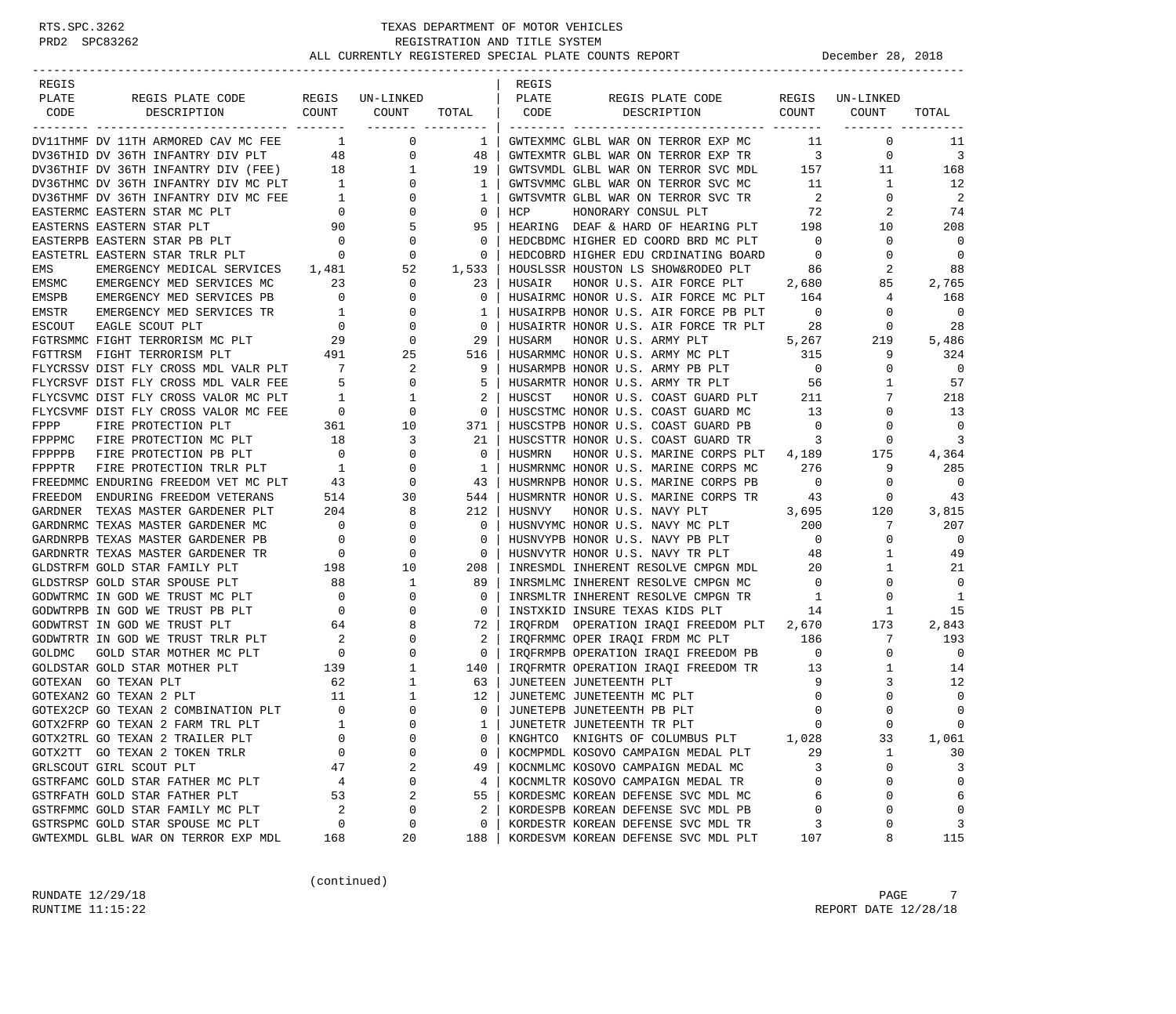| REGIS  |                                                                                    |                                            |                                                                                                 |                              | REGIS |                                                                                        |                          |                  |                   |
|--------|------------------------------------------------------------------------------------|--------------------------------------------|-------------------------------------------------------------------------------------------------|------------------------------|-------|----------------------------------------------------------------------------------------|--------------------------|------------------|-------------------|
| PLATE  | REGIS PLATE CODE<br>COUNT                                                          |                                            | REGIS UN-LINKED                                                                                 |                              | PLATE | REGIS PLATE CODE<br>COUNT                                                              |                          | REGIS UN-LINKED  | TOTAL             |
| CODE   | DESCRIPTION                                                                        |                                            | COUNT                                                                                           | TOTAL  <br>------- --------- | CODE  | DESCRIPTION                                                                            |                          | COUNT            |                   |
| KOREA  | KOREA VETERAN PLT                                                                  | 515                                        | 28                                                                                              | 543                          |       | MERMARPB MERCHANT MARINE PB PLT                                                        | $\overline{0}$           | $\mathbf 0$      | 0                 |
|        | KORSVMED KOREAN SERVICE MEDAL PLT 49 5                                             |                                            |                                                                                                 | 54                           |       | MERMARTR MERCHANT MARINE TR PLT                                                        | $\overline{1}$           | 0                | 1                 |
|        | KORSVMMC KOREAN SERVICE MEDAL MC PLT                                               | $\overline{0}$                             | $\mathbf{0}$                                                                                    | $\mathbf{0}$                 |       | MILITARP MILITARY VEHICLE PLT                                                          | 401                      | 34               | 435               |
|        | KORSVMPB KOREAN SERVICE MEDAL PB PLT                                               | $\overline{0}$                             | $\overline{0}$                                                                                  | 0                            |       | MILMCVEP MILITARY VEH MOTORCYCLE PLT                                                   | $\overline{0}$           | $\mathbf{0}$     | $\Omega$          |
|        | KORSVMTR KOREAN SERVICE MEDAL TR PLT                                               | $\begin{array}{c} 0 \\ 4 \end{array}$      | $\overline{0}$                                                                                  | 0                            |       | MILVSMDL MILITARY VLNTR SVC MDL PLT                                                    | 7                        | 2                | 9                 |
|        | K9S4COMC K9S4COPS MC PLT                                                           |                                            | $\overline{0}$                                                                                  | 4                            |       | MILVSMMC MILITARY VLNTR SVC MDL MC                                                     | $\overline{1}$           | $\mathbf 0$      | 1                 |
|        | K9S4COPB K9S4COPS PB PLT                                                           | $\overline{0}$                             | $\begin{array}{c} 0 \\ 16 \end{array}$                                                          | $\mathbf 0$                  |       | MILVSMTR MILITARY VLNTR SVC MDL TR                                                     | $\overline{1}$           | $\mathbf{0}$     | 1                 |
|        | K9S4COPS K9S4COPS PLT                                                              | 145                                        |                                                                                                 | 161                          |       | MLACDMY US MILITARY - WEST POINT                                                       | 394                      | 11               | 405               |
|        | K9S4COTR K9S4COPS TR PLT                                                           | $\overline{\phantom{0}}$                   | $\overline{\phantom{0}}$                                                                        | 0                            |       | MLACDMY US AIR FORCE ACADEMY                                                           | 284                      | 13               | 297               |
|        | LGNMERIT LEGION OF MERIT PLT (FEE) 2,495<br>LGNMRITF LEGION OF MERIT PLT (FEE) 748 |                                            | 66                                                                                              | 2,561                        |       | MLACDMY US NAVAL ACADEMY<br>MLACDMY US NAVAL ACADEMY<br>MLACDMY US COAST GUARD ACADEMY | 320                      | 8                | 328               |
|        |                                                                                    |                                            | 51                                                                                              | 799                          |       |                                                                                        | 15                       | $\mathbf 0$      | 15                |
|        | LGNMRTMC LEGION OF MERIT MC PLT                                                    | 33                                         | 2                                                                                               | 35                           |       | MLACDMY US MERCHANT MARINE ACADEMY                                                     | 64                       | 1                | 65                |
|        | LGNMTMCF LEGION OF MERIT MC (FEE)                                                  |                                            | $\begin{array}{cccc} & 36 & & & 3 \\ & 9 & & & 2 \\ & 1 & & 1 \\ 1\,, 008 & & & 49 \end{array}$ | 39                           |       | MLACMYMC US MILITARY - WEST POINT                                                      | 10                       | 0                | 10                |
| LGNVLR | LEGION OF VALOR PLT                                                                |                                            |                                                                                                 | 11                           |       | MLACMYMC US AIR FORCE ACADEMY                                                          | 6                        | 0                | 6                 |
|        | LGNVLRF LEGION OF VALOR PLT (FEE) 1<br>LIFE CHOOSE LIFE PLT 1,008                  |                                            |                                                                                                 | 2                            |       | MLACMYMC US NAVAL ACADEMY<br>MLACMYMC US COAST GUARD ACADEMY 0                         | -6                       | 0                | 6                 |
|        |                                                                                    |                                            |                                                                                                 | 1,057                        |       |                                                                                        |                          | $\Omega$         | $\mathbf 0$       |
| LIFEMC | CHOOSE LIFE MC PLT                                                                 | $\overline{\mathbf{3}}$                    | $\overline{0}$                                                                                  | 3                            |       | MLACMYMC US MERCHANT MARINE ACADEMY 1                                                  |                          | 0                | 1                 |
| LOGLDR | LOG LOADER PLT                                                                     | 94                                         | 7                                                                                               | 101                          |       | MMEXMLMC MERCHANT MARINE EXP MDL MC                                                    | $\mathbf{0}$             | $\Omega$         | $\mathbf{0}$      |
|        | 1,009<br>LSUALUM LSU ALUMNI PLT                                                    |                                            | 56                                                                                              | 1,065                        |       | MMEXMLTR MERCHANT MARINE EXP MDL TR                                                    | $\overline{0}$           | 0                | $\Omega$          |
| LSUMC  | LSU ALUMNI MC PLT                                                                  | $\overline{\phantom{a}}^2$                 | 0                                                                                               | 2                            |       | MMEXPMDL MERCHANT MARINE EXP MDL PLT                                                   | - 5                      | 0                | 5                 |
| LSUPB  | LSU ALUMNI PB PLT                                                                  |                                            | $\mathbf 0$                                                                                     | 0                            |       | MMRECVR MARINE MAMMAL RECOVERY PLT                                                     | 292                      | 11               | 303               |
| LSUTR  | LSU ALUMNI TRLR PLT<br>LVAFCMC LOV AIR FORCE CROSS MC PLT                          |                                            | $\mathbf 0$<br>$\mathbf 0$                                                                      | 0<br>0                       |       | MTHRCLD MOTHER-CHILD SURVIVORS PLT<br>MVALLEY EL PASO MISSION VALLEY PLT               | $\overline{0}$<br>56     | $\mathbf 0$<br>3 | $\mathbf 0$<br>59 |
|        | LVAFCMCF LOV AIR FORCE CRS MC (FEE)                                                |                                            | $\overline{0}$                                                                                  | 0                            |       |                                                                                        | 47                       | 1                | 48                |
|        | LVAFCRS LOV AIR FORCE CROSS PLT                                                    |                                            | 1                                                                                               | 8                            |       | MYADJUDG MULTI IBAR U.S.A.L JUDGE MC<br>MYADJUMC MULTI YEAR U.S.A.L JUDGE MC           | $\overline{\phantom{0}}$ | 0                | 0                 |
|        | LVAFCRSF LOV AIR FORCE CROSS (FEE)                                                 |                                            | $\mathbf 0$                                                                                     | 2                            |       | MYCTJUDG MULTI YEAR COUNTY JUDGE                                                       | 167                      | 15               | 182               |
|        | LVARMCRF LOV ARMY DST CROSS (FEE)                                                  |                                            | $\circ$                                                                                         | 3                            |       | MYCTJUMC MULTI YEAR COUNTY JUDGE MC                                                    | $\overline{0}$           | $\mathbf 0$      | $\mathbf 0$       |
|        | LVARMCRS LOV ARMY DST CROSS PLT                                                    |                                            | $\mathbf 0$                                                                                     | 12                           | MYSJP | MULTI YEAR STATE JUDGE                                                                 | 904                      | 62               | 966               |
|        | LVARMMC LOV ARMY DST CROSS MC PLT                                                  |                                            | 0                                                                                               | 2                            |       | MYSJPMC MULTI YEAR STATE JUDGE MC                                                      | $\overline{\phantom{1}}$ | $\mathbf 0$      | -1                |
|        | LVARMMCF LOV ARMY DST CRS MC (FEE)                                                 |                                            | $\begin{array}{c}\n2 \\ 1 \\ 0\n\end{array}$<br>0                                               | 1                            | MYSOP | MULTI YEAR STATE OFFICIAL                                                              | 242                      | 30               | 272               |
|        | LVNVYCRF LOV NAVY CROSS PLT (FEE)                                                  |                                            | 1                                                                                               | 1                            |       | MYSOPMC MULTI YEAR STATE OFCL MC                                                       | $\overline{0}$           | 0                | $\mathbf{0}$      |
|        | LVNVYCRS LOV NAVY CROSS PLT                                                        | $\begin{array}{c} 0 \\ 7 \\ 0 \end{array}$ | $\mathbf 0$                                                                                     | 7                            | MYUHP | MULTI YEAR U.S. HOUSE PLT                                                              | 12                       | 7                | 19                |
|        | LVNVYMC LOV NAVY CROSS MC PLT                                                      |                                            | $\mathbf 0$                                                                                     | 0                            |       | MYUHPMC MULTI YEAR U.S. HOUSE MC                                                       | $\overline{0}$           | 0                | $\mathbf 0$       |
|        | LVNVYMCF LOV NAVY CROSS MC PLT (FEE) 0                                             |                                            | 0                                                                                               | $\mathbf 0$                  | MYUJP | MULTI YEAR U.S. JUDGE PLT                                                              | 81                       | 5                | 86                |
|        | MADDMCP MTHR AGAINST DRNK DR MC PLT                                                | $\overline{0}$                             | 0                                                                                               | 0                            |       | MYUJPMC MULTI YEAR U.S. JUDGE MC                                                       | $\circ$                  | 0                | $\Omega$          |
|        | MADDPLT MTHR AGAINST DRNK DRVNG PLT                                                | 12                                         | $\overline{0}$                                                                                  | 12                           | MYUSP | MULTI YEAR U.S. SENATE PLT                                                             | $\overline{0}$           | $\mathbf 0$      | $\mathbf{0}$      |
| MASONS | TEXAS MASONS PLT<br>1,157                                                          |                                            | 48                                                                                              | 1,205                        |       | MYUSPMC MULTI YEAR U.S. SENATE MC                                                      | $\circ$                  | 0                | $\mathbf 0$       |
|        | MASONSMC TEXAS MASONS MC PLT                                                       | 41                                         | 2                                                                                               | 43                           |       | NAVYMEDF NAVY MARINE CORPS MDL (FEE)                                                   | 4                        | 0                | $\overline{4}$    |
|        | MASONSPB TEXAS MASONS PB PLT                                                       | $\overline{0}$                             | 0                                                                                               | $\mathbf 0$                  |       | NAVYMEDL NAVY MARINE CORPS MDL PLT                                                     | 24                       | $\Omega$         | 24                |
|        | MASONSTR TEXAS MASONS TRLR PLT                                                     | $5^{\circ}$                                | 0                                                                                               | 5                            |       | NAVYMEMC NAVY MARINE CORPS MDL MC                                                      | $\overline{0}$           | 0                | $\mathbf 0$       |
|        | MCEXMLMC MARINE CORPS EXPED MEDAL MC                                               | $\overline{0}$                             | $\mathbf 0$                                                                                     | $\Omega$                     |       | NAVYMEMF NAVY MARINE CORPS MDL MC F                                                    | 2                        | $\Omega$         | 2                 |
|        | MCEXMLTR MARINE CORPS EXPED MEDAL TR                                               | $\Omega$                                   | $\Omega$                                                                                        | $\Omega$                     |       | NDSMDDMC NATL DEF SVC MDL DSTORM MC                                                    | 58                       |                  | 61                |
|        | MCEXPMDL MARINE CORPS EXPED MEDAL                                                  | 17                                         | 2                                                                                               | 19                           |       | NDSMDDPB NATL DEF SVC MDL DSTORM PB                                                    | 0                        | 0                | $\mathbf 0$       |
| MCL    | MARINE CORPS LEAGUE PLT                                                            | 219                                        | 9                                                                                               | 228                          |       | NDSMDDST NATL DEF SVC MDL DSTORM PLT                                                   | 950                      | 42               | 992               |
|        | MERITSMC MERITORIOUS SVC MDL MC PLT                                                | 122                                        | 3                                                                                               | 125                          |       | NDSMDDTR NATL DEF SVC MDL DSTORM TR                                                    | 15                       | 0                | 15                |
|        | MERITSMF MERITORIOUS SVC MDL MC FEE                                                | 78                                         | 9                                                                                               | 87                           |       | NDSMDKOR NATL DEF SVC MDL KOREA PLT                                                    | 42                       | 1                | 43                |
|        | MERITSVC MERITORIOUS SVC MDL PLT                                                   | 6,791                                      | 206                                                                                             | 6,997                        |       | NDSMDVIE NATL DEF SVC MDL VIET ERA                                                     | 729                      | 32               | 761               |
|        | MERITSVF MERITORIOUS SVC MDL PLT FEE                                               | 1,539                                      | 191                                                                                             | 1,730                        |       | NDSMDVMC NATL DEF SVC MDL VIET ER MC                                                   | 38                       | 2                | 40                |
|        | MERMARIN MERCHANT MARINE PLT                                                       | 166                                        | 5                                                                                               | 171                          |       | NDSMDVPB NATL DEF SVC MDL VIET ER PB                                                   | 0                        | 0                | 0                 |
|        | MERMARMC MERCHANT MARINE MC PLT                                                    | 10                                         | $\mathbf{1}$                                                                                    | 11                           |       | NDSMDVTR NATL DEF SVC MDL VIET ER TR                                                   | 23                       | 0                | 23                |

(continued)

RUNDATE  $12/29/18$  PAGE 8 RUNTIME 11:15:22 REPORT DATE 12/28/18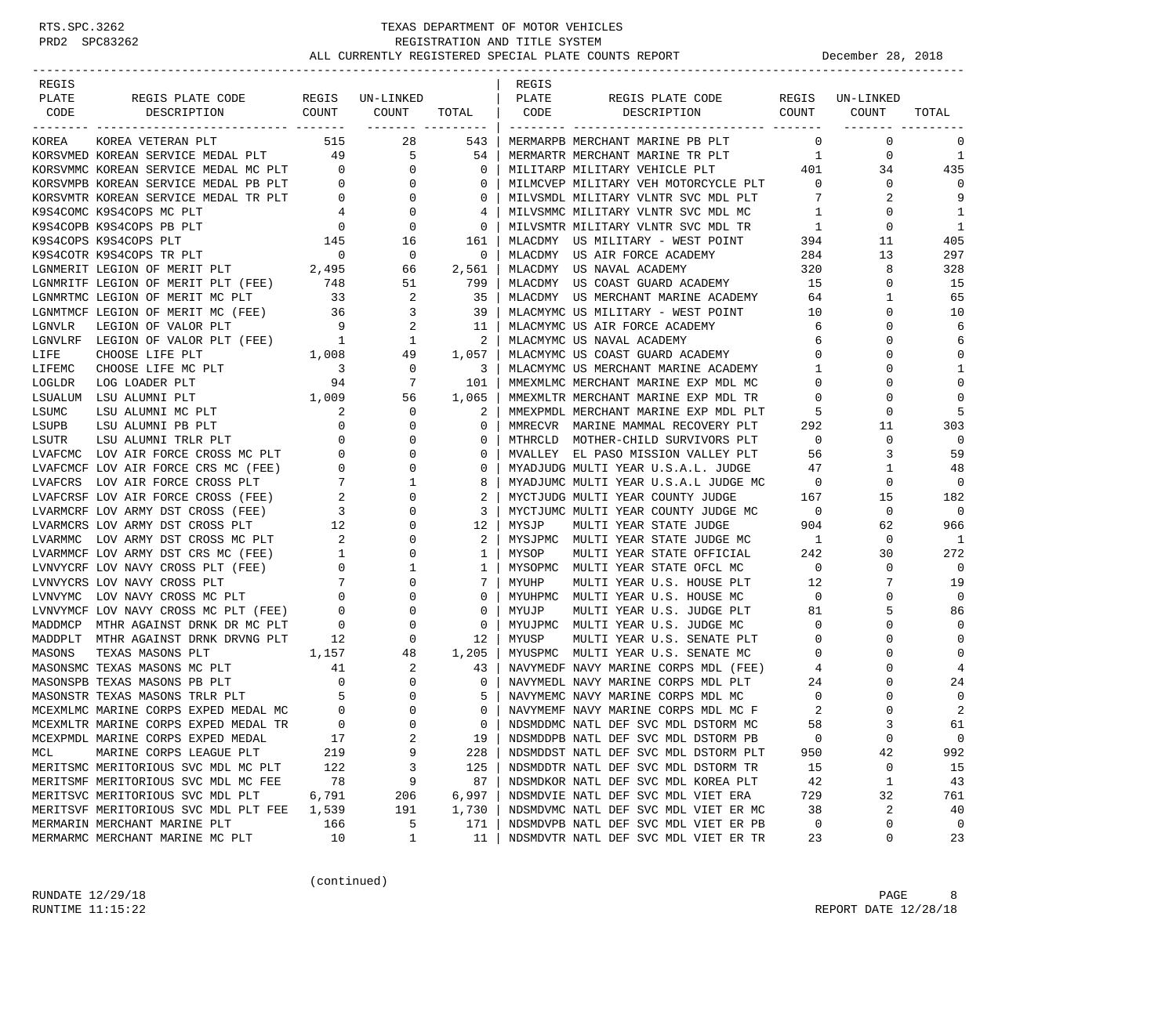| REGIS           |                                                                                                                                                                                                                                                                                                                                                                                                                                                                                                               |                                           |                                        |                            | REGIS |                                                                                  |                   |                      |              |
|-----------------|---------------------------------------------------------------------------------------------------------------------------------------------------------------------------------------------------------------------------------------------------------------------------------------------------------------------------------------------------------------------------------------------------------------------------------------------------------------------------------------------------------------|-------------------------------------------|----------------------------------------|----------------------------|-------|----------------------------------------------------------------------------------|-------------------|----------------------|--------------|
| PLATE           | REGIS PLATE CODE REGIS UN-LINKED                                                                                                                                                                                                                                                                                                                                                                                                                                                                              |                                           |                                        |                            | PLATE | REGIS PLATE CODE                                                                 |                   | REGIS UN-LINKED      |              |
| CODE            | COUNT<br>DESCRIPTION                                                                                                                                                                                                                                                                                                                                                                                                                                                                                          |                                           | COUNT                                  | TOTAL                      | CODE  | COUNT<br>DESCRIPTION                                                             |                   | COUNT                | TOTAL        |
|                 | NDSMKOMC NATL DEF SVC MDL KOREA MC                                                                                                                                                                                                                                                                                                                                                                                                                                                                            |                                           | $\overline{0}$<br>$\mathsf{O}$         | $\mathbf 0$                |       | PLPAIRVF PER AIR MEDAL VALOR (FEE)                                               | 8                 | $\mathbf 0$          | 8            |
|                 |                                                                                                                                                                                                                                                                                                                                                                                                                                                                                                               |                                           |                                        | $\mathbf 0$                |       | PLPAIRVM PER AIR MEDAL VALOR MC PLT                                              | $\overline{0}$    | 0                    | $\mathbf 0$  |
|                 |                                                                                                                                                                                                                                                                                                                                                                                                                                                                                                               |                                           |                                        | $\overline{0}$             |       | PLPALAMC PER ALAMO MC PLT                                                        | 8                 | 0                    | 8            |
|                 |                                                                                                                                                                                                                                                                                                                                                                                                                                                                                                               |                                           |                                        | 70                         |       | PLPALAMO PER ALAMO PLT                                                           | 74                | 7                    | 81           |
|                 |                                                                                                                                                                                                                                                                                                                                                                                                                                                                                                               |                                           |                                        | $\overline{\phantom{0}}$   |       | PLPALAPB PER ALAMO PB PLT                                                        | $\mathbf{0}$      | 0                    | $\Omega$     |
|                 |                                                                                                                                                                                                                                                                                                                                                                                                                                                                                                               |                                           |                                        | 1,174                      |       | PLPALATR PER ALAMO TR PLT                                                        | 2                 |                      | 2            |
| NPOMC           | PROF FIREFIGHTER MC PLT 23                                                                                                                                                                                                                                                                                                                                                                                                                                                                                    |                                           | $\mathbf 0$                            | 23                         |       | PLPAMDL PER AIRMANS MDL PLT                                                      | $\mathbf{1}$      | $\Omega$             | 1            |
| NPOPB           | PROF FIREFIGHTER PB PLT                                                                                                                                                                                                                                                                                                                                                                                                                                                                                       | $\overline{\phantom{0}}$                  | 0                                      | $\mathbf 0$                |       | PLPAMDLF PER AIRMANS MDL PLT (FEE)                                               | $\overline{0}$    | $\Omega$             | $\mathbf 0$  |
| NPOTR           | PROF FIREFIGHTER TRL PLT                                                                                                                                                                                                                                                                                                                                                                                                                                                                                      | $\overline{0}$                            | $\overline{0}$                         | 0                          |       | PLPAMDMC PER AIRMANS MDL MC PLT                                                  | $\mathbf{0}$      | $\Omega$             | $\mathbf 0$  |
| NTEXAN          | NATIVE TEXAN PLT                                                                                                                                                                                                                                                                                                                                                                                                                                                                                              | 1,644                                     | $\begin{array}{c} 60 \\ 0 \end{array}$ | 1,704                      |       | PLPAMDMF PER AIRMANS MDL MC PLT FEE 0<br>DLPAMLCN DER AMERICAN LEGION PLT 15     | $\mathbf 0$       | 0                    | $\mathbf 0$  |
| NTXNMC          | NATIVE TEXAN MOTORCYCLE PLT 30                                                                                                                                                                                                                                                                                                                                                                                                                                                                                |                                           |                                        | 30                         |       |                                                                                  |                   | 2                    | 17           |
|                 | NVYEXMDL NAVY EXPEDITIONARY MEDAL                                                                                                                                                                                                                                                                                                                                                                                                                                                                             | 115                                       | 2                                      | 117                        |       | PLPAMLMC PER AMERICAN LEGION MC                                                  | $\overline{1}$    | 0                    | 1            |
|                 | NVYEXMMC NAVY EXPEDITIONARY MEDAL MC                                                                                                                                                                                                                                                                                                                                                                                                                                                                          | 9                                         | $\mathbf{1}$                           | 10                         |       | PLPAMLTR PER AMERICAN LEGION TRL                                                 | $\mathbf{0}$      | 0                    | $\mathbf 0$  |
|                 | $\begin{minipage}{0.9\linewidth} \textsc{NVY} \textsc{EXPEDITIONARY MEDAL} \textsc{TR} \end{minipage} \begin{minipage}{0.9\linewidth} \begin{minipage}{0.9\linewidth} \textsc{NVY} \textsc{EXMTR} \end{minipage} \begin{minipage}{0.9\linewidth} \begin{minipage}{0.9\linewidth} \textsc{NVY} \textsc{EXMTR} \end{minipage} \begin{minipage}{0.9\linewidth} \begin{minipage}{0.9\linewidth} \textsc{NVY} \textsc{EXMTR} \end{minipage} \begin{minipage}{0.9\linewidth} \begin{minipage}{0.9\linewidth} \text$ |                                           | $\overline{0}$                         | $\overline{\phantom{0}}$   |       | PLPANFR PER ANIMAL FRIENDLY PLT 2,278                                            |                   | 94                   | 2,372        |
| OCELOT          | SAVE TEXAS OCELOTS PLT                                                                                                                                                                                                                                                                                                                                                                                                                                                                                        |                                           | $417$ $11$                             | 428                        |       | PLPARBMC PER U.S. PARATROOPER MC PLT 20<br>PLPARBRN PER U.S. PARATROOPER PLT 312 |                   | 1                    | 21           |
|                 | OCELOTMC SAVE TEXAS OCELOTS MC PLT                                                                                                                                                                                                                                                                                                                                                                                                                                                                            | $\overline{\phantom{a}}$ 2                | 0                                      | $\overline{\phantom{a}}^2$ |       |                                                                                  |                   | 13                   | 325          |
|                 | OCELOTPB SAVE TEXAS OCELOTS PB PLT                                                                                                                                                                                                                                                                                                                                                                                                                                                                            | $\overline{0}$                            | 0                                      | $\overline{0}$             |       | PLPARFRC PER AIR FORCE ASSOC PLT 39                                              |                   | 2                    | 41           |
|                 | OCELOTTR SAVE TEXAS OCELOTS TR PLT<br>R PLT 1<br>4,839                                                                                                                                                                                                                                                                                                                                                                                                                                                        | $\overline{1}$                            | $\overline{0}$                         | 1                          |       | PLPARMC PER AIR MEDAL MC PLT                                                     | 6                 | 0                    | 6            |
| OLDPLT          | OLD PLT CLASSIC                                                                                                                                                                                                                                                                                                                                                                                                                                                                                               |                                           | 299                                    | 5,138                      |       | PLPARMCF PER AIR MEDAL MC PLT (FEE)                                              | -5                | 1                    | 6            |
|                 | OLDPLTX Z-CALL TXDMV BEFORE CHG 0<br>OLYM OLYMPIC COMMITTEE PLT 54                                                                                                                                                                                                                                                                                                                                                                                                                                            |                                           | $\overline{0}$                         | $\overline{\phantom{0}}$   |       | PLPARMMC PER U.S. ARMY MC PLT                                                    | 29                | 3                    | 32           |
|                 |                                                                                                                                                                                                                                                                                                                                                                                                                                                                                                               |                                           | 3                                      | 57                         |       | PLPARMPB PER U.S. ARMY PB PLT                                                    | $\mathbf{0}$      | $\Omega$             | $\mathbf 0$  |
| OPPF            | 184<br>OMEGA PSI PHI PLT                                                                                                                                                                                                                                                                                                                                                                                                                                                                                      |                                           | 5                                      | 189                        |       | PLPARMRM PER ARMED FORCES RESERVE MC                                             | $\mathbf 0$       | $\Omega$             | $\mathbf 0$  |
| OPPFMC          | OMEGA PSI PHI MC PLT                                                                                                                                                                                                                                                                                                                                                                                                                                                                                          | $\overline{\mathbf{3}}$<br>$\overline{0}$ | 0                                      | 3                          |       | PLPARMRP PER ARMED FORCES RESERVE PB                                             | $\mathbf{0}$      | $\Omega$             | $\mathbf 0$  |
| OPPFPB          | OMEGA PSI PHI PB PLT                                                                                                                                                                                                                                                                                                                                                                                                                                                                                          |                                           | 0                                      | $\Omega$                   |       | PLPARMRS PER ARMED FORCES RESERVE PL                                             | 6                 | $\Omega$             | 6            |
| OPPFTR          | OMEGA PSI PHI TRL PLT                                                                                                                                                                                                                                                                                                                                                                                                                                                                                         | $\begin{array}{c}0\\349\end{array}$       | 0                                      | $\overline{\phantom{0}}$   |       | PLPARMRT PER ARMED FORCES RESERVE TR                                             | $\mathbf 0$       | 0                    | $\mathbf 0$  |
|                 | ORGDONOR ORGAN DONOR PLT                                                                                                                                                                                                                                                                                                                                                                                                                                                                                      |                                           | 22                                     | 371                        |       | PLPARMSV PER ARMED FORCES SVC MEDAL                                              | 2                 |                      | 2            |
|                 | OTHCNTRY TEXAS-WHOLE OTHER CNTRY PLT 234<br>$\sim$ 0.000 $\sim$ 0.000 $\sim$ 0.000 $\sim$ 0.000 $\sim$ 0.000 $\sim$ 0.000 $\sim$ 0.000 $\sim$ 0.000 $\sim$ 0.000 $\sim$ 0.000 $\sim$ 0.000 $\sim$ 0.000 $\sim$ 0.000 $\sim$ 0.000 $\sim$ 0.000 $\sim$ 0.000 $\sim$ 0.000 $\sim$ 0.000 $\sim$ 0.000 $\sim$ 0.000                                                                                                                                                                                               |                                           | 12<br>$\mathbf{0}$                     | 246<br>0                   |       | PLPARMTR PER U.S. ARMY TRL PLT<br>PLPARMVF PER AIR MEDAL VALOR MC(FEE)           | 4<br>$\mathbf{1}$ | $\Omega$<br>$\Omega$ | 4<br>1       |
| PGAJR<br>PKGDEL | PGA JUNIOR GOLF PLT<br>PACKAGE DELIVERY PLT 0                                                                                                                                                                                                                                                                                                                                                                                                                                                                 |                                           | $\overline{0}$                         | $\overline{0}$             |       | PLPARSMM PER ARMED FORCES SVC MDL MC                                             | $\overline{0}$    | $\Omega$             | $\Omega$     |
|                 |                                                                                                                                                                                                                                                                                                                                                                                                                                                                                                               |                                           | 811                                    | 28,695                     |       | PLPARSTR PER ARMED FORCES SVC MDL TR                                             | $\mathbf 0$       | 0                    | $\Omega$     |
|                 |                                                                                                                                                                                                                                                                                                                                                                                                                                                                                                               |                                           | $\overline{\phantom{0}}$               | $\overline{\mathbf{3}}$    |       | PLPARTMC PER STATE OF THE ARTS MC                                                | 3                 | 1                    | 4            |
|                 | PLPADOPT PER ADOPT A BEACH PLT                                                                                                                                                                                                                                                                                                                                                                                                                                                                                | 204                                       | 12                                     | 216                        |       | PLPARTPB PER ST OF ARTS PRIV BUS PLT                                             | 1                 | 0                    | 1            |
|                 | PLPADOTR PER ADOPT A BEACH TRLR                                                                                                                                                                                                                                                                                                                                                                                                                                                                               |                                           | $\mathbf{0}$                           | 3                          |       | PLPARTS PER STATE OF THE ARTS PLT 1,683                                          |                   | 53                   | 1,736        |
|                 | PLPAEMDL PER ARMED FORCES EXP MDL                                                                                                                                                                                                                                                                                                                                                                                                                                                                             | $\begin{array}{c} 3 \\ 23 \end{array}$    | 1                                      | 24                         |       | PLPARTTR PER STATE OF ARTS TRL PLT                                               | $\mathbf{1}$      | $\mathbf 0$          | 1            |
|                 |                                                                                                                                                                                                                                                                                                                                                                                                                                                                                                               |                                           | 0                                      | $\overline{0}$             |       | PLPA001 LARGE STAR WHITE/BLACK A 3,274                                           |                   | 710                  | 3,984        |
|                 | PLPAEMMC PER ARMED FORCES EXP MDL MC 0<br>PLPAEMTR PER ARMED FORCES EXP MDL TR 0                                                                                                                                                                                                                                                                                                                                                                                                                              |                                           | $\mathbf{0}$                           | $\mathbf{0}$               |       | PLPA001M LARGE STAR WHITE/BLACK A MC                                             | 33                | 20                   | 53           |
|                 | PLPAFCMC PER A FINE CAUSE MC PLT                                                                                                                                                                                                                                                                                                                                                                                                                                                                              |                                           | $\mathsf{O}$                           | 1                          |       | PLPA001P LARGE STAR WHITE/BLACK A PB                                             | $\overline{0}$    | 2                    | 2            |
|                 | PLPAFCPB PER A FINE CAUSE PB PLT                                                                                                                                                                                                                                                                                                                                                                                                                                                                              |                                           | 0                                      | $\mathbf{0}$               |       | PLPA001T LARGE STAR WHITE/BLACK A TR                                             | 11                | $\mathbf{1}$         | 12           |
|                 | PLPAFCTR PER A FINE CAUSE TR PLT                                                                                                                                                                                                                                                                                                                                                                                                                                                                              |                                           | 0                                      | $\overline{0}$             |       | PLPA002 LONE STAR BLUE A                                                         | 61                | 19                   | 80           |
|                 | PLPAFGHA PER ENDURING FREEDOM AFGHAN 93                                                                                                                                                                                                                                                                                                                                                                                                                                                                       |                                           | 4                                      | 97                         |       | PLPA002M LONE STAR BLUE A MC                                                     | $\overline{4}$    | $\mathbf{1}$         | 5            |
|                 | PLPAFGHM PER ENDURING FRDM AFGHAN MC                                                                                                                                                                                                                                                                                                                                                                                                                                                                          |                                           | $\mathbf 0$                            | 4                          |       | PLPA002P LONE STAR BLUE A PB                                                     | $\mathbf 0$       | $\Omega$             | $\mathbf 0$  |
|                 | PLPAFINE PER A FINE CAUSE PLT                                                                                                                                                                                                                                                                                                                                                                                                                                                                                 | 116                                       | $\overline{4}$                         | $120$                      |       | PLPA002T LONE STAR BLUE A TR                                                     | $\Omega$          |                      | $\mathbf{1}$ |
|                 | PLPAFPBR PER RETIRED US AIR FORCE PB                                                                                                                                                                                                                                                                                                                                                                                                                                                                          | $\mathbf 0$                               | $\mathbf 0$                            | 0                          |       | PLPA003 LONE STAR RED A                                                          | 59                | 18                   | 77           |
|                 | PLPAFTRR PER RETIRED US AIR FORCE TR                                                                                                                                                                                                                                                                                                                                                                                                                                                                          | 1                                         | 0                                      | 1                          |       | PLPA003M LONE STAR RED A MC                                                      | 3                 | 2                    | 5            |
|                 | PLPAIRM PER AIR MEDAL PLT                                                                                                                                                                                                                                                                                                                                                                                                                                                                                     | 254                                       | 12                                     | 266                        |       | PLPA003P LONE STAR RED A PB                                                      | 0                 | 0                    | 0            |
|                 | PLPAIRMC PER U.S. AIR FORCE MC                                                                                                                                                                                                                                                                                                                                                                                                                                                                                | 22                                        | 0                                      | 22                         |       | PLPA003T LONE STAR RED A TR                                                      | 0                 | 0                    | 0            |
|                 | PLPAIRMF PER AIR MEDAL PLT (FEE)                                                                                                                                                                                                                                                                                                                                                                                                                                                                              | 79                                        | 7                                      | 86                         |       | PLPA004 LONE STAR ORANGE A                                                       | 41                | 13                   | 54           |
|                 | PLPAIRMV PER AIR MEDAL VALOR PLT                                                                                                                                                                                                                                                                                                                                                                                                                                                                              | 17                                        | 2                                      | 19                         |       | PLPA004M LONE STAR ORANGE A MC                                                   | 2                 | 0                    | 2            |
|                 | PLPAIRPB PER U.S. AIR FORCE PB                                                                                                                                                                                                                                                                                                                                                                                                                                                                                | 0                                         | 0                                      | 0                          |       | PLPA004P LONE STAR ORANGE A PB                                                   | 0                 | $\Omega$             | 0            |
|                 | PLPAIRTR PER U.S. AIR FORCE TRL                                                                                                                                                                                                                                                                                                                                                                                                                                                                               | 5                                         | 0                                      | 5                          |       | PLPA004T LONE STAR ORANGE A TR                                                   | 1                 | 0                    | $\mathbf{1}$ |

(continued)

RUNDATE  $12/29/18$  PAGE 9 RUNTIME 11:15:22 REPORT DATE 12/28/18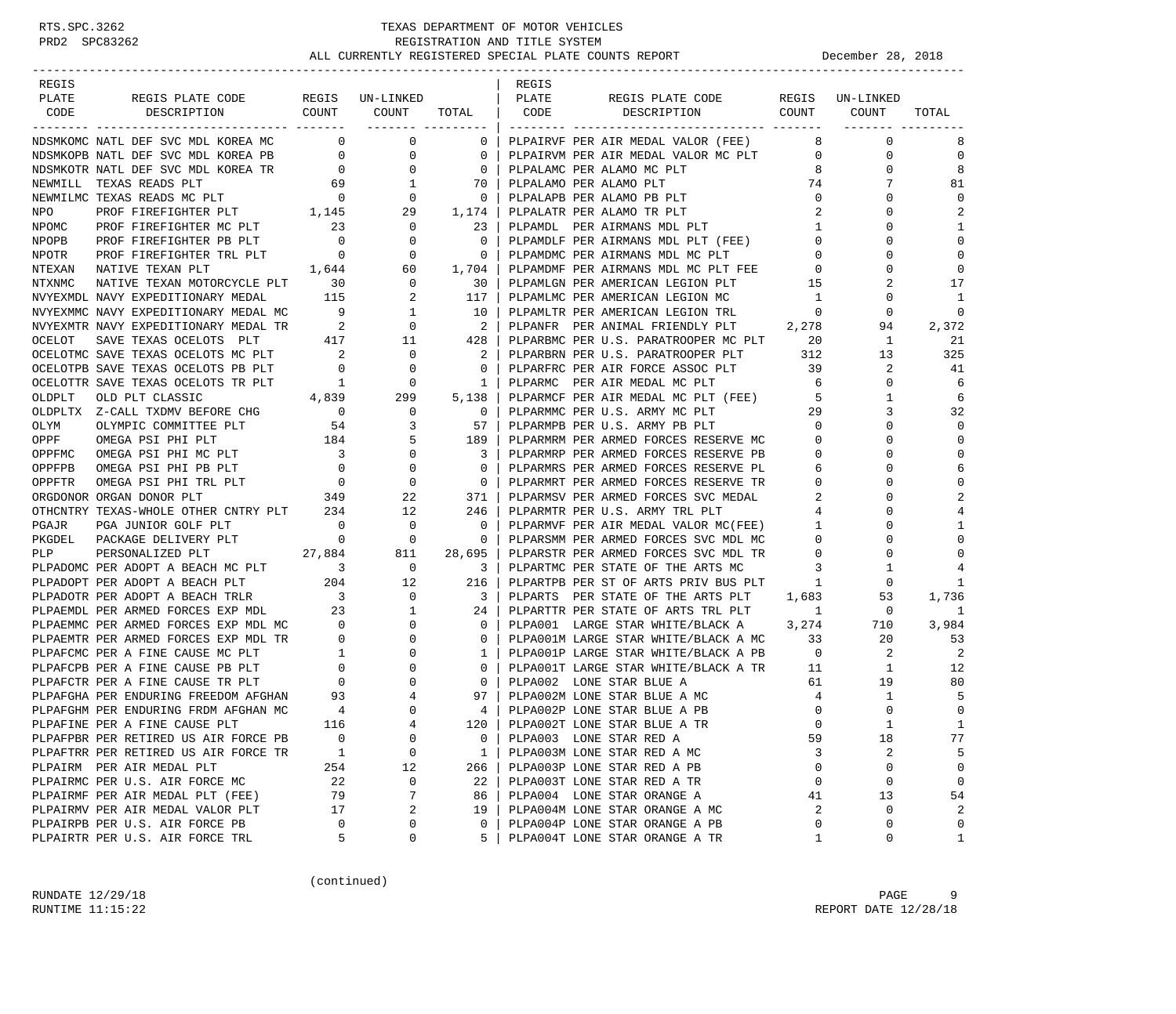## RTS.SPC.3262 TEXAS DEPARTMENT OF MOTOR VEHICLES<br>PRD2 SPC83262 TEXAS REGISTRATION AND TITLE SYSTEM<br>ALL CURRENTLY REGISTERED SPECIAL PLATE COUNTS REGISTRATION AND TITLE SYSTEM ALL CURRENTLY REGISTERED SPECIAL PLATE COUNTS REPORT BELLET DECEMber 28, 2018

| REGIS                                                                                                                                                                                                                                        |                                                            |                |                                                     | REGIS |                                                                    |                                        |                                                    |                          |
|----------------------------------------------------------------------------------------------------------------------------------------------------------------------------------------------------------------------------------------------|------------------------------------------------------------|----------------|-----------------------------------------------------|-------|--------------------------------------------------------------------|----------------------------------------|----------------------------------------------------|--------------------------|
| REGIS PLATE CODE REGIS UN-LINKED   PLATE<br>PLATE                                                                                                                                                                                            |                                                            |                |                                                     |       | REGIS PLATE CODE REGIS UN-LINKED                                   |                                        |                                                    |                          |
| DESCRIPTION<br>CODE<br>________________                                                                                                                                                                                                      | COUNT                                                      |                |                                                     |       | COUNT TOTAL   CODE DESCRIPTION COUNT COUNT<br>----------- -------  |                                        |                                                    | TOTAL                    |
| PLPA005 LONE STAR MAROON A                                                                                                                                                                                                                   |                                                            |                |                                                     |       | 53 19 72   PLPA117 LONGHORN A                                      | 139                                    | 29                                                 | 168                      |
| PLPA005 LONE STAR MAROON A MC<br>PLPA005 LONE STAR MAROON A MC<br>PLPA005 LONE STAR MAROON A PB<br>PLPA005 LONE STAR MAROON A PB<br>PLPA005 LONE STAR PLNK A MC<br>PLPA006 LONE STAR PLNK A MC<br>PLPA006 LONE STAR PLNK A MC<br>PLPA006 LON |                                                            |                |                                                     |       |                                                                    |                                        | $\mathbf 0$                                        | $\overline{\phantom{0}}$ |
|                                                                                                                                                                                                                                              |                                                            |                |                                                     |       |                                                                    |                                        | $\mathbf 0$                                        | $\overline{0}$           |
|                                                                                                                                                                                                                                              |                                                            |                |                                                     |       |                                                                    |                                        | $\mathbf{0}$                                       | $\overline{0}$           |
|                                                                                                                                                                                                                                              |                                                            |                |                                                     |       |                                                                    |                                        | $\begin{array}{ccc} 0 & 0 \\ 126 & 45 \end{array}$ | 171                      |
|                                                                                                                                                                                                                                              |                                                            |                |                                                     |       |                                                                    |                                        | 5                                                  | -7                       |
|                                                                                                                                                                                                                                              |                                                            |                |                                                     |       |                                                                    |                                        | $\mathbf 0$                                        | $\overline{0}$           |
|                                                                                                                                                                                                                                              |                                                            |                |                                                     |       |                                                                    |                                        | $\mathbf 0$                                        | 1                        |
|                                                                                                                                                                                                                                              |                                                            |                |                                                     |       |                                                                    | 109                                    | 18                                                 | 127                      |
|                                                                                                                                                                                                                                              |                                                            |                |                                                     |       |                                                                    |                                        | $\mathbf 0$                                        | 1                        |
|                                                                                                                                                                                                                                              |                                                            |                |                                                     |       |                                                                    |                                        | 0                                                  | $\overline{0}$           |
|                                                                                                                                                                                                                                              |                                                            |                | $\begin{array}{ccc} & 0 & \end{array}$              |       | PLPA119T BREAST CANCER A TR 0<br>pt.pa120  I.ONGHORN ORANGE A 106  |                                        | $\mathbf 0$                                        | $\mathbf{0}$             |
|                                                                                                                                                                                                                                              |                                                            |                |                                                     |       | 0   PLPA120 LONGHORN ORANGE A                                      |                                        | 24                                                 | 130                      |
| PLPA008P WHITE A PRIVATE BUS<br>PLPA008P WHITE A PRIVATE BUS<br>PLPA009 LARGE STAR BLK/SILV A 187 42                                                                                                                                         |                                                            |                | 229                                                 |       | PLPA120M LONGHORN ORANGE A MC                                      | $\mathbf{1}$                           | $\mathbf 0$                                        | -1                       |
|                                                                                                                                                                                                                                              |                                                            |                |                                                     |       | 6   PLPA120P LONGHORN ORANGE A PB                                  | $\circ$                                | $\Omega$                                           | $\overline{0}$           |
|                                                                                                                                                                                                                                              |                                                            |                | $0-1$                                               |       | PLPA120T LONGHORN ORANGE A TR                                      | $\mathbf 0$                            | $\mathbf 0$                                        | $\overline{0}$           |
|                                                                                                                                                                                                                                              |                                                            |                | 0 <sup>1</sup>                                      |       | PLPA121 ALPHA PHI ALPHA A                                          | 39                                     | 5                                                  | 44                       |
| PLPA009M LARGE STAR BLK/SILV A MC<br>PLPA009M LARGE STAR BLK/SILV A MC<br>PLPA009P LARGE STAR BLK/SILV A PB<br>PLPA009T LARGE STAR BLK/SILV A TR<br>PLPA100 STARS & STRIPES A<br>PLPA101 TEXAS STATE MAP A<br>PLPA102 TEXAS STATE MAP A<br>P |                                                            |                | 0 <sup>1</sup>                                      |       | PLPA121M ALPHA PHI ALPHA A MC                                      | $\overline{1}$                         | $\Omega$                                           | 1                        |
|                                                                                                                                                                                                                                              |                                                            |                | 1 <sup>1</sup>                                      |       | PLPA121P ALPHA PHI ALPHA A PB                                      | $\overline{0}$                         | $\mathbf 0$                                        | $\mathbf{0}$             |
|                                                                                                                                                                                                                                              |                                                            |                |                                                     |       | 2   PLPA121T ALPHA PHI ALPHA A TR                                  | $\mathbf 0$                            | $\mathbf 0$                                        | $\mathbf 0$              |
|                                                                                                                                                                                                                                              |                                                            |                | 39                                                  |       | PLPA122 TEXAS NAVY A                                               | 152                                    | 43                                                 | 195                      |
|                                                                                                                                                                                                                                              |                                                            |                | 0 <sup>1</sup>                                      |       | PLPA122M TEXAS NAVY A MC                                           | 4                                      | 0                                                  | $\overline{4}$           |
|                                                                                                                                                                                                                                              |                                                            |                | $0-1$                                               |       | PLPA122P TEXAS NAVY A PB                                           | 0                                      | $\Omega$                                           | $\mathbf{0}$             |
|                                                                                                                                                                                                                                              |                                                            |                | $\overline{\phantom{0}}$ 0 $\overline{\phantom{0}}$ |       | PLPA122T TEXAS NAVY A TR                                           | $\mathbf 0$                            |                                                    | 2                        |
|                                                                                                                                                                                                                                              |                                                            |                |                                                     |       | 129   PLPA123  TEXAS NAVY ADMIRAL A                                |                                        |                                                    | 19                       |
|                                                                                                                                                                                                                                              |                                                            |                | 3 I                                                 |       | PLPA123M TEXAS NAVY ADMIRAL A MC                                   | $\begin{array}{c} 11 \\ 0 \end{array}$ | $\Omega$                                           | $\Omega$                 |
|                                                                                                                                                                                                                                              |                                                            |                | $\circ$                                             |       | PLPA123P TEXAS NAVY ADMIRAL A PB                                   | $\overline{0}$                         | $\mathbf 0$                                        | 0                        |
|                                                                                                                                                                                                                                              |                                                            |                | 1 <sup>1</sup>                                      |       | PLPA123T TEXAS NAVY ADMIRAL A TR                                   | $\overline{0}$                         | $\Omega$                                           | $\Omega$                 |
|                                                                                                                                                                                                                                              |                                                            |                | $4 \vert$                                           |       | PLPA124 AUBURN UNIVERSITY A                                        | 63                                     | 7                                                  | 70                       |
|                                                                                                                                                                                                                                              |                                                            |                |                                                     |       | 92   PLPA124M AUBURN UNIVERSITY A MC                               | $\mathbf 0$                            | $\Omega$                                           | $\overline{0}$           |
|                                                                                                                                                                                                                                              |                                                            |                | 1 <sup>1</sup>                                      |       | PLPA124P AUBURN UNIVERSITY A PB                                    | $\overline{0}$                         | $\Omega$                                           | $\Omega$                 |
|                                                                                                                                                                                                                                              |                                                            |                | $0-1$                                               |       | PLPAL24T AUBURN UNIVERSITY A TR<br>PLPAL24T AUBURN UNIVERSITY A TR | $\mathbf{0}$                           | $\mathbf 0$                                        | 0                        |
|                                                                                                                                                                                                                                              |                                                            |                | 1 <sup>1</sup>                                      |       |                                                                    | 82                                     | 10                                                 | 92                       |
|                                                                                                                                                                                                                                              |                                                            |                | 1 <sup>1</sup>                                      |       | PLPA125M OKLAHOMA STATE UNIV A MC                                  | $\overline{0}$                         | $\mathbf 0$                                        | $\overline{0}$           |
|                                                                                                                                                                                                                                              |                                                            |                |                                                     |       | 75   PLPA125P OKLAHOMA STATE UNIV A PB                             | $\mathbf{0}$                           | 0                                                  | $\Omega$                 |
|                                                                                                                                                                                                                                              |                                                            |                | $\Omega$                                            |       | PLPA125T OKLAHOMA STATE UNIV A TR                                  | $\mathbf 0$                            | 0                                                  | $\Omega$                 |
| PLPA109P NEW TEXAS A PRIVATE BUS                                                                                                                                                                                                             |                                                            | $\overline{0}$ | $\mathbf{0}$                                        |       | PLPA126 OKLAHOMA UNIVERSITY A                                      |                                        | 20                                                 | 103                      |
| PLPA109T NEW TEXAS A TRAILER                                                                                                                                                                                                                 | $\begin{bmatrix} 0 \\ 0 \\ 0 \\ 0 \\ 0 \\ 1 \end{bmatrix}$ | $\overline{0}$ | $\overline{0}$                                      |       | PLPA126M OKLAHOMA UNIVERSITY A MC                                  | $\begin{array}{c} 83 \\ 3 \end{array}$ | $\Omega$                                           | $\overline{3}$           |
| PLPA111 SOCCER GREEN A                                                                                                                                                                                                                       |                                                            | $\mathbf 0$    | $0-1$                                               |       | PLPA126P OKLAHOMA UNIVERSITY A PB                                  | $\overline{0}$                         | 0                                                  | $\overline{0}$           |
| PLPA112 TEXAS FOOTBALL A BLUE                                                                                                                                                                                                                |                                                            | $\mathbf 0$    | $\overline{0}$                                      |       | PLPA126T OKLAHOMA UNIVERSITY A TR                                  | 1                                      | $\Omega$                                           | 1                        |
| PLPA113 TEXAS FOOTBALL A RED                                                                                                                                                                                                                 | $\begin{matrix}0\\0\\1\end{matrix}$                        | $\Omega$       | $\Omega$                                            |       | PLPA127 LONE STAR BLACK A                                          | 265                                    | 98                                                 | 363                      |
| PLPA114 TEXAS FOOTBALL A BLACK                                                                                                                                                                                                               |                                                            | $\Omega$       | $\mathbf{1}$                                        |       | PLPA127M LONE STAR BLACK A MC                                      | 6                                      | 3                                                  | 9                        |
| PLPA115 REMAX A                                                                                                                                                                                                                              | 7                                                          | 4              | 11                                                  |       | PLPA127P LONE STAR BLACK A PB                                      | 0                                      | $\mathsf 0$                                        | 0                        |
| PLPA115M REMAX A MOTORCYCLE                                                                                                                                                                                                                  | 0                                                          | 0              | $\mathbf{0}$                                        |       | PLPA127T LONE STAR BLACK A TR                                      | $\mathbf 0$                            | $\mathbf{1}$                                       | 1                        |
| PLPA115P REMAX A PRIVATE BUS                                                                                                                                                                                                                 | 0                                                          | 0              | $\mathbf{0}$                                        |       | PLPA128 ALABAMA UNIVERSITY A                                       | 86                                     | 13                                                 | 99                       |
| PLPA115T REMAX A TRAILER                                                                                                                                                                                                                     | $\Omega$                                                   | 0              | $\Omega$                                            |       | PLPA128M ALABAMA UNIVERSITY A MC                                   | 0                                      | 1                                                  | 1                        |
| PLPA116 TEXAS EXES A                                                                                                                                                                                                                         | 167                                                        | 29             | 196                                                 |       | PLPA128P ALABAMA UNIVERSITY A PB                                   | $\mathbf 0$                            | $\mathbf 0$                                        | $\mathbf 0$              |
| PLPA116M TEXAS EXES A MC                                                                                                                                                                                                                     | 0                                                          | 1              | $\mathbf{1}$                                        |       | PLPA128T ALABAMA UNIVERSITY A TR                                   | 0                                      | $\mathbf 0$                                        | 0                        |
| PLPA116P TEXAS EXES A PB                                                                                                                                                                                                                     | $\mathbf 0$                                                | 0              | $\Omega$                                            |       | PLPA129 ALPHA KAPPA ALPHA A                                        | 141                                    | 15                                                 | 156                      |
| PLPA116T TEXAS EXES A TRAILER                                                                                                                                                                                                                | 0                                                          | 0              | 0                                                   |       | PLPA129M ALPHA KAPPA ALPHA A MC                                    | 0                                      | 0                                                  | $\mathbf 0$              |

(continued)

RUNDATE  $12/29/18$  PAGE 10 RUNTIME 11:15:22 REPORT DATE 12/28/18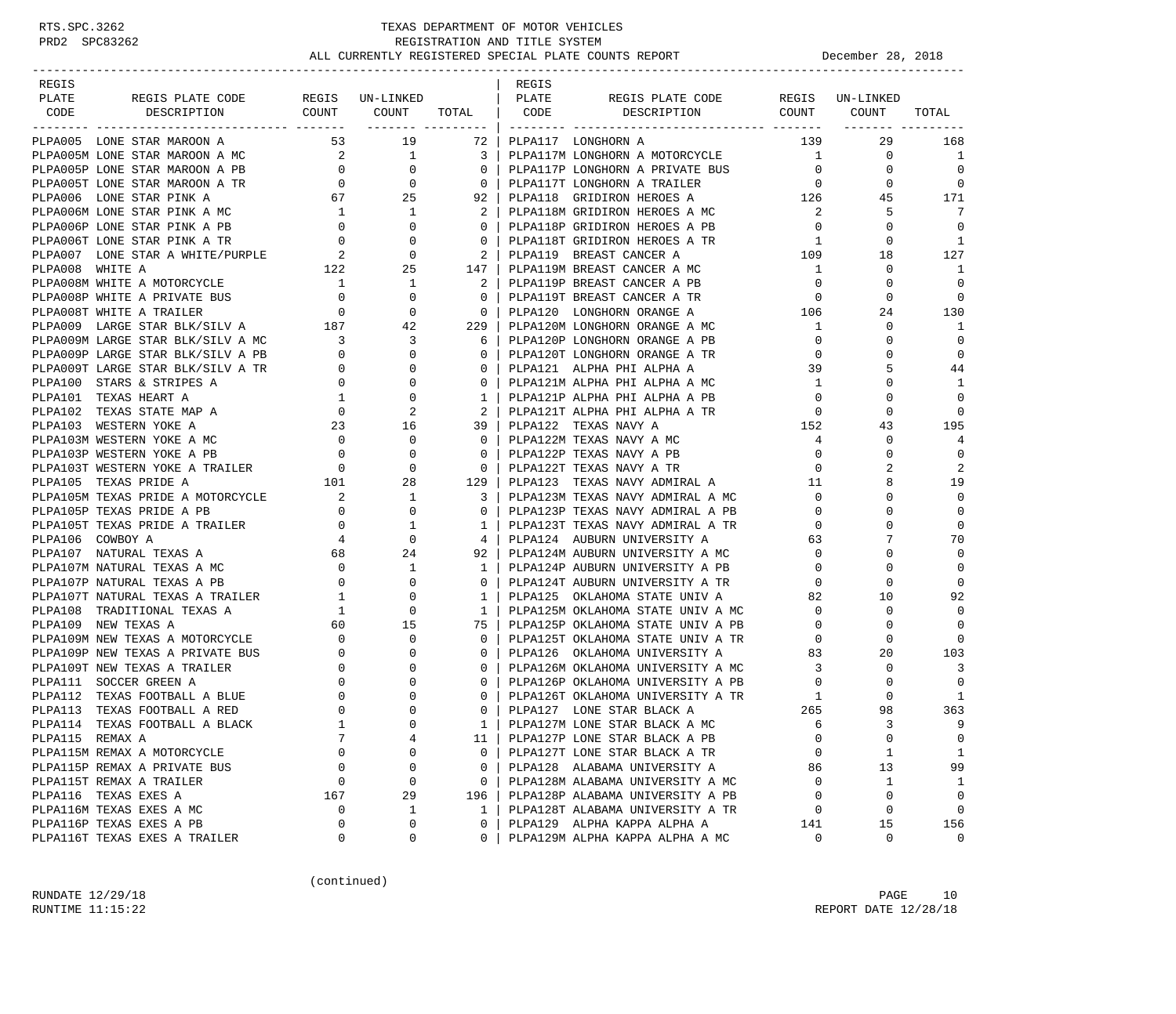-----------------------------------------------------------------------------------------------------------------------------------

| REGIS |  |  | REGIS |                                                                                                                                                                                                                                     |  |                           |
|-------|--|--|-------|-------------------------------------------------------------------------------------------------------------------------------------------------------------------------------------------------------------------------------------|--|---------------------------|
| PLATE |  |  |       |                                                                                                                                                                                                                                     |  |                           |
|       |  |  |       |                                                                                                                                                                                                                                     |  |                           |
|       |  |  |       | <b>POINT SERIES CONFIDENTIAL CONFIDENTIAL CONFIDENTIAL CONFIDENTIAL CONFIDENTIAL CONFIDENTIAL CONFIDENTIAL CONFIDENTIAL CONFIDENTIAL CONFIDENTIAL CONFIDENTIAL CONFIDENTIAL CONFIDENTIAL CONFIDENTIAL CONFIDENTIAL CONFIDENTIAL</b> |  | 13                        |
|       |  |  |       |                                                                                                                                                                                                                                     |  | $\overline{0}$            |
|       |  |  |       |                                                                                                                                                                                                                                     |  | $\Omega$                  |
|       |  |  |       |                                                                                                                                                                                                                                     |  | $\overline{\phantom{0}}$  |
|       |  |  |       |                                                                                                                                                                                                                                     |  | 16                        |
|       |  |  |       |                                                                                                                                                                                                                                     |  | $\Omega$                  |
|       |  |  |       |                                                                                                                                                                                                                                     |  | $\Omega$                  |
|       |  |  |       |                                                                                                                                                                                                                                     |  |                           |
|       |  |  |       |                                                                                                                                                                                                                                     |  | 310                       |
|       |  |  |       |                                                                                                                                                                                                                                     |  | - 3                       |
|       |  |  |       |                                                                                                                                                                                                                                     |  | $\Omega$                  |
|       |  |  |       |                                                                                                                                                                                                                                     |  | $\mathbf{1}$              |
|       |  |  |       |                                                                                                                                                                                                                                     |  | 76                        |
|       |  |  |       |                                                                                                                                                                                                                                     |  | $\Omega$                  |
|       |  |  |       |                                                                                                                                                                                                                                     |  | $\mathbf 0$               |
|       |  |  |       |                                                                                                                                                                                                                                     |  | $\Omega$                  |
|       |  |  |       |                                                                                                                                                                                                                                     |  | 84                        |
|       |  |  |       |                                                                                                                                                                                                                                     |  | $\Omega$                  |
|       |  |  |       |                                                                                                                                                                                                                                     |  | $\Omega$                  |
|       |  |  |       |                                                                                                                                                                                                                                     |  | $\Omega$                  |
|       |  |  |       |                                                                                                                                                                                                                                     |  | 12                        |
|       |  |  |       |                                                                                                                                                                                                                                     |  | $\Omega$                  |
|       |  |  |       |                                                                                                                                                                                                                                     |  | $\Omega$                  |
|       |  |  |       |                                                                                                                                                                                                                                     |  | $\Omega$                  |
|       |  |  |       |                                                                                                                                                                                                                                     |  |                           |
|       |  |  |       |                                                                                                                                                                                                                                     |  | $\mathbf 0$               |
|       |  |  |       |                                                                                                                                                                                                                                     |  |                           |
|       |  |  |       |                                                                                                                                                                                                                                     |  | $\Omega$                  |
|       |  |  |       |                                                                                                                                                                                                                                     |  | 15                        |
|       |  |  |       |                                                                                                                                                                                                                                     |  | 1                         |
|       |  |  |       |                                                                                                                                                                                                                                     |  | $\Omega$                  |
|       |  |  |       |                                                                                                                                                                                                                                     |  | $\Omega$                  |
|       |  |  |       |                                                                                                                                                                                                                                     |  | 43                        |
|       |  |  |       |                                                                                                                                                                                                                                     |  | $\Omega$                  |
|       |  |  |       |                                                                                                                                                                                                                                     |  | $\Omega$                  |
|       |  |  |       |                                                                                                                                                                                                                                     |  | $\mathbf 0$               |
|       |  |  |       |                                                                                                                                                                                                                                     |  | 43                        |
|       |  |  |       |                                                                                                                                                                                                                                     |  |                           |
|       |  |  |       |                                                                                                                                                                                                                                     |  | $\Omega$                  |
|       |  |  |       |                                                                                                                                                                                                                                     |  | $\Omega$                  |
|       |  |  |       |                                                                                                                                                                                                                                     |  | 1                         |
|       |  |  |       |                                                                                                                                                                                                                                     |  |                           |
|       |  |  |       |                                                                                                                                                                                                                                     |  | $\mathbf 0$               |
|       |  |  |       |                                                                                                                                                                                                                                     |  |                           |
|       |  |  |       |                                                                                                                                                                                                                                     |  |                           |
|       |  |  |       |                                                                                                                                                                                                                                     |  |                           |
|       |  |  |       |                                                                                                                                                                                                                                     |  | $\mathbf 0$<br>$\bigcirc$ |
|       |  |  |       |                                                                                                                                                                                                                                     |  | 130                       |
|       |  |  |       |                                                                                                                                                                                                                                     |  | - 5                       |
|       |  |  |       |                                                                                                                                                                                                                                     |  |                           |

(continued)

RUNDATE  $12/29/18$  PAGE 11 RUNTIME 11:15:22 REPORT DATE 12/28/18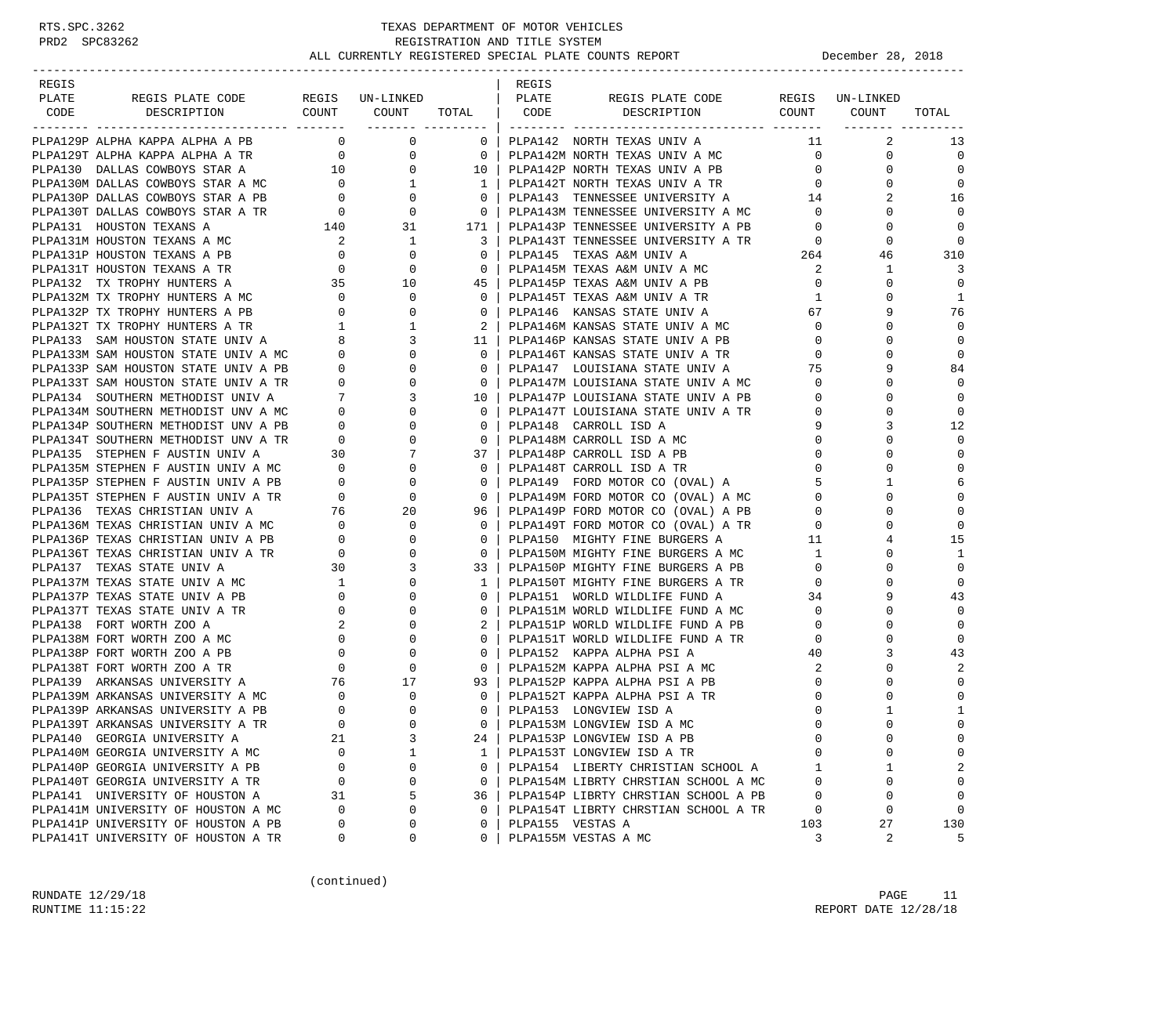| REGIS                                                                                                                                                                                                                                          |                                       |                          |                 | REGIS |                                                                                                                                                                                                 |                 |                 |                |
|------------------------------------------------------------------------------------------------------------------------------------------------------------------------------------------------------------------------------------------------|---------------------------------------|--------------------------|-----------------|-------|-------------------------------------------------------------------------------------------------------------------------------------------------------------------------------------------------|-----------------|-----------------|----------------|
| REGIS PLATE CODE REGIS UN-LINKED<br>PLATE                                                                                                                                                                                                      |                                       |                          |                 | PLATE | REGIS PLATE CODE                                                                                                                                                                                |                 | REGIS UN-LINKED |                |
| CODE DESCRIPTION                                                                                                                                                                                                                               |                                       | COUNT COUNT TOTAL   CODE |                 |       | DESCRIPTION COUNT COUNT                                                                                                                                                                         |                 |                 | TOTAL          |
|                                                                                                                                                                                                                                                |                                       |                          |                 |       |                                                                                                                                                                                                 |                 |                 |                |
| PLPA155P VESTAS A PB                                                                                                                                                                                                                           | $\mathbf{0}$                          | $\mathbf 0$              |                 |       | 0   PLPA169 TEXAS A&M (HELMET) A                                                                                                                                                                | 91              | 15              | 106            |
| PLPA155T VESTAS A TR                                                                                                                                                                                                                           |                                       | 0<br>$\mathbf 1$         | 1 <sup>1</sup>  |       | PLPA169M TEXAS A&M (HELMET) A MC 0                                                                                                                                                              |                 | 0               | $\overline{0}$ |
| PLPA156 NASCAR A                                                                                                                                                                                                                               | $\overline{\mathbf{3}}$               | 5                        | 8 I             |       | PLPA169P TEXAS A&M (HELMET) A PB                                                                                                                                                                | $\mathbf{1}$    | $\mathbf{0}$    | 1              |
| PLPA156M NASCAR A MC                                                                                                                                                                                                                           | $\overline{0}$                        | $\mathbf{0}$             | $\Omega$        |       | PLPA169T TEXAS A&M (HELMET) A TR<br>1                                                                                                                                                           |                 | $\mathbf{0}$    | 1              |
|                                                                                                                                                                                                                                                |                                       |                          | $\mathbf{0}$    |       | PLPA170 TEXAS A&M (MAROON) A 625<br>PLPA170M TEXAS A&M (MAROON) A MC 4                                                                                                                          |                 | 72              | 697            |
|                                                                                                                                                                                                                                                |                                       |                          | 1               |       |                                                                                                                                                                                                 |                 | 2               | 6              |
|                                                                                                                                                                                                                                                |                                       |                          | 4               |       | PLPA170P TEXAS A&M (MAROON) A PB                                                                                                                                                                | $\overline{0}$  | 0               | $\mathbf 0$    |
|                                                                                                                                                                                                                                                |                                       |                          | 0 <sup>1</sup>  |       | PLPA170T TEXAS A&M (MAROON) A TR<br>PLPA171 SOUTHERN UNIVERSITY A 36                                                                                                                            | $\overline{0}$  | 0               | $\mathbf 0$    |
|                                                                                                                                                                                                                                                |                                       |                          | $\Omega$        |       |                                                                                                                                                                                                 |                 | 2               | 38             |
|                                                                                                                                                                                                                                                |                                       |                          | $\mathbf{0}$    |       | PLPA171M SOUTHERN UNIVERSITY A MC<br>PLPA171P SOUTHERN UNIVERSITY A PB                                                                                                                          | $\overline{0}$  | 0               | $\Omega$       |
|                                                                                                                                                                                                                                                |                                       |                          | 8 <sup>1</sup>  |       |                                                                                                                                                                                                 | $\overline{0}$  | $\Omega$        | 0              |
|                                                                                                                                                                                                                                                |                                       |                          | $0-1$           |       | PLPA171T SOUTHERN UNIVERSITY A TR                                                                                                                                                               | $\overline{0}$  | 0               | $\mathbf 0$    |
|                                                                                                                                                                                                                                                |                                       |                          |                 |       | 0   PLPA172 FORD MOTOR CO (TOUGH) A<br>FLPAI72 FORD MOTOR CO (TOUGH) A<br>PLPAI72M FORD MOTOR CO (TOUGH) A MC 0<br>PLPAI72D FORD MOTOR 20 (TOUGH) A MC 0                                        |                 | $\mathbf{1}$    | 2              |
|                                                                                                                                                                                                                                                |                                       |                          | $\mathbf{0}$    |       |                                                                                                                                                                                                 |                 | $\Omega$        | $\mathbf 0$    |
|                                                                                                                                                                                                                                                |                                       |                          | 6               |       |                                                                                                                                                                                                 | $\overline{0}$  | 0               | $\mathbf 0$    |
|                                                                                                                                                                                                                                                |                                       |                          | $\mathbf{0}$    |       |                                                                                                                                                                                                 |                 | 0               | $\mathbf 0$    |
|                                                                                                                                                                                                                                                |                                       |                          | $\mathbf{0}$    |       | PLPA172P FORD MOTOR CO (TOUGH) A PB<br>PLPA172T FORD MOTOR CO (TOUGH) A TR 0<br>PLPA173 DALLAS COWBOYS BLUE A 119<br>PLPA173M DALLAS COWBOYS BLUE A MC 2<br>PLPA173M DALLAS COWBOYS BLUE A PB 0 |                 | 20              | 139            |
|                                                                                                                                                                                                                                                |                                       |                          | $\mathbf{0}$    |       |                                                                                                                                                                                                 |                 | $\mathbf{1}$    | 3              |
|                                                                                                                                                                                                                                                |                                       |                          | 9               |       |                                                                                                                                                                                                 |                 | $\mathbf 0$     | $\mathbf 0$    |
|                                                                                                                                                                                                                                                |                                       |                          | $\mathbf{0}$    |       | PLPA173T DALLAS COWBOYS BLUE A TR                                                                                                                                                               | $\circ$         | 0               | $\mathbf 0$    |
| PLPA160 OUR ENERGY LLC A<br>PLPA160M OUR ENERGY LLC A MC 0<br>THEREADY LLC A MC 0<br>THEREADY LLC A PR                                                                                                                                         |                                       | $\mathbf{0}$             | $\mathbf{0}$    |       | PLPA174 SUNFLOWER A                                                                                                                                                                             | 47              | 9               | 56             |
| PLPA160T OUR ENERGY LLC A TR                                                                                                                                                                                                                   | $\overline{0}$                        | $\mathbf{1}$             | 1 <sup>1</sup>  |       | PLPA174M SUNFLOWER A MC                                                                                                                                                                         | $\overline{0}$  | 0               | $\mathbf 0$    |
| PLPA161 HOUSTON DYNAMO A                                                                                                                                                                                                                       |                                       | 6                        |                 |       | 12   PLPA174P SUNFLOWER A PB                                                                                                                                                                    | $\overline{0}$  | $\Omega$        | $\mathbf 0$    |
| PLPA161M HOUSTON DYNAMO A MC                                                                                                                                                                                                                   | $\begin{array}{c} 6 \\ 0 \end{array}$ | $\mathbf{0}$             | $\Omega$        |       | PLPA174T SUNFLOWER A TR                                                                                                                                                                         | $\mathbf{1}$    | $\Omega$        | 1              |
|                                                                                                                                                                                                                                                |                                       | $\mathbf{0}$             | $0-1$           |       | PLPA175 KW CARES A                                                                                                                                                                              | $\mathbf{1}$    | 0               | 1              |
|                                                                                                                                                                                                                                                |                                       | $\mathbf{0}$             |                 |       | 0   PLPA175M KW CARES A MC                                                                                                                                                                      | $\mathbf 0$     | $\Omega$        | $\mathbf 0$    |
|                                                                                                                                                                                                                                                |                                       | 2                        | 4               |       | PLPA175P KW CARES A PB                                                                                                                                                                          | $\mathbf 0$     | 0               | $\mathbf 0$    |
| PLPA161P HOUSTON DYNAMO A PB<br>PLPA161P HOUSTON DYNAMO A TR 0<br>PLPA162 ALLEN ISD A<br>2<br>PLPA162P ALLEN ISD A MC 0<br>PLPA162P ALLEN ISD A PB 0<br>PLPA162P ALLEN ISD A PB 0<br>PLPA162P ALLEN ISD A TR 0<br>PLPA163 TX ALLIANCE FOR RECY |                                       | $\mathbf{1}$             |                 |       | 1   PLPA175T KW CARES A TR                                                                                                                                                                      | $\overline{0}$  | 0               | $\mathbf 0$    |
|                                                                                                                                                                                                                                                |                                       | $\overline{0}$           | $\Omega$        |       | PLPA176 DON'T TREAD ON ME A 107                                                                                                                                                                 |                 | 45              | 152            |
|                                                                                                                                                                                                                                                |                                       | $\overline{0}$           | $\mathbf{0}$    |       | PLPA176M DON'T TREAD ON ME A MC                                                                                                                                                                 | 13              | 4               | 17             |
|                                                                                                                                                                                                                                                |                                       | $\mathbf{0}$             | 3 I             |       | PLPA176P DON'T TREAD ON ME A PB                                                                                                                                                                 | $\overline{0}$  | $\mathbf 0$     | $\overline{0}$ |
|                                                                                                                                                                                                                                                |                                       | $\mathbf{0}$             | $\Omega$        |       | PLPA176T DON'T TREAD ON ME A TR                                                                                                                                                                 | $\overline{a}$  | 0               | 2              |
|                                                                                                                                                                                                                                                |                                       | $\mathbf 0$              | $\mathbf{0}$    |       | PLPA177 COME & TAKE IT A                                                                                                                                                                        | 210             | 57              | 267            |
|                                                                                                                                                                                                                                                |                                       | $\mathbf 0$              | $\circ$         |       | PLPA177M COME & TAKE IT A MC                                                                                                                                                                    | 6               | $\mathbf{1}$    | -7             |
|                                                                                                                                                                                                                                                |                                       | 8                        | 55              |       | PLPA177P COME & TAKE IT A PB                                                                                                                                                                    | $\overline{0}$  | 0               | $\mathbf 0$    |
| PLPAI63 TX ALLIANCE FOR RECYCLE A<br>PLPAI63M TX ALLIANCE FOR RECYCL A MC<br>PLPAI63P TX ALLIANCE FOR RECYCL A PB<br>0<br>PLPAI63T TX ALLIANCE FOR RECYCL A TR<br>0<br>PLPAI65 NEBRASKA UNIVERSITY A MC<br>0<br>PLPAI65P NEBRASKA UNIVERSITY A |                                       | $\overline{0}$           | $\circ$         |       | PLPA177T COME & TAKE IT A TR                                                                                                                                                                    | $\mathbf{0}$    | $\mathbf{1}$    | 1              |
|                                                                                                                                                                                                                                                |                                       | $\overline{0}$           | $\circ$         |       | PLPA178 JESUIT DALLAS A                                                                                                                                                                         | $4\overline{ }$ | 3               | 7              |
|                                                                                                                                                                                                                                                |                                       | $\overline{0}$           | $\overline{0}$  |       | PLPA178M JESUIT DALLAS A MC                                                                                                                                                                     | $\overline{0}$  | $\Omega$        | $\mathbf 0$    |
|                                                                                                                                                                                                                                                |                                       | 4                        | 19 <sup>1</sup> |       | PLPA178P JESUIT DALLAS A PB                                                                                                                                                                     | $\mathbf 0$     | $\Omega$        | $\mathbf 0$    |
|                                                                                                                                                                                                                                                |                                       | $\overline{0}$           |                 |       | 0   PLPA178T JESUIT DALLAS A TR                                                                                                                                                                 | $\mathbf{0}$    | 0               | $\mathbf 0$    |
| PLPA166M TEXAS-SAN ANTONIO UNIV A MC 0<br>PLPA166P TEXAS-SAN ANTONIO UNIV A PB 0                                                                                                                                                               |                                       | $\mathbf 0$              | $\Omega$        |       | PLPA179 KILGORE RANGERETTES A                                                                                                                                                                   | 70              | $\overline{4}$  | 74             |
| PLPA166T TEXAS-SAN ANTONIO UNIV A TR                                                                                                                                                                                                           | $\Omega$                              | $\Omega$                 | 0 <sup>1</sup>  |       | PLPA179M KILGORE RANGERETTES A MC                                                                                                                                                               | $\Omega$        | $\Omega$        | $\Omega$       |
| PLPA167 TEXAS TECH UNIVERSITY A                                                                                                                                                                                                                | 95                                    | 10                       | 105             |       | PLPA179P KILGORE RANGERETTES A PB                                                                                                                                                               | $\mathbf 0$     | 0               | 0              |
| PLPA167M TEXAS TECH UNIVERSITY A MC                                                                                                                                                                                                            | 0                                     | 0                        | $\Omega$        |       | PLPA179T KILGORE RANGERETTES A TR                                                                                                                                                               | $\mathbf 0$     | $\Omega$        | 0              |
| PLPA167P TEXAS TECH UNIVERSITY A PB                                                                                                                                                                                                            | 0                                     | 0                        | $\mathbf{0}$    |       | PLPA180 PEACE OFFICER MEM A                                                                                                                                                                     | 29              | 7               | 36             |
| PLPA167T TEXAS TECH UNIVERSITY A TR                                                                                                                                                                                                            | $\mathbf 1$                           | 0                        | $\mathbf{1}$    |       | PLPA180M PEACE OFFICER MEM A MC                                                                                                                                                                 | $\mathbf{1}$    | 2               | 3              |
| PLPA168 BAYLOR UNIVERSITY A                                                                                                                                                                                                                    | 64                                    | 6                        | 70              |       | PLPA180P PEACE OFFICER MEM A PB                                                                                                                                                                 | $\mathbf 0$     | 0               | 0              |
| PLPA168M BAYLOR UNIVERSITY A MC                                                                                                                                                                                                                | $\mathbf 1$                           | 0                        | $\mathbf{1}$    |       | PLPA180T PEACE OFFICER MEM A TR                                                                                                                                                                 | $\mathbf 0$     | 0               | $\mathbf 0$    |
| PLPA168P BAYLOR UNIVERSITY A PB                                                                                                                                                                                                                | 1                                     | 0                        | 1               |       | PLPA181 SIGMA GAMMA RHO A                                                                                                                                                                       | 7               | 1               | 8              |
| PLPA168T BAYLOR UNIVERSITY A TR                                                                                                                                                                                                                | 0                                     | 0                        | $\Omega$        |       | PLPA181M SIGMA GAMMA RHO A MC                                                                                                                                                                   | $\mathbf 0$     | 0               | 0              |
|                                                                                                                                                                                                                                                |                                       |                          |                 |       |                                                                                                                                                                                                 |                 |                 |                |

(continued)

RUNDATE 12/29/18 PAGE 12 RUNTIME 11:15:22 REPORT DATE 12/28/18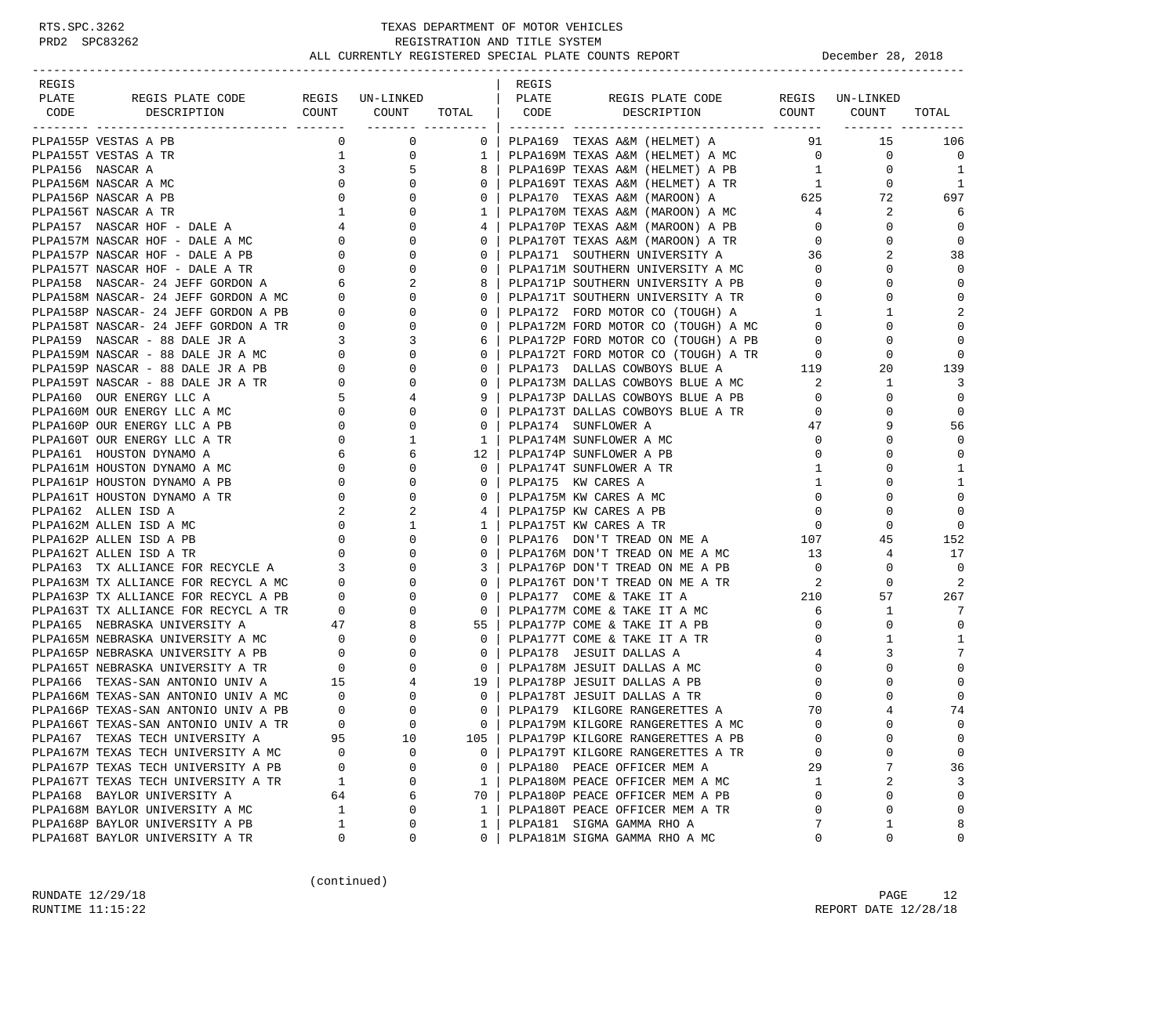| REGIS                                                        |             |                                         |                                                     | REGIS |                                                                                                                |                          |                                  |              |
|--------------------------------------------------------------|-------------|-----------------------------------------|-----------------------------------------------------|-------|----------------------------------------------------------------------------------------------------------------|--------------------------|----------------------------------|--------------|
| REGIS PLATE CODE REGIS UN-LINKED   PLATE<br>PLATE            |             |                                         |                                                     |       | REGIS PLATE CODE                                                                                               |                          | REGIS UN-LINKED                  |              |
| DESCRIPTION<br>CODE                                          |             |                                         |                                                     |       | COUNT COUNT TOTAL   CODE DESCRIPTION COUNT COUNT TOTAL                                                         |                          |                                  |              |
|                                                              |             |                                         |                                                     |       |                                                                                                                |                          |                                  |              |
| PLPA181P SIGMA GAMMA RHO A PB                                |             | $\begin{matrix} 0 & 0 & 0 \end{matrix}$ |                                                     |       | 0   PLPA196 BRIGHAM YOUNG UNIV A                                                                               |                          | 62 13                            | -75          |
|                                                              |             |                                         | $0$ 0 $\vert$                                       |       |                                                                                                                |                          | $\mathbf 0$                      | $\mathbf 0$  |
|                                                              |             |                                         | 7 I                                                 |       |                                                                                                                |                          | $\mathbf{0}$                     | $\Omega$     |
|                                                              |             |                                         | $0-1$                                               |       | PLPA196T BRIGHAM YOUNG UNIV A TR 0                                                                             |                          | $\Omega$                         | $\Omega$     |
|                                                              |             |                                         | $0-1$                                               |       |                                                                                                                |                          | 8<br>2                           | 10           |
|                                                              |             |                                         | $\overline{\phantom{0}}$ 0 $\overline{\phantom{0}}$ |       | FIFALI I ILLINOIS UNIVERSITY A<br>PLPA197M ILLINOIS UNIVERSITY A MC<br>--- --                                  | $\mathbf{0}$             | $\Omega$                         | $\Omega$     |
|                                                              |             |                                         | 11 <sup>1</sup>                                     |       | PLPA197P ILLINOIS UNIVERSITY A PB                                                                              |                          | $0 \qquad \qquad$<br>$\mathbf 0$ | $\mathbf 0$  |
|                                                              |             |                                         | 0 <sup>1</sup>                                      |       |                                                                                                                | $\overline{0}$           | $\mathbf 0$                      | $\mathbf 0$  |
|                                                              |             |                                         | $0-1$                                               |       | PLPA197T ILLINOIS UNIVERSITY A TR<br>PLPA198 PURDUE UNIVERSITY A                                               | 52                       | 7                                | 59           |
|                                                              |             |                                         | 0 <sup>1</sup>                                      |       |                                                                                                                |                          | $\mathbf 0$                      | 2            |
|                                                              |             |                                         | 2 <sup>1</sup>                                      |       | PLPA198P PURDUE UNIVERSITY A PB                                                                                | $\overline{0}$           | $\Omega$                         | $\mathbf 0$  |
|                                                              |             |                                         | $\Omega$                                            |       | PLPA198T PURDUE UNIVERSITY A TR                                                                                | $\overline{0}$           | $\mathbf 0$                      | $\mathbf 0$  |
|                                                              |             |                                         | $0-1$                                               |       | PLPA199 USA PRIDE A                                                                                            |                          | 41<br>22                         | 63           |
|                                                              |             |                                         | $0-1$                                               |       | PLPA199M USA PRIDE A MC                                                                                        | $\mathbf{1}$             | $\mathbf 0$                      | 1            |
|                                                              |             |                                         | $0-1$                                               |       | PLPA199P USA PRIDE A PB                                                                                        | $\overline{0}$           |                                  | $\mathbf 0$  |
|                                                              |             |                                         |                                                     |       |                                                                                                                |                          | 0                                |              |
|                                                              |             |                                         | $0-1$                                               |       | PLPA199T USA PRIDE A TR                                                                                        | $\overline{0}$           | $\Omega$                         | $\mathbf 0$  |
|                                                              |             |                                         | $\overline{0}$                                      |       | PLPA201 TEXAS 4 EVER A                                                                                         | 99                       | 29                               | 128          |
|                                                              |             |                                         | $0-1$                                               |       | PLPA201M TEXAS 4 EVER A MC<br>PLPA201P TEXAS 4 EVER A PB                                                       | $\overline{4}$           | $\mathbf 0$                      | 4            |
|                                                              |             |                                         | 14 l                                                |       |                                                                                                                | $\overline{0}$           | $\Omega$                         | $\Omega$     |
|                                                              |             |                                         | $\overline{\phantom{0}}$ 0 $\overline{\phantom{0}}$ |       | PLPA201T TEXAS 4 EVER A TRAILER<br>PLPA203 DEEP IN THE HEART A                                                 | $\overline{0}$           | 1                                | 1            |
|                                                              |             |                                         | $\overline{\phantom{0}}$ 0 $\overline{\phantom{0}}$ |       | PLPA203 DEEP IN THE HEART A                                                                                    | 23                       | 4                                | 27           |
|                                                              |             |                                         | $\overline{0}$                                      |       | PLPA203M DEEP IN THE HEART A MC                                                                                | $\overline{0}$           | $\mathbf 0$                      | $\mathbf 0$  |
|                                                              |             |                                         | $25 \quad$                                          |       | PLPA203P DEEP IN THE HEART A PB                                                                                | $\overline{0}$           | $\mathbf 0$                      | $\Omega$     |
|                                                              |             |                                         | $\Omega$                                            |       | PLPA203T DEEP IN THE HEART A TR                                                                                | $\overline{0}$           | $\Omega$                         | $\Omega$     |
|                                                              |             |                                         | $\mathbf{0}$                                        |       | PLPA204 FREEBIRDS A                                                                                            | $\overline{0}$           | 1                                | 1            |
|                                                              |             |                                         | $0-1$                                               |       | PLPA204M FREEBIRDS A MC                                                                                        | $\overline{0}$           | $\Omega$                         | $\mathbf{0}$ |
|                                                              |             |                                         | 4                                                   |       | PLPA204P FREEBIRDS A PB                                                                                        | $\overline{0}$           | $\Omega$                         | $\mathbf{0}$ |
|                                                              |             |                                         | $0-1$                                               |       | PLPA204T FREEBIRDS A TR                                                                                        | $\overline{0}$           | $\Omega$                         | $\Omega$     |
|                                                              |             |                                         | $0-1$                                               |       | PLPA205 TEXAS STARS HOCKEY A                                                                                   | -5                       | 4                                | 9            |
|                                                              |             |                                         | $0-1$                                               |       | PLPA205M TEXAS STARS HOCKEY A MC<br>PLPA205P TEXAS STARS HOCKEY A PB                                           | $\overline{0}$           | 0                                | $\Omega$     |
|                                                              |             |                                         | 20 <sub>1</sub>                                     |       | PLPA205P TEXAS STARS HOCKEY A PB                                                                               | $\overline{0}$           | $\Omega$                         | $\mathbf{0}$ |
|                                                              |             |                                         | $\Omega$                                            |       | PLPA205T TEXAS STARS HOCKEY A TR                                                                               | $\overline{0}$           | $\mathbf 0$                      | $\Omega$     |
|                                                              |             |                                         | $\Omega$                                            |       | PLPA206 FW CATS BASEBALL A $\qquad \qquad \qquad 0$<br>PLPA206M FW CATS BASEBALL A MC $\qquad \qquad \qquad 0$ |                          | 1                                | $\mathbf{1}$ |
|                                                              |             |                                         | $\Omega$                                            |       |                                                                                                                |                          | $\mathbf 0$                      | $\Omega$     |
|                                                              |             |                                         | $\mathbf{0}$                                        |       |                                                                                                                | $\overline{0}$           | $\mathbf 0$                      | $\Omega$     |
|                                                              |             |                                         | $\Omega$                                            |       | PLPA206P FW CATS BASEBALL A PB<br>PLPA206T FW CATS BASEBALL A TR                                               | $\overline{\phantom{0}}$ | $\Omega$                         | $\mathbf{0}$ |
|                                                              |             |                                         | $\Omega$                                            |       | PLPA207 LARGE STAR PINK A                                                                                      | 212                      | 55                               | 267          |
|                                                              |             |                                         | $0-1$                                               |       | PLPA207M LARGE STAR PINK A MC                                                                                  | $\overline{0}$           | $\mathbf 0$                      | $\Omega$     |
|                                                              |             |                                         | $5-1$                                               |       | PLPA207P LARGE STAR PINK A PB                                                                                  | $\Omega$                 | 0                                | $\Omega$     |
| PLPA193M TEXAS NURSE A MC                                    | $\mathbf 0$ | $\mathbf 0$                             | $0-1$                                               |       | PLPA207T LARGE STAR PINK A TR                                                                                  | 0                        | 0                                | $\Omega$     |
| PLPA193P TEXAS NURSE A PB                                    | $\mathbf 0$ | $\Omega$                                | $\Omega$                                            |       | PLPA208 LAKE DALLAS ISD A                                                                                      | $\circ$                  | $\Omega$                         | $\mathbf{0}$ |
| PLPA193T TEXAS NURSE A TR                                    | $\Omega$    | $\Omega$                                | $\Omega$                                            |       | PLPA208M LAKE DALLAS ISD A MC                                                                                  | $\Omega$                 |                                  | $\Omega$     |
| PLPA194 ARIZONA UNIVERSITY A                                 | 6           | 3                                       |                                                     |       | PLPA208P LAKE DALLAS ISD A PB                                                                                  | $\mathbf 0$              | $\mathbf 0$                      | $\mathbf 0$  |
| PLPA194M ARIZONA UNIVERSITY A MC                             | $\Omega$    | 0                                       | $\Omega$                                            |       | PLPA208T LAKE DALLAS ISD A TR                                                                                  | $\Omega$                 | $\Omega$                         | 0            |
| PLPA194P ARIZONA UNIVERSITY A PB                             | 0           | 0                                       | $\mathbf{0}$                                        |       | PLPA209 MISSISSIPPI UNIV A                                                                                     | 52                       | 9                                | 61           |
| PLPA194T ARIZONA UNIVERSITY A TR                             | $\Omega$    | 0                                       | $\Omega$                                            |       | PLPA209M MISSISSIPPI UNIV A MC                                                                                 | $\Omega$                 | 0                                | $\mathbf 0$  |
|                                                              |             | 1                                       | 2                                                   |       | PLPA209P MISSISSIPPI UNIV A PB                                                                                 | $\Omega$                 | 0                                | $\mathbf 0$  |
| PLPA195 BOISE STATE UNIV A<br>PLPA195M BOISE STATE UNIV A MC | $\Omega$    | 0                                       | $\Omega$                                            |       |                                                                                                                |                          | 0                                | $\mathbf 0$  |
|                                                              |             |                                         |                                                     |       | PLPA209T MISSISSIPPI UNIV A TR                                                                                 | 0                        |                                  |              |
| PLPA195P BOISE STATE UNIV A PB                               | 0           | 0                                       | $\Omega$                                            |       | PLPA210 KENTUCKY UNIVERSITY A                                                                                  | 4                        | 5                                | 9            |
| PLPA195T BOISE STATE UNIV A TR                               | 0           | 0                                       | $\Omega$                                            |       | PLPA210M KENTUCKY UNIVERSITY A MC                                                                              | 0                        | $\mathbf 0$                      | $\mathbf 0$  |

(continued)

RUNDATE  $12/29/18$  PAGE 13 RUNTIME 11:15:22 REPORT DATE 12/28/18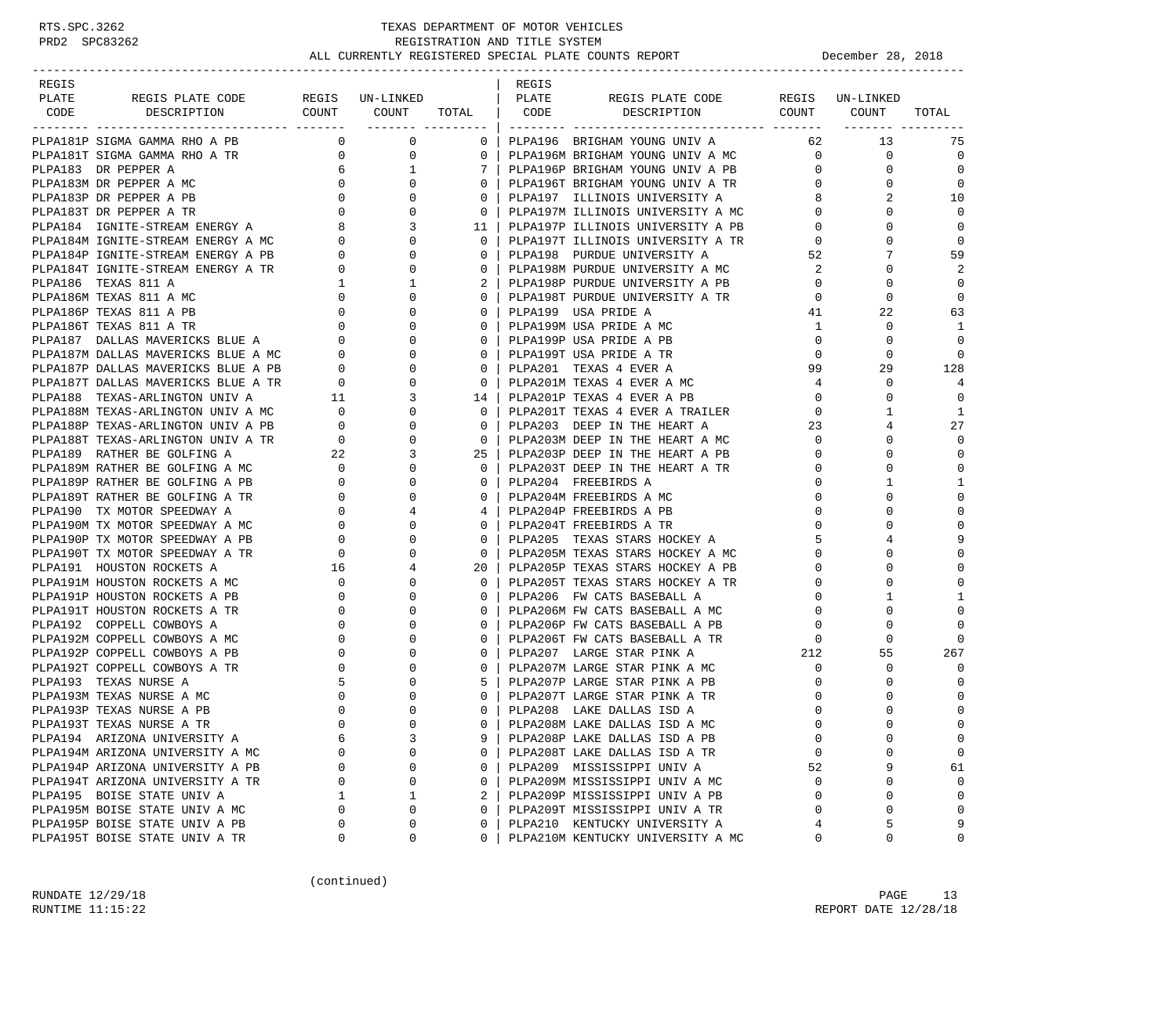### RTS.SPC.3262 TEXAS DEPARTMENT OF MOTOR VEHICLES<br>PRD2 SPC83262 REGISTRATION AND TITLE SYSTEM REGISTRATION AND TITLE SYSTEM ALL CURRENTLY REGISTERED SPECIAL PLATE COUNTS REPORT **DECEMBER 28, 2018**

| REGIS<br>REGIS<br>PLATE<br>REGIS UN-LINKED   PLATE<br>REGIS PLATE CODE<br>REGIS PLATE CODE REGIS UN-LINKED<br>DESCRIPTION COUNT COUNT TOTAL CODE DESCRIPTION COUNT COUNT<br>TOTAL<br>CODE<br>PLPA210P KENTUCKY UNIVERSITY A PB 0 0 0<br>0   PLPA229 DELTA SIGMA THETA A<br>145<br>16<br>161<br>PIPA210T KENTUCKY UNIVERSITY A TR<br>PIPA211 DALLAS MAVERICKS A 30 6<br>PIPA211M DALLAS MAVERICKS A MC 0 0<br>PIPA211P DALLAS MAVERICKS A PB 0 0<br>PIPA211T DALLAS MAVERICKS A TR 0 0<br>PIPA211T DALLAS MAVERICKS A TR 0 0<br>PIPA212 SA<br>$\begin{array}{ccc} 0 & \hspace{1.5cm} & 0 \hspace{1.5cm} \end{array}$<br>0<br>$\mathbf 0$<br>$\Omega$<br>0<br>$\Omega$<br>$\Omega$<br>70<br>$\overline{\phantom{0}}$ 0 $\overline{\phantom{0}}$<br>3<br>$\mathbf 0$<br>$\overline{\phantom{0}}$ 0 $\overline{\phantom{0}}$<br>PLPA230P NOTRE DAME UNIVERSITY A PB 0<br>132<br>0<br>$\mathbf 0$<br>PLPA212M SAN ANTONIO SPURS A MC 0<br>PLPA212P SAN ANTONIO SPURS A PB 0<br>$\mathbf 0$<br>$\mathbf{0}$<br>$\overline{0}$<br>PLPA230T NOTRE DAME UNIVERSITY A TR<br>PLPA231 NTL WILD TURKEY FED A 1<br>$\Omega$<br>$\Omega$<br>1<br>$\Omega$<br>$\Omega$<br>$\begin{bmatrix} 0 \\ 4 \\ 0 \\ 0 \\ 0 \\ 0 \\ 0 \end{bmatrix}$<br>$\mathbf 0$<br>PLPA212T SAN ANTONIO SPURS A TR<br>PLPA231M NTL WILD TURKEY FED A MC 0<br>PLPA231P NTL WILD TURKEY FED A PR<br>$\mathbf{0}$<br>$\mathbf{0}$<br>0<br>$\mathbf 0$<br>1<br>5  <br>$\overline{0}$<br>$\Omega$<br>PLPA213 TRINITY UNIVERSITY A<br>PLPA231P NTL WILD TURKEY FED A PB<br>PLPA213M TRINITY UNIVERSITY A MC<br>$\overline{0}$<br>PLPA231T NTL WILD TURKEY FED A TR<br>$\mathbf 0$<br>$\mathbf 0$<br>0 <sup>1</sup><br>$\mathbf{0}$<br>57<br>PLPA213P TRINITY UNIVERSITY A PB<br>$\mathbf{0}$<br>0 <sup>1</sup><br>11<br>PLPA232 MISSISSIPPI ST UNIV A<br>46<br>PLPA232M MISSISSIPPI ST UNIV A MC<br>$\mathbf{0}$<br>0<br>$\Omega$<br>PLPA213T TRINITY UNIVERSITY A TR<br>0 <sup>1</sup><br>$\overline{0}$<br>$\begin{array}{c} 40 \\ 0 \end{array}$<br>PLPA214 GRAMBLING UNIV A<br>PLPA232P MISSISSIPPI ST UNIV A PB<br>PLPA232T MISSISSIPPI ST UNIV A TR<br>$\mathbf 0$<br>3<br>43  <br>$\overline{0}$<br>0<br>$\mathbf 0$<br>$\mathbf 0$<br>$\overline{0}$<br>$\mathbf 0$<br>PLPA214M GRAMBLING UNIV A MC<br>$\Omega$<br>$\begin{array}{c} 0 \\ 0 \\ 30 \end{array}$<br>55<br>PLPA214P GRAMBLING UNIV A PB<br>$\mathbf{0}$<br>PLPA233 LONE STAR GREEN A<br>44<br>11<br>$\mathbf{0}$<br>$\mathbf{1}$<br>PLPA214T GRAMBLING UNIV A TR<br>0<br>$\mathbf{0}$<br>PLPA233M LONE STAR GREEN A MC<br>1<br>0<br>PLPA215 KANSAS UNIVERSITY A<br>PLPA233P LONE STAR GREEN A PB<br>$\overline{0}$<br>$\mathbf 0$<br>7<br>37 <sub>1</sub><br>0<br>PIPA215 KANSAS UNIVERSITY A MC<br>PIPA215M KANSAS UNIVERSITY A MC<br>PIPA215F KANSAS UNIVERSITY A PB<br>0<br>PIPA215T KANSAS UNIVERSITY A TR<br>0<br>PIPA216 MISSOURI UNIVERSITY A MC<br>23<br>PIPA216M MISSOURI UNIVERSITY A MC<br>0<br>PIPA216 G<br>PLPA233T LONE STAR GREEN A TR<br>2<br>$\overline{4}$<br>$\mathbf{0}$<br>$\overline{0}$<br>2<br>$\mathbf 0$<br>55<br>$\mathbf{0}$<br>PLPA234 LONE STAR PURPLE A<br>43<br>12<br>$\mathbf{0}$<br>$\overline{0}$<br>PLPA234M LONE STAR PURPLE A MC<br>$\mathbf{1}$<br>$\mathbf 0$<br>1<br>2<br>$\mathbf 0$<br>35 <sub>1</sub><br>PLPA234P LONE STAR PURPLE A PB<br>$\overline{0}$<br>$\Omega$<br>PLPA234T LONE STAR PURPLE A TR<br>$\Omega$<br>$\Omega$<br>$\Omega$<br>$\overline{0}$<br>$\Omega$<br>PLPA235M LONE STAR BLK/SILV A MC 130<br>PLPA235M LONE STAR BLK/SILV A MC 4<br>PLPA235D LONE CELLE<br>$\mathbf{0}$<br>166<br>$\mathbf{0}$<br>36<br>$\mathbf 0$<br>$4\overline{4}$<br>1<br>5<br>0 <sup>1</sup><br>PLPA235P LONE STAR BLK/SILV A PB 0<br>$\mathbf{1}$<br>$\overline{0}$<br>4<br>0<br>$\mathbf{0}$<br>$0-1$<br>PLPA235T LONE STAR BLK/SILV A TR<br>$\overline{0}$<br>$\mathbf 0$<br>0<br>81<br>$\Omega$<br>105<br>$\Omega$<br>PLPA236 CALVARY HILL A<br>24<br>$\begin{array}{c} 0 \\ 0 \end{array}$<br>$\mathbf{0}$<br>8<br>11<br>PLPA218T GUADALUPE RVR TROUT A TR<br>$0-1$<br>PLPA236M CALVARY HILL A MC<br>3<br>$\Omega$<br>$\overline{0}$<br>$\Omega$<br>$\mathbf 0$<br>PLPA219 TEXAS ROADHOUSE A<br>1 <sup>1</sup><br>PLPA236P CALVARY HILL A PB<br>PLPA219M TEXAS ROADHOUSE A MC<br>$\mathbf{0}$<br>$\mathbf{0}$<br>$0-1$<br>PLPA236T CALVARY HILL A TR<br>$\Omega$<br>$\mathbf 0$<br>$\Omega$<br>2<br>2<br>$\overline{0}$<br>0<br>$\mathbf{0}$<br>PLPA219P TEXAS ROADHOUSE A PB<br>PLPA237 KELLER HIGH SCHOOL A<br>$\Omega$<br>$\overline{0}$<br>PLPA237M KELLER HIGH SCHOOL A MC<br>PLPA219T TEXAS ROADHOUSE A TR<br>$\Omega$<br>$\overline{0}$<br>$\mathbf 0$<br>$\Omega$<br>$\Omega$<br>PLPA220 PROSPER ISD A<br>$\overline{2}$<br>$\mathbf 0$<br>1<br>3<br>PLPA237P KELLER HIGH SCHOOL A PB<br>$\mathbf{0}$<br>0<br>$\mathbf 0$<br>PLPA220M PROSPER ISD A MC<br>$\overline{\phantom{0}}$<br>PLPA237T KELLER HIGH SCHOOL A TR<br>$\circ$<br>$\Omega$<br>$\mathbf 0$<br>$\mathbf{0}$<br>$\begin{array}{ccc} 0 & & & 0 \\ & & 0 & \\ 0 & & & \\ 26 & & & \end{array}$<br>62<br>PLPA220P PROSPER ISD A PB<br>$\mathbf{0}$<br>PLPA238 MICHIGAN STATE UNIV A<br>59<br>3<br>$\overline{0}$<br>$\overline{0}$<br>$\Omega$<br>PLPA220T PROSPER ISD A TR<br>$\mathbf 0$<br>$0-1$<br>PLPA238M MICHIGAN STATE UNIV A MC<br>$\Omega$<br>PLPA238P MICHIGAN STATE UNIV A MC<br>PLPA238P MICHIGAN STATE UNIV A PB<br>PLPA225 ARIZONA STATE UNIV A 26<br>10<br>$\mathbf 0$<br>36  <br>$\overline{0}$<br>0<br>PLPA225M ARIZONA STATE UNIV A MC<br>pr.pa225M ARIZONA STATE UNIV A PB<br>0<br>PLPA238T MICHIGAN STATE UNIV A TR<br>PLPA239   TEXAS BLACK 1845 A<br>$\mathbf{0}$<br>$\Omega$<br>0 <sup>1</sup><br>$\overline{0}$<br>0<br>$\Omega$<br>687<br>$\Omega$<br>541<br>146<br>$\Omega$<br>$\Omega$<br>$\Omega$<br>PLPA239M TEXAS BLACK 1845 A MC<br>3<br>22<br>PLPA225T ARIZONA STATE UNIV A TR<br>19<br>7<br>PLPA226 GEORGIA TECH UNIV A<br>PLPA239P TEXAS BLACK 1845 A PB<br>0<br>0<br>0<br>45<br>52<br>PLPA226M GEORGIA TECH UNIV A MC<br>0<br>PLPA239T TEXAS BLACK 1845 A TR<br>0<br>$\Omega$<br>1<br>$\Omega$<br>1<br>98<br>PLPA226P GEORGIA TECH UNIV A PB<br>PLPA240 TEXAS VINTAGE PINK A<br>20<br>0<br>0<br>0<br>78<br>PLPA226T GEORGIA TECH UNIV A TR<br>0<br>0<br>PLPA240M TEXAS VINTAGE PINK A MC<br>2<br>0<br>2<br>0<br>PLPA227 BP LYNCH HIGH SCH A<br>PLPA240P TEXAS VINTAGE PINK A PB<br>1<br>$\mathbf 0$<br>0<br>1<br>$\Omega$<br>0<br>PLPA240T TEXAS VINTAGE PINK A TR<br>PLPA227M BP LYNCH HIGH SCH A MC<br>0<br>0<br>0<br>1<br>1<br>$\Omega$<br>PLPA227P BP LYNCH HIGH SCH A PB<br>PLPA241 TEXAS VINTAGE BLUE A<br>28<br>0<br>0<br>0<br>20<br>8<br>PLPA227T BP LYNCH HIGH SCH A TR<br>PLPA241M TEXAS VINTAGE BLUE A MC |  |   |   |   |  |   |   |   |
|-----------------------------------------------------------------------------------------------------------------------------------------------------------------------------------------------------------------------------------------------------------------------------------------------------------------------------------------------------------------------------------------------------------------------------------------------------------------------------------------------------------------------------------------------------------------------------------------------------------------------------------------------------------------------------------------------------------------------------------------------------------------------------------------------------------------------------------------------------------------------------------------------------------------------------------------------------------------------------------------------------------------------------------------------------------------------------------------------------------------------------------------------------------------------------------------------------------------------------------------------------------------------------------------------------------------------------------------------------------------------------------------------------------------------------------------------------------------------------------------------------------------------------------------------------------------------------------------------------------------------------------------------------------------------------------------------------------------------------------------------------------------------------------------------------------------------------------------------------------------------------------------------------------------------------------------------------------------------------------------------------------------------------------------------------------------------------------------------------------------------------------------------------------------------------------------------------------------------------------------------------------------------------------------------------------------------------------------------------------------------------------------------------------------------------------------------------------------------------------------------------------------------------------------------------------------------------------------------------------------------------------------------------------------------------------------------------------------------------------------------------------------------------------------------------------------------------------------------------------------------------------------------------------------------------------------------------------------------------------------------------------------------------------------------------------------------------------------------------------------------------------------------------------------------------------------------------------------------------------------------------------------------------------------------------------------------------------------------------------------------------------------------------------------------------------------------------------------------------------------------------------------------------------------------------------------------------------------------------------------------------------------------------------------------------------------------------------------------------------------------------------------------------------------------------------------------------------------------------------------------------------------------------------------------------------------------------------------------------------------------------------------------------------------------------------------------------------------------------------------------------------------------------------------------------------------------------------------------------------------------------------------------------------------------------------------------------------------------------------------------------------------------------------------------------------------------------------------------------------------------------------------------------------------------------------------------------------------------------------------------------------------------------------------------------------------------------------------------------------------------------------------------------------------------------------------------------------------------------------------------------------------------------------------------------------------------------------------------------------------------------------------------------------------------------------------------------------------------------------------------------------------------------------------------------------------------------------------------------------------------------------------------------------------------------------------------------------------------------------------------------------------------------------------------------------------------------------------------------------------------------------------------------------------------------------------------------------------------------------------------------------------------------------------------------------------------------------------------------------------------------------------------------------------------------------------------------------------------------------------------------------------------------------------------------------------------------------------------------------------------------------------------------------------------------------------------------------------------------------------------------------------------------------------------------------------------------------------------------------------------------------------------------------------------------------------------------------------------------------------------------------------------------------------------------------------------------------------------------------------------------------------------------------------------------------------------------------------------------------------------------------------------------------------------------------------------------|--|---|---|---|--|---|---|---|
|                                                                                                                                                                                                                                                                                                                                                                                                                                                                                                                                                                                                                                                                                                                                                                                                                                                                                                                                                                                                                                                                                                                                                                                                                                                                                                                                                                                                                                                                                                                                                                                                                                                                                                                                                                                                                                                                                                                                                                                                                                                                                                                                                                                                                                                                                                                                                                                                                                                                                                                                                                                                                                                                                                                                                                                                                                                                                                                                                                                                                                                                                                                                                                                                                                                                                                                                                                                                                                                                                                                                                                                                                                                                                                                                                                                                                                                                                                                                                                                                                                                                                                                                                                                                                                                                                                                                                                                                                                                                                                                                                                                                                                                                                                                                                                                                                                                                                                                                                                                                                                                                                                                                                                                                                                                                                                                                                                                                                                                                                                                                                                                                                                                                                                                                                                                                                                                                                                                                                                                                                                                                                                                                                                                                                                                                                                                                                                                                                                                                                                                                                                                                                                                                                                     |  |   |   |   |  |   |   |   |
|                                                                                                                                                                                                                                                                                                                                                                                                                                                                                                                                                                                                                                                                                                                                                                                                                                                                                                                                                                                                                                                                                                                                                                                                                                                                                                                                                                                                                                                                                                                                                                                                                                                                                                                                                                                                                                                                                                                                                                                                                                                                                                                                                                                                                                                                                                                                                                                                                                                                                                                                                                                                                                                                                                                                                                                                                                                                                                                                                                                                                                                                                                                                                                                                                                                                                                                                                                                                                                                                                                                                                                                                                                                                                                                                                                                                                                                                                                                                                                                                                                                                                                                                                                                                                                                                                                                                                                                                                                                                                                                                                                                                                                                                                                                                                                                                                                                                                                                                                                                                                                                                                                                                                                                                                                                                                                                                                                                                                                                                                                                                                                                                                                                                                                                                                                                                                                                                                                                                                                                                                                                                                                                                                                                                                                                                                                                                                                                                                                                                                                                                                                                                                                                                                                     |  |   |   |   |  |   |   |   |
|                                                                                                                                                                                                                                                                                                                                                                                                                                                                                                                                                                                                                                                                                                                                                                                                                                                                                                                                                                                                                                                                                                                                                                                                                                                                                                                                                                                                                                                                                                                                                                                                                                                                                                                                                                                                                                                                                                                                                                                                                                                                                                                                                                                                                                                                                                                                                                                                                                                                                                                                                                                                                                                                                                                                                                                                                                                                                                                                                                                                                                                                                                                                                                                                                                                                                                                                                                                                                                                                                                                                                                                                                                                                                                                                                                                                                                                                                                                                                                                                                                                                                                                                                                                                                                                                                                                                                                                                                                                                                                                                                                                                                                                                                                                                                                                                                                                                                                                                                                                                                                                                                                                                                                                                                                                                                                                                                                                                                                                                                                                                                                                                                                                                                                                                                                                                                                                                                                                                                                                                                                                                                                                                                                                                                                                                                                                                                                                                                                                                                                                                                                                                                                                                                                     |  |   |   |   |  |   |   |   |
|                                                                                                                                                                                                                                                                                                                                                                                                                                                                                                                                                                                                                                                                                                                                                                                                                                                                                                                                                                                                                                                                                                                                                                                                                                                                                                                                                                                                                                                                                                                                                                                                                                                                                                                                                                                                                                                                                                                                                                                                                                                                                                                                                                                                                                                                                                                                                                                                                                                                                                                                                                                                                                                                                                                                                                                                                                                                                                                                                                                                                                                                                                                                                                                                                                                                                                                                                                                                                                                                                                                                                                                                                                                                                                                                                                                                                                                                                                                                                                                                                                                                                                                                                                                                                                                                                                                                                                                                                                                                                                                                                                                                                                                                                                                                                                                                                                                                                                                                                                                                                                                                                                                                                                                                                                                                                                                                                                                                                                                                                                                                                                                                                                                                                                                                                                                                                                                                                                                                                                                                                                                                                                                                                                                                                                                                                                                                                                                                                                                                                                                                                                                                                                                                                                     |  |   |   |   |  |   |   |   |
|                                                                                                                                                                                                                                                                                                                                                                                                                                                                                                                                                                                                                                                                                                                                                                                                                                                                                                                                                                                                                                                                                                                                                                                                                                                                                                                                                                                                                                                                                                                                                                                                                                                                                                                                                                                                                                                                                                                                                                                                                                                                                                                                                                                                                                                                                                                                                                                                                                                                                                                                                                                                                                                                                                                                                                                                                                                                                                                                                                                                                                                                                                                                                                                                                                                                                                                                                                                                                                                                                                                                                                                                                                                                                                                                                                                                                                                                                                                                                                                                                                                                                                                                                                                                                                                                                                                                                                                                                                                                                                                                                                                                                                                                                                                                                                                                                                                                                                                                                                                                                                                                                                                                                                                                                                                                                                                                                                                                                                                                                                                                                                                                                                                                                                                                                                                                                                                                                                                                                                                                                                                                                                                                                                                                                                                                                                                                                                                                                                                                                                                                                                                                                                                                                                     |  |   |   |   |  |   |   |   |
|                                                                                                                                                                                                                                                                                                                                                                                                                                                                                                                                                                                                                                                                                                                                                                                                                                                                                                                                                                                                                                                                                                                                                                                                                                                                                                                                                                                                                                                                                                                                                                                                                                                                                                                                                                                                                                                                                                                                                                                                                                                                                                                                                                                                                                                                                                                                                                                                                                                                                                                                                                                                                                                                                                                                                                                                                                                                                                                                                                                                                                                                                                                                                                                                                                                                                                                                                                                                                                                                                                                                                                                                                                                                                                                                                                                                                                                                                                                                                                                                                                                                                                                                                                                                                                                                                                                                                                                                                                                                                                                                                                                                                                                                                                                                                                                                                                                                                                                                                                                                                                                                                                                                                                                                                                                                                                                                                                                                                                                                                                                                                                                                                                                                                                                                                                                                                                                                                                                                                                                                                                                                                                                                                                                                                                                                                                                                                                                                                                                                                                                                                                                                                                                                                                     |  |   |   |   |  |   |   |   |
|                                                                                                                                                                                                                                                                                                                                                                                                                                                                                                                                                                                                                                                                                                                                                                                                                                                                                                                                                                                                                                                                                                                                                                                                                                                                                                                                                                                                                                                                                                                                                                                                                                                                                                                                                                                                                                                                                                                                                                                                                                                                                                                                                                                                                                                                                                                                                                                                                                                                                                                                                                                                                                                                                                                                                                                                                                                                                                                                                                                                                                                                                                                                                                                                                                                                                                                                                                                                                                                                                                                                                                                                                                                                                                                                                                                                                                                                                                                                                                                                                                                                                                                                                                                                                                                                                                                                                                                                                                                                                                                                                                                                                                                                                                                                                                                                                                                                                                                                                                                                                                                                                                                                                                                                                                                                                                                                                                                                                                                                                                                                                                                                                                                                                                                                                                                                                                                                                                                                                                                                                                                                                                                                                                                                                                                                                                                                                                                                                                                                                                                                                                                                                                                                                                     |  |   |   |   |  |   |   |   |
|                                                                                                                                                                                                                                                                                                                                                                                                                                                                                                                                                                                                                                                                                                                                                                                                                                                                                                                                                                                                                                                                                                                                                                                                                                                                                                                                                                                                                                                                                                                                                                                                                                                                                                                                                                                                                                                                                                                                                                                                                                                                                                                                                                                                                                                                                                                                                                                                                                                                                                                                                                                                                                                                                                                                                                                                                                                                                                                                                                                                                                                                                                                                                                                                                                                                                                                                                                                                                                                                                                                                                                                                                                                                                                                                                                                                                                                                                                                                                                                                                                                                                                                                                                                                                                                                                                                                                                                                                                                                                                                                                                                                                                                                                                                                                                                                                                                                                                                                                                                                                                                                                                                                                                                                                                                                                                                                                                                                                                                                                                                                                                                                                                                                                                                                                                                                                                                                                                                                                                                                                                                                                                                                                                                                                                                                                                                                                                                                                                                                                                                                                                                                                                                                                                     |  |   |   |   |  |   |   |   |
|                                                                                                                                                                                                                                                                                                                                                                                                                                                                                                                                                                                                                                                                                                                                                                                                                                                                                                                                                                                                                                                                                                                                                                                                                                                                                                                                                                                                                                                                                                                                                                                                                                                                                                                                                                                                                                                                                                                                                                                                                                                                                                                                                                                                                                                                                                                                                                                                                                                                                                                                                                                                                                                                                                                                                                                                                                                                                                                                                                                                                                                                                                                                                                                                                                                                                                                                                                                                                                                                                                                                                                                                                                                                                                                                                                                                                                                                                                                                                                                                                                                                                                                                                                                                                                                                                                                                                                                                                                                                                                                                                                                                                                                                                                                                                                                                                                                                                                                                                                                                                                                                                                                                                                                                                                                                                                                                                                                                                                                                                                                                                                                                                                                                                                                                                                                                                                                                                                                                                                                                                                                                                                                                                                                                                                                                                                                                                                                                                                                                                                                                                                                                                                                                                                     |  |   |   |   |  |   |   |   |
|                                                                                                                                                                                                                                                                                                                                                                                                                                                                                                                                                                                                                                                                                                                                                                                                                                                                                                                                                                                                                                                                                                                                                                                                                                                                                                                                                                                                                                                                                                                                                                                                                                                                                                                                                                                                                                                                                                                                                                                                                                                                                                                                                                                                                                                                                                                                                                                                                                                                                                                                                                                                                                                                                                                                                                                                                                                                                                                                                                                                                                                                                                                                                                                                                                                                                                                                                                                                                                                                                                                                                                                                                                                                                                                                                                                                                                                                                                                                                                                                                                                                                                                                                                                                                                                                                                                                                                                                                                                                                                                                                                                                                                                                                                                                                                                                                                                                                                                                                                                                                                                                                                                                                                                                                                                                                                                                                                                                                                                                                                                                                                                                                                                                                                                                                                                                                                                                                                                                                                                                                                                                                                                                                                                                                                                                                                                                                                                                                                                                                                                                                                                                                                                                                                     |  |   |   |   |  |   |   |   |
|                                                                                                                                                                                                                                                                                                                                                                                                                                                                                                                                                                                                                                                                                                                                                                                                                                                                                                                                                                                                                                                                                                                                                                                                                                                                                                                                                                                                                                                                                                                                                                                                                                                                                                                                                                                                                                                                                                                                                                                                                                                                                                                                                                                                                                                                                                                                                                                                                                                                                                                                                                                                                                                                                                                                                                                                                                                                                                                                                                                                                                                                                                                                                                                                                                                                                                                                                                                                                                                                                                                                                                                                                                                                                                                                                                                                                                                                                                                                                                                                                                                                                                                                                                                                                                                                                                                                                                                                                                                                                                                                                                                                                                                                                                                                                                                                                                                                                                                                                                                                                                                                                                                                                                                                                                                                                                                                                                                                                                                                                                                                                                                                                                                                                                                                                                                                                                                                                                                                                                                                                                                                                                                                                                                                                                                                                                                                                                                                                                                                                                                                                                                                                                                                                                     |  |   |   |   |  |   |   |   |
|                                                                                                                                                                                                                                                                                                                                                                                                                                                                                                                                                                                                                                                                                                                                                                                                                                                                                                                                                                                                                                                                                                                                                                                                                                                                                                                                                                                                                                                                                                                                                                                                                                                                                                                                                                                                                                                                                                                                                                                                                                                                                                                                                                                                                                                                                                                                                                                                                                                                                                                                                                                                                                                                                                                                                                                                                                                                                                                                                                                                                                                                                                                                                                                                                                                                                                                                                                                                                                                                                                                                                                                                                                                                                                                                                                                                                                                                                                                                                                                                                                                                                                                                                                                                                                                                                                                                                                                                                                                                                                                                                                                                                                                                                                                                                                                                                                                                                                                                                                                                                                                                                                                                                                                                                                                                                                                                                                                                                                                                                                                                                                                                                                                                                                                                                                                                                                                                                                                                                                                                                                                                                                                                                                                                                                                                                                                                                                                                                                                                                                                                                                                                                                                                                                     |  |   |   |   |  |   |   |   |
|                                                                                                                                                                                                                                                                                                                                                                                                                                                                                                                                                                                                                                                                                                                                                                                                                                                                                                                                                                                                                                                                                                                                                                                                                                                                                                                                                                                                                                                                                                                                                                                                                                                                                                                                                                                                                                                                                                                                                                                                                                                                                                                                                                                                                                                                                                                                                                                                                                                                                                                                                                                                                                                                                                                                                                                                                                                                                                                                                                                                                                                                                                                                                                                                                                                                                                                                                                                                                                                                                                                                                                                                                                                                                                                                                                                                                                                                                                                                                                                                                                                                                                                                                                                                                                                                                                                                                                                                                                                                                                                                                                                                                                                                                                                                                                                                                                                                                                                                                                                                                                                                                                                                                                                                                                                                                                                                                                                                                                                                                                                                                                                                                                                                                                                                                                                                                                                                                                                                                                                                                                                                                                                                                                                                                                                                                                                                                                                                                                                                                                                                                                                                                                                                                                     |  |   |   |   |  |   |   |   |
|                                                                                                                                                                                                                                                                                                                                                                                                                                                                                                                                                                                                                                                                                                                                                                                                                                                                                                                                                                                                                                                                                                                                                                                                                                                                                                                                                                                                                                                                                                                                                                                                                                                                                                                                                                                                                                                                                                                                                                                                                                                                                                                                                                                                                                                                                                                                                                                                                                                                                                                                                                                                                                                                                                                                                                                                                                                                                                                                                                                                                                                                                                                                                                                                                                                                                                                                                                                                                                                                                                                                                                                                                                                                                                                                                                                                                                                                                                                                                                                                                                                                                                                                                                                                                                                                                                                                                                                                                                                                                                                                                                                                                                                                                                                                                                                                                                                                                                                                                                                                                                                                                                                                                                                                                                                                                                                                                                                                                                                                                                                                                                                                                                                                                                                                                                                                                                                                                                                                                                                                                                                                                                                                                                                                                                                                                                                                                                                                                                                                                                                                                                                                                                                                                                     |  |   |   |   |  |   |   |   |
|                                                                                                                                                                                                                                                                                                                                                                                                                                                                                                                                                                                                                                                                                                                                                                                                                                                                                                                                                                                                                                                                                                                                                                                                                                                                                                                                                                                                                                                                                                                                                                                                                                                                                                                                                                                                                                                                                                                                                                                                                                                                                                                                                                                                                                                                                                                                                                                                                                                                                                                                                                                                                                                                                                                                                                                                                                                                                                                                                                                                                                                                                                                                                                                                                                                                                                                                                                                                                                                                                                                                                                                                                                                                                                                                                                                                                                                                                                                                                                                                                                                                                                                                                                                                                                                                                                                                                                                                                                                                                                                                                                                                                                                                                                                                                                                                                                                                                                                                                                                                                                                                                                                                                                                                                                                                                                                                                                                                                                                                                                                                                                                                                                                                                                                                                                                                                                                                                                                                                                                                                                                                                                                                                                                                                                                                                                                                                                                                                                                                                                                                                                                                                                                                                                     |  |   |   |   |  |   |   |   |
|                                                                                                                                                                                                                                                                                                                                                                                                                                                                                                                                                                                                                                                                                                                                                                                                                                                                                                                                                                                                                                                                                                                                                                                                                                                                                                                                                                                                                                                                                                                                                                                                                                                                                                                                                                                                                                                                                                                                                                                                                                                                                                                                                                                                                                                                                                                                                                                                                                                                                                                                                                                                                                                                                                                                                                                                                                                                                                                                                                                                                                                                                                                                                                                                                                                                                                                                                                                                                                                                                                                                                                                                                                                                                                                                                                                                                                                                                                                                                                                                                                                                                                                                                                                                                                                                                                                                                                                                                                                                                                                                                                                                                                                                                                                                                                                                                                                                                                                                                                                                                                                                                                                                                                                                                                                                                                                                                                                                                                                                                                                                                                                                                                                                                                                                                                                                                                                                                                                                                                                                                                                                                                                                                                                                                                                                                                                                                                                                                                                                                                                                                                                                                                                                                                     |  |   |   |   |  |   |   |   |
|                                                                                                                                                                                                                                                                                                                                                                                                                                                                                                                                                                                                                                                                                                                                                                                                                                                                                                                                                                                                                                                                                                                                                                                                                                                                                                                                                                                                                                                                                                                                                                                                                                                                                                                                                                                                                                                                                                                                                                                                                                                                                                                                                                                                                                                                                                                                                                                                                                                                                                                                                                                                                                                                                                                                                                                                                                                                                                                                                                                                                                                                                                                                                                                                                                                                                                                                                                                                                                                                                                                                                                                                                                                                                                                                                                                                                                                                                                                                                                                                                                                                                                                                                                                                                                                                                                                                                                                                                                                                                                                                                                                                                                                                                                                                                                                                                                                                                                                                                                                                                                                                                                                                                                                                                                                                                                                                                                                                                                                                                                                                                                                                                                                                                                                                                                                                                                                                                                                                                                                                                                                                                                                                                                                                                                                                                                                                                                                                                                                                                                                                                                                                                                                                                                     |  |   |   |   |  |   |   |   |
|                                                                                                                                                                                                                                                                                                                                                                                                                                                                                                                                                                                                                                                                                                                                                                                                                                                                                                                                                                                                                                                                                                                                                                                                                                                                                                                                                                                                                                                                                                                                                                                                                                                                                                                                                                                                                                                                                                                                                                                                                                                                                                                                                                                                                                                                                                                                                                                                                                                                                                                                                                                                                                                                                                                                                                                                                                                                                                                                                                                                                                                                                                                                                                                                                                                                                                                                                                                                                                                                                                                                                                                                                                                                                                                                                                                                                                                                                                                                                                                                                                                                                                                                                                                                                                                                                                                                                                                                                                                                                                                                                                                                                                                                                                                                                                                                                                                                                                                                                                                                                                                                                                                                                                                                                                                                                                                                                                                                                                                                                                                                                                                                                                                                                                                                                                                                                                                                                                                                                                                                                                                                                                                                                                                                                                                                                                                                                                                                                                                                                                                                                                                                                                                                                                     |  |   |   |   |  |   |   |   |
|                                                                                                                                                                                                                                                                                                                                                                                                                                                                                                                                                                                                                                                                                                                                                                                                                                                                                                                                                                                                                                                                                                                                                                                                                                                                                                                                                                                                                                                                                                                                                                                                                                                                                                                                                                                                                                                                                                                                                                                                                                                                                                                                                                                                                                                                                                                                                                                                                                                                                                                                                                                                                                                                                                                                                                                                                                                                                                                                                                                                                                                                                                                                                                                                                                                                                                                                                                                                                                                                                                                                                                                                                                                                                                                                                                                                                                                                                                                                                                                                                                                                                                                                                                                                                                                                                                                                                                                                                                                                                                                                                                                                                                                                                                                                                                                                                                                                                                                                                                                                                                                                                                                                                                                                                                                                                                                                                                                                                                                                                                                                                                                                                                                                                                                                                                                                                                                                                                                                                                                                                                                                                                                                                                                                                                                                                                                                                                                                                                                                                                                                                                                                                                                                                                     |  |   |   |   |  |   |   |   |
|                                                                                                                                                                                                                                                                                                                                                                                                                                                                                                                                                                                                                                                                                                                                                                                                                                                                                                                                                                                                                                                                                                                                                                                                                                                                                                                                                                                                                                                                                                                                                                                                                                                                                                                                                                                                                                                                                                                                                                                                                                                                                                                                                                                                                                                                                                                                                                                                                                                                                                                                                                                                                                                                                                                                                                                                                                                                                                                                                                                                                                                                                                                                                                                                                                                                                                                                                                                                                                                                                                                                                                                                                                                                                                                                                                                                                                                                                                                                                                                                                                                                                                                                                                                                                                                                                                                                                                                                                                                                                                                                                                                                                                                                                                                                                                                                                                                                                                                                                                                                                                                                                                                                                                                                                                                                                                                                                                                                                                                                                                                                                                                                                                                                                                                                                                                                                                                                                                                                                                                                                                                                                                                                                                                                                                                                                                                                                                                                                                                                                                                                                                                                                                                                                                     |  |   |   |   |  |   |   |   |
|                                                                                                                                                                                                                                                                                                                                                                                                                                                                                                                                                                                                                                                                                                                                                                                                                                                                                                                                                                                                                                                                                                                                                                                                                                                                                                                                                                                                                                                                                                                                                                                                                                                                                                                                                                                                                                                                                                                                                                                                                                                                                                                                                                                                                                                                                                                                                                                                                                                                                                                                                                                                                                                                                                                                                                                                                                                                                                                                                                                                                                                                                                                                                                                                                                                                                                                                                                                                                                                                                                                                                                                                                                                                                                                                                                                                                                                                                                                                                                                                                                                                                                                                                                                                                                                                                                                                                                                                                                                                                                                                                                                                                                                                                                                                                                                                                                                                                                                                                                                                                                                                                                                                                                                                                                                                                                                                                                                                                                                                                                                                                                                                                                                                                                                                                                                                                                                                                                                                                                                                                                                                                                                                                                                                                                                                                                                                                                                                                                                                                                                                                                                                                                                                                                     |  |   |   |   |  |   |   |   |
|                                                                                                                                                                                                                                                                                                                                                                                                                                                                                                                                                                                                                                                                                                                                                                                                                                                                                                                                                                                                                                                                                                                                                                                                                                                                                                                                                                                                                                                                                                                                                                                                                                                                                                                                                                                                                                                                                                                                                                                                                                                                                                                                                                                                                                                                                                                                                                                                                                                                                                                                                                                                                                                                                                                                                                                                                                                                                                                                                                                                                                                                                                                                                                                                                                                                                                                                                                                                                                                                                                                                                                                                                                                                                                                                                                                                                                                                                                                                                                                                                                                                                                                                                                                                                                                                                                                                                                                                                                                                                                                                                                                                                                                                                                                                                                                                                                                                                                                                                                                                                                                                                                                                                                                                                                                                                                                                                                                                                                                                                                                                                                                                                                                                                                                                                                                                                                                                                                                                                                                                                                                                                                                                                                                                                                                                                                                                                                                                                                                                                                                                                                                                                                                                                                     |  |   |   |   |  |   |   |   |
|                                                                                                                                                                                                                                                                                                                                                                                                                                                                                                                                                                                                                                                                                                                                                                                                                                                                                                                                                                                                                                                                                                                                                                                                                                                                                                                                                                                                                                                                                                                                                                                                                                                                                                                                                                                                                                                                                                                                                                                                                                                                                                                                                                                                                                                                                                                                                                                                                                                                                                                                                                                                                                                                                                                                                                                                                                                                                                                                                                                                                                                                                                                                                                                                                                                                                                                                                                                                                                                                                                                                                                                                                                                                                                                                                                                                                                                                                                                                                                                                                                                                                                                                                                                                                                                                                                                                                                                                                                                                                                                                                                                                                                                                                                                                                                                                                                                                                                                                                                                                                                                                                                                                                                                                                                                                                                                                                                                                                                                                                                                                                                                                                                                                                                                                                                                                                                                                                                                                                                                                                                                                                                                                                                                                                                                                                                                                                                                                                                                                                                                                                                                                                                                                                                     |  |   |   |   |  |   |   |   |
|                                                                                                                                                                                                                                                                                                                                                                                                                                                                                                                                                                                                                                                                                                                                                                                                                                                                                                                                                                                                                                                                                                                                                                                                                                                                                                                                                                                                                                                                                                                                                                                                                                                                                                                                                                                                                                                                                                                                                                                                                                                                                                                                                                                                                                                                                                                                                                                                                                                                                                                                                                                                                                                                                                                                                                                                                                                                                                                                                                                                                                                                                                                                                                                                                                                                                                                                                                                                                                                                                                                                                                                                                                                                                                                                                                                                                                                                                                                                                                                                                                                                                                                                                                                                                                                                                                                                                                                                                                                                                                                                                                                                                                                                                                                                                                                                                                                                                                                                                                                                                                                                                                                                                                                                                                                                                                                                                                                                                                                                                                                                                                                                                                                                                                                                                                                                                                                                                                                                                                                                                                                                                                                                                                                                                                                                                                                                                                                                                                                                                                                                                                                                                                                                                                     |  |   |   |   |  |   |   |   |
|                                                                                                                                                                                                                                                                                                                                                                                                                                                                                                                                                                                                                                                                                                                                                                                                                                                                                                                                                                                                                                                                                                                                                                                                                                                                                                                                                                                                                                                                                                                                                                                                                                                                                                                                                                                                                                                                                                                                                                                                                                                                                                                                                                                                                                                                                                                                                                                                                                                                                                                                                                                                                                                                                                                                                                                                                                                                                                                                                                                                                                                                                                                                                                                                                                                                                                                                                                                                                                                                                                                                                                                                                                                                                                                                                                                                                                                                                                                                                                                                                                                                                                                                                                                                                                                                                                                                                                                                                                                                                                                                                                                                                                                                                                                                                                                                                                                                                                                                                                                                                                                                                                                                                                                                                                                                                                                                                                                                                                                                                                                                                                                                                                                                                                                                                                                                                                                                                                                                                                                                                                                                                                                                                                                                                                                                                                                                                                                                                                                                                                                                                                                                                                                                                                     |  |   |   |   |  |   |   |   |
|                                                                                                                                                                                                                                                                                                                                                                                                                                                                                                                                                                                                                                                                                                                                                                                                                                                                                                                                                                                                                                                                                                                                                                                                                                                                                                                                                                                                                                                                                                                                                                                                                                                                                                                                                                                                                                                                                                                                                                                                                                                                                                                                                                                                                                                                                                                                                                                                                                                                                                                                                                                                                                                                                                                                                                                                                                                                                                                                                                                                                                                                                                                                                                                                                                                                                                                                                                                                                                                                                                                                                                                                                                                                                                                                                                                                                                                                                                                                                                                                                                                                                                                                                                                                                                                                                                                                                                                                                                                                                                                                                                                                                                                                                                                                                                                                                                                                                                                                                                                                                                                                                                                                                                                                                                                                                                                                                                                                                                                                                                                                                                                                                                                                                                                                                                                                                                                                                                                                                                                                                                                                                                                                                                                                                                                                                                                                                                                                                                                                                                                                                                                                                                                                                                     |  |   |   |   |  |   |   |   |
|                                                                                                                                                                                                                                                                                                                                                                                                                                                                                                                                                                                                                                                                                                                                                                                                                                                                                                                                                                                                                                                                                                                                                                                                                                                                                                                                                                                                                                                                                                                                                                                                                                                                                                                                                                                                                                                                                                                                                                                                                                                                                                                                                                                                                                                                                                                                                                                                                                                                                                                                                                                                                                                                                                                                                                                                                                                                                                                                                                                                                                                                                                                                                                                                                                                                                                                                                                                                                                                                                                                                                                                                                                                                                                                                                                                                                                                                                                                                                                                                                                                                                                                                                                                                                                                                                                                                                                                                                                                                                                                                                                                                                                                                                                                                                                                                                                                                                                                                                                                                                                                                                                                                                                                                                                                                                                                                                                                                                                                                                                                                                                                                                                                                                                                                                                                                                                                                                                                                                                                                                                                                                                                                                                                                                                                                                                                                                                                                                                                                                                                                                                                                                                                                                                     |  |   |   |   |  |   |   |   |
|                                                                                                                                                                                                                                                                                                                                                                                                                                                                                                                                                                                                                                                                                                                                                                                                                                                                                                                                                                                                                                                                                                                                                                                                                                                                                                                                                                                                                                                                                                                                                                                                                                                                                                                                                                                                                                                                                                                                                                                                                                                                                                                                                                                                                                                                                                                                                                                                                                                                                                                                                                                                                                                                                                                                                                                                                                                                                                                                                                                                                                                                                                                                                                                                                                                                                                                                                                                                                                                                                                                                                                                                                                                                                                                                                                                                                                                                                                                                                                                                                                                                                                                                                                                                                                                                                                                                                                                                                                                                                                                                                                                                                                                                                                                                                                                                                                                                                                                                                                                                                                                                                                                                                                                                                                                                                                                                                                                                                                                                                                                                                                                                                                                                                                                                                                                                                                                                                                                                                                                                                                                                                                                                                                                                                                                                                                                                                                                                                                                                                                                                                                                                                                                                                                     |  |   |   |   |  |   |   |   |
|                                                                                                                                                                                                                                                                                                                                                                                                                                                                                                                                                                                                                                                                                                                                                                                                                                                                                                                                                                                                                                                                                                                                                                                                                                                                                                                                                                                                                                                                                                                                                                                                                                                                                                                                                                                                                                                                                                                                                                                                                                                                                                                                                                                                                                                                                                                                                                                                                                                                                                                                                                                                                                                                                                                                                                                                                                                                                                                                                                                                                                                                                                                                                                                                                                                                                                                                                                                                                                                                                                                                                                                                                                                                                                                                                                                                                                                                                                                                                                                                                                                                                                                                                                                                                                                                                                                                                                                                                                                                                                                                                                                                                                                                                                                                                                                                                                                                                                                                                                                                                                                                                                                                                                                                                                                                                                                                                                                                                                                                                                                                                                                                                                                                                                                                                                                                                                                                                                                                                                                                                                                                                                                                                                                                                                                                                                                                                                                                                                                                                                                                                                                                                                                                                                     |  |   |   |   |  |   |   |   |
|                                                                                                                                                                                                                                                                                                                                                                                                                                                                                                                                                                                                                                                                                                                                                                                                                                                                                                                                                                                                                                                                                                                                                                                                                                                                                                                                                                                                                                                                                                                                                                                                                                                                                                                                                                                                                                                                                                                                                                                                                                                                                                                                                                                                                                                                                                                                                                                                                                                                                                                                                                                                                                                                                                                                                                                                                                                                                                                                                                                                                                                                                                                                                                                                                                                                                                                                                                                                                                                                                                                                                                                                                                                                                                                                                                                                                                                                                                                                                                                                                                                                                                                                                                                                                                                                                                                                                                                                                                                                                                                                                                                                                                                                                                                                                                                                                                                                                                                                                                                                                                                                                                                                                                                                                                                                                                                                                                                                                                                                                                                                                                                                                                                                                                                                                                                                                                                                                                                                                                                                                                                                                                                                                                                                                                                                                                                                                                                                                                                                                                                                                                                                                                                                                                     |  |   |   |   |  |   |   |   |
|                                                                                                                                                                                                                                                                                                                                                                                                                                                                                                                                                                                                                                                                                                                                                                                                                                                                                                                                                                                                                                                                                                                                                                                                                                                                                                                                                                                                                                                                                                                                                                                                                                                                                                                                                                                                                                                                                                                                                                                                                                                                                                                                                                                                                                                                                                                                                                                                                                                                                                                                                                                                                                                                                                                                                                                                                                                                                                                                                                                                                                                                                                                                                                                                                                                                                                                                                                                                                                                                                                                                                                                                                                                                                                                                                                                                                                                                                                                                                                                                                                                                                                                                                                                                                                                                                                                                                                                                                                                                                                                                                                                                                                                                                                                                                                                                                                                                                                                                                                                                                                                                                                                                                                                                                                                                                                                                                                                                                                                                                                                                                                                                                                                                                                                                                                                                                                                                                                                                                                                                                                                                                                                                                                                                                                                                                                                                                                                                                                                                                                                                                                                                                                                                                                     |  |   |   |   |  |   |   |   |
|                                                                                                                                                                                                                                                                                                                                                                                                                                                                                                                                                                                                                                                                                                                                                                                                                                                                                                                                                                                                                                                                                                                                                                                                                                                                                                                                                                                                                                                                                                                                                                                                                                                                                                                                                                                                                                                                                                                                                                                                                                                                                                                                                                                                                                                                                                                                                                                                                                                                                                                                                                                                                                                                                                                                                                                                                                                                                                                                                                                                                                                                                                                                                                                                                                                                                                                                                                                                                                                                                                                                                                                                                                                                                                                                                                                                                                                                                                                                                                                                                                                                                                                                                                                                                                                                                                                                                                                                                                                                                                                                                                                                                                                                                                                                                                                                                                                                                                                                                                                                                                                                                                                                                                                                                                                                                                                                                                                                                                                                                                                                                                                                                                                                                                                                                                                                                                                                                                                                                                                                                                                                                                                                                                                                                                                                                                                                                                                                                                                                                                                                                                                                                                                                                                     |  |   |   |   |  |   |   |   |
|                                                                                                                                                                                                                                                                                                                                                                                                                                                                                                                                                                                                                                                                                                                                                                                                                                                                                                                                                                                                                                                                                                                                                                                                                                                                                                                                                                                                                                                                                                                                                                                                                                                                                                                                                                                                                                                                                                                                                                                                                                                                                                                                                                                                                                                                                                                                                                                                                                                                                                                                                                                                                                                                                                                                                                                                                                                                                                                                                                                                                                                                                                                                                                                                                                                                                                                                                                                                                                                                                                                                                                                                                                                                                                                                                                                                                                                                                                                                                                                                                                                                                                                                                                                                                                                                                                                                                                                                                                                                                                                                                                                                                                                                                                                                                                                                                                                                                                                                                                                                                                                                                                                                                                                                                                                                                                                                                                                                                                                                                                                                                                                                                                                                                                                                                                                                                                                                                                                                                                                                                                                                                                                                                                                                                                                                                                                                                                                                                                                                                                                                                                                                                                                                                                     |  |   |   |   |  |   |   |   |
|                                                                                                                                                                                                                                                                                                                                                                                                                                                                                                                                                                                                                                                                                                                                                                                                                                                                                                                                                                                                                                                                                                                                                                                                                                                                                                                                                                                                                                                                                                                                                                                                                                                                                                                                                                                                                                                                                                                                                                                                                                                                                                                                                                                                                                                                                                                                                                                                                                                                                                                                                                                                                                                                                                                                                                                                                                                                                                                                                                                                                                                                                                                                                                                                                                                                                                                                                                                                                                                                                                                                                                                                                                                                                                                                                                                                                                                                                                                                                                                                                                                                                                                                                                                                                                                                                                                                                                                                                                                                                                                                                                                                                                                                                                                                                                                                                                                                                                                                                                                                                                                                                                                                                                                                                                                                                                                                                                                                                                                                                                                                                                                                                                                                                                                                                                                                                                                                                                                                                                                                                                                                                                                                                                                                                                                                                                                                                                                                                                                                                                                                                                                                                                                                                                     |  |   |   |   |  |   |   |   |
|                                                                                                                                                                                                                                                                                                                                                                                                                                                                                                                                                                                                                                                                                                                                                                                                                                                                                                                                                                                                                                                                                                                                                                                                                                                                                                                                                                                                                                                                                                                                                                                                                                                                                                                                                                                                                                                                                                                                                                                                                                                                                                                                                                                                                                                                                                                                                                                                                                                                                                                                                                                                                                                                                                                                                                                                                                                                                                                                                                                                                                                                                                                                                                                                                                                                                                                                                                                                                                                                                                                                                                                                                                                                                                                                                                                                                                                                                                                                                                                                                                                                                                                                                                                                                                                                                                                                                                                                                                                                                                                                                                                                                                                                                                                                                                                                                                                                                                                                                                                                                                                                                                                                                                                                                                                                                                                                                                                                                                                                                                                                                                                                                                                                                                                                                                                                                                                                                                                                                                                                                                                                                                                                                                                                                                                                                                                                                                                                                                                                                                                                                                                                                                                                                                     |  |   |   |   |  |   |   |   |
|                                                                                                                                                                                                                                                                                                                                                                                                                                                                                                                                                                                                                                                                                                                                                                                                                                                                                                                                                                                                                                                                                                                                                                                                                                                                                                                                                                                                                                                                                                                                                                                                                                                                                                                                                                                                                                                                                                                                                                                                                                                                                                                                                                                                                                                                                                                                                                                                                                                                                                                                                                                                                                                                                                                                                                                                                                                                                                                                                                                                                                                                                                                                                                                                                                                                                                                                                                                                                                                                                                                                                                                                                                                                                                                                                                                                                                                                                                                                                                                                                                                                                                                                                                                                                                                                                                                                                                                                                                                                                                                                                                                                                                                                                                                                                                                                                                                                                                                                                                                                                                                                                                                                                                                                                                                                                                                                                                                                                                                                                                                                                                                                                                                                                                                                                                                                                                                                                                                                                                                                                                                                                                                                                                                                                                                                                                                                                                                                                                                                                                                                                                                                                                                                                                     |  |   |   |   |  |   |   |   |
|                                                                                                                                                                                                                                                                                                                                                                                                                                                                                                                                                                                                                                                                                                                                                                                                                                                                                                                                                                                                                                                                                                                                                                                                                                                                                                                                                                                                                                                                                                                                                                                                                                                                                                                                                                                                                                                                                                                                                                                                                                                                                                                                                                                                                                                                                                                                                                                                                                                                                                                                                                                                                                                                                                                                                                                                                                                                                                                                                                                                                                                                                                                                                                                                                                                                                                                                                                                                                                                                                                                                                                                                                                                                                                                                                                                                                                                                                                                                                                                                                                                                                                                                                                                                                                                                                                                                                                                                                                                                                                                                                                                                                                                                                                                                                                                                                                                                                                                                                                                                                                                                                                                                                                                                                                                                                                                                                                                                                                                                                                                                                                                                                                                                                                                                                                                                                                                                                                                                                                                                                                                                                                                                                                                                                                                                                                                                                                                                                                                                                                                                                                                                                                                                                                     |  |   |   |   |  |   |   |   |
|                                                                                                                                                                                                                                                                                                                                                                                                                                                                                                                                                                                                                                                                                                                                                                                                                                                                                                                                                                                                                                                                                                                                                                                                                                                                                                                                                                                                                                                                                                                                                                                                                                                                                                                                                                                                                                                                                                                                                                                                                                                                                                                                                                                                                                                                                                                                                                                                                                                                                                                                                                                                                                                                                                                                                                                                                                                                                                                                                                                                                                                                                                                                                                                                                                                                                                                                                                                                                                                                                                                                                                                                                                                                                                                                                                                                                                                                                                                                                                                                                                                                                                                                                                                                                                                                                                                                                                                                                                                                                                                                                                                                                                                                                                                                                                                                                                                                                                                                                                                                                                                                                                                                                                                                                                                                                                                                                                                                                                                                                                                                                                                                                                                                                                                                                                                                                                                                                                                                                                                                                                                                                                                                                                                                                                                                                                                                                                                                                                                                                                                                                                                                                                                                                                     |  |   |   |   |  |   |   |   |
|                                                                                                                                                                                                                                                                                                                                                                                                                                                                                                                                                                                                                                                                                                                                                                                                                                                                                                                                                                                                                                                                                                                                                                                                                                                                                                                                                                                                                                                                                                                                                                                                                                                                                                                                                                                                                                                                                                                                                                                                                                                                                                                                                                                                                                                                                                                                                                                                                                                                                                                                                                                                                                                                                                                                                                                                                                                                                                                                                                                                                                                                                                                                                                                                                                                                                                                                                                                                                                                                                                                                                                                                                                                                                                                                                                                                                                                                                                                                                                                                                                                                                                                                                                                                                                                                                                                                                                                                                                                                                                                                                                                                                                                                                                                                                                                                                                                                                                                                                                                                                                                                                                                                                                                                                                                                                                                                                                                                                                                                                                                                                                                                                                                                                                                                                                                                                                                                                                                                                                                                                                                                                                                                                                                                                                                                                                                                                                                                                                                                                                                                                                                                                                                                                                     |  |   |   |   |  |   |   |   |
|                                                                                                                                                                                                                                                                                                                                                                                                                                                                                                                                                                                                                                                                                                                                                                                                                                                                                                                                                                                                                                                                                                                                                                                                                                                                                                                                                                                                                                                                                                                                                                                                                                                                                                                                                                                                                                                                                                                                                                                                                                                                                                                                                                                                                                                                                                                                                                                                                                                                                                                                                                                                                                                                                                                                                                                                                                                                                                                                                                                                                                                                                                                                                                                                                                                                                                                                                                                                                                                                                                                                                                                                                                                                                                                                                                                                                                                                                                                                                                                                                                                                                                                                                                                                                                                                                                                                                                                                                                                                                                                                                                                                                                                                                                                                                                                                                                                                                                                                                                                                                                                                                                                                                                                                                                                                                                                                                                                                                                                                                                                                                                                                                                                                                                                                                                                                                                                                                                                                                                                                                                                                                                                                                                                                                                                                                                                                                                                                                                                                                                                                                                                                                                                                                                     |  |   |   |   |  |   |   |   |
|                                                                                                                                                                                                                                                                                                                                                                                                                                                                                                                                                                                                                                                                                                                                                                                                                                                                                                                                                                                                                                                                                                                                                                                                                                                                                                                                                                                                                                                                                                                                                                                                                                                                                                                                                                                                                                                                                                                                                                                                                                                                                                                                                                                                                                                                                                                                                                                                                                                                                                                                                                                                                                                                                                                                                                                                                                                                                                                                                                                                                                                                                                                                                                                                                                                                                                                                                                                                                                                                                                                                                                                                                                                                                                                                                                                                                                                                                                                                                                                                                                                                                                                                                                                                                                                                                                                                                                                                                                                                                                                                                                                                                                                                                                                                                                                                                                                                                                                                                                                                                                                                                                                                                                                                                                                                                                                                                                                                                                                                                                                                                                                                                                                                                                                                                                                                                                                                                                                                                                                                                                                                                                                                                                                                                                                                                                                                                                                                                                                                                                                                                                                                                                                                                                     |  |   |   |   |  |   |   |   |
|                                                                                                                                                                                                                                                                                                                                                                                                                                                                                                                                                                                                                                                                                                                                                                                                                                                                                                                                                                                                                                                                                                                                                                                                                                                                                                                                                                                                                                                                                                                                                                                                                                                                                                                                                                                                                                                                                                                                                                                                                                                                                                                                                                                                                                                                                                                                                                                                                                                                                                                                                                                                                                                                                                                                                                                                                                                                                                                                                                                                                                                                                                                                                                                                                                                                                                                                                                                                                                                                                                                                                                                                                                                                                                                                                                                                                                                                                                                                                                                                                                                                                                                                                                                                                                                                                                                                                                                                                                                                                                                                                                                                                                                                                                                                                                                                                                                                                                                                                                                                                                                                                                                                                                                                                                                                                                                                                                                                                                                                                                                                                                                                                                                                                                                                                                                                                                                                                                                                                                                                                                                                                                                                                                                                                                                                                                                                                                                                                                                                                                                                                                                                                                                                                                     |  |   |   |   |  |   |   |   |
|                                                                                                                                                                                                                                                                                                                                                                                                                                                                                                                                                                                                                                                                                                                                                                                                                                                                                                                                                                                                                                                                                                                                                                                                                                                                                                                                                                                                                                                                                                                                                                                                                                                                                                                                                                                                                                                                                                                                                                                                                                                                                                                                                                                                                                                                                                                                                                                                                                                                                                                                                                                                                                                                                                                                                                                                                                                                                                                                                                                                                                                                                                                                                                                                                                                                                                                                                                                                                                                                                                                                                                                                                                                                                                                                                                                                                                                                                                                                                                                                                                                                                                                                                                                                                                                                                                                                                                                                                                                                                                                                                                                                                                                                                                                                                                                                                                                                                                                                                                                                                                                                                                                                                                                                                                                                                                                                                                                                                                                                                                                                                                                                                                                                                                                                                                                                                                                                                                                                                                                                                                                                                                                                                                                                                                                                                                                                                                                                                                                                                                                                                                                                                                                                                                     |  |   |   |   |  |   |   |   |
|                                                                                                                                                                                                                                                                                                                                                                                                                                                                                                                                                                                                                                                                                                                                                                                                                                                                                                                                                                                                                                                                                                                                                                                                                                                                                                                                                                                                                                                                                                                                                                                                                                                                                                                                                                                                                                                                                                                                                                                                                                                                                                                                                                                                                                                                                                                                                                                                                                                                                                                                                                                                                                                                                                                                                                                                                                                                                                                                                                                                                                                                                                                                                                                                                                                                                                                                                                                                                                                                                                                                                                                                                                                                                                                                                                                                                                                                                                                                                                                                                                                                                                                                                                                                                                                                                                                                                                                                                                                                                                                                                                                                                                                                                                                                                                                                                                                                                                                                                                                                                                                                                                                                                                                                                                                                                                                                                                                                                                                                                                                                                                                                                                                                                                                                                                                                                                                                                                                                                                                                                                                                                                                                                                                                                                                                                                                                                                                                                                                                                                                                                                                                                                                                                                     |  |   |   |   |  |   |   |   |
|                                                                                                                                                                                                                                                                                                                                                                                                                                                                                                                                                                                                                                                                                                                                                                                                                                                                                                                                                                                                                                                                                                                                                                                                                                                                                                                                                                                                                                                                                                                                                                                                                                                                                                                                                                                                                                                                                                                                                                                                                                                                                                                                                                                                                                                                                                                                                                                                                                                                                                                                                                                                                                                                                                                                                                                                                                                                                                                                                                                                                                                                                                                                                                                                                                                                                                                                                                                                                                                                                                                                                                                                                                                                                                                                                                                                                                                                                                                                                                                                                                                                                                                                                                                                                                                                                                                                                                                                                                                                                                                                                                                                                                                                                                                                                                                                                                                                                                                                                                                                                                                                                                                                                                                                                                                                                                                                                                                                                                                                                                                                                                                                                                                                                                                                                                                                                                                                                                                                                                                                                                                                                                                                                                                                                                                                                                                                                                                                                                                                                                                                                                                                                                                                                                     |  |   |   |   |  |   |   |   |
|                                                                                                                                                                                                                                                                                                                                                                                                                                                                                                                                                                                                                                                                                                                                                                                                                                                                                                                                                                                                                                                                                                                                                                                                                                                                                                                                                                                                                                                                                                                                                                                                                                                                                                                                                                                                                                                                                                                                                                                                                                                                                                                                                                                                                                                                                                                                                                                                                                                                                                                                                                                                                                                                                                                                                                                                                                                                                                                                                                                                                                                                                                                                                                                                                                                                                                                                                                                                                                                                                                                                                                                                                                                                                                                                                                                                                                                                                                                                                                                                                                                                                                                                                                                                                                                                                                                                                                                                                                                                                                                                                                                                                                                                                                                                                                                                                                                                                                                                                                                                                                                                                                                                                                                                                                                                                                                                                                                                                                                                                                                                                                                                                                                                                                                                                                                                                                                                                                                                                                                                                                                                                                                                                                                                                                                                                                                                                                                                                                                                                                                                                                                                                                                                                                     |  |   |   |   |  |   |   |   |
|                                                                                                                                                                                                                                                                                                                                                                                                                                                                                                                                                                                                                                                                                                                                                                                                                                                                                                                                                                                                                                                                                                                                                                                                                                                                                                                                                                                                                                                                                                                                                                                                                                                                                                                                                                                                                                                                                                                                                                                                                                                                                                                                                                                                                                                                                                                                                                                                                                                                                                                                                                                                                                                                                                                                                                                                                                                                                                                                                                                                                                                                                                                                                                                                                                                                                                                                                                                                                                                                                                                                                                                                                                                                                                                                                                                                                                                                                                                                                                                                                                                                                                                                                                                                                                                                                                                                                                                                                                                                                                                                                                                                                                                                                                                                                                                                                                                                                                                                                                                                                                                                                                                                                                                                                                                                                                                                                                                                                                                                                                                                                                                                                                                                                                                                                                                                                                                                                                                                                                                                                                                                                                                                                                                                                                                                                                                                                                                                                                                                                                                                                                                                                                                                                                     |  |   |   |   |  |   |   |   |
|                                                                                                                                                                                                                                                                                                                                                                                                                                                                                                                                                                                                                                                                                                                                                                                                                                                                                                                                                                                                                                                                                                                                                                                                                                                                                                                                                                                                                                                                                                                                                                                                                                                                                                                                                                                                                                                                                                                                                                                                                                                                                                                                                                                                                                                                                                                                                                                                                                                                                                                                                                                                                                                                                                                                                                                                                                                                                                                                                                                                                                                                                                                                                                                                                                                                                                                                                                                                                                                                                                                                                                                                                                                                                                                                                                                                                                                                                                                                                                                                                                                                                                                                                                                                                                                                                                                                                                                                                                                                                                                                                                                                                                                                                                                                                                                                                                                                                                                                                                                                                                                                                                                                                                                                                                                                                                                                                                                                                                                                                                                                                                                                                                                                                                                                                                                                                                                                                                                                                                                                                                                                                                                                                                                                                                                                                                                                                                                                                                                                                                                                                                                                                                                                                                     |  |   |   |   |  |   |   |   |
|                                                                                                                                                                                                                                                                                                                                                                                                                                                                                                                                                                                                                                                                                                                                                                                                                                                                                                                                                                                                                                                                                                                                                                                                                                                                                                                                                                                                                                                                                                                                                                                                                                                                                                                                                                                                                                                                                                                                                                                                                                                                                                                                                                                                                                                                                                                                                                                                                                                                                                                                                                                                                                                                                                                                                                                                                                                                                                                                                                                                                                                                                                                                                                                                                                                                                                                                                                                                                                                                                                                                                                                                                                                                                                                                                                                                                                                                                                                                                                                                                                                                                                                                                                                                                                                                                                                                                                                                                                                                                                                                                                                                                                                                                                                                                                                                                                                                                                                                                                                                                                                                                                                                                                                                                                                                                                                                                                                                                                                                                                                                                                                                                                                                                                                                                                                                                                                                                                                                                                                                                                                                                                                                                                                                                                                                                                                                                                                                                                                                                                                                                                                                                                                                                                     |  |   |   |   |  |   |   |   |
|                                                                                                                                                                                                                                                                                                                                                                                                                                                                                                                                                                                                                                                                                                                                                                                                                                                                                                                                                                                                                                                                                                                                                                                                                                                                                                                                                                                                                                                                                                                                                                                                                                                                                                                                                                                                                                                                                                                                                                                                                                                                                                                                                                                                                                                                                                                                                                                                                                                                                                                                                                                                                                                                                                                                                                                                                                                                                                                                                                                                                                                                                                                                                                                                                                                                                                                                                                                                                                                                                                                                                                                                                                                                                                                                                                                                                                                                                                                                                                                                                                                                                                                                                                                                                                                                                                                                                                                                                                                                                                                                                                                                                                                                                                                                                                                                                                                                                                                                                                                                                                                                                                                                                                                                                                                                                                                                                                                                                                                                                                                                                                                                                                                                                                                                                                                                                                                                                                                                                                                                                                                                                                                                                                                                                                                                                                                                                                                                                                                                                                                                                                                                                                                                                                     |  |   |   |   |  |   |   |   |
|                                                                                                                                                                                                                                                                                                                                                                                                                                                                                                                                                                                                                                                                                                                                                                                                                                                                                                                                                                                                                                                                                                                                                                                                                                                                                                                                                                                                                                                                                                                                                                                                                                                                                                                                                                                                                                                                                                                                                                                                                                                                                                                                                                                                                                                                                                                                                                                                                                                                                                                                                                                                                                                                                                                                                                                                                                                                                                                                                                                                                                                                                                                                                                                                                                                                                                                                                                                                                                                                                                                                                                                                                                                                                                                                                                                                                                                                                                                                                                                                                                                                                                                                                                                                                                                                                                                                                                                                                                                                                                                                                                                                                                                                                                                                                                                                                                                                                                                                                                                                                                                                                                                                                                                                                                                                                                                                                                                                                                                                                                                                                                                                                                                                                                                                                                                                                                                                                                                                                                                                                                                                                                                                                                                                                                                                                                                                                                                                                                                                                                                                                                                                                                                                                                     |  |   |   |   |  |   |   |   |
|                                                                                                                                                                                                                                                                                                                                                                                                                                                                                                                                                                                                                                                                                                                                                                                                                                                                                                                                                                                                                                                                                                                                                                                                                                                                                                                                                                                                                                                                                                                                                                                                                                                                                                                                                                                                                                                                                                                                                                                                                                                                                                                                                                                                                                                                                                                                                                                                                                                                                                                                                                                                                                                                                                                                                                                                                                                                                                                                                                                                                                                                                                                                                                                                                                                                                                                                                                                                                                                                                                                                                                                                                                                                                                                                                                                                                                                                                                                                                                                                                                                                                                                                                                                                                                                                                                                                                                                                                                                                                                                                                                                                                                                                                                                                                                                                                                                                                                                                                                                                                                                                                                                                                                                                                                                                                                                                                                                                                                                                                                                                                                                                                                                                                                                                                                                                                                                                                                                                                                                                                                                                                                                                                                                                                                                                                                                                                                                                                                                                                                                                                                                                                                                                                                     |  |   |   |   |  |   |   |   |
|                                                                                                                                                                                                                                                                                                                                                                                                                                                                                                                                                                                                                                                                                                                                                                                                                                                                                                                                                                                                                                                                                                                                                                                                                                                                                                                                                                                                                                                                                                                                                                                                                                                                                                                                                                                                                                                                                                                                                                                                                                                                                                                                                                                                                                                                                                                                                                                                                                                                                                                                                                                                                                                                                                                                                                                                                                                                                                                                                                                                                                                                                                                                                                                                                                                                                                                                                                                                                                                                                                                                                                                                                                                                                                                                                                                                                                                                                                                                                                                                                                                                                                                                                                                                                                                                                                                                                                                                                                                                                                                                                                                                                                                                                                                                                                                                                                                                                                                                                                                                                                                                                                                                                                                                                                                                                                                                                                                                                                                                                                                                                                                                                                                                                                                                                                                                                                                                                                                                                                                                                                                                                                                                                                                                                                                                                                                                                                                                                                                                                                                                                                                                                                                                                                     |  | 0 | 0 | 0 |  | 1 | 2 | 3 |

(continued)

RUNDATE  $12/29/18$  PAGE  $14$ RUNTIME  $11:15:22$  REPORT DATE  $12/28/18$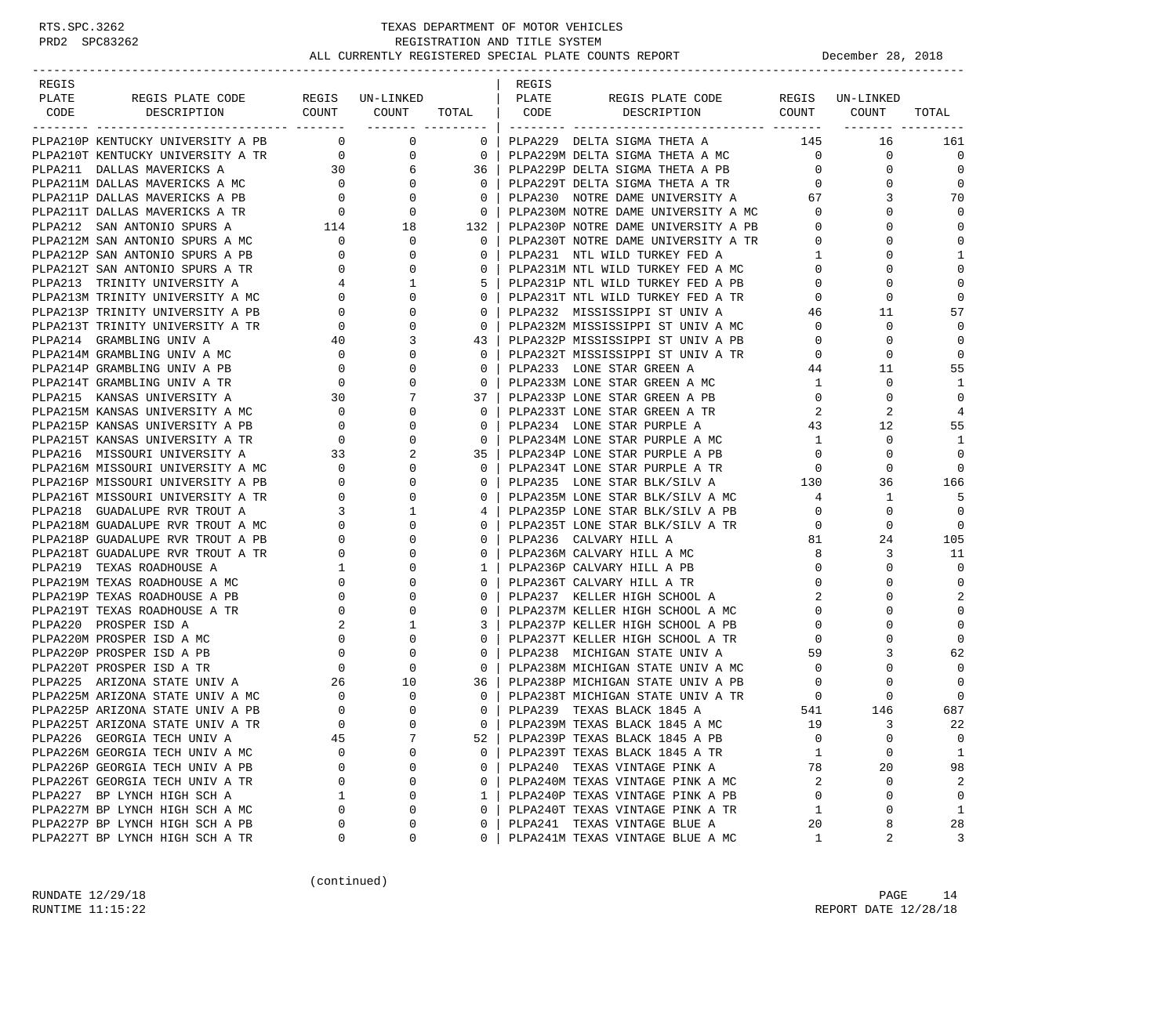-----------------------------------------------------------------------------------------------------------------------------------

| REGIS |  |  | REGIS |                                                                                                                                                                                                                                     |  |                      |
|-------|--|--|-------|-------------------------------------------------------------------------------------------------------------------------------------------------------------------------------------------------------------------------------------|--|----------------------|
| PLATE |  |  |       |                                                                                                                                                                                                                                     |  |                      |
| CODE  |  |  |       |                                                                                                                                                                                                                                     |  |                      |
|       |  |  |       | <b>The strain and strain and the strain and the strain and the strain and the strain and the strain and the strain and the strain and the strain and the strain and the strain and the strain and the strain and the strain and</b> |  |                      |
|       |  |  |       |                                                                                                                                                                                                                                     |  | 14                   |
|       |  |  |       |                                                                                                                                                                                                                                     |  | $\overline{0}$       |
|       |  |  |       |                                                                                                                                                                                                                                     |  | $\Omega$             |
|       |  |  |       |                                                                                                                                                                                                                                     |  | $\overline{0}$       |
|       |  |  |       |                                                                                                                                                                                                                                     |  | 10<br>$\Omega$       |
|       |  |  |       |                                                                                                                                                                                                                                     |  |                      |
|       |  |  |       |                                                                                                                                                                                                                                     |  | $\Omega$<br>$\Omega$ |
|       |  |  |       |                                                                                                                                                                                                                                     |  | 8                    |
|       |  |  |       |                                                                                                                                                                                                                                     |  | $\Omega$             |
|       |  |  |       |                                                                                                                                                                                                                                     |  | $\Omega$             |
|       |  |  |       |                                                                                                                                                                                                                                     |  | $\Omega$             |
|       |  |  |       |                                                                                                                                                                                                                                     |  | 12                   |
|       |  |  |       |                                                                                                                                                                                                                                     |  |                      |
|       |  |  |       |                                                                                                                                                                                                                                     |  | $\Omega$             |
|       |  |  |       |                                                                                                                                                                                                                                     |  |                      |
|       |  |  |       |                                                                                                                                                                                                                                     |  |                      |
|       |  |  |       |                                                                                                                                                                                                                                     |  | $\Omega$             |
|       |  |  |       |                                                                                                                                                                                                                                     |  | $\mathbf 0$          |
|       |  |  |       |                                                                                                                                                                                                                                     |  | $\Omega$             |
|       |  |  |       |                                                                                                                                                                                                                                     |  | 72                   |
|       |  |  |       |                                                                                                                                                                                                                                     |  | <sup>1</sup>         |
|       |  |  |       |                                                                                                                                                                                                                                     |  | $\bigcirc$           |
|       |  |  |       |                                                                                                                                                                                                                                     |  | $\Omega$             |
|       |  |  |       |                                                                                                                                                                                                                                     |  | 13                   |
|       |  |  |       |                                                                                                                                                                                                                                     |  | 1                    |
|       |  |  |       |                                                                                                                                                                                                                                     |  |                      |
|       |  |  |       |                                                                                                                                                                                                                                     |  | $\mathbf 0$          |
|       |  |  |       |                                                                                                                                                                                                                                     |  |                      |
|       |  |  |       |                                                                                                                                                                                                                                     |  | $\mathbf 0$          |
|       |  |  |       |                                                                                                                                                                                                                                     |  |                      |
|       |  |  |       |                                                                                                                                                                                                                                     |  | $\Omega$             |
|       |  |  |       |                                                                                                                                                                                                                                     |  | 6                    |
|       |  |  |       |                                                                                                                                                                                                                                     |  | $\Omega$             |
|       |  |  |       |                                                                                                                                                                                                                                     |  |                      |
|       |  |  |       |                                                                                                                                                                                                                                     |  |                      |
|       |  |  |       |                                                                                                                                                                                                                                     |  | $\Omega$             |
|       |  |  |       |                                                                                                                                                                                                                                     |  | $\Omega$             |
|       |  |  |       |                                                                                                                                                                                                                                     |  | $\Omega$             |
|       |  |  |       |                                                                                                                                                                                                                                     |  |                      |
|       |  |  |       |                                                                                                                                                                                                                                     |  |                      |
|       |  |  |       |                                                                                                                                                                                                                                     |  |                      |
|       |  |  |       |                                                                                                                                                                                                                                     |  |                      |
|       |  |  |       |                                                                                                                                                                                                                                     |  |                      |
|       |  |  |       |                                                                                                                                                                                                                                     |  |                      |
|       |  |  |       |                                                                                                                                                                                                                                     |  |                      |
|       |  |  |       |                                                                                                                                                                                                                                     |  |                      |
|       |  |  |       |                                                                                                                                                                                                                                     |  |                      |
|       |  |  |       |                                                                                                                                                                                                                                     |  | $\mathbf{0}$         |
|       |  |  |       |                                                                                                                                                                                                                                     |  | $\Omega$             |

(continued)

RUNDATE  $12/29/18$  PAGE 15 RUNTIME 11:15:22 REPORT DATE 12/28/18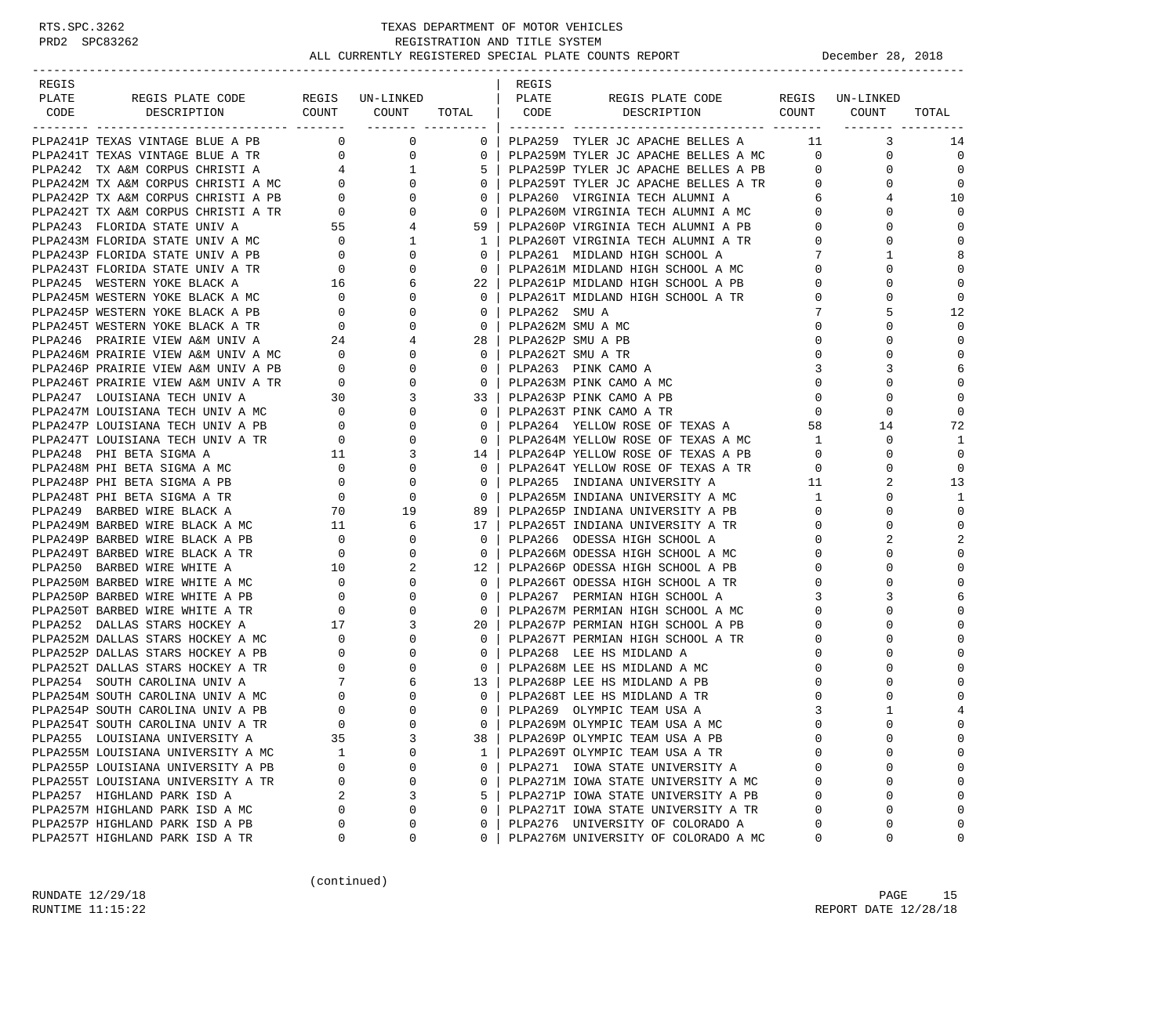-----------------------------------------------------------------------------------------------------------------------------------

| REGIS |                                            |                | REGIS |                                                                                                                                                                                                                                |                |                                                                                                                                                                                                                                                                                                                                     |                            |
|-------|--------------------------------------------|----------------|-------|--------------------------------------------------------------------------------------------------------------------------------------------------------------------------------------------------------------------------------|----------------|-------------------------------------------------------------------------------------------------------------------------------------------------------------------------------------------------------------------------------------------------------------------------------------------------------------------------------------|----------------------------|
| PLATE |                                            |                |       |                                                                                                                                                                                                                                |                |                                                                                                                                                                                                                                                                                                                                     |                            |
| CODE  |                                            |                |       |                                                                                                                                                                                                                                |                |                                                                                                                                                                                                                                                                                                                                     | TOTAL                      |
|       |                                            |                |       |                                                                                                                                                                                                                                |                |                                                                                                                                                                                                                                                                                                                                     |                            |
|       |                                            |                |       |                                                                                                                                                                                                                                |                |                                                                                                                                                                                                                                                                                                                                     | 47                         |
|       |                                            |                |       |                                                                                                                                                                                                                                |                |                                                                                                                                                                                                                                                                                                                                     | $\overline{0}$             |
|       |                                            |                |       |                                                                                                                                                                                                                                |                |                                                                                                                                                                                                                                                                                                                                     | $\Omega$                   |
|       |                                            |                |       |                                                                                                                                                                                                                                |                |                                                                                                                                                                                                                                                                                                                                     | 1                          |
|       |                                            |                |       |                                                                                                                                                                                                                                |                |                                                                                                                                                                                                                                                                                                                                     | 39                         |
|       |                                            |                |       |                                                                                                                                                                                                                                |                |                                                                                                                                                                                                                                                                                                                                     | -5                         |
|       |                                            |                |       |                                                                                                                                                                                                                                |                |                                                                                                                                                                                                                                                                                                                                     | 12                         |
|       |                                            |                |       |                                                                                                                                                                                                                                |                |                                                                                                                                                                                                                                                                                                                                     |                            |
|       |                                            |                |       |                                                                                                                                                                                                                                |                |                                                                                                                                                                                                                                                                                                                                     |                            |
|       |                                            |                |       |                                                                                                                                                                                                                                |                |                                                                                                                                                                                                                                                                                                                                     |                            |
|       |                                            |                |       |                                                                                                                                                                                                                                |                |                                                                                                                                                                                                                                                                                                                                     |                            |
|       |                                            |                |       |                                                                                                                                                                                                                                |                |                                                                                                                                                                                                                                                                                                                                     |                            |
|       |                                            |                |       |                                                                                                                                                                                                                                |                |                                                                                                                                                                                                                                                                                                                                     |                            |
|       |                                            |                |       |                                                                                                                                                                                                                                |                |                                                                                                                                                                                                                                                                                                                                     |                            |
|       |                                            |                |       |                                                                                                                                                                                                                                |                |                                                                                                                                                                                                                                                                                                                                     |                            |
|       |                                            | $\Omega$       |       |                                                                                                                                                                                                                                |                |                                                                                                                                                                                                                                                                                                                                     |                            |
|       | $\begin{array}{c} 0 \\ 0 \\ 0 \end{array}$ | $\overline{0}$ |       |                                                                                                                                                                                                                                |                |                                                                                                                                                                                                                                                                                                                                     |                            |
|       |                                            | $\Omega$       |       |                                                                                                                                                                                                                                |                |                                                                                                                                                                                                                                                                                                                                     |                            |
|       |                                            | 0 <sup>1</sup> |       | PLPBNZF PER BRONZE STAR MEDAL (FEE) 104 6<br>PLPBNZMC PER BRONZE STAR MEDAL MC 11 1<br>PLPBNZMF PER BRONZE STAR MDL MC(FEE) 6 0                                                                                                |                |                                                                                                                                                                                                                                                                                                                                     | 12                         |
|       |                                            | 0 <sup>1</sup> |       |                                                                                                                                                                                                                                |                |                                                                                                                                                                                                                                                                                                                                     | - 6                        |
|       |                                            |                |       |                                                                                                                                                                                                                                |                |                                                                                                                                                                                                                                                                                                                                     | 111                        |
|       |                                            |                |       |                                                                                                                                                                                                                                |                |                                                                                                                                                                                                                                                                                                                                     | $\overline{0}$             |
|       |                                            |                |       |                                                                                                                                                                                                                                |                |                                                                                                                                                                                                                                                                                                                                     | 18                         |
|       |                                            |                |       | 0   PLPBOYSC PER BOY SCOUT PLT 105 6<br>0   PLPBOYSC PER BOY SCOUT PLT 105 6<br>0   PLPBROMC PER BIG BROTHR BIG SISTR MC 0 0 0<br>0   PLPBSNM PER BUFFALO SOLDIERS PLT 6 0 0<br>0   PLPBSNPB PER BUFFALO SOLDIERS PB PLT 0 0 0 |                |                                                                                                                                                                                                                                                                                                                                     | 6                          |
|       |                                            |                |       |                                                                                                                                                                                                                                |                |                                                                                                                                                                                                                                                                                                                                     | $\Omega$                   |
|       |                                            |                |       | 0   PLPBSNTR PER BUFFALO SOLDIERS TR PLT                                                                                                                                                                                       | 1              | $\mathbf{0}$                                                                                                                                                                                                                                                                                                                        | 1                          |
|       |                                            | $\overline{0}$ |       | PLPBTXMC PER GOD BLESS TEXAS MC PLT 23<br>PLPBZV PER BRONZE STAR VALOR PLT 41<br>PLPBZVF PER BRONZE STAR VALOR PLT 41                                                                                                          |                | $\Omega$                                                                                                                                                                                                                                                                                                                            | 23                         |
|       |                                            | $\overline{0}$ |       |                                                                                                                                                                                                                                |                | $\mathbf{1}$                                                                                                                                                                                                                                                                                                                        | 42                         |
|       |                                            |                |       | 0   PLPBZVF PER BRONZE STAR VALOR (FEE)<br>0   PLPBZVMC PER BRONZE STAR VALOR MC                                                                                                                                               |                | $\begin{array}{c} 8 \\ 0 \\ 1 \end{array}$<br>$\Omega$                                                                                                                                                                                                                                                                              | 8                          |
|       |                                            |                |       |                                                                                                                                                                                                                                |                | 0                                                                                                                                                                                                                                                                                                                                   | $\overline{0}$             |
|       |                                            |                |       | 0   PLPBZVMF PER BRONZ STR VALOR MC(FEE)                                                                                                                                                                                       |                | $\overline{0}$                                                                                                                                                                                                                                                                                                                      | -1                         |
|       |                                            |                |       | 0   PLPB002 T FOR TEXAS BLUE B                                                                                                                                                                                                 |                | 324 76                                                                                                                                                                                                                                                                                                                              | 400                        |
|       |                                            |                |       | 0   PLPB002M T FOR TEXAS BLUE B MC                                                                                                                                                                                             | $\overline{7}$ | 1                                                                                                                                                                                                                                                                                                                                   | -8                         |
|       |                                            |                |       | 62 PLPB002P T FOR TEXAS BLUE B PB<br>8 PLPB002T T FOR TEXAS BLUE B TR 2 1<br>0 PLPB003 T FOR TEXAS RED/WHT B 372 98<br>2 PLPB003M T FOR TEXAS RED/WHT B MC 11 7<br>81 PLPB003P T FOR TEXAS RED/WHT B PB 0 0                    |                |                                                                                                                                                                                                                                                                                                                                     | $\overline{0}$             |
|       |                                            |                |       |                                                                                                                                                                                                                                |                |                                                                                                                                                                                                                                                                                                                                     | $\overline{\phantom{a}}$ 3 |
|       |                                            |                |       |                                                                                                                                                                                                                                |                |                                                                                                                                                                                                                                                                                                                                     | 470                        |
|       |                                            |                |       |                                                                                                                                                                                                                                |                |                                                                                                                                                                                                                                                                                                                                     | 18                         |
|       |                                            |                |       |                                                                                                                                                                                                                                |                | $\begin{matrix} 1 & 0 & 0 \\ 0 & 0 & 0 \\ 0 & 0 & 0 \\ 0 & 0 & 0 \\ 0 & 0 & 0 \\ 0 & 0 & 0 \\ 0 & 0 & 0 \\ 0 & 0 & 0 \\ 0 & 0 & 0 \\ 0 & 0 & 0 \\ 0 & 0 & 0 \\ 0 & 0 & 0 \\ 0 & 0 & 0 \\ 0 & 0 & 0 \\ 0 & 0 & 0 \\ 0 & 0 & 0 & 0 \\ 0 & 0 & 0 & 0 \\ 0 & 0 & 0 & 0 \\ 0 & 0 & 0 & 0 \\ 0 & 0 & 0 & 0 \\ 0 & 0 & 0 & 0 \\ 0 & 0 & 0$ |                            |
|       |                                            |                |       |                                                                                                                                                                                                                                |                |                                                                                                                                                                                                                                                                                                                                     |                            |
|       |                                            |                |       |                                                                                                                                                                                                                                |                |                                                                                                                                                                                                                                                                                                                                     |                            |
|       |                                            |                |       |                                                                                                                                                                                                                                |                |                                                                                                                                                                                                                                                                                                                                     |                            |
|       |                                            |                |       |                                                                                                                                                                                                                                |                |                                                                                                                                                                                                                                                                                                                                     |                            |
|       |                                            |                |       |                                                                                                                                                                                                                                |                |                                                                                                                                                                                                                                                                                                                                     |                            |
|       |                                            |                |       |                                                                                                                                                                                                                                |                |                                                                                                                                                                                                                                                                                                                                     |                            |
|       |                                            |                |       |                                                                                                                                                                                                                                |                |                                                                                                                                                                                                                                                                                                                                     |                            |
|       |                                            |                |       |                                                                                                                                                                                                                                |                |                                                                                                                                                                                                                                                                                                                                     |                            |
|       |                                            |                |       |                                                                                                                                                                                                                                |                |                                                                                                                                                                                                                                                                                                                                     |                            |
|       |                                            |                |       |                                                                                                                                                                                                                                |                |                                                                                                                                                                                                                                                                                                                                     |                            |
|       |                                            |                |       |                                                                                                                                                                                                                                |                |                                                                                                                                                                                                                                                                                                                                     |                            |
|       |                                            |                |       |                                                                                                                                                                                                                                |                |                                                                                                                                                                                                                                                                                                                                     |                            |

(continued)

RUNDATE  $12/29/18$  PAGE 16 RUNTIME 11:15:22 REPORT DATE 12/28/18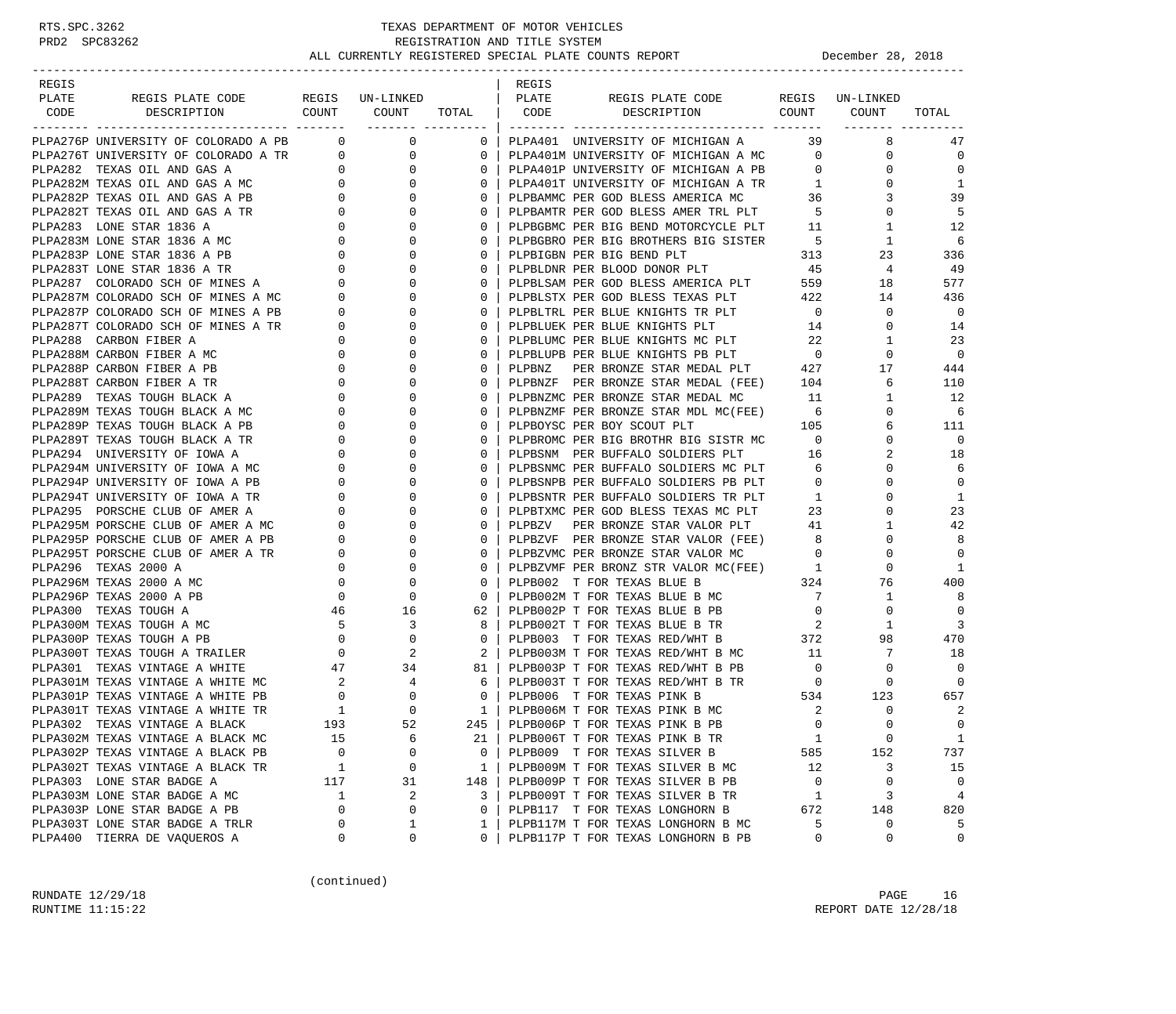| REGIS                  |                                                                                  |                                        |                                     |                              | REGIS   |                                      |                          |                 |                |
|------------------------|----------------------------------------------------------------------------------|----------------------------------------|-------------------------------------|------------------------------|---------|--------------------------------------|--------------------------|-----------------|----------------|
| PLATE                  | REGIS PLATE CODE<br>COUNT                                                        |                                        | REGIS UN-LINKED                     |                              | PLATE   | REGIS PLATE CODE<br>COUNT            |                          | REGIS UN-LINKED |                |
| CODE                   | DESCRIPTION                                                                      |                                        | COUNT                               | TOTAL  <br>------- --------- | CODE    | DESCRIPTION                          |                          | COUNT           | TOTAL          |
|                        | PLPB117T T FOR TEXAS LONGHORN B TR                                               |                                        | 4 1                                 | $5-1$                        |         | PLPCMCPB PER COMMENDATION MDL CG PB  | $\Omega$                 | $\mathbf 0$     | 0              |
|                        | PLPB119 T FOR TX BREAST CANCER B                                                 |                                        | 244 49                              | 293                          |         | PLPCMCTR PER COMMENDATION MDL CG TR  | $\mathbf{0}$             | $\mathbf 0$     | $\mathbf 0$    |
|                        | PLPB119M T FOR TX BREAST CNCR B MC                                               | $5^{\circ}$                            | $\overline{0}$                      | $5-1$                        |         | PLPCMDAR PER COMMENDATION MDL ARMY   | 48                       | 0               | 48             |
|                        | PLPB119P T FOR TX BREAST CNCR B PB $1$ 0                                         |                                        |                                     | $\mathbf{1}$                 |         | PLPCMDCG PER COMMENDATION MDL CG PLT | $\overline{\mathbf{3}}$  | $\Omega$        | 3              |
|                        | PLPB119T T FOR TX BREAST CNCR B TR                                               |                                        |                                     | 2                            |         | PLPCMDL PER COAST GUARD MDL PLT      | $\mathbf{0}$             | 0               | 0              |
|                        | PLPB200 T FOR TEXAS RED B                                                        | B TR 2<br>1,546                        | $\begin{array}{c}0\\477\end{array}$ | 2,023                        |         | PLPCMDLF PER COAST GUARD MDL PLT FEE | $\mathbf 0$              | $\Omega$        | $\mathbf 0$    |
|                        | PLPB200M T FOR TEXAS RED B MC                                                    | 21                                     | 10                                  | 31                           |         | PLPCMDMC PER COAST GUARD MDL MC PLT  | $\mathbf 0$              | 0               | $\mathbf 0$    |
|                        | PLPB200P T FOR TEXAS RED B PB                                                    | 1                                      | $\overline{0}$                      | 1                            |         | PLPCMDMF PER COAST GUARD MDL MC FEE  | $\overline{0}$           | $\Omega$        | $\mathbf 0$    |
|                        | PLPB200T T FOR TEXAS RED B TRLR 11                                               |                                        | 4                                   | 15                           |         | PLPCMDNV PER COMMENDATION MDL NAVY   | 32                       | $\Omega$        | 32             |
| PLPB201 TEXAS 4 EVER B |                                                                                  | $\overline{0}$                         | 0                                   | $\mathbf{0}$                 |         | PLPCMJMC PER COMMENDATION MDL JSV MC | $\circ$                  | 0               | $\Omega$       |
|                        | PLPB202 T FOR TEXAS BLACK B 4,812                                                |                                        | 1,480                               | 6,292                        |         | PLPCMJPB PER COMMENDATION MDL JSV PB | $\mathbf 0$              | $\Omega$        | 0              |
|                        | PLPB202M T FOR TEXAS BLACK B MC                                                  |                                        | 50                                  | 126                          |         | PLPCMJSV PER COMMENDATION MDL JSV    | 18                       | 0               | 18             |
|                        | PLPB202P T FOR TEXAS BLACK B PB                                                  | $\begin{array}{c} 76 \\ 0 \end{array}$ | $\mathbf 0$                         | $\mathbf{0}$                 |         | PLPCMJTR PER COMMENDATION MDL JSV TR | $\mathbf 0$              | $\Omega$        | $\mathbf 0$    |
|                        | PLPB202T T FOR TEXAS BLACK B TRLR 14                                             |                                        | 15                                  | 29                           |         | PLPCMMMC PER COMBAT MED BADGE MC PLT | $\mathbf 0$              | $\Omega$        | $\mathbf 0$    |
|                        | PLPCBAMC PER COMBAT ACTION MEDAL MC                                              | $\overline{0}$                         | $\overline{0}$                      | $\mathbf{0}$                 |         | PLPCMMTR PER COMBAT MED BADGE TR PLT | $\mathbf 0$              | 0               | $\mathbf 0$    |
|                        | PLPCBAPB PER COMBAT ACTION MEDAL PB                                              | $\overline{0}$                         | $\mathbf 0$                         | $\mathbf{0}$                 |         | PLPCMMVA PER CMDTN MDL VLR AIR FORCE | 0                        | $\Omega$        | $\mathbf 0$    |
|                        | PLPCBATR PER COMBAT ACTION MEDAL TR                                              | $\overline{0}$                         | 0                                   | $\mathbf{0}$                 |         | PLPCMMVR PER CMDTN MDL VLR ARMY PLT  | 2                        | $\Omega$        | 2              |
|                        | PLPCBP PER CITY BUS PLT                                                          | $\mathbf 0$                            | $\mathbf 0$                         | $\mathbf{0}$                 |         | PLPCMRMC PER COMMENDATION MDL ARM MC | 2                        | $\Omega$        | 2              |
|                        | PLPCCAMC PER CHILDHOOD CANCER MC PLT                                             | $\sim$ 2                               | 0                                   | 2                            |         | PLPCMRPB PER COMMENDATION MDL ARM PB | $\mathbf{0}$             | $\Omega$        | 0              |
|                        | PLPCCAPB PER CHILDHOOD CANCER PB PLT                                             | $\mathbf 0$                            | 0                                   | $\mathbf{0}$                 |         | PLPCMRTR PER COMMENDATION MDL ARM TR | $\mathbf 0$              | 0               | 0              |
|                        | PLPCCATR PER CHILDHOOD CANCER TR PLT                                             | $\overline{0}$                         | $\mathbf 0$                         | $\mathbf{0}$                 |         | PLPCMVCG PER CMDTN MDL VLR CG PLT    | $\mathbf{0}$             | $\Omega$        | $\mathbf 0$    |
|                        | PLPCGPBR PER RETIRED US COAST GRD PB                                             | $\overline{0}$                         | 0                                   | $\mathbf{0}$                 |         | PLPCMVJS PER CMDTN MDL VLR JT SVC    | $\mathbf 0$              | $\Omega$        | $\Omega$       |
|                        | PLPCGTRR PER RETIRED US COAST GRD TR                                             | $\mathbf{0}$                           | $\mathbf 0$                         | $\mathbf{0}$                 |         | PLPCMVNV PER CMDTN MDL VLR NAVY MRN  | 2                        | $\Omega$        | $\overline{a}$ |
|                        | PLPCGVMC PER DV CMDTN VLR COAST G MC                                             | $\mathbf{0}$                           | 0                                   | $\mathbf{0}$                 |         | PLPCNAMC PER COMMENDATION MDL NVY MC | $\mathbf 0$              | $\Omega$        | $\Omega$       |
|                        | PLPCGVMF PER DV CMDTN VLR CG MC FEE                                              | $\overline{0}$                         | 0                                   | 0                            |         | PLPCNAPB PER COMMENDATION MDL NVY PB | $\mathbf 0$              | 0               | $\mathbf 0$    |
|                        | PLPCHCAN PER CHILDHOOD CANCER AW PLT                                             | 110                                    | 4                                   | 114                          |         | PLPCNATR PER COMMENDATION MDL NVY TR | $\overline{\mathbf{0}}$  | $\Omega$        | $\mathbf 0$    |
|                        | PLPCHILD PER STOP CHILD ABUSE PLT                                                | 81                                     | 8                                   | 89                           |         | PLPCNCR PER CONQUER CANCER PLT       | 74                       | 1               | 75             |
|                        | PLPCHLMC PER STOP CHILD ABUSE MC                                                 | $6\overline{6}$                        | $\mathbf{1}$                        | 7                            |         | PLPCNTRY PER TEXAS-WHOLE OTHER CNTRY | 132                      | 8               | 140            |
|                        | PLPCHLTR PER STOP CHILD ABUSE TRL                                                | $\overline{0}$                         | 0                                   | 0                            |         | PLPCOLL TEXAS A & M UNIVERSITY 1,440 |                          | 28              | 1,468          |
|                        | PLPCIBMC PER COMBAT INFANTRY BDGE MC 2<br>PLPCIBPB PER COMBAT INFANTRY BDGE PB 0 |                                        | 0                                   | 2                            |         | PLPCOLL UNIV OF TEXAS AT AUSTIN      | 591                      | 10              | 601            |
|                        |                                                                                  |                                        | $\mathbf 0$                         | 0                            |         | PLPCOLL SOUTHERN METHODIST UNIV      | 50                       | 1               | 51             |
|                        | PLPCIBTR PER COMBAT INFANTRY BDGE TR                                             | $\sim$ 0                               | 0                                   | $\mathbf{0}$                 |         | PLPCOLL INCARNATE WORD COLLEGE       | $\overline{\phantom{0}}$ | $\mathbf{0}$    | $\overline{0}$ |
|                        | PLPCLAUT PER CLASSIC AUTO PLT                                                    | 2,111                                  | 92                                  | 2,203                        |         | PLPCOLL TEXAS TECH UNIVERSITY        | 468                      | 11              | 479            |
|                        | PLPCLMC PER CLASSIC MOTORCYCLE PLT 51                                            |                                        | $\overline{\mathbf{3}}$             | 54                           |         | PLPCOLL UNIV OF TX AT ARLINGTON      | $\overline{7}$           | $\mathbf{1}$    | 8              |
|                        | PLPCLTRK PER CLASSIC TRK PLT                                                     | 620                                    | 12                                  | 632                          | PLPCOLL | UNIV OF TEXAS AT EL PASO             | 70                       | 1               | 71             |
|                        | PLPCLTVP PER CLASSIC TRAVEL TRAILER                                              | 13                                     | $\overline{0}$                      | 13                           |         | PLPCOLL UNIVERSITY OF HOUSTON        | 216                      | 7               | 223            |
|                        | PLPCMAIR PER COMMENDATION MDL AF PLT                                             | 40                                     | $\mathbf{1}$                        | 41                           |         | PLPCOLL RICHLAND COLLEGE             | $\overline{0}$           | 0               | $\overline{0}$ |
|                        | PLPCMAMC PER COMMENDATION MDL AF MC                                              | $\overline{1}$                         | $\mathbf{0}$                        | $\mathbf{1}$                 |         | PLPCOLL TEXAS SOUTHERN UNIVERSITY    | 72                       | 3               | 75             |
|                        | PLPCMAMD PER COMBAT ACTION MEDAL PLT                                             | 6                                      | $\mathbf{0}$                        | 6                            |         | PLPCOLL BAYLOR UNIVERSITY            | 163                      | 9               | 172            |
|                        | PLPCMAPB PER COMMENDATION MDL AF PB                                              | $\overline{0}$                         | 0                                   | $\mathbf{0}$                 | PLPCOLL | TEXAS STATE UNIVERSITY               | 34                       | $\mathbf{1}$    | 35             |
|                        | PLPCMATR PER COMMENDATION MDL AF TR                                              | $\overline{0}$                         | $\mathbf 0$                         | $\overline{0}$               |         | PLPCOLL UNIVERSITY OF NORTH TEXAS    | 32                       | $\mathbf 0$     | 32             |
|                        | PLPCMBAB PER COMBAT ACTION BADGE PLT                                             | 21                                     | $\Omega$                            | $21 \mid$                    |         | PLPCOLL RICE UNIVERSITY              | 167                      | 15              | 182            |
|                        | PLPCMBAC PER COMBAT ACTION RBN CG                                                | $\mathbf 0$                            | 0                                   | 0                            |         | PLPCOLL U OF MARY HARDIN-BAYLOR      | 23                       | $\mathbf 1$     | 24             |
|                        | PLPCMBCN PER COMBAT ACTION RBN NAVY                                              | 40                                     | $\Omega$                            | 40                           |         | PLPCOLL UNIV OF TX AT SAN ANTONIO    | 0                        | $\mathbf 0$     | 0              |
|                        | PLPCMBIN PER COMBAT INFANTRYMAN BDGE                                             | 46                                     | 4                                   | 50                           | PLPCOLL | TEXAS CHRISTIAN UNIV                 | 69                       | 1               | 70             |
|                        | PLPCMBMC PER COMBAT ACTION BADGE MC                                              | 0                                      | 0                                   | 0                            |         | PLPCOLL PRAIRIE VIEW A & M UNIV      | 39                       | 0               | 39             |
|                        | PLPCMBMD PER COMBAT MED BADGE PLT                                                | 6                                      | 1                                   | 7                            |         | PLPCOLL BROOKHAVEN COLLEGE           | 0                        | $\Omega$        | 0              |
|                        | PLPCMBPB PER COMBAT ACTION BADGE PB                                              | 0                                      | 0                                   | 0                            |         | PLPCOLL UNIVERSITY OF ST. THOMAS     | 17                       | 4               | 21             |
|                        | PLPCMBTR PER COMBAT ACTION BADGE TR                                              | 0                                      | 0                                   | 0                            |         | PLPCOLL PARKER C OF CHIROPRACTIC     | 0                        | 0               | 0              |
|                        | PLPCMCMC PER COMMENDATION MDL CG MC                                              | 0                                      | 0                                   | 0                            |         | PLPCOLL S. F. AUSTIN STATE UNIV      | 22                       | 0               | 22             |

(continued)

RUNDATE  $12/29/18$  PAGE 17 RUNTIME 11:15:22 REPORT DATE 12/28/18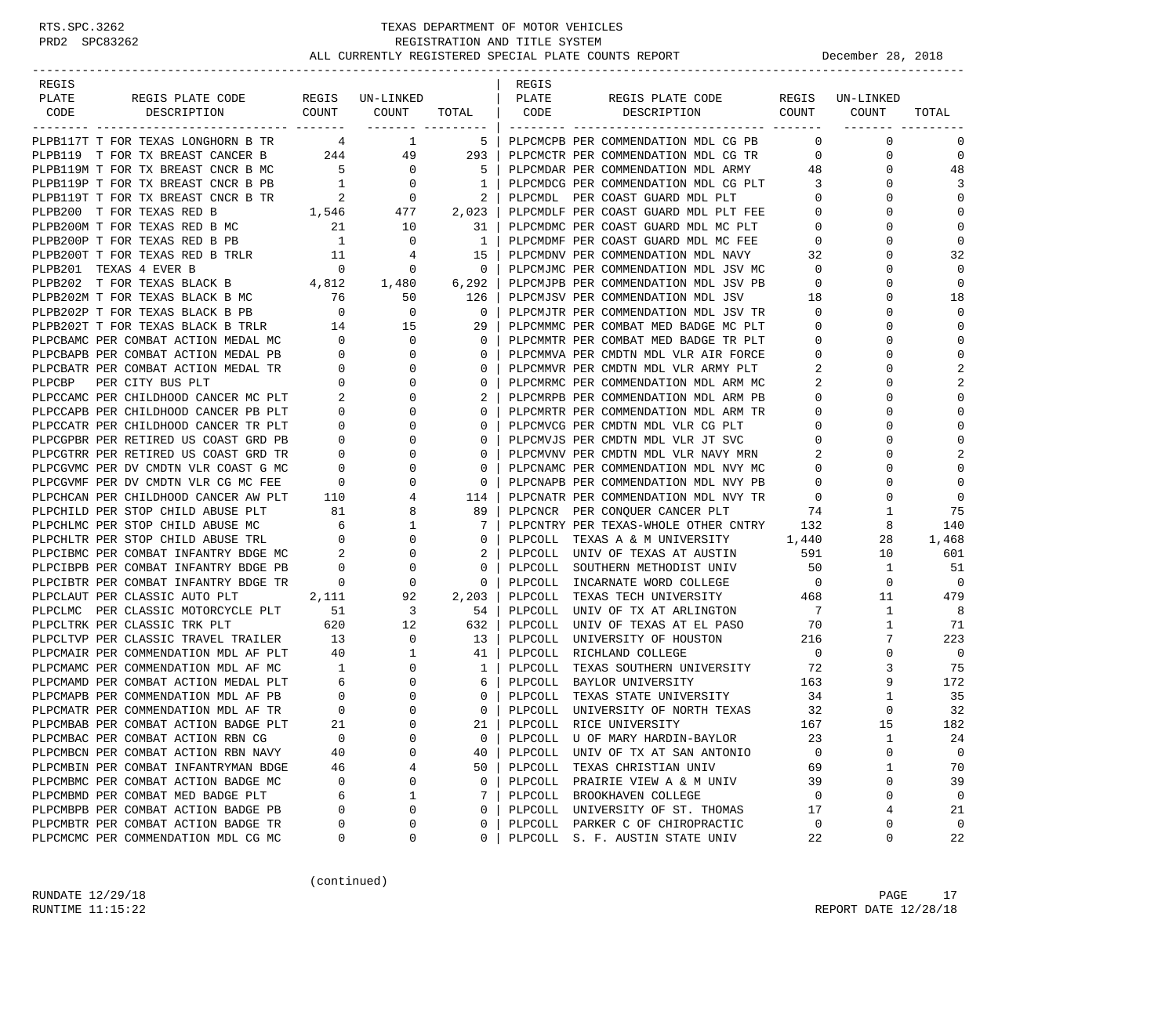| REGIS   |                                                             |                          |                             |             | REGIS           |                                                            |                          |              |             |
|---------|-------------------------------------------------------------|--------------------------|-----------------------------|-------------|-----------------|------------------------------------------------------------|--------------------------|--------------|-------------|
| PLATE   | REGIS PLATE CODE                                            |                          | REGIS UN-LINKED             |             | PLATE           | REGIS PLATE CODE                                           | REGIS                    | UN-LINKED    |             |
| CODE    | COUNT<br>DESCRIPTION                                        |                          | COUNT<br>-------- --------- | TOTAL       | CODE            | DESCRIPTION                                                | COUNT                    | COUNT        | TOTAL       |
|         | PLPCOLL TX CHIROPRACTIC COLLEGE                             | $\mathbf 0$              | 0                           | $\mathbf 0$ |                 | PLPCVCTR PER CMDTN MDL VLR CG TR PLT                       | 0                        | $\mathbf 0$  | 0           |
| PLPCOLL | ABILENE CHRISTIAN UNIV                                      | $\overline{0}$           | 0                           | 0           |                 | PLPCVJMC PER CMDTN MDL VLR JT SVC MC                       | 0                        | $\mathbf 0$  | $\mathbf 0$ |
|         | PLPCOLL HOUSTON BAPTIST UNIV                                | $\overline{0}$           | 0                           | $\mathbf 0$ |                 | PLPCVJTR PER CMDTN MDL VLR JT SVC TR                       | 0                        | 0            | $\mathbf 0$ |
| PLPCOLL | TEXAS A & M COMMERCE                                        | 32                       | 1                           | 33          |                 | PLPCVLMC PER CIVIL AIR PATROL MC PLT                       | $\mathbf 0$              | 0            | $\Omega$    |
| PLPCOLL | TARLETON STATE UNIV                                         | $\overline{\phantom{0}}$ | 0                           | 0           |                 | PLPCVLPA PER CIVIL AIR PATROL PLT                          | 30                       | 1            | 31          |
| PLPCOLL | WEST TEXAS A & M UNIV                                       | 23                       | 1                           | 24          |                 | PLPCVLPB PER CIVIL AIR PATROL PB PLT                       | $\mathbf 0$              | 0            | $\Omega$    |
| PLPCOLL | SAM HOUSTON STATE UNIV                                      | 103                      | 5                           | 108         |                 | PLPCVLTR PER CIVIL AIR PATROL PLT TR                       | $\circ$                  | 0            | $\mathbf 0$ |
| PLPCOLL | TX A & M CORPUS CHRISTI                                     | $\overline{0}$           | 0                           | $\mathbf 0$ |                 | PLPCVNMC PER CMDTN MDL VLR NV MRN MC                       | 0                        | O            | $\Omega$    |
| PLPCOLL | MIDWESTERN STATE UNIV                                       | 0                        | $\Omega$                    | 0           |                 | PLPCVNTR PER CMDTN MDL VLR NV MRN TR                       | $\circ$                  | 0            | $\Omega$    |
| PLPCOLL | HOWARD PAYNE UNIVERSITY                                     | 0                        | 0                           | 0           |                 | PLPCVRMC PER CMDTN MDL VLR ARMY MC                         | 0                        | 0            | $\Omega$    |
| PLPCOLL | SOUTHWESTERN UNIVERSITY                                     | 9                        | 2                           | 11          |                 | PLPCVRTR PER CMDTN MDL VLR ARMY TR                         | $\circ$                  | 0            | 0           |
| PLPCOLL | AUSTIN COLLEGE                                              | 26                       | 0                           | 26          |                 | PLPC001 LARGE STAR WHITE/BLACK C                           | 19,323                   | 3,824        | 23,147      |
|         | PLPCOLL LAMAR UNIVERSITY                                    | $\mathbf 0$              |                             | $\mathbf 0$ |                 | PLPC001M LARGE STAR WHITE/BLACK C MC                       | 233                      | 81           | 314         |
| PLPCOLL | EAST TEXAS BAPTIST UNIV                                     | 0                        | $\Omega$                    | 0           |                 | PLPC001P LARGE STAR WHITE/BLACK C PB                       | 10                       | 2            | 12          |
| PLPCOLL | TEXAS LUTHERAN UNIVERSITY                                   | $\mathbf{0}$             | 0                           | 0           |                 | PLPC001T LARGE STAR WHITE/BLACK C TR                       | 47                       | 17           | 64          |
|         | PLPCOLL HUSTON-TILLOTSON COLLEGE                            | $\circ$                  | $\Omega$                    | 0           |                 | PLPC002 LONE STAR BLUE C                                   | 969                      | 249          | 1,218       |
| PLPCOLL | MCMURRY UNIVERSITY                                          | 0                        | 0                           | 0           |                 | PLPC002M LONE STAR BLUE C MC                               | 60                       | 18           | 78          |
|         | PLPCOLL UNIV OF TEXAS AT DALLAS                             | 40                       | 3                           | 43          |                 | PLPC002P LONE STAR BLUE C PB                               | $\overline{0}$           | 1            | 1           |
| PLPCOLL | TEXAS WESLEYAN UNIVERSITY                                   | $\overline{\phantom{0}}$ | 0                           | 0           |                 | PLPC002T LONE STAR BLUE C TR                               | $\overline{\mathbf{3}}$  | 3            | 6           |
| PLPCOLL | SUL ROSS STATE UNIVERSITY                                   | 12                       | 1                           | 13          |                 | PLPC003 LONE STAR RED C                                    | 929                      | 193          | 1,122       |
|         | PLPCOLL UT DALLAS SUNSET 09/01/2014                         | $\overline{\phantom{0}}$ | $\Omega$                    | 0           |                 | PLPC003M LONE STAR RED C MC                                | 86                       | 21           | 107         |
| PLPCOLL | TEXAS A & M KINGSVILLE                                      | $\circ$                  | 0                           | 0           |                 | PLPC003P LONE STAR RED C PB                                | $\overline{0}$           | $\mathbf 0$  | 0           |
|         | PLPCOLL NORTH CENTRAL TX COLLEGE                            | $\overline{0}$           | 0                           | 0           |                 | PLPC003T LONE STAR RED C TR                                | $-5$                     | 1            | 6           |
|         | PLPCOLL UT MD ANDERSON CANCER                               | 46                       | 1                           | 47          |                 | PLPC004 LONE STAR ORANGE C                                 | 379                      | 95           | 474         |
| PLPCOLL | TEXAS WOMEN'S UNIVERSITY                                    | $\mathbf 0$              | 0                           | 0           |                 | PLPC004M LONE STAR ORANGE C MC                             | 29                       | 11           | 40          |
|         | PLPCOLL UNIV OF TX AT BROWNSVILLE                           | $\mathbf 0$              | $\Omega$                    | 0           |                 | PLPC004P LONE STAR ORANGE C PB                             | $\overline{0}$           | $\mathbf 0$  | 0           |
|         | PLPCOLL LUBBOCK CHRISTIAN UNIV                              | 4                        | 1                           | 5           |                 | PLPC004T LONE STAR ORANGE C TR                             | $\overline{\phantom{a}}$ | 2            | -5          |
|         | PLPCOLL ST. MARY'S UNIVERSITY                               | 22                       | 1                           | 23          |                 | PLPC005 LONE STAR MAROON C                                 | 568                      | 128          | 696         |
|         | PLPCOLL ANGELO STATE UNIVERSITY                             | 37                       | 3                           | 40          |                 | PLPC005M LONE STAR MAROON C MC                             | 25                       | 4            | 29          |
|         | PLPCOLTX PER COLL FOR ALL TEXANS                            | 12                       | 1<br>$\Omega$               | 13          |                 | PLPC005P LONE STAR MAROON C PB                             | $\overline{\mathbf{3}}$  | 0            | 3<br>0      |
| PLPCP   | PER COMBINATION PLT<br>PLPCRCMC PER COMBAT ACTION RBN CG MC | 4<br>$\mathbf 0$         | 0                           | 4<br>0      |                 | PLPC005T LONE STAR MAROON C TR<br>PLPC006 LONE STAR PINK C | $\overline{0}$           | 0<br>211     | 1,079       |
|         | PLPCRCPB PER COMBAT ACTION RBN CG PB                        | $\circ$                  |                             | 0           |                 | PLPC006M LONE STAR PINK C MC                               | 868<br>23                | 5            | 28          |
|         | PLPCRCTR PER COMBAT ACTION RBN CG TR                        | 0                        | U                           | $\Omega$    |                 | PLPC006P LONE STAR PINK C PB                               | $\overline{0}$           | 0            | $\Omega$    |
|         | PLPCRNMC PER COMBAT ACTION RBN NV MC                        | 1                        |                             | 1           |                 | PLPC006T LONE STAR PINK C TR                               | 3                        | 1            | 4           |
|         | PLPCRNPB PER COMBAT ACTION RBN NV PB                        | $\circ$                  | O                           | 0           |                 | PLPC007 LONE STAR WHITE/PURPLE C                           | 1                        | 0            | 1           |
|         | PLPCRNTR PER COMBAT ACTION RBN NV TR                        | $\mathbf 0$              | 0                           | $\mathbf 0$ | PLPC008 WHITE C |                                                            | 1,749                    | 468          | 2,217       |
|         | PLPCSTBL PER TEXAS CONSTABLES PLT                           | 23                       |                             | 23          |                 | PLPC008M WHITE C MOTORCYCLE                                | 65                       | 33           | 98          |
|         | PLPCSTMC PER U.S. COAST GUARD MC                            | 3                        | 0                           | 3           |                 | PLPC008P WHITE C PRIVATE BUS                               | $\overline{7}$           | 1            | 8           |
|         | PLPCSTPB PER U.S. COAST GUARD PB                            | $\circ$                  |                             | 0           |                 | PLPC008T WHITE C TRAILER                                   | 7                        | 4            | 11          |
|         | PLPCSTTR PER U.S. COAST GUARD TRL                           | 1                        | $\Omega$                    | 1           |                 | PLPC009 LARGE STAR BLK/SILV C 1,011                        |                          | 217          | 1,228       |
|         | PLPCTNBL PER COTTON BOLL PLT                                | 83                       |                             | 85          |                 | PLPC009M LARGE STAR BLK/SILV C MC                          | 41                       | 12           | 53          |
|         | PLPCTRUS PER CITRUS INDUSTRY PLT                            | 21                       | 2                           | 23          |                 | PLPC009P LARGE STAR BLK/SILV C PB                          | $\Omega$                 | $\Omega$     | 0           |
|         | PLPCTXMC PER COLL FOR ALL TXNS MC                           | $\Omega$                 | O                           | 0           |                 | PLPC009T LARGE STAR BLK/SILV C TR                          | 1                        | 1            | 2           |
|         | PLPCTXTR PER COLL FOR ALL TXNS TR                           | 0                        | 0                           | 0           |                 | PLPC100 STARS & STRIPES C                                  | 3                        | 0            | 3           |
|         | PLPCUSMC PER CUSTOM MOTORCYCLE PLT                          | 2                        | $\Omega$                    | 2           |                 | PLPC101 TEXAS HEART C                                      | 4                        | $\Omega$     | 4           |
|         | PLPCUST PER CUSTOM VEHICLE PLT                              | 56                       | 0                           | 56          |                 | PLPC102 TEXAS STATE MAP C                                  | 4                        | 0            | 4           |
|         | PLPCVAMC PER CMDTN MDL VLR AIR F MC                         | 0                        | $\Omega$                    | 0           |                 | PLPC103 WESTERN YOKE C                                     | 301                      | 95           | 396         |
|         | PLPCVATR PER CMDTN MDL VLR AIR F TR                         | 0                        | $\Omega$                    | 0           |                 | PLPC103M WESTERN YOKE C MC                                 | 8                        | 6            | 14          |
|         | PLPCVCMC PER CMDTN MDL VLR CG MC PLT                        | 0                        | 0                           | 0           |                 | PLPC103P WESTERN YOKE C PB                                 | 0                        | $\mathbf{1}$ | 1           |

(continued)

RUNDATE  $12/29/18$  PAGE 18 RUNTIME 11:15:22 REPORT DATE 12/28/18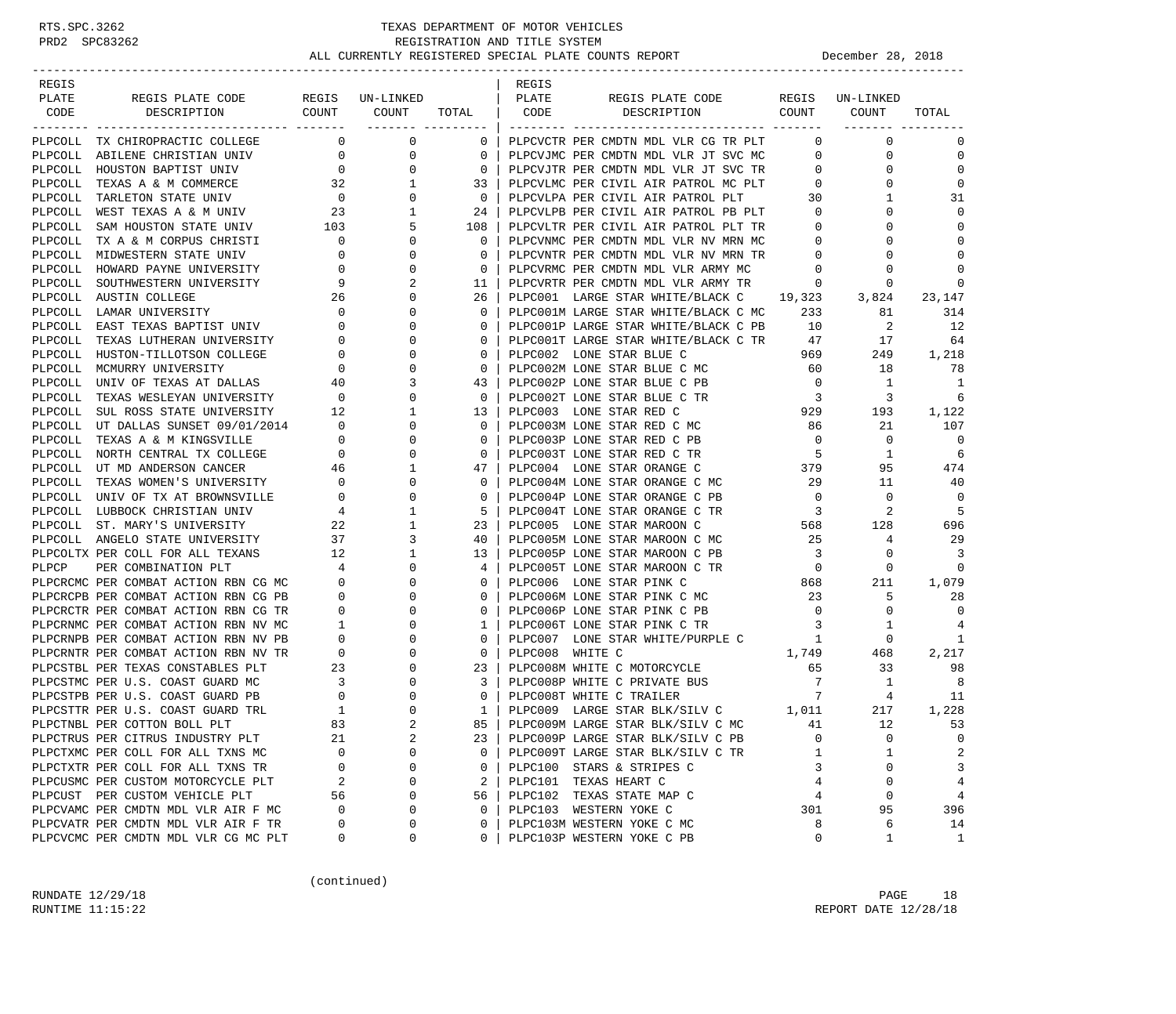| REGIS           |                                                                     |                                          |                                                                                       |                          | REGIS |                                                                    |                                     |                 |                  |
|-----------------|---------------------------------------------------------------------|------------------------------------------|---------------------------------------------------------------------------------------|--------------------------|-------|--------------------------------------------------------------------|-------------------------------------|-----------------|------------------|
| PLATE           | REGIS PLATE CODE                                                    |                                          | REGIS UN-LINKED                                                                       |                          | PLATE | REGIS PLATE CODE                                                   |                                     | REGIS UN-LINKED |                  |
| CODE            | DESCRIPTION                                                         | COUNT                                    | COUNT TOTAL  <br>------- ---------                                                    |                          | CODE  | COUNT<br>DESCRIPTION                                               |                                     | COUNT           | TOTAL            |
|                 | PLPC103T WESTERN YOKE C TRAILER                                     | $\overline{\mathbf{3}}$                  | $\overline{\mathbf{3}}$                                                               | 6                        |       | PLPC122T TEXAS NAVY C TR                                           | 10                                  | 4               | 14               |
|                 | PLPC105 TEXAS PRIDE C<br>PLPC105M TEXAS PRIDE C MOTORCYCLE<br>0 0 0 |                                          |                                                                                       | 974                      |       | PLPC123 TEXAS NAVY ADMIRAL C                                       | 24                                  | 11              | 35               |
|                 |                                                                     |                                          |                                                                                       | 12                       |       | PLPC123M TEXAS NAVY ADMIRAL C MC                                   | $\overline{0}$                      | $\overline{0}$  | $\Omega$         |
|                 |                                                                     |                                          |                                                                                       | $\overline{0}$           |       | PLPC123P TEXAS NAVY ADMIRAL C PB                                   | $\overline{0}$                      | $\mathbf 0$     | $\mathbf 0$      |
|                 |                                                                     |                                          |                                                                                       | 8                        |       | PLPC123T TEXAS NAVY ADMIRAL C TR                                   | $\begin{array}{c}0\\167\end{array}$ | 0               | 0                |
|                 |                                                                     |                                          |                                                                                       | $\overline{0}$           |       | PLPC124 AUBURN UNIVERSITY C                                        |                                     | 25              | 192              |
|                 |                                                                     |                                          |                                                                                       | 1,104                    |       | PLPC124M AUBURN UNIVERSITY C MC                                    | $\overline{0}$                      | 0               | 0                |
|                 |                                                                     |                                          |                                                                                       | 16                       |       | PLPC124P AUBURN UNIVERSITY C PB                                    | $\overline{0}$                      | $\Omega$        | $\Omega$         |
|                 |                                                                     |                                          |                                                                                       | $\mathbf{1}$             |       | PLPC124T AUBURN UNIVERSITY C TR                                    | 1                                   | $\Omega$        | 1                |
|                 | PLPC107T NATURAL TEXAS C TRAILER 7<br>PLPC108 TRADITIONAL TEXAS C 1 |                                          | $\begin{array}{c} 4 \\ 1 \end{array}$                                                 | 11                       |       | PLPC125 OKLAHOMA STATE UNIV C 303                                  |                                     | 36              | 339              |
|                 |                                                                     |                                          |                                                                                       | $\overline{\phantom{a}}$ |       | PLPC125M OKLAHOMA STATE UNIV C MC                                  | $\overline{1}$                      | $\Omega$        | -1               |
|                 | PLPC109 NEW TEXAS C                                                 |                                          | 183                                                                                   | 876                      |       | PLPC125P OKLAHOMA STATE UNIV C PB                                  | $\overline{0}$                      | 0               | $\mathbf 0$      |
|                 | PLPC109M NEW TEXAS C MOTORCYCLE                                     |                                          | 8                                                                                     | 28                       |       | PLPC125T OKLAHOMA STATE UNIV C TR                                  | 1                                   | 0               | 1                |
|                 | PLPC109P NEW TEXAS C PRIVATE BUS                                    |                                          | 1                                                                                     | $\overline{4}$           |       | PLPC126 OKLAHOMA UNIVERSITY C                                      | 435                                 | 73              | 508              |
|                 | PLPC109T NEW TEXAS C TRAILER                                        | $\begin{array}{c} 5 \\ 1 \end{array}$    | 1                                                                                     | 6                        |       | PLPC126M OKLAHOMA UNIVERSITY C MC                                  | 2                                   | 1               | 3                |
|                 | PLPC111 SOCCER GREEN C                                              |                                          | $\mathbf 0$                                                                           | 1                        |       | PLPC126P OKLAHOMA UNIVERSITY C PB                                  | $\overline{0}$                      | $\Omega$        | $\overline{0}$   |
|                 | PLPC112 TEXAS FOOTBALL C BLUE                                       | $\overline{0}$                           | $\mathbf{0}$                                                                          | $\mathbf{0}$             |       | PLPC126T OKLAHOMA UNIVERSITY C TR                                  | $\overline{0}$                      | 0               | 0                |
|                 | PLPC113 TEXAS FOOTBALL C RED                                        |                                          | $\mathbf 0$                                                                           | $\mathbf{0}$             |       | PLPC127 LONE STAR BLACK C                                          | 4,173                               | 968             | 5,141            |
|                 | PLPC114 TEXAS FOOTBALL C BLACK                                      | $\begin{array}{c} 0 \\ 0 \end{array}$    | $\Omega$                                                                              | $\Omega$                 |       | PLPC127M LONE STAR BLACK C MC 221                                  |                                     | 70              | 291              |
| PLPC115 REMAX C |                                                                     | 252                                      | 59                                                                                    | 311                      |       | PLPC127P LONE STAR BLACK C PB 5<br>PLPC127T LONE STAR BLACK C TR 5 | 5 <sub>1</sub>                      | 0               | - 5              |
|                 | PLPC115M REMAX C MOTORCYCLE                                         | $\overline{1}$                           | 0                                                                                     | $\mathbf{1}$             |       |                                                                    |                                     | 8               | 13               |
|                 | PLPC115P REMAX C PRIVATE BUS                                        | $\overline{0}$                           | 0                                                                                     | $\mathbf 0$              |       | 406<br>PLPC128 ALABAMA UNIVERSITY C                                |                                     | 48              | 454              |
|                 | PLPC115T REMAX C TRAILER                                            | $\overline{0}$                           | $\mathbf 0$                                                                           | $\overline{0}$           |       | PLPC128M ALABAMA UNIVERSITY C MC                                   | $5^{\circ}$                         | 1               | 6                |
|                 | PLPC116 TEXAS EXES C                                                | 460                                      | 90                                                                                    | 550                      |       | PLPC128P ALABAMA UNIVERSITY C PB                                   | $\overline{0}$                      | 0               | $\mathbf 0$      |
|                 | PLPC116M TEXAS EXES C MC                                            | $\begin{array}{c} 3 \\ 0 \end{array}$    | 3                                                                                     | -6                       |       | PLPC128T ALABAMA UNIVERSITY C TR                                   | $rac{6}{364}$                       | 0               | $\mathbf 0$      |
|                 | PLPC116P TEXAS EXES C PB                                            |                                          | $\mathbf 0$                                                                           | $\Omega$                 |       | PLPC129 ALPHA KAPPA ALPHA C                                        |                                     | 42              | 406              |
|                 | PLPC116T TEXAS EXES C TRAILER                                       |                                          | $\begin{array}{ccc} & 1 & & 0 \\ 560 & & 129 \end{array}$<br>$\overline{\phantom{a}}$ | $\mathbf{1}$             |       | PLPC129M ALPHA KAPPA ALPHA C MC                                    | $\overline{0}$                      | 0               | $\mathbf 0$      |
|                 | PLPC117 LONGHORN C                                                  |                                          |                                                                                       | 689                      |       | PLPC129P ALPHA KAPPA ALPHA C PB                                    | $\overline{0}$                      | $\Omega$        | $\Omega$         |
|                 | PLPC117M LONGHORN C MOTORCYCLE 3                                    |                                          | $\overline{7}$                                                                        | 10                       |       | PLPC129T ALPHA KAPPA ALPHA C TR                                    | $\overline{0}$                      | $\Omega$        | $\Omega$         |
|                 | PLPC117P LONGHORN C PRIVATE BUS                                     | $\begin{array}{c} 0 \\ 4 \end{array}$    | $\begin{array}{c} 2 \\ 2 \end{array}$                                                 | -2                       |       | PLPC130 DALLAS COWBOYS STAR C                                      | 149                                 | 33              | 182              |
|                 | PLPC117T LONGHORN C TRAILER                                         |                                          |                                                                                       | -6                       |       | PLPC130M DALLAS COWBOYS STAR C MC                                  | 13                                  | 2               | 15               |
|                 | 1,388<br>PLPC118 GRIDIRON HEROES C                                  |                                          | 277                                                                                   | 1,665                    |       | PLPC130P DALLAS COWBOYS STAR C PB                                  | $\overline{0}$                      | $\mathbf 0$     | $\overline{0}$   |
|                 | PLPC118M GRIDIRON HEROES C MC                                       | 31                                       | 12                                                                                    | 43                       |       | PLPC130T DALLAS COWBOYS STAR C TR                                  | $\overline{0}$                      | 1               | 1                |
|                 | PLPC118P GRIDIRON HEROES C PB                                       | $\overline{0}$                           | $\overline{1}$                                                                        | $\mathbf{1}$             |       | PLPC131 HOUSTON TEXANS C                                           | 705                                 | 96              | 801              |
|                 | PLPC118T GRIDIRON HEROES C TR                                       | $\begin{array}{c} 11 \\ 508 \end{array}$ | $\begin{array}{c}0\\86\end{array}$                                                    | 11                       |       | PLPC131M HOUSTON TEXANS C MC                                       | 10                                  | 3               | 13               |
|                 | PLPC119 BREAST CANCER C                                             |                                          |                                                                                       | 594                      |       | PLPC131P HOUSTON TEXANS C PB<br>PLPC131T HOUSTON TEXANS C TR       | $\overline{0}$                      | 1               | -1<br>7          |
|                 | PLPC119M BREAST CANCER C MC                                         | $\overline{7}$<br>1                      | $\overline{\phantom{a}}$<br>$\overline{\phantom{0}}$                                  | 8                        |       | $\overline{7}$                                                     | 301                                 | $\mathbf 0$     | 360              |
|                 | PLPC119P BREAST CANCER C PB                                         | $\overline{1}$                           | $\overline{1}$                                                                        | $\mathbf{1}$             |       | PLPC132 TX TROPHY HUNTERS C                                        |                                     | 59              |                  |
|                 | PLPC119T BREAST CANCER C TR<br>PLPC120 LONGHORN ORANGE C            | 774                                      | 117                                                                                   | 2<br>891                 |       | PLPC132M TX TROPHY HUNTERS C MC<br>PLPC132P TX TROPHY HUNTERS C PB | 2<br>$\mathbf 0$                    | 0<br>0          | 2<br>$\mathbf 0$ |
|                 | PLPC120M LONGHORN ORANGE C MC                                       | $\overline{4}$                           | $\overline{4}$                                                                        | 8                        |       | PLPC132T TX TROPHY HUNTERS C TR                                    |                                     | $\Omega$        | 6                |
|                 |                                                                     | $\Omega$                                 | $\Omega$                                                                              | $\Omega$                 |       | PLPC133 SAM HOUSTON STATE UNIV C                                   | 6<br>14                             |                 | 21               |
|                 | PLPC120P LONGHORN ORANGE C PB<br>PLPC120T LONGHORN ORANGE C TR      | 3                                        | $\mathbf{1}$                                                                          | 4                        |       | PLPC133M SAM HOUSTON STATE UNIV C MC                               | 0                                   | $\Omega$        | 0                |
|                 | PLPC121 ALPHA PHI ALPHA C                                           | 126                                      | 21                                                                                    | 147                      |       | PLPC133P SAM HOUSTON STATE UNIV C PB                               | 0                                   | U               | 0                |
|                 | PLPC121M ALPHA PHI ALPHA C MC                                       | 2                                        | 1                                                                                     | 3                        |       | PLPC133T SAM HOUSTON STATE UNIV C TR                               | 0                                   | 0               | 0                |
|                 | PLPC121P ALPHA PHI ALPHA C PB                                       | $\mathbf 0$                              | $\mathbf 0$                                                                           | 0                        |       | PLPC134 SOUTHERN METHODIST UNIV C                                  | 11                                  | 9               | 20               |
|                 | PLPC121T ALPHA PHI ALPHA C TR                                       | 0                                        | 0                                                                                     | 0                        |       | PLPC134M SOUTHERN METHODIST UNV C MC                               | 1                                   | U               | 1                |
|                 | PLPC122 TEXAS NAVY C                                                | 1,166                                    | 221                                                                                   | 1,387                    |       | PLPC134P SOUTHERN METHODIST UNV C PB                               | $\mathbf 0$                         | U               | 0                |
|                 | PLPC122M TEXAS NAVY C MC                                            | 18                                       | 5                                                                                     | 23                       |       | PLPC134T SOUTHERN METHODIST UNV C TR                               | 0                                   | 0               | 0                |
|                 | PLPC122P TEXAS NAVY C PB                                            | 4                                        | 0                                                                                     | 4                        |       | PLPC135 STEPHEN F AUSTIN UNIV C                                    | 70                                  | 7               | 77               |
|                 |                                                                     |                                          |                                                                                       |                          |       |                                                                    |                                     |                 |                  |

(continued)

RUNDATE  $12/29/18$  PAGE 19 RUNTIME  $11:15:22$  REPORT DATE  $12/28/18$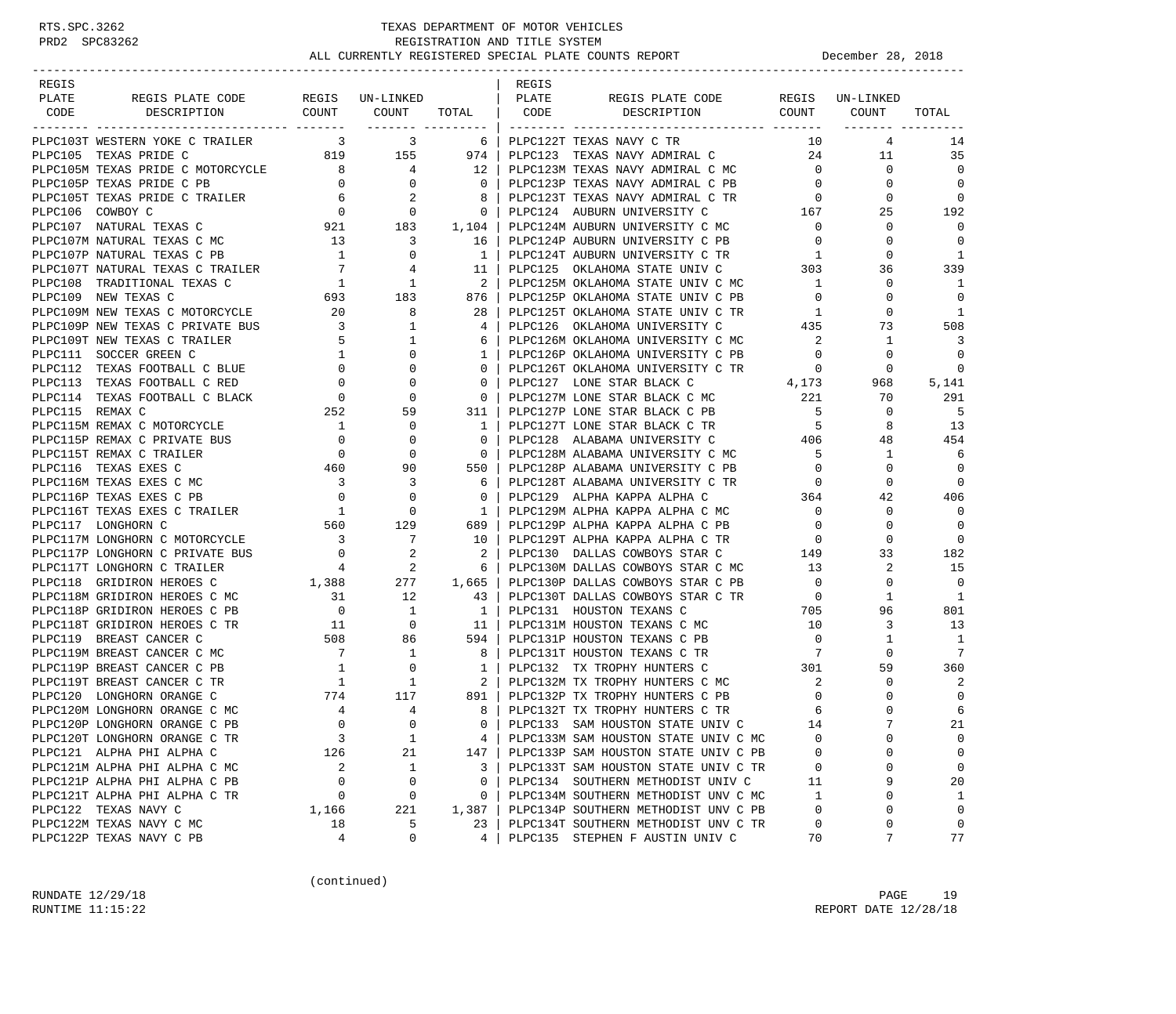| REGIS<br>REGIS<br>PLATE<br>REGIS PLATE CODE REGIS UN-LINKED<br>PLATE<br>REGIS PLATE CODE REGIS UN-LINKED<br>COUNT COUNT TOTAL   CODE DESCRIPTION<br>COUNT COUNT<br>DESCRIPTION<br>CODE<br>TOTAL<br>________ _______<br>PLPC135M STEPHEN F AUSTIN UNIV C MC 0 0 0<br>$\mathbf{0}$<br>$\overline{0}$<br>$\mathbf 0$<br>$\begin{array}{cc} 0 & 1 \end{array}$<br>PLPC148T CARROLL ISD C TR<br>PLPC135P STEPHEN F AUSTIN UNIV C PB $\begin{array}{c c c c c c} 0 & 0 & 0 & \text{PLPC149} & \text{FORD MOTOR CO (OVAL) C} & 9 \\ \hline \text{PLPC135T STEPHEN F AUSTIN UNIV C TR} & 1 & 0 & 1 & \text{PLPC149M FORD MOTOR CO (OVAL) C MC} & 0 \\ \text{PLPC136 TEXAS CHRISTIAN UNIV C} & 283 & 45 & 328 & \text{PLPC149P FORD MOTOR CO (OVAL) C PB} & 0 \\ \end{array}$<br>PLPC149 FORD MOTOR CO (OVAL) C 9<br>9<br>18<br>$\Omega$<br>$\mathbf{0}$<br>$\mathbf{0}$<br>$\Omega$<br>PLPC136 TEXAS CHRISTIAN UNIV C MC 38<br>PLPC136M TEXAS CHRISTIAN UNIV C MC 0 0 1 1   PLPC149T FORD MOTOR CO (OVAL) C TR<br>PLPC136P TEXAS CHRISTIAN UNIV C TR<br>PLPC136P TEXAS CHRISTIAN UNIV C TR<br>PLPC137 TEXAS STATE UNIV C TR<br><br>$\mathbf{0}$<br>0<br>23<br>179<br>$\mathbf{1}$<br>2<br>$\Omega$<br>$\mathbf 0$<br>$\overline{2}$<br>1<br>55<br>360<br>3<br>10<br>$\mathbf{0}$<br>$\Omega$<br>$\overline{2}$<br>$\mathbf 0$<br>32<br>195<br>$\mathbf{0}$<br>4<br>$\Omega$<br>$\mathbf 0$<br>PIPC139 ARKANSAS UNIVERSITY C (252 43 45 255 PIPC152T KAPPA ALPHA SOLOTEX (TRACKANSAS UNIVERSITY C MC 5 0 6 0 1 PIPC153 LONGVIEW ISD C TRACKANSAS UNIVERSITY C TRACKANSAS UNIVERSITY C TRACK (252 1 45 PIPC153 LONGVIEW ISD C<br>$\mathbf{0}$<br>$\Omega$<br>$\Omega$<br>4<br>$\Omega$<br>$\Omega$<br>$0 \qquad \qquad$<br>$\mathbf 0$<br>$\mathbf 0$<br>$\Omega$<br>$\mathbf{0}$<br>$\mathbf{1}$<br>5<br>$\Omega$<br>$\Omega$<br>$\mathbf 0$<br>$\mathbf 0$<br>PLECI4IN UNIVERSITY OF HOUSTON C MC<br>PLECI4IN UNIVERSITY OF HOUSTON C MC<br>PLECI4IT UNIVERSITY OF HOUSTON C PB<br>PLECI4IT UNIVERSITY OF HOUSTON C PB<br>PLECI4IT UNIVERSITY OF HOUSTON C TR<br>PLECI4IT UNIVERSITY OF HOUSTON C TR<br><br>$\Omega$<br>$\overline{0}$<br>$\mathbf{0}$<br>191<br>1,070<br>1,261<br>36<br>10<br>46<br>$\overline{2}$<br>2<br>$\mathbf{0}$<br>5<br>6<br>1<br>39<br>24<br>15<br>$\overline{0}$<br>$\mathbf{1}$<br>1<br>$\mathbf 0$<br>$\mathbf 0$<br>$\mathbf{1}$<br>$\mathbf 0$<br>8<br>21<br>$\overline{1}$<br>$\mathbf 0$<br>1<br>$\Omega$<br>$\mathbf 0$<br>$1 \quad \blacksquare$<br>$\mathbf 0$<br>1<br>8<br>2<br>10<br>$\Omega$<br>$\Omega$<br>$\mathbf 0$<br>$\mathbf 0$<br>$\Omega$<br>$\mathbf{0}$<br>$\overline{0}$<br>$\overline{1}$<br>6<br>PLPC146P KANSAS STATE UNIV C PB<br>PLPC159 NASCAR - 88 DALE JR C<br>$1 \mid$<br>$\mathbf 0$<br>PLPC146T KANSAS STATE UNIV C TR<br>0<br>PLPC159M NASCAR - 88 DALE JR C MC<br>$\Omega$<br>$\mathbf 0$<br>$\mathbf 0$<br>$\overline{0}$<br>PLPC147 LOUISIANA STATE UNIV C<br>317<br>52<br>PLPC159P NASCAR - 88 DALE JR C PB<br>$\mathbf 0$<br>0<br>369<br>$\Omega$<br>PLPC147M LOUISIANA STATE UNIV C MC<br>3<br>PLPC159T NASCAR - 88 DALE JR C TR<br>0<br>0<br>0<br>0<br>3<br>0<br>1<br>PLPC160 OUR ENERGY LLC C<br>11<br>30<br>PLPC147P LOUISIANA STATE UNIV C PB<br>1<br>19<br>PLPC147T LOUISIANA STATE UNIV C TR<br>PLPC160M OUR ENERGY LLC C MC<br>1<br>$\mathbf 0$<br>$\mathbf 0$<br>0<br>$\mathbf 0$<br>1<br>PLPC148 CARROLL ISD C<br>PLPC160P OUR ENERGY LLC C PB<br>$\mathbf 0$<br>22<br>$\mathbf 0$<br>$\mathbf 0$<br>114<br>136<br>PLPC148M CARROLL ISD C MC<br>0<br>0<br>PLPC160T OUR ENERGY LLC C TR<br>0<br>$\mathbf{0}$<br>1<br>1<br>0<br>37<br>PLPC148P CARROLL ISD C PB<br>0<br>PLPC161 HOUSTON DYNAMO C<br>26<br>11<br>$\mathbf{0}$ |  |  |  |  |  |
|--------------------------------------------------------------------------------------------------------------------------------------------------------------------------------------------------------------------------------------------------------------------------------------------------------------------------------------------------------------------------------------------------------------------------------------------------------------------------------------------------------------------------------------------------------------------------------------------------------------------------------------------------------------------------------------------------------------------------------------------------------------------------------------------------------------------------------------------------------------------------------------------------------------------------------------------------------------------------------------------------------------------------------------------------------------------------------------------------------------------------------------------------------------------------------------------------------------------------------------------------------------------------------------------------------------------------------------------------------------------------------------------------------------------------------------------------------------------------------------------------------------------------------------------------------------------------------------------------------------------------------------------------------------------------------------------------------------------------------------------------------------------------------------------------------------------------------------------------------------------------------------------------------------------------------------------------------------------------------------------------------------------------------------------------------------------------------------------------------------------------------------------------------------------------------------------------------------------------------------------------------------------------------------------------------------------------------------------------------------------------------------------------------------------------------------------------------------------------------------------------------------------------------------------------------------------------------------------------------------------------------------------------------------------------------------------------------------------------------------------------------------------------------------------------------------------------------------------------------------------------------------------------------------------------------------------------------------------------------------------------------------------------------------------------------------------------------------------------------------------------------------------------------------------------------------------------------------------------------------------------------------------------------------------------------------------------------------------------------------------------------------------------------------------------------------------------------------------------------------------------------------------------------------------------------------------------------------------------------------------------------------------------------------------------------------------------|--|--|--|--|--|
|                                                                                                                                                                                                                                                                                                                                                                                                                                                                                                                                                                                                                                                                                                                                                                                                                                                                                                                                                                                                                                                                                                                                                                                                                                                                                                                                                                                                                                                                                                                                                                                                                                                                                                                                                                                                                                                                                                                                                                                                                                                                                                                                                                                                                                                                                                                                                                                                                                                                                                                                                                                                                                                                                                                                                                                                                                                                                                                                                                                                                                                                                                                                                                                                                                                                                                                                                                                                                                                                                                                                                                                                                                                                                                  |  |  |  |  |  |
|                                                                                                                                                                                                                                                                                                                                                                                                                                                                                                                                                                                                                                                                                                                                                                                                                                                                                                                                                                                                                                                                                                                                                                                                                                                                                                                                                                                                                                                                                                                                                                                                                                                                                                                                                                                                                                                                                                                                                                                                                                                                                                                                                                                                                                                                                                                                                                                                                                                                                                                                                                                                                                                                                                                                                                                                                                                                                                                                                                                                                                                                                                                                                                                                                                                                                                                                                                                                                                                                                                                                                                                                                                                                                                  |  |  |  |  |  |
|                                                                                                                                                                                                                                                                                                                                                                                                                                                                                                                                                                                                                                                                                                                                                                                                                                                                                                                                                                                                                                                                                                                                                                                                                                                                                                                                                                                                                                                                                                                                                                                                                                                                                                                                                                                                                                                                                                                                                                                                                                                                                                                                                                                                                                                                                                                                                                                                                                                                                                                                                                                                                                                                                                                                                                                                                                                                                                                                                                                                                                                                                                                                                                                                                                                                                                                                                                                                                                                                                                                                                                                                                                                                                                  |  |  |  |  |  |
|                                                                                                                                                                                                                                                                                                                                                                                                                                                                                                                                                                                                                                                                                                                                                                                                                                                                                                                                                                                                                                                                                                                                                                                                                                                                                                                                                                                                                                                                                                                                                                                                                                                                                                                                                                                                                                                                                                                                                                                                                                                                                                                                                                                                                                                                                                                                                                                                                                                                                                                                                                                                                                                                                                                                                                                                                                                                                                                                                                                                                                                                                                                                                                                                                                                                                                                                                                                                                                                                                                                                                                                                                                                                                                  |  |  |  |  |  |
|                                                                                                                                                                                                                                                                                                                                                                                                                                                                                                                                                                                                                                                                                                                                                                                                                                                                                                                                                                                                                                                                                                                                                                                                                                                                                                                                                                                                                                                                                                                                                                                                                                                                                                                                                                                                                                                                                                                                                                                                                                                                                                                                                                                                                                                                                                                                                                                                                                                                                                                                                                                                                                                                                                                                                                                                                                                                                                                                                                                                                                                                                                                                                                                                                                                                                                                                                                                                                                                                                                                                                                                                                                                                                                  |  |  |  |  |  |
|                                                                                                                                                                                                                                                                                                                                                                                                                                                                                                                                                                                                                                                                                                                                                                                                                                                                                                                                                                                                                                                                                                                                                                                                                                                                                                                                                                                                                                                                                                                                                                                                                                                                                                                                                                                                                                                                                                                                                                                                                                                                                                                                                                                                                                                                                                                                                                                                                                                                                                                                                                                                                                                                                                                                                                                                                                                                                                                                                                                                                                                                                                                                                                                                                                                                                                                                                                                                                                                                                                                                                                                                                                                                                                  |  |  |  |  |  |
|                                                                                                                                                                                                                                                                                                                                                                                                                                                                                                                                                                                                                                                                                                                                                                                                                                                                                                                                                                                                                                                                                                                                                                                                                                                                                                                                                                                                                                                                                                                                                                                                                                                                                                                                                                                                                                                                                                                                                                                                                                                                                                                                                                                                                                                                                                                                                                                                                                                                                                                                                                                                                                                                                                                                                                                                                                                                                                                                                                                                                                                                                                                                                                                                                                                                                                                                                                                                                                                                                                                                                                                                                                                                                                  |  |  |  |  |  |
|                                                                                                                                                                                                                                                                                                                                                                                                                                                                                                                                                                                                                                                                                                                                                                                                                                                                                                                                                                                                                                                                                                                                                                                                                                                                                                                                                                                                                                                                                                                                                                                                                                                                                                                                                                                                                                                                                                                                                                                                                                                                                                                                                                                                                                                                                                                                                                                                                                                                                                                                                                                                                                                                                                                                                                                                                                                                                                                                                                                                                                                                                                                                                                                                                                                                                                                                                                                                                                                                                                                                                                                                                                                                                                  |  |  |  |  |  |
|                                                                                                                                                                                                                                                                                                                                                                                                                                                                                                                                                                                                                                                                                                                                                                                                                                                                                                                                                                                                                                                                                                                                                                                                                                                                                                                                                                                                                                                                                                                                                                                                                                                                                                                                                                                                                                                                                                                                                                                                                                                                                                                                                                                                                                                                                                                                                                                                                                                                                                                                                                                                                                                                                                                                                                                                                                                                                                                                                                                                                                                                                                                                                                                                                                                                                                                                                                                                                                                                                                                                                                                                                                                                                                  |  |  |  |  |  |
|                                                                                                                                                                                                                                                                                                                                                                                                                                                                                                                                                                                                                                                                                                                                                                                                                                                                                                                                                                                                                                                                                                                                                                                                                                                                                                                                                                                                                                                                                                                                                                                                                                                                                                                                                                                                                                                                                                                                                                                                                                                                                                                                                                                                                                                                                                                                                                                                                                                                                                                                                                                                                                                                                                                                                                                                                                                                                                                                                                                                                                                                                                                                                                                                                                                                                                                                                                                                                                                                                                                                                                                                                                                                                                  |  |  |  |  |  |
|                                                                                                                                                                                                                                                                                                                                                                                                                                                                                                                                                                                                                                                                                                                                                                                                                                                                                                                                                                                                                                                                                                                                                                                                                                                                                                                                                                                                                                                                                                                                                                                                                                                                                                                                                                                                                                                                                                                                                                                                                                                                                                                                                                                                                                                                                                                                                                                                                                                                                                                                                                                                                                                                                                                                                                                                                                                                                                                                                                                                                                                                                                                                                                                                                                                                                                                                                                                                                                                                                                                                                                                                                                                                                                  |  |  |  |  |  |
|                                                                                                                                                                                                                                                                                                                                                                                                                                                                                                                                                                                                                                                                                                                                                                                                                                                                                                                                                                                                                                                                                                                                                                                                                                                                                                                                                                                                                                                                                                                                                                                                                                                                                                                                                                                                                                                                                                                                                                                                                                                                                                                                                                                                                                                                                                                                                                                                                                                                                                                                                                                                                                                                                                                                                                                                                                                                                                                                                                                                                                                                                                                                                                                                                                                                                                                                                                                                                                                                                                                                                                                                                                                                                                  |  |  |  |  |  |
|                                                                                                                                                                                                                                                                                                                                                                                                                                                                                                                                                                                                                                                                                                                                                                                                                                                                                                                                                                                                                                                                                                                                                                                                                                                                                                                                                                                                                                                                                                                                                                                                                                                                                                                                                                                                                                                                                                                                                                                                                                                                                                                                                                                                                                                                                                                                                                                                                                                                                                                                                                                                                                                                                                                                                                                                                                                                                                                                                                                                                                                                                                                                                                                                                                                                                                                                                                                                                                                                                                                                                                                                                                                                                                  |  |  |  |  |  |
|                                                                                                                                                                                                                                                                                                                                                                                                                                                                                                                                                                                                                                                                                                                                                                                                                                                                                                                                                                                                                                                                                                                                                                                                                                                                                                                                                                                                                                                                                                                                                                                                                                                                                                                                                                                                                                                                                                                                                                                                                                                                                                                                                                                                                                                                                                                                                                                                                                                                                                                                                                                                                                                                                                                                                                                                                                                                                                                                                                                                                                                                                                                                                                                                                                                                                                                                                                                                                                                                                                                                                                                                                                                                                                  |  |  |  |  |  |
|                                                                                                                                                                                                                                                                                                                                                                                                                                                                                                                                                                                                                                                                                                                                                                                                                                                                                                                                                                                                                                                                                                                                                                                                                                                                                                                                                                                                                                                                                                                                                                                                                                                                                                                                                                                                                                                                                                                                                                                                                                                                                                                                                                                                                                                                                                                                                                                                                                                                                                                                                                                                                                                                                                                                                                                                                                                                                                                                                                                                                                                                                                                                                                                                                                                                                                                                                                                                                                                                                                                                                                                                                                                                                                  |  |  |  |  |  |
|                                                                                                                                                                                                                                                                                                                                                                                                                                                                                                                                                                                                                                                                                                                                                                                                                                                                                                                                                                                                                                                                                                                                                                                                                                                                                                                                                                                                                                                                                                                                                                                                                                                                                                                                                                                                                                                                                                                                                                                                                                                                                                                                                                                                                                                                                                                                                                                                                                                                                                                                                                                                                                                                                                                                                                                                                                                                                                                                                                                                                                                                                                                                                                                                                                                                                                                                                                                                                                                                                                                                                                                                                                                                                                  |  |  |  |  |  |
|                                                                                                                                                                                                                                                                                                                                                                                                                                                                                                                                                                                                                                                                                                                                                                                                                                                                                                                                                                                                                                                                                                                                                                                                                                                                                                                                                                                                                                                                                                                                                                                                                                                                                                                                                                                                                                                                                                                                                                                                                                                                                                                                                                                                                                                                                                                                                                                                                                                                                                                                                                                                                                                                                                                                                                                                                                                                                                                                                                                                                                                                                                                                                                                                                                                                                                                                                                                                                                                                                                                                                                                                                                                                                                  |  |  |  |  |  |
|                                                                                                                                                                                                                                                                                                                                                                                                                                                                                                                                                                                                                                                                                                                                                                                                                                                                                                                                                                                                                                                                                                                                                                                                                                                                                                                                                                                                                                                                                                                                                                                                                                                                                                                                                                                                                                                                                                                                                                                                                                                                                                                                                                                                                                                                                                                                                                                                                                                                                                                                                                                                                                                                                                                                                                                                                                                                                                                                                                                                                                                                                                                                                                                                                                                                                                                                                                                                                                                                                                                                                                                                                                                                                                  |  |  |  |  |  |
|                                                                                                                                                                                                                                                                                                                                                                                                                                                                                                                                                                                                                                                                                                                                                                                                                                                                                                                                                                                                                                                                                                                                                                                                                                                                                                                                                                                                                                                                                                                                                                                                                                                                                                                                                                                                                                                                                                                                                                                                                                                                                                                                                                                                                                                                                                                                                                                                                                                                                                                                                                                                                                                                                                                                                                                                                                                                                                                                                                                                                                                                                                                                                                                                                                                                                                                                                                                                                                                                                                                                                                                                                                                                                                  |  |  |  |  |  |
|                                                                                                                                                                                                                                                                                                                                                                                                                                                                                                                                                                                                                                                                                                                                                                                                                                                                                                                                                                                                                                                                                                                                                                                                                                                                                                                                                                                                                                                                                                                                                                                                                                                                                                                                                                                                                                                                                                                                                                                                                                                                                                                                                                                                                                                                                                                                                                                                                                                                                                                                                                                                                                                                                                                                                                                                                                                                                                                                                                                                                                                                                                                                                                                                                                                                                                                                                                                                                                                                                                                                                                                                                                                                                                  |  |  |  |  |  |
|                                                                                                                                                                                                                                                                                                                                                                                                                                                                                                                                                                                                                                                                                                                                                                                                                                                                                                                                                                                                                                                                                                                                                                                                                                                                                                                                                                                                                                                                                                                                                                                                                                                                                                                                                                                                                                                                                                                                                                                                                                                                                                                                                                                                                                                                                                                                                                                                                                                                                                                                                                                                                                                                                                                                                                                                                                                                                                                                                                                                                                                                                                                                                                                                                                                                                                                                                                                                                                                                                                                                                                                                                                                                                                  |  |  |  |  |  |
|                                                                                                                                                                                                                                                                                                                                                                                                                                                                                                                                                                                                                                                                                                                                                                                                                                                                                                                                                                                                                                                                                                                                                                                                                                                                                                                                                                                                                                                                                                                                                                                                                                                                                                                                                                                                                                                                                                                                                                                                                                                                                                                                                                                                                                                                                                                                                                                                                                                                                                                                                                                                                                                                                                                                                                                                                                                                                                                                                                                                                                                                                                                                                                                                                                                                                                                                                                                                                                                                                                                                                                                                                                                                                                  |  |  |  |  |  |
|                                                                                                                                                                                                                                                                                                                                                                                                                                                                                                                                                                                                                                                                                                                                                                                                                                                                                                                                                                                                                                                                                                                                                                                                                                                                                                                                                                                                                                                                                                                                                                                                                                                                                                                                                                                                                                                                                                                                                                                                                                                                                                                                                                                                                                                                                                                                                                                                                                                                                                                                                                                                                                                                                                                                                                                                                                                                                                                                                                                                                                                                                                                                                                                                                                                                                                                                                                                                                                                                                                                                                                                                                                                                                                  |  |  |  |  |  |
|                                                                                                                                                                                                                                                                                                                                                                                                                                                                                                                                                                                                                                                                                                                                                                                                                                                                                                                                                                                                                                                                                                                                                                                                                                                                                                                                                                                                                                                                                                                                                                                                                                                                                                                                                                                                                                                                                                                                                                                                                                                                                                                                                                                                                                                                                                                                                                                                                                                                                                                                                                                                                                                                                                                                                                                                                                                                                                                                                                                                                                                                                                                                                                                                                                                                                                                                                                                                                                                                                                                                                                                                                                                                                                  |  |  |  |  |  |
|                                                                                                                                                                                                                                                                                                                                                                                                                                                                                                                                                                                                                                                                                                                                                                                                                                                                                                                                                                                                                                                                                                                                                                                                                                                                                                                                                                                                                                                                                                                                                                                                                                                                                                                                                                                                                                                                                                                                                                                                                                                                                                                                                                                                                                                                                                                                                                                                                                                                                                                                                                                                                                                                                                                                                                                                                                                                                                                                                                                                                                                                                                                                                                                                                                                                                                                                                                                                                                                                                                                                                                                                                                                                                                  |  |  |  |  |  |
|                                                                                                                                                                                                                                                                                                                                                                                                                                                                                                                                                                                                                                                                                                                                                                                                                                                                                                                                                                                                                                                                                                                                                                                                                                                                                                                                                                                                                                                                                                                                                                                                                                                                                                                                                                                                                                                                                                                                                                                                                                                                                                                                                                                                                                                                                                                                                                                                                                                                                                                                                                                                                                                                                                                                                                                                                                                                                                                                                                                                                                                                                                                                                                                                                                                                                                                                                                                                                                                                                                                                                                                                                                                                                                  |  |  |  |  |  |
|                                                                                                                                                                                                                                                                                                                                                                                                                                                                                                                                                                                                                                                                                                                                                                                                                                                                                                                                                                                                                                                                                                                                                                                                                                                                                                                                                                                                                                                                                                                                                                                                                                                                                                                                                                                                                                                                                                                                                                                                                                                                                                                                                                                                                                                                                                                                                                                                                                                                                                                                                                                                                                                                                                                                                                                                                                                                                                                                                                                                                                                                                                                                                                                                                                                                                                                                                                                                                                                                                                                                                                                                                                                                                                  |  |  |  |  |  |
|                                                                                                                                                                                                                                                                                                                                                                                                                                                                                                                                                                                                                                                                                                                                                                                                                                                                                                                                                                                                                                                                                                                                                                                                                                                                                                                                                                                                                                                                                                                                                                                                                                                                                                                                                                                                                                                                                                                                                                                                                                                                                                                                                                                                                                                                                                                                                                                                                                                                                                                                                                                                                                                                                                                                                                                                                                                                                                                                                                                                                                                                                                                                                                                                                                                                                                                                                                                                                                                                                                                                                                                                                                                                                                  |  |  |  |  |  |
|                                                                                                                                                                                                                                                                                                                                                                                                                                                                                                                                                                                                                                                                                                                                                                                                                                                                                                                                                                                                                                                                                                                                                                                                                                                                                                                                                                                                                                                                                                                                                                                                                                                                                                                                                                                                                                                                                                                                                                                                                                                                                                                                                                                                                                                                                                                                                                                                                                                                                                                                                                                                                                                                                                                                                                                                                                                                                                                                                                                                                                                                                                                                                                                                                                                                                                                                                                                                                                                                                                                                                                                                                                                                                                  |  |  |  |  |  |
|                                                                                                                                                                                                                                                                                                                                                                                                                                                                                                                                                                                                                                                                                                                                                                                                                                                                                                                                                                                                                                                                                                                                                                                                                                                                                                                                                                                                                                                                                                                                                                                                                                                                                                                                                                                                                                                                                                                                                                                                                                                                                                                                                                                                                                                                                                                                                                                                                                                                                                                                                                                                                                                                                                                                                                                                                                                                                                                                                                                                                                                                                                                                                                                                                                                                                                                                                                                                                                                                                                                                                                                                                                                                                                  |  |  |  |  |  |
|                                                                                                                                                                                                                                                                                                                                                                                                                                                                                                                                                                                                                                                                                                                                                                                                                                                                                                                                                                                                                                                                                                                                                                                                                                                                                                                                                                                                                                                                                                                                                                                                                                                                                                                                                                                                                                                                                                                                                                                                                                                                                                                                                                                                                                                                                                                                                                                                                                                                                                                                                                                                                                                                                                                                                                                                                                                                                                                                                                                                                                                                                                                                                                                                                                                                                                                                                                                                                                                                                                                                                                                                                                                                                                  |  |  |  |  |  |
|                                                                                                                                                                                                                                                                                                                                                                                                                                                                                                                                                                                                                                                                                                                                                                                                                                                                                                                                                                                                                                                                                                                                                                                                                                                                                                                                                                                                                                                                                                                                                                                                                                                                                                                                                                                                                                                                                                                                                                                                                                                                                                                                                                                                                                                                                                                                                                                                                                                                                                                                                                                                                                                                                                                                                                                                                                                                                                                                                                                                                                                                                                                                                                                                                                                                                                                                                                                                                                                                                                                                                                                                                                                                                                  |  |  |  |  |  |
|                                                                                                                                                                                                                                                                                                                                                                                                                                                                                                                                                                                                                                                                                                                                                                                                                                                                                                                                                                                                                                                                                                                                                                                                                                                                                                                                                                                                                                                                                                                                                                                                                                                                                                                                                                                                                                                                                                                                                                                                                                                                                                                                                                                                                                                                                                                                                                                                                                                                                                                                                                                                                                                                                                                                                                                                                                                                                                                                                                                                                                                                                                                                                                                                                                                                                                                                                                                                                                                                                                                                                                                                                                                                                                  |  |  |  |  |  |
|                                                                                                                                                                                                                                                                                                                                                                                                                                                                                                                                                                                                                                                                                                                                                                                                                                                                                                                                                                                                                                                                                                                                                                                                                                                                                                                                                                                                                                                                                                                                                                                                                                                                                                                                                                                                                                                                                                                                                                                                                                                                                                                                                                                                                                                                                                                                                                                                                                                                                                                                                                                                                                                                                                                                                                                                                                                                                                                                                                                                                                                                                                                                                                                                                                                                                                                                                                                                                                                                                                                                                                                                                                                                                                  |  |  |  |  |  |
|                                                                                                                                                                                                                                                                                                                                                                                                                                                                                                                                                                                                                                                                                                                                                                                                                                                                                                                                                                                                                                                                                                                                                                                                                                                                                                                                                                                                                                                                                                                                                                                                                                                                                                                                                                                                                                                                                                                                                                                                                                                                                                                                                                                                                                                                                                                                                                                                                                                                                                                                                                                                                                                                                                                                                                                                                                                                                                                                                                                                                                                                                                                                                                                                                                                                                                                                                                                                                                                                                                                                                                                                                                                                                                  |  |  |  |  |  |
|                                                                                                                                                                                                                                                                                                                                                                                                                                                                                                                                                                                                                                                                                                                                                                                                                                                                                                                                                                                                                                                                                                                                                                                                                                                                                                                                                                                                                                                                                                                                                                                                                                                                                                                                                                                                                                                                                                                                                                                                                                                                                                                                                                                                                                                                                                                                                                                                                                                                                                                                                                                                                                                                                                                                                                                                                                                                                                                                                                                                                                                                                                                                                                                                                                                                                                                                                                                                                                                                                                                                                                                                                                                                                                  |  |  |  |  |  |
|                                                                                                                                                                                                                                                                                                                                                                                                                                                                                                                                                                                                                                                                                                                                                                                                                                                                                                                                                                                                                                                                                                                                                                                                                                                                                                                                                                                                                                                                                                                                                                                                                                                                                                                                                                                                                                                                                                                                                                                                                                                                                                                                                                                                                                                                                                                                                                                                                                                                                                                                                                                                                                                                                                                                                                                                                                                                                                                                                                                                                                                                                                                                                                                                                                                                                                                                                                                                                                                                                                                                                                                                                                                                                                  |  |  |  |  |  |
|                                                                                                                                                                                                                                                                                                                                                                                                                                                                                                                                                                                                                                                                                                                                                                                                                                                                                                                                                                                                                                                                                                                                                                                                                                                                                                                                                                                                                                                                                                                                                                                                                                                                                                                                                                                                                                                                                                                                                                                                                                                                                                                                                                                                                                                                                                                                                                                                                                                                                                                                                                                                                                                                                                                                                                                                                                                                                                                                                                                                                                                                                                                                                                                                                                                                                                                                                                                                                                                                                                                                                                                                                                                                                                  |  |  |  |  |  |
|                                                                                                                                                                                                                                                                                                                                                                                                                                                                                                                                                                                                                                                                                                                                                                                                                                                                                                                                                                                                                                                                                                                                                                                                                                                                                                                                                                                                                                                                                                                                                                                                                                                                                                                                                                                                                                                                                                                                                                                                                                                                                                                                                                                                                                                                                                                                                                                                                                                                                                                                                                                                                                                                                                                                                                                                                                                                                                                                                                                                                                                                                                                                                                                                                                                                                                                                                                                                                                                                                                                                                                                                                                                                                                  |  |  |  |  |  |
|                                                                                                                                                                                                                                                                                                                                                                                                                                                                                                                                                                                                                                                                                                                                                                                                                                                                                                                                                                                                                                                                                                                                                                                                                                                                                                                                                                                                                                                                                                                                                                                                                                                                                                                                                                                                                                                                                                                                                                                                                                                                                                                                                                                                                                                                                                                                                                                                                                                                                                                                                                                                                                                                                                                                                                                                                                                                                                                                                                                                                                                                                                                                                                                                                                                                                                                                                                                                                                                                                                                                                                                                                                                                                                  |  |  |  |  |  |
|                                                                                                                                                                                                                                                                                                                                                                                                                                                                                                                                                                                                                                                                                                                                                                                                                                                                                                                                                                                                                                                                                                                                                                                                                                                                                                                                                                                                                                                                                                                                                                                                                                                                                                                                                                                                                                                                                                                                                                                                                                                                                                                                                                                                                                                                                                                                                                                                                                                                                                                                                                                                                                                                                                                                                                                                                                                                                                                                                                                                                                                                                                                                                                                                                                                                                                                                                                                                                                                                                                                                                                                                                                                                                                  |  |  |  |  |  |
|                                                                                                                                                                                                                                                                                                                                                                                                                                                                                                                                                                                                                                                                                                                                                                                                                                                                                                                                                                                                                                                                                                                                                                                                                                                                                                                                                                                                                                                                                                                                                                                                                                                                                                                                                                                                                                                                                                                                                                                                                                                                                                                                                                                                                                                                                                                                                                                                                                                                                                                                                                                                                                                                                                                                                                                                                                                                                                                                                                                                                                                                                                                                                                                                                                                                                                                                                                                                                                                                                                                                                                                                                                                                                                  |  |  |  |  |  |
|                                                                                                                                                                                                                                                                                                                                                                                                                                                                                                                                                                                                                                                                                                                                                                                                                                                                                                                                                                                                                                                                                                                                                                                                                                                                                                                                                                                                                                                                                                                                                                                                                                                                                                                                                                                                                                                                                                                                                                                                                                                                                                                                                                                                                                                                                                                                                                                                                                                                                                                                                                                                                                                                                                                                                                                                                                                                                                                                                                                                                                                                                                                                                                                                                                                                                                                                                                                                                                                                                                                                                                                                                                                                                                  |  |  |  |  |  |
|                                                                                                                                                                                                                                                                                                                                                                                                                                                                                                                                                                                                                                                                                                                                                                                                                                                                                                                                                                                                                                                                                                                                                                                                                                                                                                                                                                                                                                                                                                                                                                                                                                                                                                                                                                                                                                                                                                                                                                                                                                                                                                                                                                                                                                                                                                                                                                                                                                                                                                                                                                                                                                                                                                                                                                                                                                                                                                                                                                                                                                                                                                                                                                                                                                                                                                                                                                                                                                                                                                                                                                                                                                                                                                  |  |  |  |  |  |
|                                                                                                                                                                                                                                                                                                                                                                                                                                                                                                                                                                                                                                                                                                                                                                                                                                                                                                                                                                                                                                                                                                                                                                                                                                                                                                                                                                                                                                                                                                                                                                                                                                                                                                                                                                                                                                                                                                                                                                                                                                                                                                                                                                                                                                                                                                                                                                                                                                                                                                                                                                                                                                                                                                                                                                                                                                                                                                                                                                                                                                                                                                                                                                                                                                                                                                                                                                                                                                                                                                                                                                                                                                                                                                  |  |  |  |  |  |
|                                                                                                                                                                                                                                                                                                                                                                                                                                                                                                                                                                                                                                                                                                                                                                                                                                                                                                                                                                                                                                                                                                                                                                                                                                                                                                                                                                                                                                                                                                                                                                                                                                                                                                                                                                                                                                                                                                                                                                                                                                                                                                                                                                                                                                                                                                                                                                                                                                                                                                                                                                                                                                                                                                                                                                                                                                                                                                                                                                                                                                                                                                                                                                                                                                                                                                                                                                                                                                                                                                                                                                                                                                                                                                  |  |  |  |  |  |
|                                                                                                                                                                                                                                                                                                                                                                                                                                                                                                                                                                                                                                                                                                                                                                                                                                                                                                                                                                                                                                                                                                                                                                                                                                                                                                                                                                                                                                                                                                                                                                                                                                                                                                                                                                                                                                                                                                                                                                                                                                                                                                                                                                                                                                                                                                                                                                                                                                                                                                                                                                                                                                                                                                                                                                                                                                                                                                                                                                                                                                                                                                                                                                                                                                                                                                                                                                                                                                                                                                                                                                                                                                                                                                  |  |  |  |  |  |
|                                                                                                                                                                                                                                                                                                                                                                                                                                                                                                                                                                                                                                                                                                                                                                                                                                                                                                                                                                                                                                                                                                                                                                                                                                                                                                                                                                                                                                                                                                                                                                                                                                                                                                                                                                                                                                                                                                                                                                                                                                                                                                                                                                                                                                                                                                                                                                                                                                                                                                                                                                                                                                                                                                                                                                                                                                                                                                                                                                                                                                                                                                                                                                                                                                                                                                                                                                                                                                                                                                                                                                                                                                                                                                  |  |  |  |  |  |
|                                                                                                                                                                                                                                                                                                                                                                                                                                                                                                                                                                                                                                                                                                                                                                                                                                                                                                                                                                                                                                                                                                                                                                                                                                                                                                                                                                                                                                                                                                                                                                                                                                                                                                                                                                                                                                                                                                                                                                                                                                                                                                                                                                                                                                                                                                                                                                                                                                                                                                                                                                                                                                                                                                                                                                                                                                                                                                                                                                                                                                                                                                                                                                                                                                                                                                                                                                                                                                                                                                                                                                                                                                                                                                  |  |  |  |  |  |
|                                                                                                                                                                                                                                                                                                                                                                                                                                                                                                                                                                                                                                                                                                                                                                                                                                                                                                                                                                                                                                                                                                                                                                                                                                                                                                                                                                                                                                                                                                                                                                                                                                                                                                                                                                                                                                                                                                                                                                                                                                                                                                                                                                                                                                                                                                                                                                                                                                                                                                                                                                                                                                                                                                                                                                                                                                                                                                                                                                                                                                                                                                                                                                                                                                                                                                                                                                                                                                                                                                                                                                                                                                                                                                  |  |  |  |  |  |
|                                                                                                                                                                                                                                                                                                                                                                                                                                                                                                                                                                                                                                                                                                                                                                                                                                                                                                                                                                                                                                                                                                                                                                                                                                                                                                                                                                                                                                                                                                                                                                                                                                                                                                                                                                                                                                                                                                                                                                                                                                                                                                                                                                                                                                                                                                                                                                                                                                                                                                                                                                                                                                                                                                                                                                                                                                                                                                                                                                                                                                                                                                                                                                                                                                                                                                                                                                                                                                                                                                                                                                                                                                                                                                  |  |  |  |  |  |
|                                                                                                                                                                                                                                                                                                                                                                                                                                                                                                                                                                                                                                                                                                                                                                                                                                                                                                                                                                                                                                                                                                                                                                                                                                                                                                                                                                                                                                                                                                                                                                                                                                                                                                                                                                                                                                                                                                                                                                                                                                                                                                                                                                                                                                                                                                                                                                                                                                                                                                                                                                                                                                                                                                                                                                                                                                                                                                                                                                                                                                                                                                                                                                                                                                                                                                                                                                                                                                                                                                                                                                                                                                                                                                  |  |  |  |  |  |

(continued)

RUNDATE  $12/29/18$  PAGE 20 RUNTIME 11:15:22 REPORT DATE 12/28/18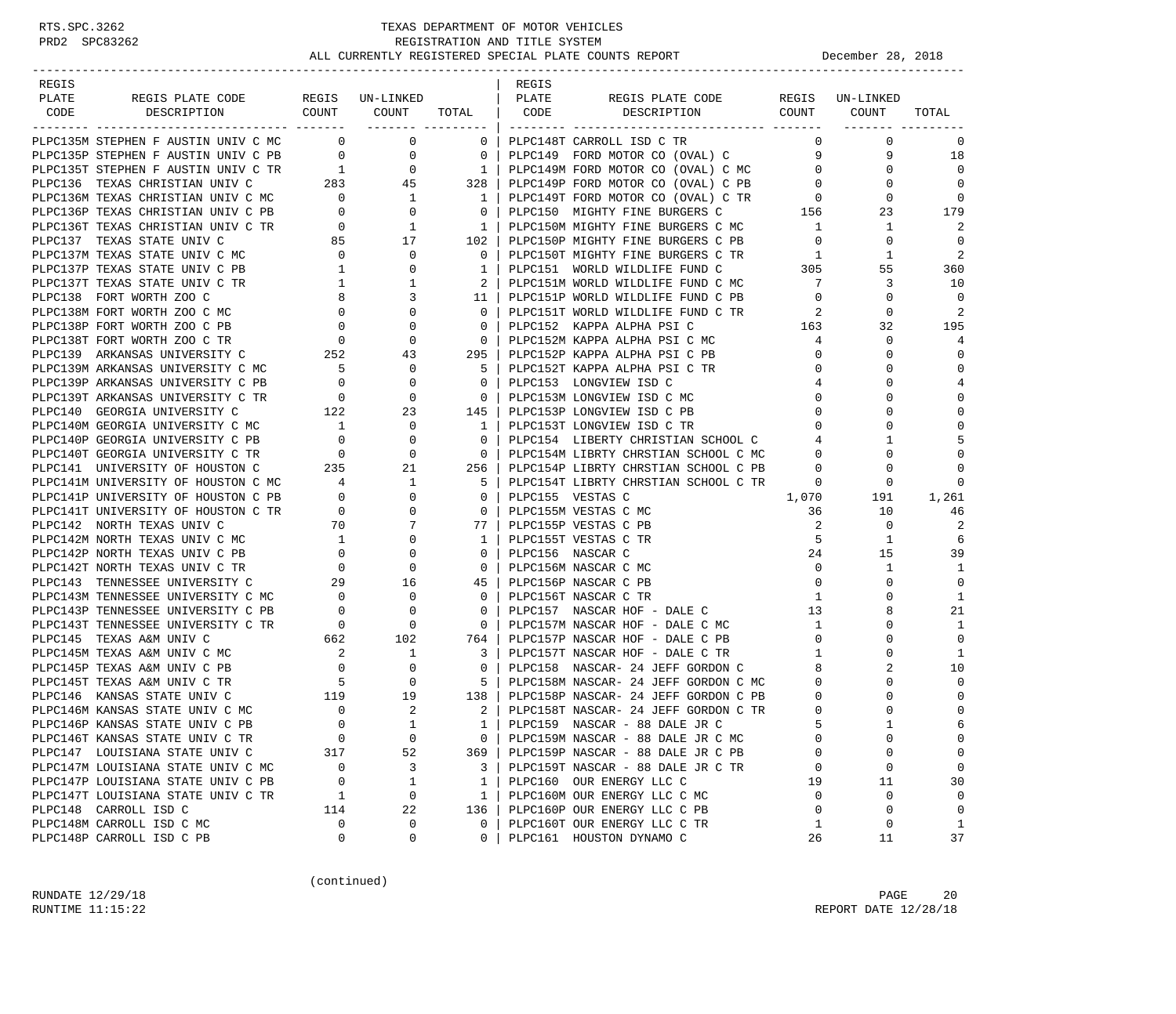-----------------------------------------------------------------------------------------------------------------------------------

|                                                                                                                                                                                                                                                                                                                                                                                                                                                                                                                                                                               |                                                    |                                                                                                       |  |                                                                                                                                                                                                                                                                               |                                          |                                                                               | TOTAL          |
|-------------------------------------------------------------------------------------------------------------------------------------------------------------------------------------------------------------------------------------------------------------------------------------------------------------------------------------------------------------------------------------------------------------------------------------------------------------------------------------------------------------------------------------------------------------------------------|----------------------------------------------------|-------------------------------------------------------------------------------------------------------|--|-------------------------------------------------------------------------------------------------------------------------------------------------------------------------------------------------------------------------------------------------------------------------------|------------------------------------------|-------------------------------------------------------------------------------|----------------|
| $\begin{tabular}{c c c c} $\begin{array}{c} $\begin{array}{c} $\begin{array}{c} $\begin{array}{c} $\begin{array}{c} $\begin{array}{c} $\begin{array}{c} $\begin{array}{c} $\begin{array}{c} $\begin{array}{c} $\begin{array}{c} $\begin{array}{c} $\begin{array}{c} $\begin{array}{c} $\begin{array}{c} $\begin{array}{c} $\begin{array}{c} $\begin{array}{c} $\begin{array}{c} $\begin{array}{c} $\begin{array}{c} $\begin{array}{c} $\begin{array}{c} $\begin{array}{c} $\begin{array}{c} $\begin{array}{c} $\begin{array}{c} $\begin{array}{c} $\begin{array}{c} $\begin{$ |                                                    |                                                                                                       |  |                                                                                                                                                                                                                                                                               |                                          |                                                                               |                |
|                                                                                                                                                                                                                                                                                                                                                                                                                                                                                                                                                                               |                                                    |                                                                                                       |  |                                                                                                                                                                                                                                                                               | 3                                        | $\mathbf{1}$                                                                  | 4              |
|                                                                                                                                                                                                                                                                                                                                                                                                                                                                                                                                                                               |                                                    |                                                                                                       |  |                                                                                                                                                                                                                                                                               | 6                                        | 2                                                                             | 8              |
|                                                                                                                                                                                                                                                                                                                                                                                                                                                                                                                                                                               |                                                    |                                                                                                       |  |                                                                                                                                                                                                                                                                               | $\mathbf 0$                              | $\Omega$                                                                      | $\Omega$       |
|                                                                                                                                                                                                                                                                                                                                                                                                                                                                                                                                                                               |                                                    |                                                                                                       |  |                                                                                                                                                                                                                                                                               | $\overline{0}$                           | $\circ$                                                                       | $\mathbf 0$    |
|                                                                                                                                                                                                                                                                                                                                                                                                                                                                                                                                                                               |                                                    |                                                                                                       |  |                                                                                                                                                                                                                                                                               | $\overline{0}$                           | $\overline{0}$                                                                | 0              |
|                                                                                                                                                                                                                                                                                                                                                                                                                                                                                                                                                                               |                                                    |                                                                                                       |  | $0$ PLPC176 DON'T TREAD ON ME C 921 188                                                                                                                                                                                                                                       |                                          |                                                                               | 1,109          |
|                                                                                                                                                                                                                                                                                                                                                                                                                                                                                                                                                                               |                                                    |                                                                                                       |  | 0   PLPC176M DON'T TREAD ON ME C MC                                                                                                                                                                                                                                           | 70                                       | 18                                                                            | 88             |
|                                                                                                                                                                                                                                                                                                                                                                                                                                                                                                                                                                               |                                                    |                                                                                                       |  |                                                                                                                                                                                                                                                                               | $\bigcirc$                               | $\overline{0}$                                                                | $\Omega$       |
|                                                                                                                                                                                                                                                                                                                                                                                                                                                                                                                                                                               |                                                    |                                                                                                       |  |                                                                                                                                                                                                                                                                               |                                          | $\begin{array}{cccc} & 5 & & 5 & & 10 \\ 1,472 & & 286 & & 1,758 \end{array}$ |                |
|                                                                                                                                                                                                                                                                                                                                                                                                                                                                                                                                                                               |                                                    |                                                                                                       |  |                                                                                                                                                                                                                                                                               |                                          |                                                                               |                |
|                                                                                                                                                                                                                                                                                                                                                                                                                                                                                                                                                                               |                                                    |                                                                                                       |  |                                                                                                                                                                                                                                                                               | 54                                       | 15                                                                            | 69             |
|                                                                                                                                                                                                                                                                                                                                                                                                                                                                                                                                                                               |                                                    |                                                                                                       |  |                                                                                                                                                                                                                                                                               | 1                                        | $\Omega$                                                                      | -1             |
|                                                                                                                                                                                                                                                                                                                                                                                                                                                                                                                                                                               |                                                    |                                                                                                       |  |                                                                                                                                                                                                                                                                               | 6                                        | 2                                                                             | 8              |
|                                                                                                                                                                                                                                                                                                                                                                                                                                                                                                                                                                               |                                                    |                                                                                                       |  |                                                                                                                                                                                                                                                                               | 8                                        | 4                                                                             | 12             |
|                                                                                                                                                                                                                                                                                                                                                                                                                                                                                                                                                                               |                                                    |                                                                                                       |  |                                                                                                                                                                                                                                                                               | $\mathbf 0$                              | $\Omega$                                                                      | $\mathbf{0}$   |
|                                                                                                                                                                                                                                                                                                                                                                                                                                                                                                                                                                               |                                                    |                                                                                                       |  |                                                                                                                                                                                                                                                                               | $\Omega$                                 | $\Omega$                                                                      | $\Omega$       |
|                                                                                                                                                                                                                                                                                                                                                                                                                                                                                                                                                                               |                                                    |                                                                                                       |  |                                                                                                                                                                                                                                                                               |                                          |                                                                               | $\overline{0}$ |
|                                                                                                                                                                                                                                                                                                                                                                                                                                                                                                                                                                               |                                                    |                                                                                                       |  | 0   PLPC179 KILGORE RANGERETTES C                                                                                                                                                                                                                                             |                                          | $\begin{array}{ccc} & 0 & & 0 \\ 146 & & 15 \end{array}$                      | 161            |
|                                                                                                                                                                                                                                                                                                                                                                                                                                                                                                                                                                               |                                                    |                                                                                                       |  |                                                                                                                                                                                                                                                                               | $\overline{0}$                           | $\mathbf{0}$                                                                  | $\Omega$       |
|                                                                                                                                                                                                                                                                                                                                                                                                                                                                                                                                                                               |                                                    |                                                                                                       |  | 0   FIFOTAS ATENGALE ARMEERETTES C MC<br>627   PLPC179P KILGORE RANGERETTES C PB                                                                                                                                                                                              | $\Omega$                                 | $\Omega$                                                                      | $\Omega$       |
|                                                                                                                                                                                                                                                                                                                                                                                                                                                                                                                                                                               |                                                    |                                                                                                       |  | 5   PLPC179T KILGORE RANGERETTES C TR                                                                                                                                                                                                                                         | $\overline{0}$                           | $\circ$                                                                       | $\mathbf{0}$   |
|                                                                                                                                                                                                                                                                                                                                                                                                                                                                                                                                                                               |                                                    |                                                                                                       |  |                                                                                                                                                                                                                                                                               |                                          | 30                                                                            | 217            |
|                                                                                                                                                                                                                                                                                                                                                                                                                                                                                                                                                                               |                                                    |                                                                                                       |  | 4   PLPC180M PEACE OFFICER MEM C MC                                                                                                                                                                                                                                           | $\begin{array}{c} 187 \\ 11 \end{array}$ | 4                                                                             | 15             |
|                                                                                                                                                                                                                                                                                                                                                                                                                                                                                                                                                                               |                                                    |                                                                                                       |  | FOR THE CONGRESS CALCULATE SETTLES C<br>FOR THE CONGRESS CONGRESS C<br>FOR THE CONGRESS CONGRESS CONGRESS C<br>FOR THE CONGRESS CONGRESS CONGRESS CONGRESS CONGRESS CONGRESS OF THE CONGRESS OF THE CONGRESS CONGRESS CONGRESS CONGR<br>278   PLPC180P PEACE OFFICER MEM C PB | $\overline{0}$                           | $\Omega$                                                                      | $\Omega$       |
|                                                                                                                                                                                                                                                                                                                                                                                                                                                                                                                                                                               |                                                    |                                                                                                       |  |                                                                                                                                                                                                                                                                               | $\overline{0}$                           | $\Omega$                                                                      | $\Omega$       |
|                                                                                                                                                                                                                                                                                                                                                                                                                                                                                                                                                                               |                                                    |                                                                                                       |  |                                                                                                                                                                                                                                                                               | 15                                       | 5                                                                             | 20             |
| PLPC168T BAYLOR UNIVERSITY C TR                                                                                                                                                                                                                                                                                                                                                                                                                                                                                                                                               |                                                    |                                                                                                       |  | 4   PLPC181M SIGMA GAMMA RHO C MC                                                                                                                                                                                                                                             | $\mathsf{O}$                             | 1                                                                             | -1             |
| PLPC169 TEXAS A&M (HELMET) C                                                                                                                                                                                                                                                                                                                                                                                                                                                                                                                                                  |                                                    |                                                                                                       |  |                                                                                                                                                                                                                                                                               | $\mathbf 0$                              | $\Omega$                                                                      | $\Omega$       |
| PLPC169M TEXAS A&M (HELMET) C MC                                                                                                                                                                                                                                                                                                                                                                                                                                                                                                                                              |                                                    | $\begin{array}{ccc} 0 & \hspace{1.5cm} 0 \\ 0 & \hspace{1.5cm} 2 \\ 3 & \hspace{1.5cm} 2 \end{array}$ |  | 0   PLPC181T SIGMA GAMMA RHO C TR                                                                                                                                                                                                                                             | $\Omega$                                 | $\Omega$                                                                      | $\Omega$       |
| PLPC169P TEXAS A&M (HELMET) C PB                                                                                                                                                                                                                                                                                                                                                                                                                                                                                                                                              |                                                    |                                                                                                       |  | 2   PLPC183 DR PEPPER C                                                                                                                                                                                                                                                       | 32                                       | 12                                                                            | 44             |
| PLPC169T TEXAS A&M (HELMET) C TR                                                                                                                                                                                                                                                                                                                                                                                                                                                                                                                                              |                                                    |                                                                                                       |  | 5   PLPC183M DR PEPPER C MC                                                                                                                                                                                                                                                   | $\overline{2}$                           | $\Omega$                                                                      | 2              |
| PLPC170 TEXAS A&M (MAROON) C                                                                                                                                                                                                                                                                                                                                                                                                                                                                                                                                                  |                                                    |                                                                                                       |  |                                                                                                                                                                                                                                                                               |                                          | $\overline{0}$<br>$\mathbf 0$                                                 | $\mathbf 0$    |
| PLPC170M TEXAS A&M (MAROON) C MC                                                                                                                                                                                                                                                                                                                                                                                                                                                                                                                                              |                                                    |                                                                                                       |  |                                                                                                                                                                                                                                                                               | $\Omega$                                 | $\Omega$                                                                      | $\Omega$       |
| PLPC170P TEXAS A&M (MAROON) C PB                                                                                                                                                                                                                                                                                                                                                                                                                                                                                                                                              |                                                    |                                                                                                       |  | 1,543 223 1,766 PLPC183P DR PEPPER C PB<br>4 2 6 PLPC183T DR PEPPER C TR<br>1 PLPC184 IGNITE-STREAM I<br>1   PLPC184 IGNITE-STREAM ENERGY C                                                                                                                                   | 23                                       | 25                                                                            | 48             |
| PLPC170T TEXAS A&M (MAROON) C TR                                                                                                                                                                                                                                                                                                                                                                                                                                                                                                                                              | 9                                                  | 5                                                                                                     |  | 14   PLPC184M IGNITE-STREAM ENERGY C MC                                                                                                                                                                                                                                       | $\mathbf{1}$                             | $\mathbf 0$                                                                   | 1              |
| PLPC171 SOUTHERN UNIVERSITY C                                                                                                                                                                                                                                                                                                                                                                                                                                                                                                                                                 | 63                                                 | 5                                                                                                     |  | 68   PLPC184P IGNITE-STREAM ENERGY C PB                                                                                                                                                                                                                                       | $\mathbf{0}$                             | $\mathbf 0$                                                                   | $\mathbf 0$    |
| PLPC171M SOUTHERN UNIVERSITY C MC                                                                                                                                                                                                                                                                                                                                                                                                                                                                                                                                             |                                                    | $\Omega$                                                                                              |  | 1   PLPC184T IGNITE-STREAM ENERGY C TR                                                                                                                                                                                                                                        | $\overline{0}$                           | $\Omega$                                                                      | $\Omega$       |
| PLPC171P SOUTHERN UNIVERSITY C PB                                                                                                                                                                                                                                                                                                                                                                                                                                                                                                                                             | $\begin{array}{c} 1 \\ 0 \end{array}$              | $\mathbf 0$                                                                                           |  | 0   PLPC186 TEXAS 811 C                                                                                                                                                                                                                                                       | $\overline{3}$                           | 4                                                                             | 7              |
| PLPC171T SOUTHERN UNIVERSITY C TR                                                                                                                                                                                                                                                                                                                                                                                                                                                                                                                                             | $\overline{0}$                                     | $\mathbf{0}$                                                                                          |  | 0   PLPC186M TEXAS 811 C MC                                                                                                                                                                                                                                                   | $\mathbf 0$                              | $\Omega$                                                                      | $\Omega$       |
| PLPC172 FORD MOTOR CO (TOUGH) C                                                                                                                                                                                                                                                                                                                                                                                                                                                                                                                                               | $\begin{array}{ccc} & & 11 \\ c & & 0 \end{array}$ | 4                                                                                                     |  | 15 PLPC186P TEXAS 811 C PB                                                                                                                                                                                                                                                    | $\mathbf 0$                              | $\Omega$                                                                      | $\Omega$       |
| PLPC172M FORD MOTOR CO (TOUGH) C MC                                                                                                                                                                                                                                                                                                                                                                                                                                                                                                                                           |                                                    | $\mathbf{0}$                                                                                          |  | 0   PLPC186T TEXAS 811 C TR                                                                                                                                                                                                                                                   | $\overline{0}$                           | $\Omega$                                                                      | $\Omega$       |
|                                                                                                                                                                                                                                                                                                                                                                                                                                                                                                                                                                               |                                                    |                                                                                                       |  | 0   PLPC187 DALLAS MAVERICKS BLUE C                                                                                                                                                                                                                                           | 13                                       | $\mathbf{1}$                                                                  | 14             |
|                                                                                                                                                                                                                                                                                                                                                                                                                                                                                                                                                                               |                                                    |                                                                                                       |  | 1   PLPC187M DALLAS MAVERICKS BLUE C MC<br>884   PLPC187P DALLAS MAVERICKS BLUE C PB                                                                                                                                                                                          | $\overline{0}$                           | $\mathbf{0}$                                                                  | $\mathbf{0}$   |
|                                                                                                                                                                                                                                                                                                                                                                                                                                                                                                                                                                               |                                                    |                                                                                                       |  |                                                                                                                                                                                                                                                                               | $\mathbf 0$                              | $\Omega$                                                                      | $\Omega$       |
|                                                                                                                                                                                                                                                                                                                                                                                                                                                                                                                                                                               |                                                    |                                                                                                       |  |                                                                                                                                                                                                                                                                               | $\overline{0}$                           | $\Omega$                                                                      | $\Omega$       |
| PLECTIZE FORD MOTOR CO (TOUGH) C MC<br>PLECTIZE FORD MOTOR CO (TOUGH) C PB<br>PLECTIZE FORD MOTOR CO (TOUGH) C TR<br>PLECTIZE TORD MOTOR CO (TOUGH) C TR<br>PLECTIZE DALLAS COWBOYS BLUE C MC<br>PLECTIZE DALLAS COWBOYS BLUE C PB<br>PLEC                                                                                                                                                                                                                                                                                                                                    |                                                    |                                                                                                       |  | 17   PLPC187T DALLAS MAVERICKS BLUE C TR<br>0   PLPC188 TEXAS-ARLINGTON UNIV C                                                                                                                                                                                                | 29                                       | $\overline{4}$                                                                | 33             |
|                                                                                                                                                                                                                                                                                                                                                                                                                                                                                                                                                                               |                                                    |                                                                                                       |  | 2   PLPC188M TEXAS-ARLINGTON UNIV C MC                                                                                                                                                                                                                                        |                                          | $\mathbf 0$                                                                   | $\mathbf{1}$   |
|                                                                                                                                                                                                                                                                                                                                                                                                                                                                                                                                                                               |                                                    |                                                                                                       |  | 2   PLPC188P TEXAS-ARLINGTON UNIV C PB<br>582   PLPC188P TEXAS-ARLINGTON UNIV C PB                                                                                                                                                                                            |                                          | $\Omega$                                                                      | $\Omega$       |
| PLPC174M SUNFLOWER C MC                                                                                                                                                                                                                                                                                                                                                                                                                                                                                                                                                       |                                                    | $\mathbf 0$                                                                                           |  | 2   PLPC188T TEXAS-ARLINGTON UNIV C TR                                                                                                                                                                                                                                        |                                          | $\begin{array}{c} 1 \\ 0 \\ 0 \end{array}$<br>$\overline{0}$                  | $\overline{0}$ |
| PLPC174P SUNFLOWER C PB                                                                                                                                                                                                                                                                                                                                                                                                                                                                                                                                                       | $\begin{array}{c} 2 \\ 0 \end{array}$              | $\Omega$                                                                                              |  | 0   PLPC189 RATHER BE GOLFING C                                                                                                                                                                                                                                               | 198                                      | 33                                                                            | 231            |
|                                                                                                                                                                                                                                                                                                                                                                                                                                                                                                                                                                               |                                                    |                                                                                                       |  |                                                                                                                                                                                                                                                                               |                                          |                                                                               |                |

(continued)

RUNDATE  $12/29/18$  PAGE 21 RUNTIME 11:15:22 REPORT DATE 12/28/18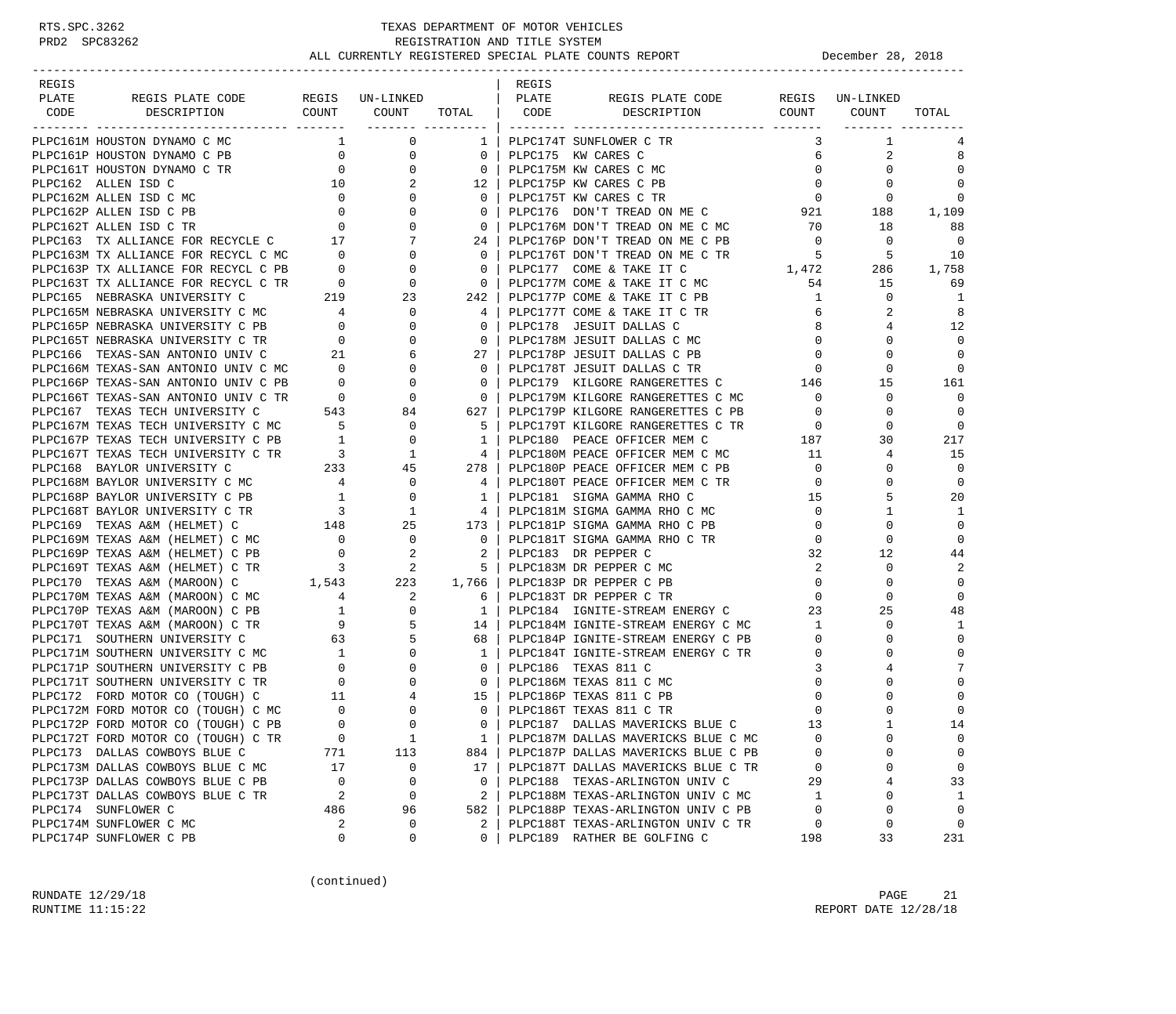| REGIS                                     |                                                             |                                                                               |                                                      | REGIS |                                   |                |                |                |
|-------------------------------------------|-------------------------------------------------------------|-------------------------------------------------------------------------------|------------------------------------------------------|-------|-----------------------------------|----------------|----------------|----------------|
| PLATE<br>REGIS PLATE CODE REGIS UN-LINKED |                                                             |                                                                               |                                                      | PLATE | REGIS PLATE CODE REGIS UN-LINKED  |                |                |                |
| CODE<br>DESCRIPTION                       |                                                             | COUNT COUNT TOTAL   CODE<br>------- ---------                                 |                                                      |       | DESCRIPTION                       | COUNT COUNT    |                | TOTAL          |
| PLPC189M RATHER BE GOLFING C MC           |                                                             | $\overline{0}$<br>$\mathbf 0$                                                 | $0-1$                                                |       | PLPC203T DEEP IN THE HEART C TR   | 2              | $\mathbf 0$    | 2              |
| PLPC189P RATHER BE GOLFING C PB           | $\overline{0}$                                              | $\mathbf 0$                                                                   | $\overline{0}$                                       |       | PLPC204 FREEBIRDS C               | $\mathbf{0}$   | $\mathbf{1}$   | 1              |
| PLPC189T RATHER BE GOLFING C TR           | $\begin{array}{c}0\\18\end{array}$                          |                                                                               | $\frac{0}{7}$<br>$\overline{0}$                      |       | PLPC204M FREEBIRDS C MC           | $\mathbf{0}$   | $\Omega$       | $\mathbf 0$    |
| PLPC190 TX MOTOR SPEEDWAY C               |                                                             |                                                                               | $25 \mid$                                            |       | PLPC204P FREEBIRDS C PB           | $\mathbf{0}$   | $\Omega$       | $\Omega$       |
|                                           |                                                             |                                                                               | $\overline{0}$                                       |       | PLPC204T FREEBIRDS C TR           | $\mathbf{0}$   | $\Omega$       | $\mathbf 0$    |
|                                           |                                                             | $\begin{array}{c} 0 \\ 0 \end{array}$                                         | $\overline{0}$                                       |       | PLPC205 TEXAS STARS HOCKEY C      | 8              | $\overline{a}$ | 10             |
|                                           |                                                             |                                                                               | $\begin{array}{c} 0 \\ 1 \in \mathbb{R} \end{array}$ |       | PLPC205M TEXAS STARS HOCKEY C MC  | $\Omega$       | $\Omega$       | 0              |
|                                           |                                                             |                                                                               | 165                                                  |       | PLPC205P TEXAS STARS HOCKEY C PB  | 0              | $\Omega$       | $\Omega$       |
|                                           |                                                             |                                                                               | 7 <sup>1</sup>                                       |       | PLPC205T TEXAS STARS HOCKEY C TR  | 0              | $\Omega$       | $\Omega$       |
| PLPC191P HOUSTON ROCKETS C PB             | $\overline{1}$                                              | $\mathbf{0}$                                                                  | $\mathbf{1}$                                         |       | PLPC206 FW CATS BASEBALL C        | $\mathbf{1}$   | 1              | 2              |
| PLPC191T HOUSTON ROCKETS C TR             | $\overline{0}$                                              | $\mathbf 0$                                                                   | $0-1$                                                |       | PLPC206M FW CATS BASEBALL C MC    | 0              | $\Omega$       | $\mathbf 0$    |
| PLPC192 COPPELL COWBOYS C                 |                                                             | $\mathbf{0}$                                                                  |                                                      |       | PLPC206P FW CATS BASEBALL C PB    | $\mathbf{0}$   | 0              | $\Omega$       |
| PLPC192M COPPELL COWBOYS C MC             |                                                             | $\mathbf 0$                                                                   | $0-1$                                                |       | PLPC206T FW CATS BASEBALL C TR    | $\mathbf{0}$   | $\mathbf 0$    | $\Omega$       |
| PLPC192P COPPELL COWBOYS C PB             |                                                             | $\Omega$                                                                      | $\Omega$                                             |       | PLPC207 LARGE STAR PINK C         | 1,631          | 342            | 1,973          |
| PLPC192T COPPELL COWBOYS C TR             | $\begin{bmatrix} 4 \\ 0 \\ 0 \\ 0 \\ 0 \\ 11 \end{bmatrix}$ | $\mathbf 0$                                                                   | $\mathbf{0}$                                         |       | PLPC207M LARGE STAR PINK C MC     | 8              | $\mathbf{1}$   | 9              |
| PLPC193 TEXAS NURSE C                     |                                                             | 6                                                                             | 17 <sup>1</sup>                                      |       | PLPC207P LARGE STAR PINK C PB     | $\mathbf{0}$   | $\Omega$       | $\mathbf 0$    |
| PLPC193M TEXAS NURSE C MC                 |                                                             | $\begin{bmatrix} 0 \\ 0 \\ 0 \\ 12 \\ 0 \end{bmatrix}$<br>$\mathbf 0$         | $\mathbf{0}$                                         |       | PLPC207T LARGE STAR PINK C TR     | 1              | 2              | 3              |
| PLPC193P TEXAS NURSE C PB                 |                                                             | $\mathbf 0$                                                                   | $\mathbf{0}$                                         |       | PLPC208 LAKE DALLAS ISD C         | $\mathbf{1}$   | $\Omega$       | $\mathbf{1}$   |
| PLPC193T TEXAS NURSE C TR                 |                                                             | $\mathbf 0$                                                                   | $\mathbf{0}$                                         |       | PLPC208M LAKE DALLAS ISD C MC     | $\mathbf{0}$   | $\Omega$       | $\mathbf 0$    |
| PLPC194 ARIZONA UNIVERSITY C              | $\begin{array}{c} 12 \\ 0 \end{array}$                      | $\overline{3}$                                                                | 15                                                   |       | PLPC208P LAKE DALLAS ISD C PB     | $\mathbf{0}$   | $\mathbf 0$    | 0              |
| PLPC194M ARIZONA UNIVERSITY C MC          |                                                             | $\mathbf{0}$                                                                  | $\overline{0}$                                       |       | PLPC208T LAKE DALLAS ISD C TR     | $\mathbf 0$    | $\Omega$       | 0              |
| PLPC194P ARIZONA UNIVERSITY C PB          | $\mathbf{0}$                                                | $\mathbf{0}$                                                                  | $\overline{0}$                                       |       | PLPC209 MISSISSIPPI UNIV C        | 122            | 21             | 143            |
| PLPC194T ARIZONA UNIVERSITY C TR          | $\overline{\mathbf{0}}$                                     | $\mathbf 0$                                                                   | $0-1$                                                |       | PLPC209M MISSISSIPPI UNIV C MC    | $\mathbf{0}$   | $\Omega$       | $\Omega$       |
| PLPC195 BOISE STATE UNIV C                | $\overline{\phantom{a}}^2$                                  | 4                                                                             | 6                                                    |       | PLPC209P MISSISSIPPI UNIV C PB    | $\mathbf{0}$   | $\Omega$       | $\Omega$       |
| PLPC195M BOISE STATE UNIV C MC            |                                                             | $0 \qquad \qquad$<br>$\mathbf{0}$                                             | $\overline{0}$                                       |       | PLPC209T MISSISSIPPI UNIV C TR    | 1              | $\Omega$       | 1              |
| PLPC195P BOISE STATE UNIV C PB            | $\overline{0}$                                              | $\mathbf 0$                                                                   | $0-1$                                                |       | PLPC210 KENTUCKY UNIVERSITY C     | 15             | 5              | 20             |
| PLPC195T BOISE STATE UNIV C TR            | $\overline{0}$                                              | $\mathbf 0$                                                                   | $\overline{0}$                                       |       | PLPC210M KENTUCKY UNIVERSITY C MC | $\overline{0}$ | 1              | 1              |
| PLPC196 BRIGHAM YOUNG UNIV C              | 69                                                          | 9                                                                             | 78                                                   |       | PLPC210P KENTUCKY UNIVERSITY C PB | $\mathbf{0}$   | $\Omega$       | $\Omega$       |
| PLPC196M BRIGHAM YOUNG UNIV C MC          | $\overline{0}$                                              | 0                                                                             | $\mathbf{0}$                                         |       | PLPC210T KENTUCKY UNIVERSITY C TR | $\mathbf{0}$   | $\Omega$       | $\Omega$       |
| PLPC196P BRIGHAM YOUNG UNIV C PB          | $\overline{0}$                                              | $\mathbf{0}$                                                                  | $\mathbf{0}$                                         |       | PLPC211 DALLAS MAVERICKS C        | 79             | 12             | 91             |
| PLPC196T BRIGHAM YOUNG UNIV C TR          | $\overline{1}$                                              | $\mathbf 0$                                                                   | $1\vert$                                             |       | PLPC211M DALLAS MAVERICKS C MC    | $\overline{0}$ | 1              | 1              |
| PLPC197 ILLINOIS UNIVERSITY C             | 5                                                           | $\overline{4}$                                                                |                                                      |       | PLPC211P DALLAS MAVERICKS C PB    | $\mathbf{0}$   | $\mathbf 0$    | $\mathbf 0$    |
| PLPC197M ILLINOIS UNIVERSITY C MC         | $\mathbf{0}$                                                | $\mathbf{0}$                                                                  | $0-1$                                                |       | PLPC211T DALLAS MAVERICKS C TR    | $\overline{0}$ | $\mathbf 0$    | $\Omega$       |
| PLPC197P ILLINOIS UNIVERSITY C PB         |                                                             |                                                                               | $\mathbf{0}$                                         |       | PLPC212 SAN ANTONIO SPURS C 306   |                | 56             | 362            |
| PLPC197T ILLINOIS UNIVERSITY C TR         | $\begin{array}{c} 0 \\ -1 \end{array}$                      |                                                                               | $\overline{0}$                                       |       | PLPC212M SAN ANTONIO SPURS C MC   | 5              | 1              | 6              |
| PLPC198 PURDUE UNIVERSITY C               | 82                                                          | $\begin{array}{ccc} 0 & & & 0 \ 0 & & & 0 \ 2 & & & 10 \ 3 & & & \end{array}$ | 92                                                   |       | PLPC212P SAN ANTONIO SPURS C PB   | $\overline{0}$ | $\Omega$       | $\overline{0}$ |
| PLPC198M PURDUE UNIVERSITY C MC           | $\overline{0}$                                              | $\begin{matrix}0\\0\end{matrix}$                                              | $\overline{0}$                                       |       | PLPC212T SAN ANTONIO SPURS C TR   | $\mathbf{0}$   | $\Omega$       | $\Omega$       |
| PLPC198P PURDUE UNIVERSITY C PB           | $\begin{array}{c} 0 \\ 0 \end{array}$                       | $\overline{0}$                                                                | $\mathbf{0}$                                         |       | PLPC213 TRINITY UNIVERSITY C      | 10             |                | 14             |
| PLPC198T PURDUE UNIVERSITY C TR           |                                                             | $\overline{0}$                                                                | $\overline{0}$                                       |       | PLPC213M TRINITY UNIVERSITY C MC  | $\mathbf 0$    | $\Omega$       | $\Omega$       |
| PLPC199 USA PRIDE C                       | 587                                                         | 108                                                                           | 695                                                  |       | PLPC213P TRINITY UNIVERSITY C PB  | 0              | $\mathbf 0$    | 0              |
| PLPC199M USA PRIDE C MC                   | $\overline{\phantom{a}}$                                    | 10                                                                            | 19                                                   |       | PLPC213T TRINITY UNIVERSITY C TR  | $\mathbf 0$    | $\Omega$       | $\mathbf 0$    |
| PLPC199P USA PRIDE C PB                   | $\Omega$                                                    | $\Omega$                                                                      | $\Omega$                                             |       | PLPC214 GRAMBLING UNIV C          | 106            |                | 114            |
| PLPC199T USA PRIDE C TR                   | $\mathbf{1}$                                                | $\mathbf 0$                                                                   | $\mathbf{1}$                                         |       | PLPC214M GRAMBLING UNIV C MC      | 1              | 0              | 1              |
| PLPC201 TEXAS 4 EVER C                    | 497                                                         | 108                                                                           | 605                                                  |       | PLPC214P GRAMBLING UNIV C PB      | $\Omega$       | 0              | 0              |
| PLPC201M TEXAS 4 EVER C MC                | 14                                                          | 5                                                                             | 19                                                   |       | PLPC214T GRAMBLING UNIV C TR      | 0              | 0              | $\mathbf{0}$   |
| PLPC201P TEXAS 4 EVER C PB                | $\overline{0}$                                              | $\mathbf{1}$                                                                  | $\mathbf{1}$                                         |       | PLPC215 KANSAS UNIVERSITY C       | 189            | 20             | 209            |
| PLPC201T TEXAS 4 EVER C TRAILER           | $\overline{4}$                                              | 0                                                                             | 4                                                    |       | PLPC215M KANSAS UNIVERSITY C MC   | $\Omega$       | 0              | $\Omega$       |
| PLPC203 DEEP IN THE HEART C               | 266                                                         | 62                                                                            | 328                                                  |       | PLPC215P KANSAS UNIVERSITY C PB   | $\mathbf 0$    | 0              | $\mathbf 0$    |
| PLPC203M DEEP IN THE HEART C MC           | 1                                                           | 1                                                                             | 2                                                    |       | PLPC215T KANSAS UNIVERSITY C TR   | $\Omega$       | 0              | $\Omega$       |
| PLPC203P DEEP IN THE HEART C PB           | $\mathbf{0}$                                                | 0                                                                             | $\Omega$                                             |       | PLPC216 MISSOURI UNIVERSITY C     | 88             | 18             | 106            |

(continued)

RUNDATE  $12/29/18$  PAGE 22 RUNTIME 11:15:22 REPORT DATE 12/28/18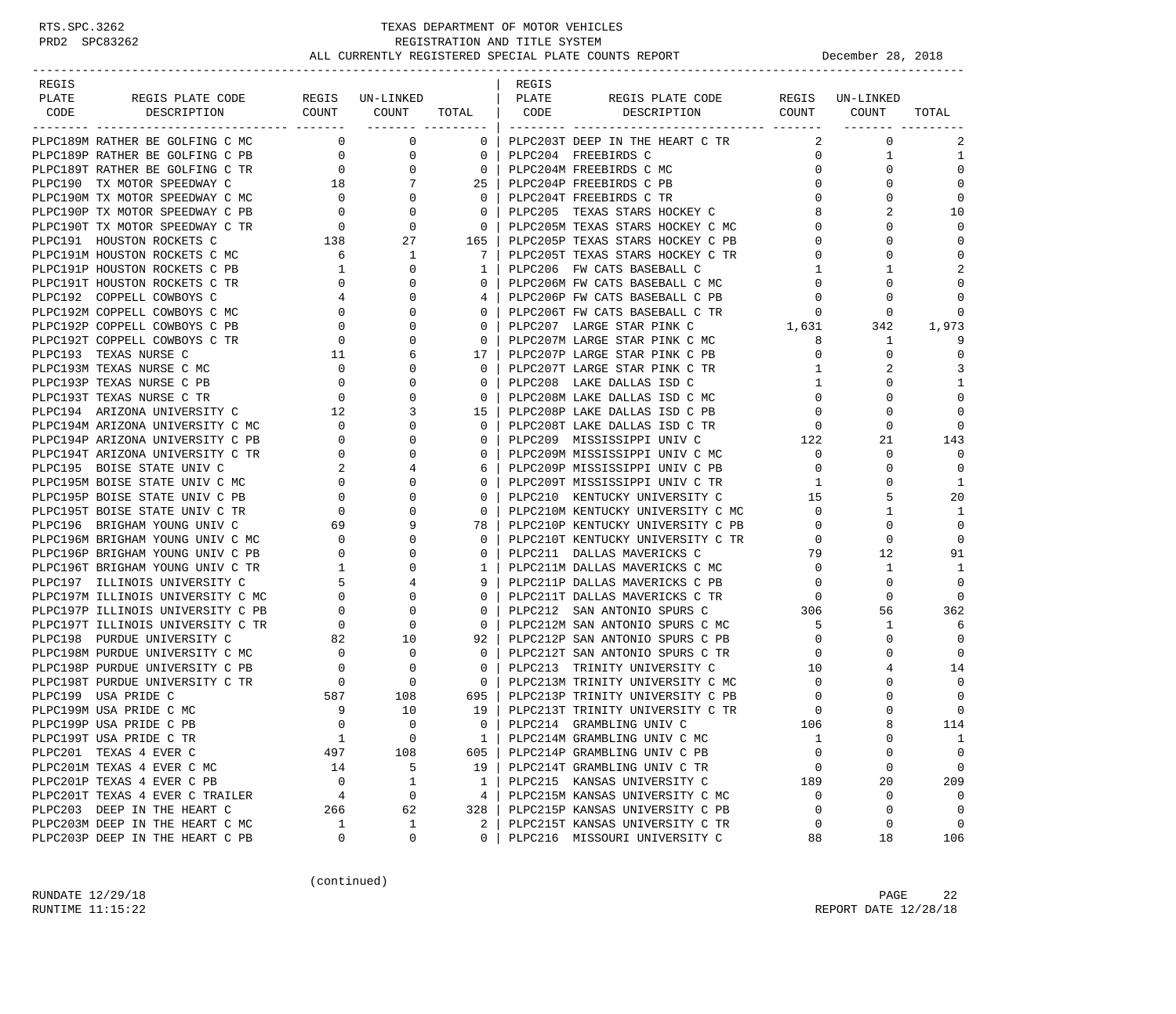### RTS.SPC.3262 TEXAS DEPARTMENT OF MOTOR VEHICLES<br>PRD2 SPC83262 REGISTRATION AND TITLE SYSTEM REGISTRATION AND TITLE SYSTEM ALL CURRENTLY REGISTERED SPECIAL PLATE COUNTS REPORT **DECEMBER 28, 2018**

| REGIS |                                                                                                                                                                                                                                               |                                                 |                 |                                                     | REGIS |                                                                                                                             |                         |                  |                            |
|-------|-----------------------------------------------------------------------------------------------------------------------------------------------------------------------------------------------------------------------------------------------|-------------------------------------------------|-----------------|-----------------------------------------------------|-------|-----------------------------------------------------------------------------------------------------------------------------|-------------------------|------------------|----------------------------|
| PLATE | REGIS PLATE CODE                                                                                                                                                                                                                              |                                                 | REGIS UN-LINKED |                                                     | PLATE | REGIS PLATE CODE                                                                                                            |                         | REGIS UN-LINKED  |                            |
| CODE  | DESCRIPTION                                                                                                                                                                                                                                   |                                                 | COUNT COUNT     |                                                     |       | TOTAL   CODE DESCRIPTION                                                                                                    |                         | COUNT COUNT      | TOTAL                      |
|       | PLPC216M MISSOURI UNIVERSITY C MC                                                                                                                                                                                                             | $\overline{0}$                                  | $\mathsf{O}$    | 0 <sup>1</sup>                                      |       | PLPC234T LONE STAR PURPLE C TR                                                                                              |                         | $\overline{3}$ 0 | 3                          |
|       | PLPC216P MISSOURI UNIVERSITY C PB                                                                                                                                                                                                             | $\overline{0}$                                  | $\overline{0}$  | $\overline{0}$                                      |       | PLPC235 LONE STAR BLK/SILV C 1,718 370                                                                                      |                         |                  | 2,088                      |
|       | PLPC216T MISSOURI UNIVERSITY C TR                                                                                                                                                                                                             |                                                 | 0               | $\overline{0}$                                      |       | PLPC235M LONE STAR BLK/SILV C MC                                                                                            | 125                     | 34               | 159                        |
|       | PLPC218 GUADALUPE RVR TROUT C                                                                                                                                                                                                                 |                                                 | 2               | 10                                                  |       | PLPC235P LONE STAR BLK/SILV C PB 1                                                                                          |                         | $\overline{1}$   | $\overline{\phantom{0}}^2$ |
|       | PLPC218M GUADALUPE RVR TROUT C MC                                                                                                                                                                                                             | $\begin{array}{c} 0 \\ 8 \\ 0 \\ 0 \end{array}$ | 0               | $\overline{0}$                                      |       |                                                                                                                             |                         | $\mathbf{2}$     | -11                        |
|       | PLPC218P GUADALUPE RVR TROUT C PB                                                                                                                                                                                                             |                                                 | $\Omega$        | $\overline{0}$                                      |       | PLPC235T LONE STAR BLK/SILV C TR $9$ 2<br>PLPC236 CALVARY HILL C $881$ 145                                                  |                         |                  | 1,026                      |
|       | PLPC218T GUADALUPE RVR TROUT C TR                                                                                                                                                                                                             | $\circ$                                         | 0               | $\mathbf{0}$                                        |       | PLPC236M CALVARY HILL C MC                                                                                                  | 26                      | $\mathbf{1}$     | 27                         |
|       | PLPC219 TEXAS ROADHOUSE C                                                                                                                                                                                                                     |                                                 | 1               | $3-1$                                               |       | PLPC236P CALVARY HILL C PB                                                                                                  | $\overline{0}$          | 0                | $\Omega$                   |
|       | PLPC219M TEXAS ROADHOUSE C MC                                                                                                                                                                                                                 | $\begin{array}{c} 2 \\ 0 \end{array}$           | $\Omega$        | $\Omega$                                            |       | PLPC236T CALVARY HILL C TR                                                                                                  | 6                       | 1                | 7                          |
|       |                                                                                                                                                                                                                                               |                                                 | 0               | $\mathbf{0}$                                        |       | PLPC237 KELLER HIGH SCHOOL C                                                                                                | 2                       | 0                | 2                          |
|       |                                                                                                                                                                                                                                               |                                                 | $\mathbf{0}$    | $\Omega$                                            |       | PLPC237M KELLER HIGH SCHOOL C MC                                                                                            | $\overline{0}$          | $\Omega$         | $\mathbf 0$                |
|       |                                                                                                                                                                                                                                               |                                                 | 2               | 9                                                   |       | PLPC237P KELLER HIGH SCHOOL C PB                                                                                            | $\mathbf{0}$            | 0                | $\mathbf 0$                |
|       |                                                                                                                                                                                                                                               |                                                 | $\mathbf{0}$    | $\Omega$                                            |       | PLPC237T KELLER HIGH SCHOOL C TR                                                                                            | $\circ$                 | 0                | $\Omega$                   |
|       |                                                                                                                                                                                                                                               |                                                 | $\mathbf{0}$    | $\Omega$                                            |       | PLPC238 MICHIGAN STATE UNIV C                                                                                               | 123                     | 23               | 146                        |
|       |                                                                                                                                                                                                                                               |                                                 | 0               | $\mathbf{0}$                                        |       | PLPC238M MICHIGAN STATE UNIV C MC                                                                                           | $\overline{0}$          | 0                | $\Omega$                   |
|       |                                                                                                                                                                                                                                               |                                                 | 8               | 93                                                  |       | PLPC238P MICHIGAN STATE UNIV C PB                                                                                           | $\overline{0}$          | $\Omega$         | $\overline{0}$             |
|       |                                                                                                                                                                                                                                               |                                                 | $\mathbf{0}$    | $\Omega$                                            |       |                                                                                                                             |                         |                  | $\mathbf 0$                |
|       | PLPC219M TEXAS ROADHOUSE C MC<br>PLPC219P TEXAS ROADHOUSE C PB<br>PLPC219T TEXAS ROADHOUSE C PB<br>PLPC220 PROSPER ISD C<br>T<br>PLPC220M PROSPER ISD C MC<br>PLPC220P PROSPER ISD C PB<br>PLPC220T PROSPER ISD C TR<br>PLPC225 ARIZONA STATE |                                                 | $\Omega$        | $\mathbf{0}$                                        |       | PLPC238T MICHIGAN STATE UNIV C TR $0$ 0<br>PLPC239 TEXAS BLACK 1845 C 7,772 1,634<br>PLPC239M TEXAS BLACK 1845 C MC 566 139 |                         | 1,634            | 9,406                      |
|       |                                                                                                                                                                                                                                               |                                                 | $\Omega$        | $\Omega$                                            |       |                                                                                                                             |                         |                  | 705                        |
|       | PLPC226 GEORGIA TECH UNIV C                                                                                                                                                                                                                   |                                                 | 2               | 71 I                                                |       |                                                                                                                             |                         |                  | $\overline{7}$             |
|       | PLPC226M GEORGIA TECH UNIV C MC                                                                                                                                                                                                               |                                                 | 1               | 1                                                   |       | PLPC239P TEXAS BLACK 1845 C PB $4$ 3<br>PLPC239T TEXAS BLACK 1845 C TR 18 10                                                |                         |                  | 28                         |
|       | PLPC226P GEORGIA TECH UNIV C PB                                                                                                                                                                                                               |                                                 | 0               | $\mathbf{0}$                                        |       | PLPC240 TEXAS VINTAGE PINK C 794 155                                                                                        |                         |                  | 949                        |
|       | PLPC226T GEORGIA TECH UNIV C TR                                                                                                                                                                                                               |                                                 | 0               | $\mathbf{0}$                                        |       | PLPC240M TEXAS VINTAGE PINK C MC                                                                                            | $7\overline{)}$         | 3                | 10                         |
|       | PLPC227 BP LYNCH HIGH SCH C                                                                                                                                                                                                                   | $69$<br>$0$<br>$0$<br>$0$<br>$1$                | 1               |                                                     |       | PLPC240P TEXAS VINTAGE PINK C PB                                                                                            | $\overline{0}$          | $\mathbf 0$      | $\Omega$                   |
|       | PLPC227M BP LYNCH HIGH SCH C MC                                                                                                                                                                                                               |                                                 | 0               | $\mathbf{0}$                                        |       |                                                                                                                             |                         | 0                | $\overline{4}$             |
|       | PLPC227P BP LYNCH HIGH SCH C PB                                                                                                                                                                                                               | $\begin{array}{c} 0 \\ 0 \end{array}$           | $\mathbf 0$     | $\overline{0}$                                      |       |                                                                                                                             |                         | 50               | 370                        |
|       |                                                                                                                                                                                                                                               |                                                 | $\mathbf{0}$    | $\overline{\phantom{0}}$                            |       | PLPC241M TEXAS VINTAGE BLUE C MC                                                                                            | 10                      | 2                | 12                         |
|       |                                                                                                                                                                                                                                               |                                                 | 21              | 246                                                 |       | PLPC241P TEXAS VINTAGE BLUE C PB                                                                                            | $\overline{0}$          | 0                | $\Omega$                   |
|       |                                                                                                                                                                                                                                               |                                                 | $\mathbf{0}$    | $\overline{0}$                                      |       | PLPC241T TEXAS VINTAGE BLUE C TR 3                                                                                          |                         | 2                | 5                          |
|       |                                                                                                                                                                                                                                               |                                                 | 0               | $\overline{0}$                                      |       | PLPC242 TX A&M CORPUS CHRISTI C                                                                                             | $\overline{0}$          | 0                | $\Omega$                   |
|       |                                                                                                                                                                                                                                               |                                                 | $\mathbf 0$     | $\overline{\mathbf{0}}$                             |       | FLPC242 TX A&M CORPUS CHRISTI C<br>PLPC242M TX A&M CORPUS CHRISTI C MC                                                      | $\overline{0}$          | $\Omega$         | $\mathbf 0$                |
|       | PLPC230 NOTRE DAME UNIVERSITY C                                                                                                                                                                                                               | 116                                             | 19              | 135                                                 |       |                                                                                                                             |                         | $\Omega$         | $\Omega$                   |
|       | PLPC230M NOTRE DAME UNIVERSITY C MC 1                                                                                                                                                                                                         |                                                 | $\mathbf{0}$    | $\mathbf{1}$                                        |       | PLPC242P TX A&M CORPUS CHRISTI C TR<br>PLPC242T TX A&M CORPUS CHRISTI C TR<br>-------- STATE UNIV C 109                     |                         | $\mathbf 0$      | $\Omega$                   |
|       | PLPC230M NOTRE DAME UNIVERSITY C MC 1<br>PLPC230P NOTRE DAME UNIVERSITY C PB 0                                                                                                                                                                |                                                 | $\mathbf 0$     | $\Omega$                                            |       |                                                                                                                             |                         | 11               | 120                        |
|       |                                                                                                                                                                                                                                               |                                                 |                 | $\mathbf{0}$                                        |       | PLPC243M FLORIDA STATE UNIV C MC                                                                                            | $\overline{\mathbf{3}}$ | 0                | $\overline{3}$             |
|       |                                                                                                                                                                                                                                               |                                                 |                 | - 7 I                                               |       | PLPC243P FLORIDA STATE UNIV C PB                                                                                            | $\overline{0}$          | $\Omega$         | $\mathbf 0$                |
|       |                                                                                                                                                                                                                                               |                                                 |                 | $\mathbf{0}$                                        |       |                                                                                                                             |                         | 0                | $\Omega$                   |
|       |                                                                                                                                                                                                                                               |                                                 |                 | $\overline{0}$                                      |       |                                                                                                                             |                         | 55               | 330                        |
|       |                                                                                                                                                                                                                                               |                                                 |                 | $\overline{\phantom{0}}$ 0 $\overline{\phantom{0}}$ |       | PLPC245M WESTERN YOKE BLACK C MC 17                                                                                         |                         | 2                | 19                         |
|       | PLPC232 MISSISSIPPI ST UNIV C                                                                                                                                                                                                                 |                                                 | 11              | 98                                                  |       | PLPC245P WESTERN YOKE BLACK C PB                                                                                            | $\overline{0}$          | 0                | $\Omega$                   |
|       | PLPC232M MISSISSIPPI ST UNIV C MC                                                                                                                                                                                                             | $\begin{array}{c} 87 \\ 0 \end{array}$          | $\mathbf 0$     | $\overline{0}$                                      |       | PLPC245T WESTERN YOKE BLACK C TR                                                                                            | $\mathbf 0$             | $\Omega$         | $\mathbf 0$                |
|       | PLPC232P MISSISSIPPI ST UNIV C PB                                                                                                                                                                                                             | $\Omega$                                        | $\Omega$        | $\Omega$                                            |       | PLPC246 PRAIRIE VIEW A&M UNIV C                                                                                             | 95                      |                  | 104                        |
|       | PLPC232T MISSISSIPPI ST UNIV C TR                                                                                                                                                                                                             | $\mathbf{1}$                                    | $\mathbf 0$     | 1                                                   |       | PLPC246M PRAIRIE VIEW A&M UNIV C MC                                                                                         |                         | $\Omega$         | 2                          |
|       | PLPC233 LONE STAR GREEN C                                                                                                                                                                                                                     | 415                                             | 92              | 507                                                 |       | PLPC246P PRAIRIE VIEW A&M UNIV C PB                                                                                         | $\Omega$                | O                | 0                          |
|       | PLPC233M LONE STAR GREEN C MC                                                                                                                                                                                                                 | 32                                              | 8               | 40                                                  |       | PLPC246T PRAIRIE VIEW A&M UNIV C TR                                                                                         | 0                       | 0                | 0                          |
|       | PLPC233P LONE STAR GREEN C PB                                                                                                                                                                                                                 | $\overline{0}$                                  | $\mathbf 0$     | $\mathbf{0}$                                        |       | PLPC247 LOUISIANA TECH UNIV C                                                                                               | 52                      | 7                | 59                         |
|       | PLPC233T LONE STAR GREEN C TR                                                                                                                                                                                                                 | 1                                               | 0               | 1                                                   |       | PLPC247M LOUISIANA TECH UNIV C MC                                                                                           | $\mathbf 0$             | O                | 0                          |
|       | PLPC234 LONE STAR PURPLE C                                                                                                                                                                                                                    | 620                                             | 108             | 728                                                 |       | PLPC247P LOUISIANA TECH UNIV C PB                                                                                           | 0                       | 0                | $\mathbf 0$                |
|       | PLPC234M LONE STAR PURPLE C MC                                                                                                                                                                                                                | 25                                              | 9               | 34                                                  |       | PLPC247T LOUISIANA TECH UNIV C TR                                                                                           | 1                       | 0                | 1                          |
|       | PLPC234P LONE STAR PURPLE C PB                                                                                                                                                                                                                | 2                                               | 1               | 3                                                   |       | PLPC248 PHI BETA SIGMA C                                                                                                    | 16                      | 2                | 18                         |

(continued)

RUNDATE  $12/29/18$  PAGE 23 RUNTIME  $11:15:22$  REPORT DATE  $12/28/18$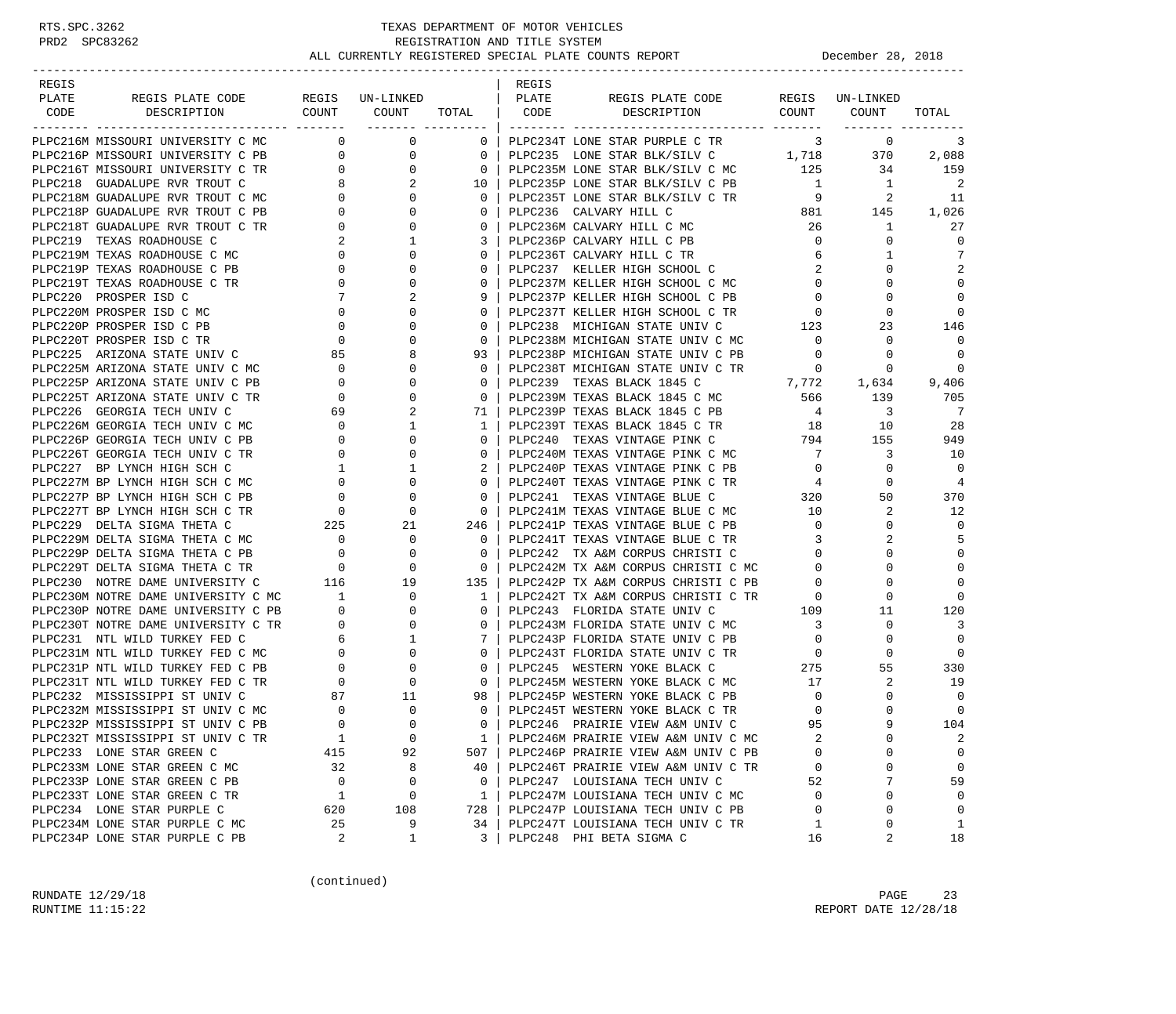| REGIS        |                                                                                                                                                                                                                                            |                                        |                                                                                                                         |                                                                                                                      | REGIS |                                                                                                                      |                          |              |                |
|--------------|--------------------------------------------------------------------------------------------------------------------------------------------------------------------------------------------------------------------------------------------|----------------------------------------|-------------------------------------------------------------------------------------------------------------------------|----------------------------------------------------------------------------------------------------------------------|-------|----------------------------------------------------------------------------------------------------------------------|--------------------------|--------------|----------------|
| PLATE        |                                                                                                                                                                                                                                            |                                        |                                                                                                                         | TOTAL   CODE                                                                                                         |       | REGIS PLATE CODE REGIS UN-LINKED<br>DESCRIPTION COUNT COUNT                                                          |                          |              |                |
| CODE         | DESCRIPTION                                                                                                                                                                                                                                |                                        |                                                                                                                         |                                                                                                                      |       |                                                                                                                      |                          |              | TOTAL          |
|              | PLPC248M PHI BETA SIGMA C MC                                                                                                                                                                                                               |                                        | $\begin{matrix}0&0\end{matrix}$                                                                                         |                                                                                                                      |       | 0   PLPC264T YELLOW ROSE OF TEXAS C TR                                                                               | 6                        | $\mathbf{0}$ | 6              |
|              | PLPC248P PHI BETA SIGMA C PB                                                                                                                                                                                                               |                                        |                                                                                                                         |                                                                                                                      |       | PLPC265 INDIANA UNIVERSITY C                                                                                         | 13                       | 4            | 17             |
|              | PLPC248T PHI BETA SIGMA C TR                                                                                                                                                                                                               |                                        | $\begin{array}{ccccccc} & 0 & & & 0 & & & 0 &   \ & & 0 & & & 0 & &   \ \hline 742 & & & 130 & & & 872 &   \end{array}$ |                                                                                                                      |       | 0   PLPC265M INDIANA UNIVERSITY C MC                                                                                 | $\overline{0}$           | $\Omega$     | $\Omega$       |
|              | PLPC249 BARBED WIRE BLACK C                                                                                                                                                                                                                |                                        |                                                                                                                         |                                                                                                                      |       | PLPC265P INDIANA UNIVERSITY C PB                                                                                     | $\mathbf{0}$             | $\Omega$     | $\Omega$       |
|              | PLPC249N BARBED WIRE BLACK C MC<br>PLPC249N BARBED WIRE BLACK C PB<br>PLPC249P BARBED WIRE BLACK C PB<br>PLPC249T BARBED WIRE BLACK C TR<br>PLPC269T BARBED WIRE WHITE C MC<br>PLPC250N BARBED WIRE WHITE C MC<br>PLPC250N BARBED WIRE WHI |                                        | 24                                                                                                                      | $\begin{array}{c cc} 130 & & & & \\ 24 & & & & \\ 1 & & & 2 & \\ 5 & & & 9 & \\ 219 & & & & \\ & & & & 2\end{array}$ |       |                                                                                                                      | $0 \qquad \qquad$        | $\mathbf 0$  | $\mathbf 0$    |
|              |                                                                                                                                                                                                                                            |                                        |                                                                                                                         |                                                                                                                      |       |                                                                                                                      | $\mathbf{1}$             | $\mathbf{1}$ | 2              |
|              |                                                                                                                                                                                                                                            |                                        |                                                                                                                         |                                                                                                                      |       |                                                                                                                      | $\mathbf{0}$             | $\Omega$     | $\mathbf 0$    |
|              |                                                                                                                                                                                                                                            |                                        |                                                                                                                         |                                                                                                                      |       |                                                                                                                      | 0                        | $\Omega$     | $\Omega$       |
|              |                                                                                                                                                                                                                                            |                                        |                                                                                                                         |                                                                                                                      |       |                                                                                                                      | $\mathbf 0$              | $\Omega$     | $\Omega$       |
|              | PLPC250P BARBED WIRE WHITE C PB                                                                                                                                                                                                            |                                        |                                                                                                                         |                                                                                                                      |       | 0   PLPC267 PERMIAN HIGH SCHOOL C                                                                                    | 3                        | 5            | 8              |
|              | PLPC250T BARBED WIRE WHITE C TR                                                                                                                                                                                                            |                                        | $\begin{array}{ccc} 0 & & & 0 \\ 4 & & & 1 \end{array}$                                                                 |                                                                                                                      |       | 5   PLPC267M PERMIAN HIGH SCHOOL C MC                                                                                | $\Omega$                 | $\Omega$     | $\mathbf 0$    |
|              | PLPC252 DALLAS STARS HOCKEY C                                                                                                                                                                                                              |                                        | 118 10                                                                                                                  | 128                                                                                                                  |       | PLPC267P PERMIAN HIGH SCHOOL C PB                                                                                    | 0                        | 0            | $\mathbf 0$    |
|              |                                                                                                                                                                                                                                            |                                        |                                                                                                                         |                                                                                                                      |       | 2   PLPC267T PERMIAN HIGH SCHOOL C TR                                                                                | 0                        | $\Omega$     | $\Omega$       |
|              |                                                                                                                                                                                                                                            |                                        |                                                                                                                         | $\Omega$                                                                                                             |       | PLPC268 LEE HS MIDLAND C                                                                                             | $\Omega$                 | $\Omega$     | $\Omega$       |
|              | PLPC252T DALLAS STARS HOCKEY C TR                                                                                                                                                                                                          |                                        |                                                                                                                         | $\overline{\phantom{0}}$ 0 $\overline{\phantom{0}}$                                                                  |       | PLPC268M LEE HS MIDLAND C MC                                                                                         | 0                        | $\Omega$     | $\mathbf 0$    |
|              | PLPC254 SOUTH CAROLINA UNIV C                                                                                                                                                                                                              | $\begin{array}{c} 0 \\ 15 \end{array}$ | $\begin{matrix}0\\1\end{matrix}$                                                                                        |                                                                                                                      |       | 16   PLPC268P LEE HS MIDLAND C PB                                                                                    | 0                        | $\Omega$     | $\mathbf 0$    |
|              | PLPC254M SOUTH CAROLINA UNIV C MC                                                                                                                                                                                                          |                                        |                                                                                                                         | 1                                                                                                                    |       | PLPC268T LEE HS MIDLAND C TR                                                                                         | $\mathbf 0$              | $\Omega$     | 0              |
|              | PLPC254P SOUTH CAROLINA UNIV C PB                                                                                                                                                                                                          |                                        | $\begin{array}{ccc} 1 & & & 0 \\ 0 & & & 0 \\ 0 & & & 0 \end{array}$                                                    | 0 <sup>1</sup>                                                                                                       |       | PLPC269 OLYMPIC TEAM USA C                                                                                           | 10                       | 5            | 15             |
|              | PLPC254T SOUTH CAROLINA UNIV C TR                                                                                                                                                                                                          |                                        |                                                                                                                         | $\mathbf{0}$                                                                                                         |       | PLPC269M OLYMPIC TEAM USA C MC                                                                                       | $\mathbf 0$              | $\Omega$     | $\Omega$       |
|              | PLPC255 LOUISIANA UNIVERSITY C                                                                                                                                                                                                             |                                        |                                                                                                                         | 60                                                                                                                   |       | PLPC269P OLYMPIC TEAM USA C PB                                                                                       | 0                        | 0            | 0              |
|              | PLPC255M LOUISIANA UNIVERSITY C MC                                                                                                                                                                                                         |                                        | $\begin{array}{ccc} 50 & & 10 \\ 1 & & 0 \end{array}$                                                                   | $1 \quad$                                                                                                            |       | PLPC269T OLYMPIC TEAM USA C TR                                                                                       | $\overline{\phantom{0}}$ | $\Omega$     | 0              |
|              |                                                                                                                                                                                                                                            |                                        |                                                                                                                         | $\mathbf{0}$                                                                                                         |       | PLPC271 IOWA STATE UNIVERSITY C 108                                                                                  |                          | 6            | 114            |
|              |                                                                                                                                                                                                                                            |                                        |                                                                                                                         | $0-1$                                                                                                                |       | PLPC271M IOWA STATE UNIVERSITY C MC                                                                                  | $\mathbf{1}$             | $\Omega$     | 1              |
|              | PLPC255M LOUISIANA UNIVERSITY C MC<br>PLPC255P LOUISIANA UNIVERSITY C PB<br>PLPC255T LOUISIANA UNIVERSITY C PB<br>PLPC257 HIGHLAND PARK ISD C MC<br>PLPC257P HIGHLAND PARK ISD C MC<br>PLPC257P HIGHLAND PARK ISD C PB<br>PLPC257P HIGHLAN |                                        |                                                                                                                         | 19 I                                                                                                                 |       | PLPC271P IOWA STATE UNIVERSITY C PB                                                                                  | $\mathbf{0}$             | $\Omega$     | $\Omega$       |
|              |                                                                                                                                                                                                                                            |                                        |                                                                                                                         | $\mathbf{0}$                                                                                                         |       | PLPC271F IOWA STATE UNIVERSITY C TR<br>PLPC271T IOWA STATE UNIVERSITY C TR<br>--- ----------------- OF COLORADO C 62 |                          | $\Omega$     | 0              |
|              |                                                                                                                                                                                                                                            |                                        |                                                                                                                         | $\mathbf{0}$                                                                                                         |       |                                                                                                                      |                          | 8            | 70             |
|              |                                                                                                                                                                                                                                            |                                        |                                                                                                                         | $0-1$                                                                                                                |       | PLPC276M UNIVERSITY OF COLORADO C MC 0                                                                               |                          | $\Omega$     | 0              |
|              |                                                                                                                                                                                                                                            |                                        |                                                                                                                         | $25 \mid$                                                                                                            |       | PLPC276P UNIVERSITY OF COLORADO C PB                                                                                 | $\overline{0}$           | $\Omega$     | $\Omega$       |
|              |                                                                                                                                                                                                                                            |                                        |                                                                                                                         | $\Omega$                                                                                                             |       | PLPC276T UNIVERSITY OF COLORADO C TR 0                                                                               |                          | 0            | $\Omega$       |
|              |                                                                                                                                                                                                                                            |                                        |                                                                                                                         | $\mathbf{0}$                                                                                                         |       | PLPC282 TEXAS OIL AND GAS C                                                                                          | 690                      | 115          | 805            |
|              |                                                                                                                                                                                                                                            |                                        |                                                                                                                         | $\circ$                                                                                                              |       | PLPC282M TEXAS OIL AND GAS C MC                                                                                      | 18                       | 5            | 23             |
|              | PLPC260 VIRGINIA TECH ALUMNI C                                                                                                                                                                                                             | $MC$ 26<br>PB 0                        | 8                                                                                                                       | 34 l                                                                                                                 |       | PLPC282P TEXAS OIL AND GAS C PB                                                                                      | $\overline{\phantom{0}}$ | $\mathbf 0$  | $\Omega$       |
|              | PLPC260M VIRGINIA TECH ALUMNI C MC                                                                                                                                                                                                         |                                        | $\mathbf 0$                                                                                                             | $\mathbf{0}$                                                                                                         |       | PLPC282T TEXAS OIL AND GAS C TR                                                                                      | $\overline{\mathbf{3}}$  | 1            | 4              |
|              | PLPC260P VIRGINIA TECH ALUMNI C PB                                                                                                                                                                                                         |                                        | $\mathbf 0$                                                                                                             | $\Omega$                                                                                                             |       | PLPC283 LONE STAR 1836 C                                                                                             |                          | $882$ $125$  | 1,007          |
|              | PLPC260T VIRGINIA TECH ALUMNI C TR                                                                                                                                                                                                         |                                        | $\mathbf 0$                                                                                                             | $0-1$                                                                                                                |       | PLPC283M LONE STAR 1836 C MC                                                                                         | 12                       | 3            | 15             |
|              | PLPC261 MIDLAND HIGH SCHOOL C                                                                                                                                                                                                              |                                        | 2                                                                                                                       | 4                                                                                                                    |       | PLPC283P LONE STAR 1836 C PB                                                                                         | $\overline{0}$           | $\Omega$     | $\overline{0}$ |
|              | PLPC261M MIDLAND HIGH SCHOOL C MC                                                                                                                                                                                                          |                                        | $\mathbf{0}$                                                                                                            | $0-1$                                                                                                                |       | PLPC283T LONE STAR 1836 C TR                                                                                         | 2                        | $\mathbf{1}$ | 3              |
|              | PLPC261P MIDLAND HIGH SCHOOL C PB                                                                                                                                                                                                          |                                        | $\mathbf 0$                                                                                                             | $\mathbf{0}$                                                                                                         |       | PLPC287 COLORADO SCH OF MINES C                                                                                      | 53                       | 7            | 60             |
|              | PLPC261T MIDLAND HIGH SCHOOL C TR                                                                                                                                                                                                          |                                        | $\mathbf 0$                                                                                                             | $\overline{0}$                                                                                                       |       | PLPC287M COLORADO SCH OF MINES C MC                                                                                  | $\overline{0}$           | $\mathbf 0$  | $\Omega$       |
| PLPC262 SMUC |                                                                                                                                                                                                                                            | 90                                     | 15                                                                                                                      |                                                                                                                      |       | $105$   PLPC287P COLORADO SCH OF MINES C PB                                                                          | $\mathbf 0$              | 0            | 0              |
|              | PLPC262M SMU C MC                                                                                                                                                                                                                          | $\mathbf 0$                            | $\mathbf 0$                                                                                                             | $\Omega$                                                                                                             |       | PLPC287T COLORADO SCH OF MINES C TR                                                                                  | $\overline{0}$           | $\Omega$     | 0              |
|              | PLPC262P SMU C PB                                                                                                                                                                                                                          | $\Omega$                               | $\Omega$                                                                                                                | $\Omega$                                                                                                             |       | PLPC288 CARBON FIBER C                                                                                               | 852                      | 182          | 1,034          |
|              | PLPC262T SMU C TR                                                                                                                                                                                                                          | 0                                      | 2                                                                                                                       | 2                                                                                                                    |       | PLPC288M CARBON FIBER C MC                                                                                           | 35                       | 8            | 43             |
|              | PLPC263 PINK CAMO C                                                                                                                                                                                                                        |                                        | 3                                                                                                                       | 10                                                                                                                   |       | PLPC288P CARBON FIBER C PB                                                                                           | $\Omega$                 | 0            | $\mathbf 0$    |
|              | PLPC263M PINK CAMO C MC                                                                                                                                                                                                                    | $\mathbf 0$                            | 0                                                                                                                       | $\mathbf{0}$                                                                                                         |       | PLPC288T CARBON FIBER C TR                                                                                           | 0                        | 0            | 0              |
|              | PLPC263P PINK CAMO C PB                                                                                                                                                                                                                    | $\mathbf 0$                            | 0                                                                                                                       | $\Omega$                                                                                                             |       | PLPC289 TEXAS TOUGH BLACK C                                                                                          | 255                      | 36           | 291            |
|              | PLPC263T PINK CAMO C TR                                                                                                                                                                                                                    | 0                                      | 0                                                                                                                       | $\mathbf{0}$                                                                                                         |       | PLPC289M TEXAS TOUGH BLACK C MC                                                                                      | 19                       | 1            | 20             |
|              | PLPC264 YELLOW ROSE OF TEXAS C                                                                                                                                                                                                             | 738                                    | 86                                                                                                                      | 824                                                                                                                  |       | PLPC289P TEXAS TOUGH BLACK C PB                                                                                      | $\mathbf 0$              | 0            | $\mathbf 0$    |
|              | PLPC264M YELLOW ROSE OF TEXAS C MC                                                                                                                                                                                                         | 4                                      | 2                                                                                                                       | 6                                                                                                                    |       | PLPC289T TEXAS TOUGH BLACK C TR                                                                                      | 2                        | 0            | 2              |
|              | PLPC264P YELLOW ROSE OF TEXAS C PB                                                                                                                                                                                                         | 0                                      | 0                                                                                                                       | $\Omega$                                                                                                             |       | PLPC294 UNIVERSITY OF IOWA C                                                                                         | 138                      | 8            | 146            |

(continued)

RUNDATE  $12/29/18$  PAGE 24 RUNTIME 11:15:22 REPORT DATE 12/28/18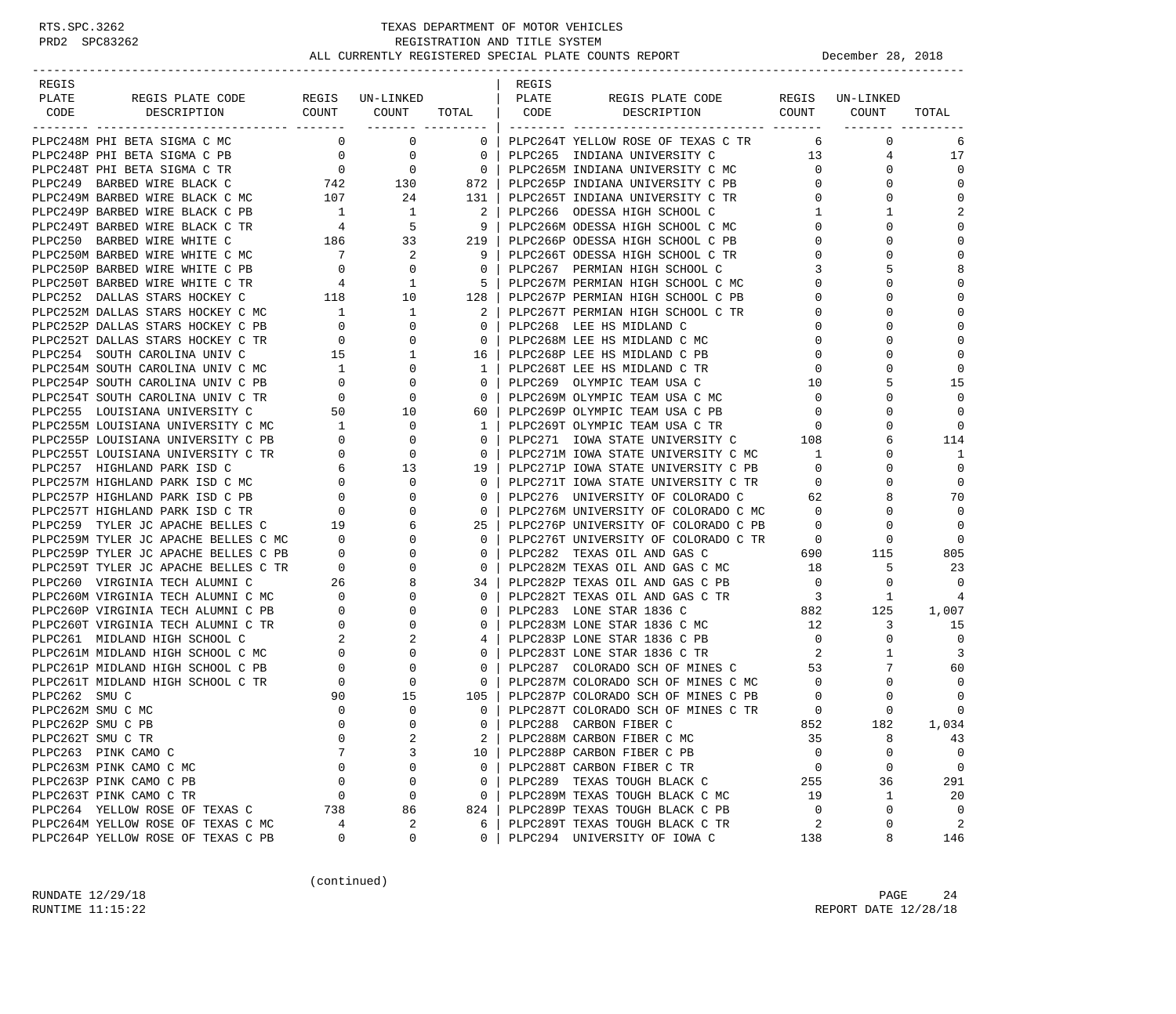### RTS.SPC.3262 TEXAS DEPARTMENT OF MOTOR VEHICLES<br>PRD2 SPC83262 REGISTRATION AND TITLE SYSTEM REGISTRATION AND TITLE SYSTEM ALL CURRENTLY REGISTERED SPECIAL PLATE COUNTS REPORT **DECEMBER 28, 2018**

-----------------------------------------------------------------------------------------------------------------------------------

| REGIS |                                                                                                                                                                                                                                                                                                                                                                                                                                          |    |                         |                  | REGIS |                                                                                                                                                                           |                         |                               |              |
|-------|------------------------------------------------------------------------------------------------------------------------------------------------------------------------------------------------------------------------------------------------------------------------------------------------------------------------------------------------------------------------------------------------------------------------------------------|----|-------------------------|------------------|-------|---------------------------------------------------------------------------------------------------------------------------------------------------------------------------|-------------------------|-------------------------------|--------------|
| PLATE | REGIS PLATE CODE REGIS UN-LINKED   PLATE                                                                                                                                                                                                                                                                                                                                                                                                 |    |                         |                  |       | REGIS PLATE CODE REGIS UN-LINKED                                                                                                                                          |                         |                               |              |
| CODE  | DESCRIPTION                                                                                                                                                                                                                                                                                                                                                                                                                              |    |                         |                  |       | COUNT COUNT TOTAL   CODE DESCRIPTION COUNT COUNT                                                                                                                          |                         |                               | TOTAL        |
|       | $\begin{tabular}{c cccc} \multicolumn{4}{c}{\textbf{L1}}&\multicolumn{4}{c}{\textbf{L1}}&\multicolumn{4}{c}{\textbf{L2}}&\multicolumn{4}{c}{\textbf{L1}}&\multicolumn{4}{c}{\textbf{L2}}&\multicolumn{4}{c}{\textbf{L1}}&\multicolumn{4}{c}{\textbf{L2}}&\multicolumn{4}{c}{\textbf{L1}}&\multicolumn{4}{c}{\textbf{L2}}&\multicolumn{4}{c}{\textbf{L1}}&\multicolumn{4}{c}{\textbf{L2}}&\multicolumn{4}{c}{\textbf{L1}}&\multicolumn{4$ |    |                         |                  |       |                                                                                                                                                                           |                         |                               |              |
|       |                                                                                                                                                                                                                                                                                                                                                                                                                                          |    |                         |                  |       |                                                                                                                                                                           | - 9                     | $\overline{0}$                | 9            |
|       |                                                                                                                                                                                                                                                                                                                                                                                                                                          |    |                         |                  |       |                                                                                                                                                                           |                         | 30<br>$0 \qquad \qquad$       | 30           |
|       |                                                                                                                                                                                                                                                                                                                                                                                                                                          |    |                         |                  |       |                                                                                                                                                                           | 2                       | $\overline{0}$                |              |
|       |                                                                                                                                                                                                                                                                                                                                                                                                                                          |    |                         |                  |       |                                                                                                                                                                           | $\overline{0}$          | $\circ$                       | $\Omega$     |
|       |                                                                                                                                                                                                                                                                                                                                                                                                                                          |    |                         |                  |       |                                                                                                                                                                           | $\circ$                 | $\mathbf{0}$                  | $\mathbf 0$  |
|       |                                                                                                                                                                                                                                                                                                                                                                                                                                          |    |                         |                  |       |                                                                                                                                                                           | $\mathbf{0}$            | $\mathbf{0}$                  | $\Omega$     |
|       |                                                                                                                                                                                                                                                                                                                                                                                                                                          |    |                         |                  |       |                                                                                                                                                                           | $\Omega$                | $\cap$                        | $\Omega$     |
|       |                                                                                                                                                                                                                                                                                                                                                                                                                                          |    |                         |                  |       | 109   PLPDCJMC PER DV COMMEN MDL JS MC PLT 0<br>7   PLPDCJMF PER DV COMMEN MDL JS MC FEE 0<br>0   PLPDCJS PER DV COMMEN MDL JS PLT 17                                     |                         | 0                             | $\mathbf 0$  |
|       |                                                                                                                                                                                                                                                                                                                                                                                                                                          |    |                         |                  |       |                                                                                                                                                                           |                         | $\Omega$                      | $\mathbf 0$  |
|       |                                                                                                                                                                                                                                                                                                                                                                                                                                          |    |                         |                  |       |                                                                                                                                                                           |                         | $\Omega$                      | 17           |
|       |                                                                                                                                                                                                                                                                                                                                                                                                                                          |    |                         |                  |       |                                                                                                                                                                           | $\mathbf{1}$            | $\mathbf{0}$                  | 1            |
|       |                                                                                                                                                                                                                                                                                                                                                                                                                                          |    |                         |                  |       |                                                                                                                                                                           | $\Omega$                | $\Omega$                      | $\Omega$     |
|       |                                                                                                                                                                                                                                                                                                                                                                                                                                          |    |                         |                  |       |                                                                                                                                                                           | $\mathbf{1}$            | $\mathbf 0$                   | $\mathbf{1}$ |
|       |                                                                                                                                                                                                                                                                                                                                                                                                                                          |    |                         |                  |       |                                                                                                                                                                           | 6                       | 2                             | 8            |
|       |                                                                                                                                                                                                                                                                                                                                                                                                                                          |    |                         |                  |       |                                                                                                                                                                           | 6                       | $\mathbf{1}$                  | 7            |
|       |                                                                                                                                                                                                                                                                                                                                                                                                                                          |    |                         |                  |       |                                                                                                                                                                           | $\Omega$                | $\cap$                        | $\Omega$     |
|       |                                                                                                                                                                                                                                                                                                                                                                                                                                          |    |                         |                  |       |                                                                                                                                                                           | $\mathbf{1}$            | 0                             | 1            |
|       |                                                                                                                                                                                                                                                                                                                                                                                                                                          |    |                         |                  |       |                                                                                                                                                                           | 1                       | $\Omega$                      | 1            |
|       | PLPC301 TEXAS VINTAGE C WHITE $761$ 169<br>PLPC301M TEXAS VINTAGE C WHITE MC 11 2                                                                                                                                                                                                                                                                                                                                                        |    |                         |                  |       |                                                                                                                                                                           | $\overline{0}$          | $\Omega$                      | $\Omega$     |
|       |                                                                                                                                                                                                                                                                                                                                                                                                                                          | 11 | $\overline{\mathbf{a}}$ |                  |       | 930   PLPDDAPB PER DEAF DRVR AWARENESS MC<br>13   PLPDDAPB PER DEAF DRVR AWARENESS PB<br>13   PLPDDATR PER DEAF DRVR AWARENESS TR                                         | $\overline{0}$          | $\mathbf{0}$                  | $\mathbf 0$  |
|       |                                                                                                                                                                                                                                                                                                                                                                                                                                          |    |                         |                  |       | 1   PLPDDAWA PER DEAF DRVR AWARENESS PLT                                                                                                                                  | $\mathbf{3}$            | $\Omega$                      | 3            |
|       | PLPC301P TEXAS VINTAGE C WHITE PB<br>PLPC301P TEXAS VINTAGE C WHITE TR<br>PLPC301P TEXAS VINTAGE C WHITE TR<br>PLPC302 TEXAS VINTAGE C BLACK<br>PLPC302 TEXAS VINTAGE C BLACK<br>PLPC302 TEXAS VINTAGE C BLACK<br>PLPC302 TEXAS VINTAGE C                                                                                                                                                                                                |    |                         |                  |       |                                                                                                                                                                           | $\Omega$                | $\Omega$                      | $\Omega$     |
|       |                                                                                                                                                                                                                                                                                                                                                                                                                                          |    |                         |                  |       |                                                                                                                                                                           | $\overline{0}$          | $\mathbf 0$                   | $\mathbf 0$  |
|       | PLPC302M TEXAS VINTAGE C BLACK MC 53 26<br>PLPC302P TEXAS VINTAGE C BLACK PB 0 0                                                                                                                                                                                                                                                                                                                                                         |    |                         |                  |       | 79   PLPDDHMC PER DV DSM DOHS MC PLT                                                                                                                                      |                         | $0 \qquad \qquad$<br>$\Omega$ |              |
|       |                                                                                                                                                                                                                                                                                                                                                                                                                                          |    |                         |                  |       | 0   PLPDDHMF PER DV DSM DOHS MC PLT(FEE)                                                                                                                                  | $\Omega$                | $\Omega$                      | $\Omega$     |
|       | PLPC302F TEXAS VINTAGE C BLACK TR<br>PLPC302T TEXAS VINTAGE C BLACK TR<br>PLPC303 LONE STAR BADGE C<br>PLPC303 LONE STAR BADGE C MC<br>PLPC303P LONE STAR BADGE C MC<br>PLPC303P LONE STAR BADGE C PR<br>PLPC303P LONE STAR BADGE C PR<br>PL                                                                                                                                                                                             |    |                         |                  |       | 10 PLPDDMCF PER DIS SER MDL DOD MC(FEE)<br>10   PLPDDMCF PER DIS SER MDL DOD MC(FEE)<br>991   PLPDDTMC PER DV DSM DOT MC PLT<br>23   PLPDDTMF PER DV DSM DOT MC PLT (FEE) | $\mathbf{0}$            | $\Omega$                      |              |
|       |                                                                                                                                                                                                                                                                                                                                                                                                                                          |    |                         |                  |       |                                                                                                                                                                           | $\mathbf{0}$            | $\mathbf 0$                   | $\Omega$     |
|       |                                                                                                                                                                                                                                                                                                                                                                                                                                          |    |                         |                  |       |                                                                                                                                                                           | $\overline{\mathbf{0}}$ | $\Omega$                      | $\Omega$     |
|       |                                                                                                                                                                                                                                                                                                                                                                                                                                          |    |                         |                  |       | 0   PLPDES PER DESERT STORM PLT 157                                                                                                                                       |                         | 5                             | 162          |
|       |                                                                                                                                                                                                                                                                                                                                                                                                                                          |    |                         |                  |       | PLPDESMC PER DESERT STORM MC PLT                                                                                                                                          | 5                       | $\Omega$                      | .5           |
|       |                                                                                                                                                                                                                                                                                                                                                                                                                                          |    |                         |                  |       | 0   PLPDESPB PER DESERT STORM PB PLT<br>241   PLPDESTR PER DESERT STORM TR PLT<br>0   PLPDESPB PER DESERT STORM PB PLT                                                    | $\mathbf 0$             | $\Omega$                      | $\Omega$     |
|       |                                                                                                                                                                                                                                                                                                                                                                                                                                          |    |                         |                  |       | 241   PLPDESTR PER DESERT STORM TR PLT<br>4   PLPDFVMC PER DV DIST FLY CRS VLR MC                                                                                         | $\mathbf 0$             | $\mathbf{0}$                  | $\mathbf 0$  |
|       |                                                                                                                                                                                                                                                                                                                                                                                                                                          |    |                         |                  |       |                                                                                                                                                                           | $\mathbf{0}$            | $\Omega$                      | $\Omega$     |
|       |                                                                                                                                                                                                                                                                                                                                                                                                                                          |    |                         |                  |       | 0   PLPDFVMF PER DV DIST FLY CR VLR MC F<br>0   PLPDGWMF PER DV GLBL WAR TER SV MC F                                                                                      | $\overline{0}$          | $\Omega$                      | $\Omega$     |
|       |                                                                                                                                                                                                                                                                                                                                                                                                                                          |    |                         |                  |       |                                                                                                                                                                           | $\overline{0}$          | 0                             | $\mathbf 0$  |
|       | PLPC400 11<br>PLPC401 UNIVERSITY OF MICHIGAN C MC<br>PLPC401M UNIVERSITY OF MICHIGAN C MC<br>PLPC401P UNIVERSITY OF MICHIGAN C PB<br>0 0<br>PLPC401T UNIVERSITY OF MICHIGAN C TR<br>0 0<br>PLPDAEMF PER DV CMDTN VLR AIRF MC F<br>0 0<br>PL                                                                                                                                                                                              |    |                         |                  |       | 0   PLPDHMCF PER DIS SER MDL DHS MC(FEE)                                                                                                                                  | $\mathbf{0}$            | $\Omega$                      | $\Omega$     |
|       |                                                                                                                                                                                                                                                                                                                                                                                                                                          |    |                         | 0 <sup>1</sup>   |       | PLPDIMES PER MARCH OF DIMES PLT                                                                                                                                           | 26                      | $\mathbf{0}$                  | 26           |
|       |                                                                                                                                                                                                                                                                                                                                                                                                                                          |    |                         | 0 <sup>1</sup>   |       | PLPDINMF PER DV INHERENT RESOLVE MCF                                                                                                                                      | $\mathbf{0}$            | $\Omega$                      | $\Omega$     |
|       |                                                                                                                                                                                                                                                                                                                                                                                                                                          |    |                         | 0 <sup>1</sup>   |       | PLPDJSMC PER DV CMDTN VLR JT SVC MC                                                                                                                                       | $\Omega$                | $\cap$                        | $\Omega$     |
|       |                                                                                                                                                                                                                                                                                                                                                                                                                                          |    |                         | 60 I             |       | PLPDJSMF PER DV CMDTN VLR JT SV MC F                                                                                                                                      | $\mathbf 0$             | $\Omega$                      |              |
|       |                                                                                                                                                                                                                                                                                                                                                                                                                                          |    |                         |                  |       | 0 PLPDKOMF PER DV KOSOVO CAMPGN M MC F                                                                                                                                    | $\mathbf 0$             | 0                             | $\mathbf 0$  |
|       |                                                                                                                                                                                                                                                                                                                                                                                                                                          |    |                         | $\overline{0}$ 1 |       | PLPDLR PER DEALER PLT                                                                                                                                                     | $\mathbf{0}$            | 2,664                         | 2,664        |
|       |                                                                                                                                                                                                                                                                                                                                                                                                                                          |    |                         | $\overline{0}$   |       | PLPDLRMC PER DEALER MOTORCYCLE PLT                                                                                                                                        | $\mathbf{0}$            | 7                             | 7            |
|       | PLPDASMF PER DV ARM FORCES SVC MC F                                                                                                                                                                                                                                                                                                                                                                                                      |    |                         |                  |       | 0   PLPDMAMC DV US MILITARY - WEST POINT                                                                                                                                  | $\overline{0}$          | $\Omega$                      | $\Omega$     |
|       | PLPDAYMC PER DV CMDTN VLR ARMY MC                                                                                                                                                                                                                                                                                                                                                                                                        |    |                         |                  |       | 0   PLPDMAMC DV US AIR FORCE ACADEMY                                                                                                                                      | $\mathbf{0}$            | 0                             | $\mathbf 0$  |
|       | PLPDAYMF PER DV CMDTN VLR ARMY MC F                                                                                                                                                                                                                                                                                                                                                                                                      |    |                         |                  |       | 0   PLPDMAMC DV US NAVAL ACADEMY                                                                                                                                          | $\mathbf{0}$            | $\mathbf 0$                   | $\mathbf 0$  |
|       | PLPDCAF PER DV COMMEN MDL AF PLT                                                                                                                                                                                                                                                                                                                                                                                                         |    |                         |                  |       | 13   PLPDMAMC DV US COAST GUARD ACADEMY<br>7   PLPDMAMC DV US MERCHANT MARINE ACDMY                                                                                       | $\mathbf 0$             | $\Omega$                      |              |
|       | PLPDCAFF PER DV COMMEN MDL AF (FEE)                                                                                                                                                                                                                                                                                                                                                                                                      |    |                         |                  |       |                                                                                                                                                                           | $\Omega$                | $\Omega$                      | $\Omega$     |
|       | PLPDCAMC PER DV COMMEN MDL AF MC PLT                                                                                                                                                                                                                                                                                                                                                                                                     |    |                         |                  |       | 0   PLPDMAMF DV US MILITARY - WEST POINT                                                                                                                                  | $\mathbf{0}$            | $\Omega$                      | $\mathbf 0$  |
|       | PLPDCAMF PER DV COMMEN MDL AF MC FEE                                                                                                                                                                                                                                                                                                                                                                                                     |    |                         |                  |       | 0   PLPDMAMF DV US AIR FORCE ACADEMY                                                                                                                                      | $\Omega$                | $\Omega$                      | $\Omega$     |

(continued)

RUNDATE  $12/29/18$  PAGE 25 RUNTIME  $11:15:22$  REPORT DATE  $12/28/18$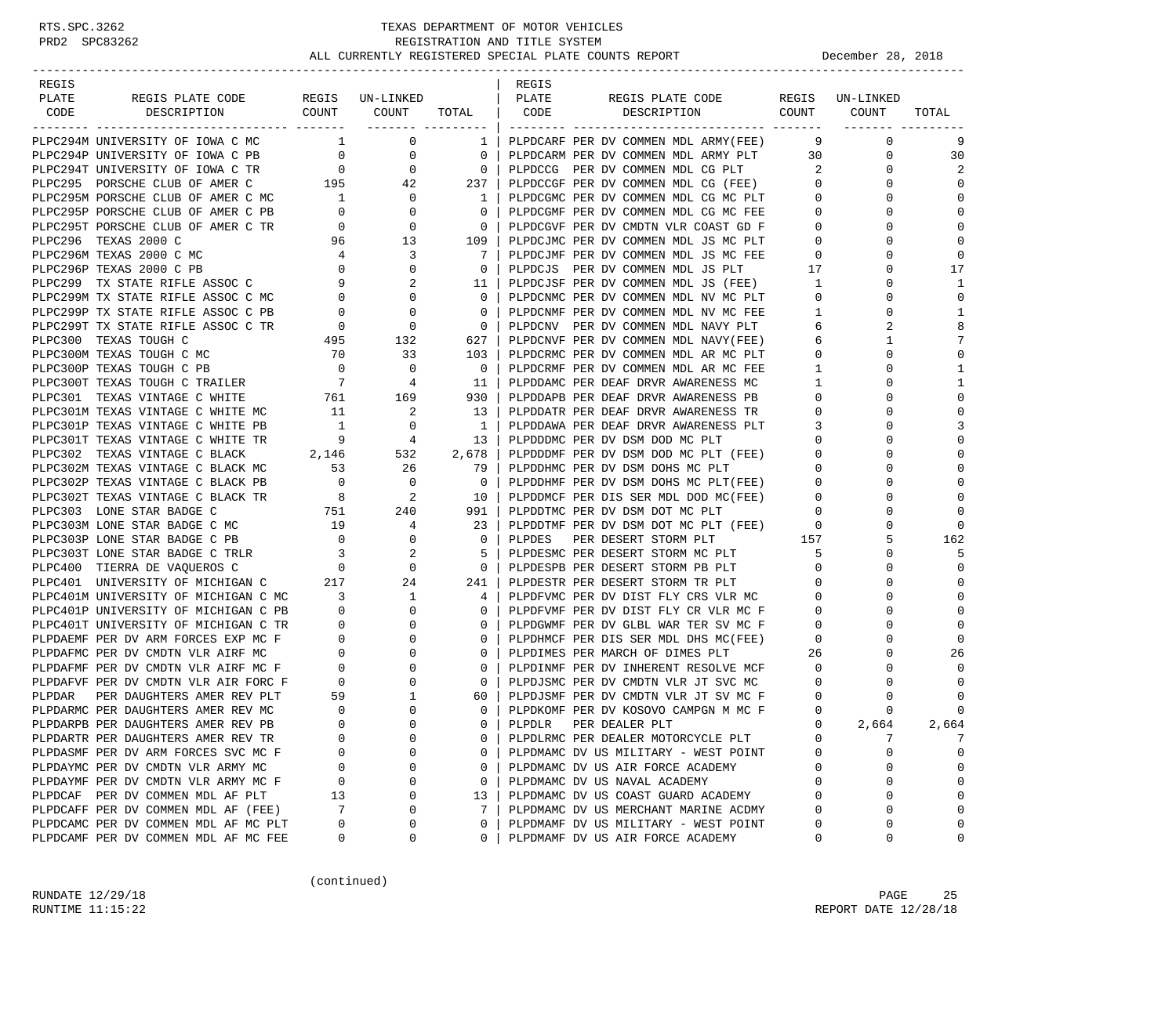| REGIS |                                                                                                                                                           |                                       |                                  |                | REGIS        |                                                                            |                            |                 |                |
|-------|-----------------------------------------------------------------------------------------------------------------------------------------------------------|---------------------------------------|----------------------------------|----------------|--------------|----------------------------------------------------------------------------|----------------------------|-----------------|----------------|
| PLATE | REGIS PLATE CODE<br>DESCRIPTION COUNT COUNT                                                                                                               |                                       | REGIS UN-LINKED                  |                | PLATE        | REGIS PLATE CODE<br>DESCRIPTION COUNT COUNT                                |                            | REGIS UN-LINKED |                |
| CODE  |                                                                                                                                                           |                                       |                                  |                | TOTAL   CODE |                                                                            |                            |                 | TOTAL          |
|       | PLPDMAMF DV US NAVAL ACADEMY                                                                                                                              |                                       | $\overline{0}$<br>$\overline{0}$ | 0              |              | PLPDUBTR PER DU BLUE HERON TRL                                             | 2                          | $\mathbf{0}$    | 2              |
|       | PLPDMAMF DV US COAST GUARD ACADEMY 0                                                                                                                      |                                       | 0                                | $\circ$        |              | PLPDUTHR PER DU THREE DOGS PLT                                             | 36 —                       | 8               | 44             |
|       | PLPDMAMF DV US MERCHANT MARINE ACDMY                                                                                                                      | $\overline{0}$                        | 0                                | $\circ$        |              | PLPDUTMC PER DU THREE DOGS MC PLT                                          | $\overline{\phantom{a}}$ 2 | 0               | 2              |
|       | PLPDMMMF PER DV MRCHNT MRN EXP MC F 0                                                                                                                     |                                       | $\mathbf{0}$                     | $\mathbf{0}$   |              | PLPDUTPB PER DU THREE DOGS PB PLT                                          | $\overline{0}$             | 0               | $\Omega$       |
|       | PLPDMSF PER MERITORIOUS SVC MDL FEE                                                                                                                       |                                       | 8                                | 84             |              |                                                                            | $\mathbf{0}$               | 0               | $\Omega$       |
|       | PLPDMSMC PER DEFENSE MERIT SVC MC                                                                                                                         | $\frac{76}{2}$                        | 1                                | 3              |              | PLPDUTRL PER DU THREE DOGS TRL PLT<br>PLPDVAC PER DV ARMY DST CROSS PLT    | $\overline{0}$             | $\Omega$        | $\mathbf 0$    |
|       | PLPDMSMF PER DEFENSE MERIT SVC MC F                                                                                                                       | $\overline{0}$                        | $\mathbf 0$                      | $\overline{0}$ |              | PLPDVACF PER DV ARMY DST CROSS (FEE) 0                                     |                            | 0               | $\Omega$       |
|       | PLPDMSV PER DEFENSE MERIT SVC MDL                                                                                                                         | 44                                    | 2                                | -46            |              | PLPDVACM PER DV ARMY DST CROSS MC                                          | $\circ$                    | 0               | $\Omega$       |
|       | PLPDMSVC PER MERITORIOUS SVC MDL PLT                                                                                                                      |                                       | 333<br>10                        | 343            |              | PLPDVADF DV US MILITARY - WEST POINT 0                                     |                            | $\Omega$        | $\Omega$       |
|       | PLPDMSVF PER DEFENSE MERIT SVC MDL F                                                                                                                      | 18                                    | 0                                | 18             |              | PLPDVADF DV US AIR FORCE ACADEMY                                           | $\mathbf{1}$               | 0               | 1              |
|       | PLPDMVMC PER MERITORIOUS SVC MDL MC                                                                                                                       |                                       | $\frac{10}{5}$<br>$\mathbf 0$    | 5              |              | PLPDVADF DV US NAVAL ACADEMY                                               | $\mathbf{1}$               | $\Omega$        | 1              |
|       | PLPDMVMF PER MERITORIOUS SVC MD MC F                                                                                                                      | $\overline{7}$                        | $\mathbf{0}$                     | 7              |              | PLPDVADF DV US COAST GUARD ACADEMY                                         | $\overline{0}$             | 0               | $\mathbf 0$    |
|       | PLPDNYMC PER DV CMDTN VLR NV MRN MC                                                                                                                       | $\overline{0}$                        | 0                                | $\circ$        |              | PLPDVADF DV US MERCHANT MARINE ACDMY                                       | $\circ$                    | 0               | $\Omega$       |
|       | PLPDNYMF PER DV CMDTN VLR NV MRN MCF                                                                                                                      | $\overline{0}$                        | 0                                | $\circ$        |              | PLPDVAEF PER DV ARM FORCES EXP MDL F                                       | - 2                        | 0               | $\overline{2}$ |
|       | PLPDOVMC PER DV MIL VOL SVC MDL MC                                                                                                                        | $\overline{0}$                        | 0                                | $\mathbf{0}$   |              | PLPDVAEM PER DV ARM FORCES EXP MC                                          | $\overline{0}$             | 0               | $\Omega$       |
|       | PLPDOVMF PER DV MIL VOL SVC MDL MC F                                                                                                                      | $\overline{0}$                        | $\mathbf 0$                      | $\mathbf{0}$   |              | PLPDVAF PER DV U.S. AIR FORCE PLT                                          | 426                        | 2               | 428            |
|       | PLPDPPBP PER DP PRIVATE BUS PLT                                                                                                                           | $\frac{1}{2}$                         | 0                                | 1              |              | PLPDVAFD PER DV ARM FORCES EXP MDL                                         | 10                         | 0               | 10             |
|       | PLPDSAMF PER DIST SERV ARMY MC (FEE) 0                                                                                                                    |                                       | 0                                | $\mathbf{0}$   |              | PLPDVAFF PER DV U.S. AIR FORCE (FEE) 198                                   |                            | 8               | 206            |
|       | PLPDSCMF PER DIS SER CST GRD MC(FEE)                                                                                                                      | $\overline{0}$                        | 0                                | $\circ$        |              | PLPDVAFM PER DV U.S. AIR FORCE MC                                          | $\overline{1}$             | 0               | 1              |
|       | PLPDSDDF PER DIST SER MDL DOD (FEE)                                                                                                                       | $\overline{\mathbf{0}}$               | 0                                | $\mathbf{0}$   |              | PLPDVAFS PER DV ARM FORCES SVC MDL<br>TIDITAL DEP ME ATR MEDAL PLT         | 2                          | 0               | 2              |
|       | PLPDSDMC PER DIST SER MDL DOD MC PLT                                                                                                                      | $\overline{\phantom{0}}$              | $\mathbf 0$                      | $\mathbf{0}$   |              |                                                                            | 76                         | $\mathbf{1}$    | 77             |
|       | PLPDSDTF PER DIST SER MDL DOT (FEE)                                                                                                                       | $\overline{0}$                        | 0                                | $\mathbf{0}$   |              | PLPDVAMC PER DV AIR MEDAL MC (FEE)                                         | $\overline{\phantom{a}}^2$ | 0               | $\overline{2}$ |
|       | PLPDSFMF PER DIS SER AIRFRC MC (FEE)                                                                                                                      | $\begin{matrix} 0 \\ 0 \end{matrix}$  | 0                                | $\circ$        |              | PLPDVAMF PER DV ARMY DST CRS MC(FEE)                                       | $\circ$                    | 0               | $\Omega$       |
|       | PLPDSHSC PER DIST SER MDL DHS MC PLT                                                                                                                      |                                       | 0                                | $\circ$        |              | PLPDVAMM PER DV AIR MEDAL MC PLT                                           | $\overline{0}$             | 0               | $\Omega$       |
|       | PLPDSHSF PER DIST SER MDL DHS (FEE)                                                                                                                       | $\overline{0}$                        | 0                                | $\mathbf 0$    |              | PLPDVAMS PER DV AIRMANS MDL PLT<br>PLPDVAR PER DV U.S. ARMY PLT            | $\overline{1}$             | 0               | 1              |
|       | PLPDSMA PER DISTING SERV AIR FORCE                                                                                                                        | $5^{\circ}$                           | $\mathbf 0$                      | 5              |              |                                                                            | 858                        | 14              | 872            |
|       | PLPDSMAF PER DISTING SERV ARMY (FEE)                                                                                                                      | $\overline{0}$                        | 0                                | $\mathbf{0}$   |              | PLPDVARF PER DV U.S. ARMY PLT (FEE) 415                                    |                            | 15              | 430            |
|       | PLPDSMAM PER DISTING SERV ARMY MC                                                                                                                         | $\begin{array}{c} 0 \\ 8 \end{array}$ | 0                                | $\circ$        |              | PLPDVARM PER DV U.S. ARMY MC PLT                                           | $\overline{\phantom{a}}^2$ | 0               | 2              |
|       | PLPDSMAR PER DISTINGUISHED SERV ARMY                                                                                                                      |                                       | 0                                | 8              |              | PLPDVASF PER DV ARM FORCES SVC MDL F                                       | $\overline{0}$             | 0               | $\Omega$       |
|       | PLPDSMCF PER DIS SER CST GUARD (FEE)                                                                                                                      | $\overline{0}$                        | 0                                | $\mathbf{0}$   |              | PLPDVASM PER DV ARM FORCES SVC MC                                          | $\mathbf{0}$               | 0               | $\mathbf 0$    |
|       | PLPDSMCG PER DIST SERV COAST GUARD                                                                                                                        | <sup>1</sup>                          | 0                                | 1              |              | PLPDVAV PER DV AIR MEDAL VALOR PLT                                         | 7                          | $\Omega$        | 7              |
|       | PLPDSMCM PER DIST SERV CST GUARD MC                                                                                                                       | $\overline{0}$                        | 0                                | $\mathbf{0}$   |              | PLPDVAVF PER DV AIR MEDAL VLR (FEE)                                        | $\overline{3}$             | 0               | 3              |
|       | PLPDSMDD PER DIST SER MDL DOD                                                                                                                             | $\mathbf{1}$                          | 0                                | 1              |              | PLPDVAVM PER DV AIR MEDAL VALOR MC<br>PLPDVAYF PER DV CMDTN VLR ARMY (FEE) | 2                          | $\Omega$        | $\overline{2}$ |
|       | PLPDSMDT PER DIST SER MDL DOT                                                                                                                             | $\mathbf{0}$                          | 0                                | 0              |              |                                                                            | $\mathbf{1}$               | 0               | 1              |
|       | PLPDSMFF PER DIS SER AIR FORCE (FEE) 1                                                                                                                    |                                       | 0                                | 1              |              | PLPDVA1F PER DV AIR MEDAL PLT (FEE)<br>PLPDVBMC PER DV COMBAT MED BDGE MC_ | 26                         | 2               | 28             |
|       | PLPDSMFM PER DIST SERV AIR FORCE MC UPLPDSMHS PER DIST SER MDL DOHS 0<br>PLPDSMNF PER DISTING SERV NAVY (FEE) 0<br>DIPDSMNF PER DISTING SERV NAVY (FEE) 0 |                                       | 0                                | $\mathbf{0}$   |              |                                                                            | $\overline{1}$             | $\mathbf 0$     | 1              |
|       |                                                                                                                                                           |                                       | 0                                | $\mathbf{0}$   |              | PLPDVBMF PER DV BRONZE STAR MC (FEE) 5                                     |                            | 0               | 5              |
|       |                                                                                                                                                           |                                       | 0                                | $\circ$        |              | PLPDVBR PER DV BRONZE STAR MEDAL                                           | 303                        | 9               | 312            |
|       |                                                                                                                                                           |                                       | 0                                | $\mathbf{0}$   |              | PLPDVBRF PER DV BRONZE STAR (FEE) 195                                      |                            | 9               | 204            |
|       | PLPDSMNV PER DISTINGUISHED SERV NAVY 3<br>PLPDSNMF PER DIST SERV NAVY MC (FEE) 1                                                                          |                                       | 0                                | 3              |              | PLPDVBRM PER DV BRONZE STAR MEDAL MC<br>PLPDVBV PER DV BRONZE STAR VALOR   | $\overline{0}$             | $\mathbf 0$     | $\overline{0}$ |
|       |                                                                                                                                                           |                                       | $\Omega$                         | $\mathbf{1}$   |              |                                                                            | 30                         | $\mathbf{1}$    | 31             |
|       | PLPDSSCF PER DEF SPR SRV MDL MC(FEE)                                                                                                                      | $\Omega$                              | $\Omega$                         | $\Omega$       |              | PLPDVBVF PER DV BRNZ STAR VALOR(FEE)                                       | 20                         | $\Omega$        | 20             |
|       | PLPDSSM PER DEF SUPERIOR SERV MEDAL                                                                                                                       | 12                                    | 0                                | 12             |              | PLPDVBVM PER DV BRONZE STAR VALOR MC                                       | 0                          | 0               | 0              |
|       | PLPDSSMC PER DEF SUPER SERV MDL MC                                                                                                                        | $\Omega$                              | 0                                | 0              |              | PLPDVCAB PER DV COMBAT ACTION BDGE                                         | 69                         | 2               | 71             |
|       | PLPDSSMF PER DEF SUPER SERV MDL(FEE)                                                                                                                      | 4                                     | 0                                | 4              |              | PLPDVCAF PER DV COMBAT ACTION BDGE F                                       | 32                         | 0               | 32             |
|       | PLPDSTMC PER DIS SER MDL DOT MC PLT                                                                                                                       | 0                                     | 0                                | 0              |              | PLPDVCAM PER DV COMBAT ACTION BDG MC                                       | 0                          | 0               | 0              |
|       | PLPDTMCF PER DIS SER MDL DOT MC(FEE)                                                                                                                      | 0                                     | 0                                | 0              |              | PLPDVCAY PER DV CMDTN VLR ARMY PLT                                         | 2                          | 0               | 2              |
|       | PLPDUBLU PER DU BLUE HERON PLT                                                                                                                            | 173                                   | 5                                | 178            |              | PLPDVCBF PER DV COMBAT MED BADGE FEE                                       | 4                          | 0               | 4              |
|       | PLPDUBMC PER DU BLUE HERON MC PLT                                                                                                                         | 1                                     | 0                                | 1              |              | PLPDVCBM PER DV COMBAT ACTION MDL F                                        | 4                          | 0               | 4              |
|       | PLPDUBPB PER DU BLUE HERON PB PLT                                                                                                                         | 0                                     | 0                                | 0              |              | PLPDVCCF PER DV COMBAT ACTRB CG MC F                                       | 0                          | 0               | 0              |

(continued)

RUNDATE  $12/29/18$  PAGE 26 RUNTIME 11:15:22 REPORT DATE 12/28/18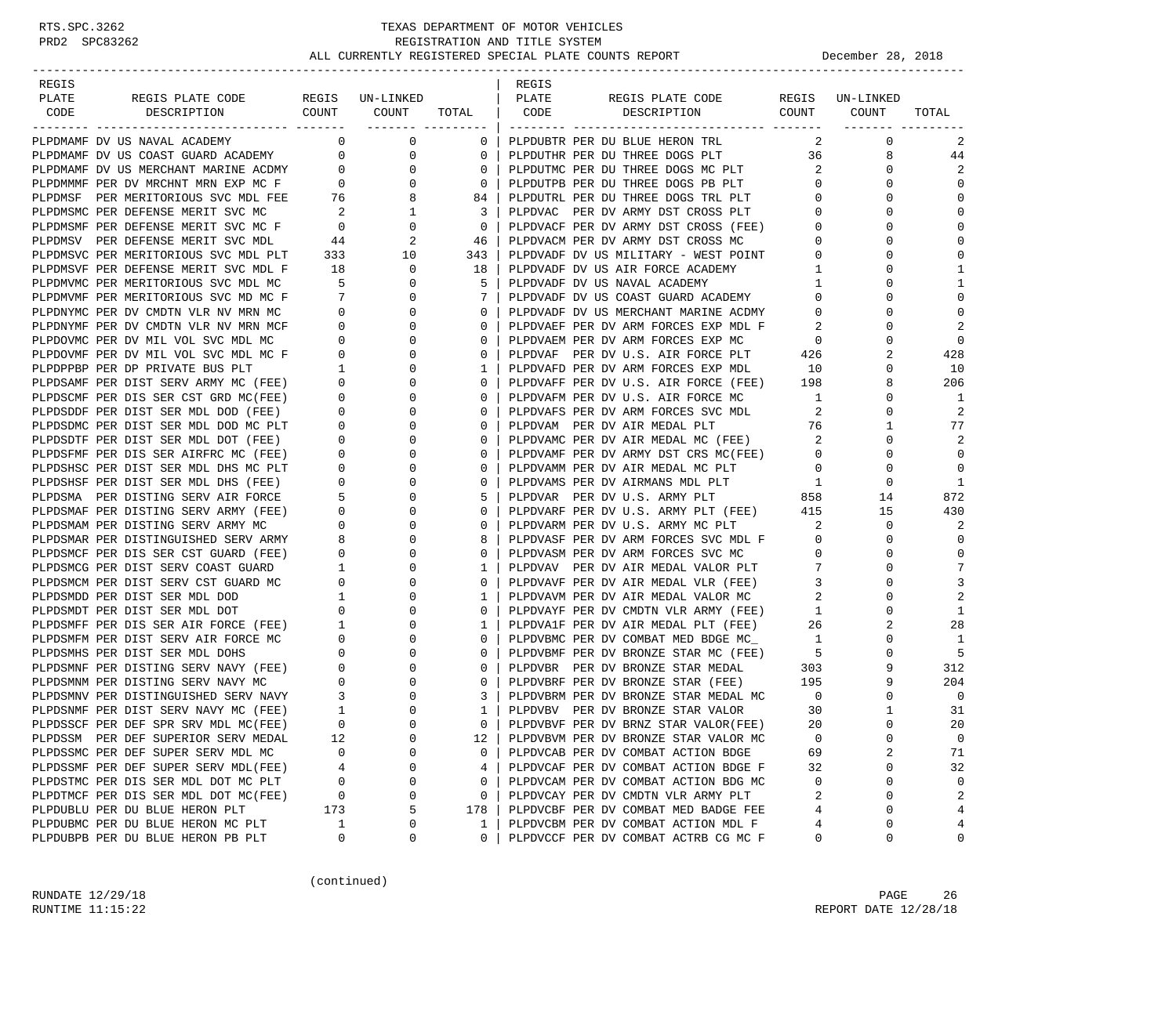| REGIS                                                                          |                                                          |                  |                | REGIS |                                                                           |                |                 |                |
|--------------------------------------------------------------------------------|----------------------------------------------------------|------------------|----------------|-------|---------------------------------------------------------------------------|----------------|-----------------|----------------|
| PLATE<br>REGIS PLATE CODE                                                      |                                                          | REGIS UN-LINKED  |                | PLATE | REGIS PLATE CODE                                                          |                | REGIS UN-LINKED |                |
| CODE<br>DESCRIPTION                                                            | COUNT                                                    | COUNT            | TOTAL          | CODE  | COUNT<br>DESCRIPTION                                                      |                | COUNT           | TOTAL          |
|                                                                                |                                                          | ________ _______ |                |       |                                                                           |                |                 |                |
| PLPDVCCG PER DV CMDTN VLR COAST GRD 0                                          |                                                          | 0                | $\mathbf 0$    |       | PLPDVGWM PER DV GLBL WAR TER EXP MC                                       | $\overline{0}$ | $\mathbf 0$     | 0              |
| PLPDVCCM PER DV COMBAT ACT RBN CG MC                                           | $\overline{0}$                                           | 0                | $\overline{0}$ |       | PLPDVGWS PER DV GLBL WAR TER SVC MDL                                      | 22             | 0               | 22             |
| PLPDVCFM PER DV COMBAT ACTN BDG MC F                                           | $\overline{2}$<br>$\begin{array}{c} 2 \\ 19 \end{array}$ | 0                | 2              |       | PLPDVGWT PER DV GLBL WAR TER EXP PLT                                      | 22             | 0               | 22             |
| PLPDVCG PER DV U.S. COAST GUARD PLT                                            |                                                          | $\mathbf{0}$     | 19             |       | PLPDVHA PER DV CMOH ARMY PLT                                              | $\circ$        | $\Omega$        | $\Omega$       |
| PLPDVCGF PER DV US COAST GUARD (FEE)                                           | $7\overline{ }$                                          | 0                | -7             |       | PLPDVHAF PER DV CMOH ARMY PLT (FEE)<br>PLPDVHAM PER DV CMOH ARMY MC PLT   | $\overline{0}$ | 0               | $\Omega$       |
| PLPDVCGM PER DV U.S. COAST GUARD MC                                            | $\overline{0}$                                           | 0                | $\overline{0}$ |       | PLPDVHAM PER DV CMOH ARMY MC PLT                                          | $\overline{0}$ | $\Omega$        | $\mathbf 0$    |
| PLPDVCIF PER DV COMBAT INFANTRY BD F                                           | 17                                                       | 4                | 21             |       | PLPDVHF PER DV CMOH AIR FORCE PLT                                         | $\overline{0}$ | 0               | $\Omega$       |
| PLPDVCIN PER DV COMBAT INFANTRY BDGE                                           | 74                                                       | $\mathbf{1}$     | 75             |       | PLPDVHFF PER DV CMOH AIR FORCE (FEE)<br>PLPDVHFM PER DV CMOH AIR FORCE MC | $\overline{0}$ | $\Omega$        | $\Omega$       |
| PLPDVCJS PER DV CMDTN VLR JT SVC PLT                                           | 1                                                        | 0                | 1              |       | PLPDVHFM PER DV CMOH AIR FORCE MC                                         | $\overline{0}$ | $\Omega$        | $\Omega$       |
| PLPDVCMB PER DV COMBAT ACTION MDL                                              | 9                                                        | 0                | 9              |       | PLPDVHMF PER DV CMOH ARMY MC (FEE)                                        | $\overline{0}$ | 0               | $\Omega$       |
| PLPDVCMC PER DV COMBAT ACTN MDL MC F                                           | $\overline{1}$                                           | 0                | 1              |       | PLPDVHN PER DV CMOH NAVY PLT                                              | $\overline{0}$ | $\Omega$        | $\Omega$       |
| PLPDVCMD PER DV COMBAT MED BADGE                                               | 12                                                       | $\mathbf{1}$     | 13             |       | PLPDVHNF PER DV CMOH NAVY PLT (FEE)                                       | $\overline{0}$ | 0               | $\Omega$       |
| PLPDVCMF PER DV DIST FLY CR MC (FEE)                                           | $\overline{0}$                                           | $\mathbf 0$      | $\circ$        |       | PLPDVHNM PER DV CMOH NAVY MC PLT                                          | $\mathbf 0$    | $\Omega$        | $\Omega$       |
| PLPDVCMM PER DV COMBAT ACTION MDL MC                                           | $\overline{0}$                                           | 0                | $\circ$        |       | PLPDVIMC PER DV COMBAT INFANTR BD MC                                      | 0              | $\Omega$        | $\Omega$       |
| PLPDVCNY PER DV CMDTN VLR NV MRN                                               | $\mathbf{1}$                                             | 0                | 1              |       | PLPDVIMF PER DV COMBAT INFTR BD MC F                                      | 2              | 0               | $\overline{2}$ |
| PLPDVCOA PER DV COAST GUARD MDL PLT<br>DLPDVCOR PER DV COAST GUARD MDL PLT     | $\overline{1}$                                           | 0                | 1              |       | PLPDVINF PER DV INHERENT RESOLVE FEE                                      | $\mathbf 0$    | $\Omega$        | $\mathbf 0$    |
| PLPDVCOF PER DV COAST GUARD MDL(FEE)                                           | $\overline{0}$                                           | 0                | $\circ$        |       | PLPDVINM PER DV INHERENT RESOLVE MC                                       | $\circ$        | $\Omega$        | $\mathbf 0$    |
| PLPDVCOM PER DV COAST GUARD MDL MC                                             | $\overline{0}$                                           | $\mathbf 0$      | 0              |       | PLPDVINR PER DV INHERENT RESOLVE PLT                                      | 2              | $\Omega$        | $\overline{2}$ |
| PLPDVCOS PER DV COAST GUARD MDL MC F                                           | $\overline{0}$                                           | $\mathbf{0}$     | $\circ$        |       | PLPDVJSF PER DV CMDTN VLR JT SVC FEE                                      | $\circ$        | $\Omega$        | $\Omega$       |
| PLPDVCRF PER DV COMBAT ACTN RBN CG F                                           | $\overline{0}$                                           | 0                | 0              |       | PLPDVKDF PER DV KOREAN DEF SVC MDL F                                      | 4              | 0               | 4              |
| PLPDVCRG PER DV COMBAT ACTION RBN CG                                           | $\mathbf{0}$                                             | $\mathbf 0$      | $\circ$        |       | PLPDVKDS PER DV KOREAN DEF SVC MDL                                        | 13             | $\Omega$        | 13             |
| PLPDVDDF PER DV DSM DOD PLT (FEE)                                              | $\overline{0}$                                           | $\mathbf 0$      | $\circ$        |       | PLPDVKFC PER DV NT DF SV MD KOR MC F                                      | $\overline{0}$ | 0               | $\Omega$       |
| PLPDVDFM PER DV DEFENSE MRT MDL MC F                                           | $\mathbf{0}$                                             | $\mathbf 0$      | 0              |       | PLPDVKFM PER DV KOREAN DEF SVC MC F                                       | $\mathbf 0$    | $\Omega$        | $\Omega$       |
| PLPDVDHF PER DV DSM DOHS PLT (FEE)                                             | $\overline{0}$                                           | 0                | 0              |       | PLPDVKMC PER DV NAT DEF SV MD KOR MC                                      | 0              | $\Omega$        | $\Omega$       |
| PLPDVDMF PER DV DF SPR SV MDL MC-FEE                                           | $\overline{0}$                                           | 0                | 0              |       | PLPDVKMF PER DV KOREAN SVC MDL MC F                                       | $\mathbf{0}$   | 0               | $\Omega$       |
| PLPDVDMM PER DV DEFENSE MERIT MDL MC                                           | $\overline{0}$                                           | $\mathbf 0$      | $\circ$        |       | PLPDVKOC PER DV KOSOVO CAMPAIGN MDL                                       | $\mathbf 0$    | 0               | $\mathbf 0$    |
| PLPDVDMS PER DV DEFENSE MERIT SVC MD                                           | 20                                                       | 0                | 20             |       | PLPDVKOF PER DV KOSOVO CAMPGN MDL F                                       | 1              | 1               |                |
| PLPDVDSD PER DV DSM DOD PLT                                                    | $\overline{0}$                                           | 0                | 0              |       | PLPDVKOM PER DV KOSOVO CAMPGN MDL MC                                      | $\overline{0}$ | 0               | $\Omega$       |
| PLPDVDSF PER DV DEF SPR SVC MDL(FEE)                                           | $\sim$ 2                                                 | 0                | 2              |       | PLPDVKRM PER DV KOREAN SVC MDL MC                                         | $\circ$        | $\Omega$        | $\Omega$       |
| PLPDVDSH PER DV DSM DOHS PLT                                                   | $\overline{0}$                                           | 0                | 0              |       | PLPDVKSF PER DV KOREAN SERVICE MDL F                                      | 3              | 0               | 3              |
| PLPDVDSM PER DV DEF SUPER SVC MDL MC                                           | $\overline{0}$                                           | $\mathbf 0$      | $\circ$        |       | PLPDVKSM PER DV KOREAN DEF SVC MC                                         | $\overline{0}$ | $\Omega$        | $\mathbf{0}$   |
| PLPDVDSS PER DV DEF SUPERIOR SVC MDL                                           | $7\overline{ }$                                          | 0                | 7              |       | PLPDVKSV PER DV KOREAN SERVICE MDL                                        | 4              | $\Omega$        | 4              |
|                                                                                |                                                          | 0                | 0              |       | PLPDVKWF PER DV NATL DEF SV MD KOR F                                      | $\mathbf 0$    |                 | $\Omega$       |
| PLPDVDST PER DV DSM DOT PLT (FEE) $0$<br>PLPDVDTF PER DV DSM DOT PLT (FEE) $0$ |                                                          | 0                | 0              |       | PLPDVKWR PER DV NATL DEF SV MD KOREA                                      | 1              | $\Omega$        | 1              |
| PLPDVDVF PER DV DEFENSE MERIT SVC F 15                                         |                                                          | 0                | 15             |       | PLPDVLM PER DV LEGION OF MERIT PLT 136                                    |                | 0               | 136            |
| PLPDVEMC PER DV OP ENDURING FM MC                                              | $\overline{\phantom{0}}$                                 | $\mathbf 0$      | $\circ$        |       | PLPDVLMF PER DV LEGION OF MERIT(FEE)                                      | 64             | $\Omega$        | 64             |
| PLPDVEMF PER DV OP ENDURING FM MC F                                            | $\sim$ 1                                                 | 0                | 1              |       | PLPDVLMM PER DV LEGION OF MERIT MC                                        | $\overline{0}$ | 0               | $\Omega$       |
| PLPDVFC PER DV AIR FORCE CROSS PLT                                             | $\overline{0}$                                           | $\mathbf 0$      | $\circ$        |       | PLPDVMAC DV US MILITARY - WEST POINT                                      | - 5            | 0               |                |
| PLPDVFCF PER DV AIR FORCE CROSS(FEE)                                           | $\overline{0}$                                           | 0                | $\circ$        |       | PLPDVMAC DV US AIR FORCE ACADEMY                                          | 2              | $\Omega$        |                |
| PLPDVFCM PER DV AIR FORCE CROSS MC                                             | $\overline{0}$                                           | 0                | 0              |       | PLPDVMAC DV US NAVAL ACADEMY                                              | 6              | 0               | 6              |
| PLPDVFCV PER DV DIST FLY CRS VLR PLT                                           | 2                                                        | $\mathbf 0$      | 2              |       | PLPDVMAC DV US COAST GUARD ACADEMY                                        | $\Omega$       | $\Omega$        | $\mathbf{0}$   |
| PLPDVFL PER DV DISTING FLYING CROSS                                            | 19                                                       | $\mathbf{1}$     | 20             |       | PLPDVMAC DV US MERCHANT MARINE ACDMY                                      | $\Omega$       | $\cap$          | $\Omega$       |
| PLPDVFLF PER DV DIST FLY CROSS (FEE)                                           | 8                                                        | $\Omega$         | 8              |       | PLPDVMAF PER DV DSM AIR FRC MC (FEE)                                      | 0              | 0               | $\Omega$       |
| PLPDVFLM PER DV DISTING FLY CROSS MC                                           | 0                                                        | $\Omega$         | 0              |       | PLPDVMBF PER DV BRNZ STR VLR MC(FEE)                                      | 1              | $\Omega$        | 1              |
| PLPDVFMF PER DV AIR FORCE CR MC(FEE)                                           | 0                                                        | 0                | 0              |       | PLPDVMCE PER DV MARINE CORPS EXP PLT                                      | 5              | 0               | 5              |
| PLPDVFVF PER DV DIST FLY CRS VLR FEE                                           | 0                                                        | 0                | 0              |       | PLPDVMCF PER DV DSM CST GRD MC (FEE)                                      | 0              | 0               | $\mathbf 0$    |
| PLPDVGMF PER DV GLBL WAR TER EX MC F                                           | 1                                                        | $\Omega$         | 1              |       | PLPDVMCP PER DISABLED VETERAN MC PLT                                      | 15             | 0               | 15             |
| PLPDVGSF PER DV GLBL WAR TER SVC FEE                                           | 2                                                        | $\Omega$         | 2              |       | PLPDVMDF PER DV SOLDIERS MDL MC FEE                                       | 0              | 0               | $\mathbf{0}$   |
| PLPDVGSM PER DV GLBL WAR TER SVC MC                                            | 0                                                        | 0                | 0              |       | PLPDVMEF PER DV MERITORIOUS SVC MD F                                      | 61             | 1               | 62             |
| PLPDVGWF PER DV GLBL WAR TER EXP F                                             | 10                                                       | 0                | 10             |       | PLPDVMEM PER DV MERITORIOUS SM MC                                         | 0              | 0               | 0              |

(continued)

RUNDATE  $12/29/18$  PAGE 27 RUNTIME 11:15:22 REPORT DATE 12/28/18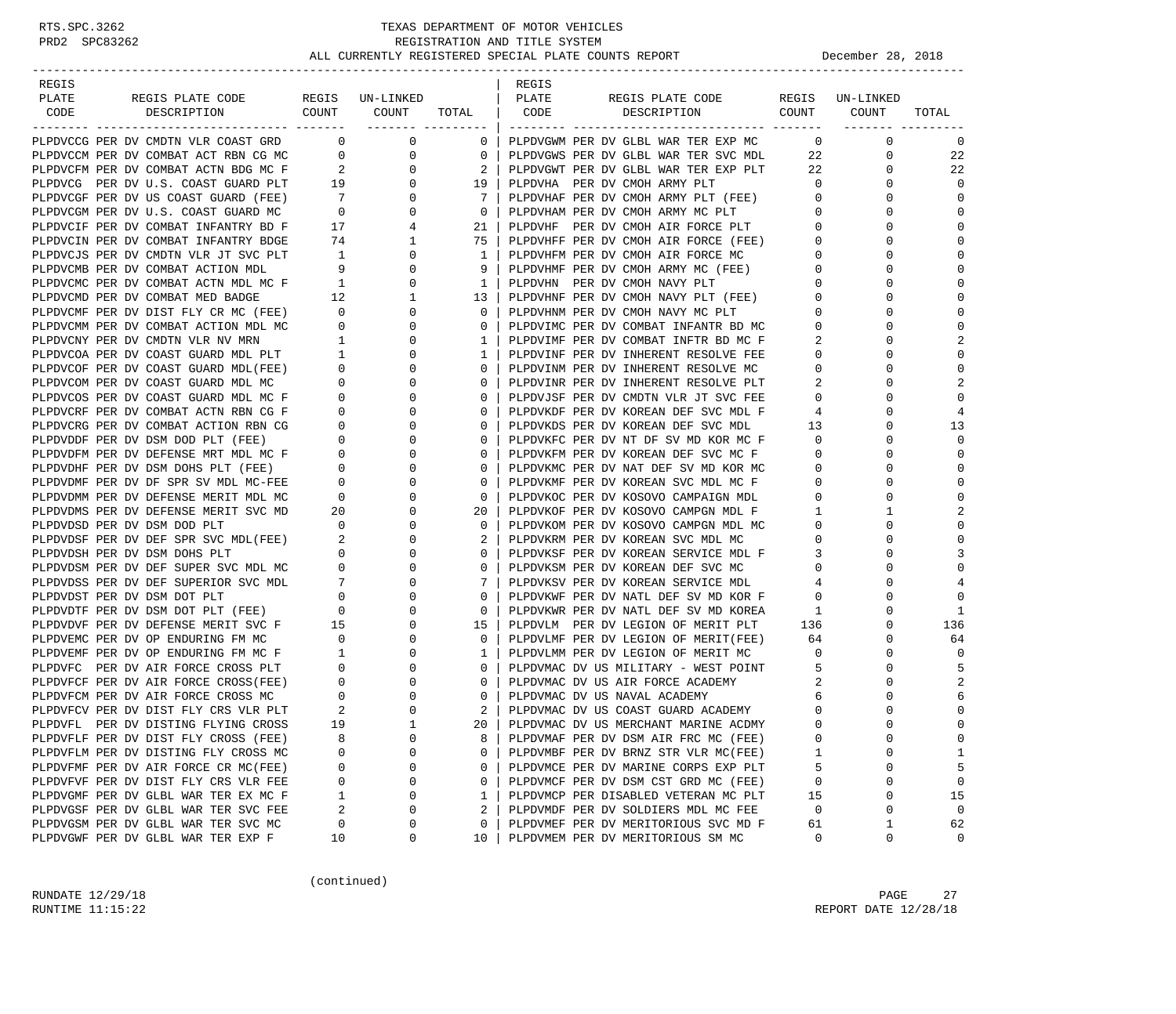| REGIS                                                                                                                    |                                       |                                                           |                 | REGIS |                                                                            |                         |                 |                |
|--------------------------------------------------------------------------------------------------------------------------|---------------------------------------|-----------------------------------------------------------|-----------------|-------|----------------------------------------------------------------------------|-------------------------|-----------------|----------------|
| PLATE<br>REGIS PLATE CODE                                                                                                |                                       | REGIS UN-LINKED<br>COUNT COUNT                            |                 | PLATE | REGIS PLATE CODE<br>DESCRIPTION COUNT                                      |                         | REGIS UN-LINKED |                |
| CODE<br>DESCRIPTION                                                                                                      |                                       | -------- ----------                                       | TOTAL           | CODE  |                                                                            |                         | COUNT           | TOTAL          |
| PLPDVMER PER DV MERITORIOUS SVC MDL 135                                                                                  |                                       | $\overline{0}$                                            | 135             |       | PLPDVPH PER DV PURPLE HEART PLT                                            | 122                     | $\mathbf{1}$    | 123            |
| PLPDVMF PER DISABLED VET MC (FEE) 66                                                                                     |                                       | 2                                                         | 68              |       | PLPDVPHF PER DV PURPLE HEART (FEE)                                         | 43                      | 4               | 47             |
| PLPDVMFA PER DV U.S. ARMY MC (FEE)                                                                                       | 13                                    | $\mathbf{1}$                                              | 14              |       | PLPDVPHM PER DV PURPLE HEART MC PLT                                        | $\overline{\mathbf{3}}$ | $\mathbf{1}$    | $\overline{4}$ |
| PLPDVMFC PER DV US COAST GRD MC(FEE) 0                                                                                   |                                       | $\mathbf{0}$                                              | $\mathbf{0}$    |       | PLPDVPMC PER DV PRISONER WAR MDL MC                                        | $\mathbf{0}$            | $\Omega$        | $\Omega$       |
| PLPDVMFF PER DV US AIR FORCE MC(FEE)                                                                                     | $\begin{array}{c}0\\3\\15\end{array}$ | $\mathbf 0$                                               | 3               |       | PLPDVPMF PER DV PURPLE HEART MC(FEE)                                       | 2                       | 0               | 2              |
| PLPDVMFM PER DV U.S.M.C. MC (FEE)                                                                                        |                                       | $\mathbf{1}$                                              | 16              |       | PLPDVPOF PER DV PRISONER OF WAR MD F                                       | $\mathbf{0}$            | 0               | $\mathbf 0$    |
| PLPDVMFN PER DV U.S. NAVY MC (FEE)                                                                                       | 8 <sup>1</sup>                        | $\mathbf{0}$                                              | 8               |       | PLPDVPOW PER DV PRISONER OF WAR MDL                                        | $\overline{0}$          | $\Omega$        | $\mathbf 0$    |
| PLPDVMMC PER DV AIRMANS MDL MC PLT                                                                                       |                                       | 0                                                         | $\mathbf{0}$    |       | PLPDVRFM PER DV NAVY MARINE MDL MC F                                       | $\mathbf{0}$            | 0               | $\Omega$       |
| PLPDVMME PER DV MRCHNT MRN EXP MDL                                                                                       | $\begin{array}{c} 0 \\ 0 \end{array}$ | 0                                                         | $\mathbf{0}$    |       | PLPDVRMC PER DV NAVY MARINE MDL MC                                         | $\mathbf{0}$            | O               | $\Omega$       |
| PLPDVMMF PER DV LGN OF MERIT MC(FEE) $2$<br>plpDVMMM per DV MRCUNT MDN EXP MC                                            |                                       | $\mathbf 0$                                               | 2               |       | PLPDVRMF PER DV CMOH AIR FRC MC(FEE)                                       | $\mathbf{0}$            | 0               | $\mathbf 0$    |
| PLPDVMMM PER DV MRCHNT MRN EXP MC                                                                                        |                                       | $\frac{2}{0}$<br>$\mathbf 0$                              | $\mathbf{0}$    |       | PLPDVRMM PER DV AIRMANS MDL (FEE)                                          | $\mathbf{0}$            | O               | $\mathbf 0$    |
| PLPDVMMS PER DV AIRMANS MDL MC (FEE)                                                                                     | $\overline{0}$                        | $\mathbf 0$                                               | $\mathbf{0}$    |       | PLPDVRXF PER DV MRCHNT MRN EXP MDL F                                       | $\mathbf{0}$            | O               | $\mathbf 0$    |
| PLPDVMNF PER DV DSM NAVY MC (FEE)                                                                                        |                                       | $\mathbf 0$                                               | 0               |       | PLPDVSA PER DV DSM ARMY PLT                                                | 9                       | O               | 9              |
| PLPDVMR PER DV U.S. MARINE CORPS                                                                                         | $\begin{array}{c}0\\542\end{array}$   | 13                                                        | 555             |       | PLPDVSAF PER DV DSM ARMY PLT (FEE)                                         | 7                       | O               |                |
| PLPDVMRF PER DV US MARINE CORPS(FEE) 249                                                                                 |                                       | 11                                                        | 260             |       | PLPDVSAM PER DV DSM ARMY MC PLT                                            | $\mathbf 0$             | 0               | $\mathbf 0$    |
| PLPDVMRM PER DV U.S. MARINE CORPS MC                                                                                     | $5^{\circ}$                           | 2                                                         | 7               |       | PLPDVSC PER DV DSM COAST GUARD PLT                                         | $\mathbf{0}$            | O               | $\mathbf 0$    |
| PLPDVMSF PER DV DSM ARMY MC (FEE)                                                                                        | $\overline{0}$                        | $\mathbf{0}$                                              | $\mathbf{0}$    |       | PLPDVSCF PER DV DSM COAST GUARD(FEE)                                       | $\mathbf{0}$            | $\Omega$        | $\mathbf 0$    |
| PLPDVMVF PER DV MERITORIOUS SM MC F                                                                                      |                                       | 1                                                         | 2               |       | PLPDVSCM PER DV DSM COAST GUARD MC                                         | $\overline{0}$          | O               | $\Omega$       |
| PLPDVMVM PER DV MIL VOL SVC MDL PLT                                                                                      | $\begin{array}{c} 1 \\ 2 \end{array}$ | $\mathbf{0}$                                              | 2               |       | PLPDVSF PER DV DSM AIR FORCE PLT                                           | $\mathbf{1}$            | O               | 1              |
| PLPDVMXF PER DV MARINE CORPS EXP FEE                                                                                     |                                       | 0                                                         | 4               |       | PLPDVSFF PER DV DSM AIR FORCE (FEE)                                        | 2                       | 0               | 2              |
| PLPDVMXM PER DV MARINE COR EXP MC                                                                                        |                                       | $\begin{array}{c}\n\bullet \\ 0\n\end{array}$<br>$\Omega$ | 0               |       | PLPDVSFM PER DV DSM AIR FORCE MC PLT                                       | $\mathbf{0}$            | $\Omega$        | $\mathbf 0$    |
| PLPDVNAF PER DV CMDTN VLR NV MRN FEE                                                                                     | $\overline{\phantom{a}}$              | 0                                                         | $\mathbf{0}$    |       | PLPDVSLD PER DV SOLDIERS MDL PLT                                           | 6                       | $\Omega$        | 6              |
| PLPDVNBF PER DV COMB AC RB NAVY MC F                                                                                     |                                       | 0                                                         | 4               |       | PLPDVSLF PER DV SOLDIERS MDL PLT FEE                                       | $\mathbf{1}$            | 1               | 2              |
| PLPDVNC PER DV NAVY CROSS PLT                                                                                            | $\frac{4}{1}$<br>$\overline{1}$       | 0                                                         | 1               |       | PLPDVSMC PER DV SOLDIERS MDL MC PLT                                        | 0                       | $\Omega$        | $\Omega$       |
|                                                                                                                          |                                       | 0                                                         | 1               |       | PLPDVSMF PER DV SILVER STAR MC (FEE)                                       | $\mathbf{0}$            | 0               | $\mathbf 0$    |
| PLPDVNCF PER DV NAVY CROSS PLT (FEE) 1<br>PLPDVDVA PER PLL NAULL GROGG MG PLT<br>PLPDVNCM PER DV NAVY CROSS MC PLT       | $\overline{0}$                        | $\mathbf 0$                                               | $\mathbf{0}$    |       | PLPDVSN PER DV DSM NAVY PLT                                                | 2                       | O               | 2              |
| PLPDVNDD PER DV NAT DEF SV MD DSTORM                                                                                     | 36                                    | 1                                                         | 37              |       | PLPDVSNF PER DV DSM NAVY PLT (FEE)                                         | $\mathbf{0}$            | $\Omega$        | $\mathbf 0$    |
| PLPDVNDF PER DV NAT DF SVMD DSTORM F                                                                                     | 8                                     | 0                                                         | 8               |       | PLPDVSNM PER DV DSM NAVY MC PLT                                            | $\mathbf{0}$            | $\Omega$        | $\Omega$       |
| PLPDVNDM PER DV NAT D SVMD DSTORM MC                                                                                     | $\overline{1}$                        | $\Omega$                                                  | 1               |       | PLPDVSS PER DV SILVER STAR MEDAL 18                                        |                         | $\Omega$        | 18             |
| PLPDVNEX PER DV NAVY EXPED MDL PLT                                                                                       | 5                                     | 1                                                         | 6               |       | PLPDVSSF PER DV SILVER STAR (FEE)                                          | 7                       | 0               | 7              |
| PLPDVNFM PER DV NAT D SM DSTORM MC F                                                                                     | $\overline{0}$                        | $\mathbf 0$                                               | 0               |       |                                                                            | $\overline{0}$          | $\Omega$        | $\mathbf 0$    |
| PLPDVNMC PER DV COMB ACT RB NAVY MC                                                                                      |                                       | $1 \qquad \qquad$<br>0                                    | 1               |       | PLPDVSWA PER DV SW ASIA SVC MDL ODS                                        | 62                      | $\mathbf 1$     | 63             |
| PLPDVNMF PER DV NAVY CROSS MC (FEE)                                                                                      | $\overline{0}$                        | 0                                                         | $\mathbf{0}$    |       | PLPDVSWF PER DV SW ASIA SVC MDL FEE                                        | 20                      | 1               | 21             |
| PLPDVNMM PER DV NAVY MARINE MDL PLT                                                                                      | 6                                     | 0                                                         | 6               |       | PLPDVTMF PER DV COMBAT MED BDGE MC F                                       | 1                       | $\Omega$        | 1              |
| PLPDVNMR PER DV COMBAT ACT RB NAVY                                                                                       | 53                                    | 1                                                         | 54              |       | PLPDVVAF PER DV CMDTN VLR AIR FORCE                                        | $\mathbf{0}$            | 0               | $\mathbf 0$    |
| PLPDVNRF PER DV COMBAT ACT RB NAVY F                                                                                     | 18                                    | 3                                                         | 21              |       | PLPDVVFM PER DV NAT DEF SV MD V MC F                                       | $\mathbf{1}$            | $\Omega$        | 1              |
| PLPDVNV PER DV U.S. NAVY PLT                                                                                             | 363                                   | 4                                                         | 367             |       | PLPDVVIF PER DV VIETNAM SVC MDL MC F                                       | 4                       | $\Omega$        | 4              |
| PLPDVNVF PER DV U.S. NAVY PLT (FEE) 166<br>TLPDVNVF PER DV U.S. NAVY PLT (FEE) 166                                       |                                       | $\mathbf{1}$                                              | 167             |       | PLPDVVIM PER DV VIETNAM SVC MDL MC                                         | $\mathbf{1}$            | $\Omega$        | 1              |
|                                                                                                                          |                                       | $\mathbf{0}$                                              | 0               |       |                                                                            | 0                       |                 | $\mathbf 0$    |
|                                                                                                                          |                                       | 0                                                         | 2               |       | PLPDVVMC PER DV NAT DEF SV MD V MC<br>PLPDVVMF PER DV CMOH NAVY MC (FEE)   | $\mathbf{0}$            | 0               | $\mathbf 0$    |
| PLPDVNXF PER DV NAVY EXPED MDL (FEE) 2<br>PLPDVNYF PER DV NAVY MARINE MD PLT F 2<br>PLPDVNYF PER DV NAVY MARINE MD PLT F | $\overline{\phantom{0}}^2$            | $\Omega$                                                  | $2-1$           |       |                                                                            | 27                      | $\mathbf{1}$    | 28             |
|                                                                                                                          | 22                                    | $\Omega$                                                  | 22 <sub>1</sub> |       | PLPDVVNF PER DV VIETNAM SVC MDL FEE<br>PLPDVVNM PER DV VIETNAM SVC MDL PLT | 60                      | $\mathbf{1}$    | 61             |
| PLPDVOEF PER DV OP ENDURING FR MDL F                                                                                     |                                       |                                                           |                 |       |                                                                            | $\overline{c}$          | $\Omega$        |                |
| PLPDVOEN PER DV OP ENDURING FR MDL                                                                                       | 83                                    | $\mathbf 1$                                               | 84              |       | PLPDVVOF PER DV MIL VOL SVC MDL FEE                                        |                         |                 | 2              |
| PLPDVOMF PER DV OP IRAQ FR MDL MC F                                                                                      | 3                                     | 0                                                         | 3               |       | PLPDVVWF PER DV NAT DEF SV MD VIET F                                       | 5                       | 0               | 5              |
| PLPDVOPF PER DV OP IRAQ FR MDL (FEE)                                                                                     | 61                                    | 2                                                         | 63              |       | PLPDVVWR PER DV NAT DEF SV MD VIETER                                       | 11                      | 0               | 11             |
| PLPDVOPI PER DV OP IRAQ FR MDL PLT                                                                                       | 140                                   | 1                                                         | 141             |       | PLPDVV1F PER DV AIR MDL VLR MC (FEE)                                       | 0                       | $\Omega$        | 0              |
| PLPDVOPM PER DV OP IRAQ FR MDL MC                                                                                        | 4                                     | 0                                                         | 4               |       | PLPDVWMC PER DV SW ASIA SVC MDL MC                                         | 0                       | 0               | 0              |
| PLPDVP<br>PER DISABLED VETERAN PLT                                                                                       | 1,563                                 | 35                                                        | 1,598           |       | PLPDVWMF PER DV SW ASIA SVC MDL MC F                                       | 1                       | 0               | $\mathbf{1}$   |
| PLPDVPF PER DISABLED VETERAN (FEE)                                                                                       | 864                                   | 32                                                        | 896             |       | PLPDVWOF PER DV WOMAN VETERAN PLT F                                        | 42                      | 2               | 44             |
| PLPDVPFM PER DV PRISONER WAR MD MC F                                                                                     | 0                                     | 0                                                         | 0               |       | PLPDVWOM PER DV WOMAN VETERAN PLT                                          | 235                     | 5               | 240            |

(continued)

RUNDATE  $12/29/18$  PAGE 28 RUNTIME 11:15:22 REPORT DATE 12/28/18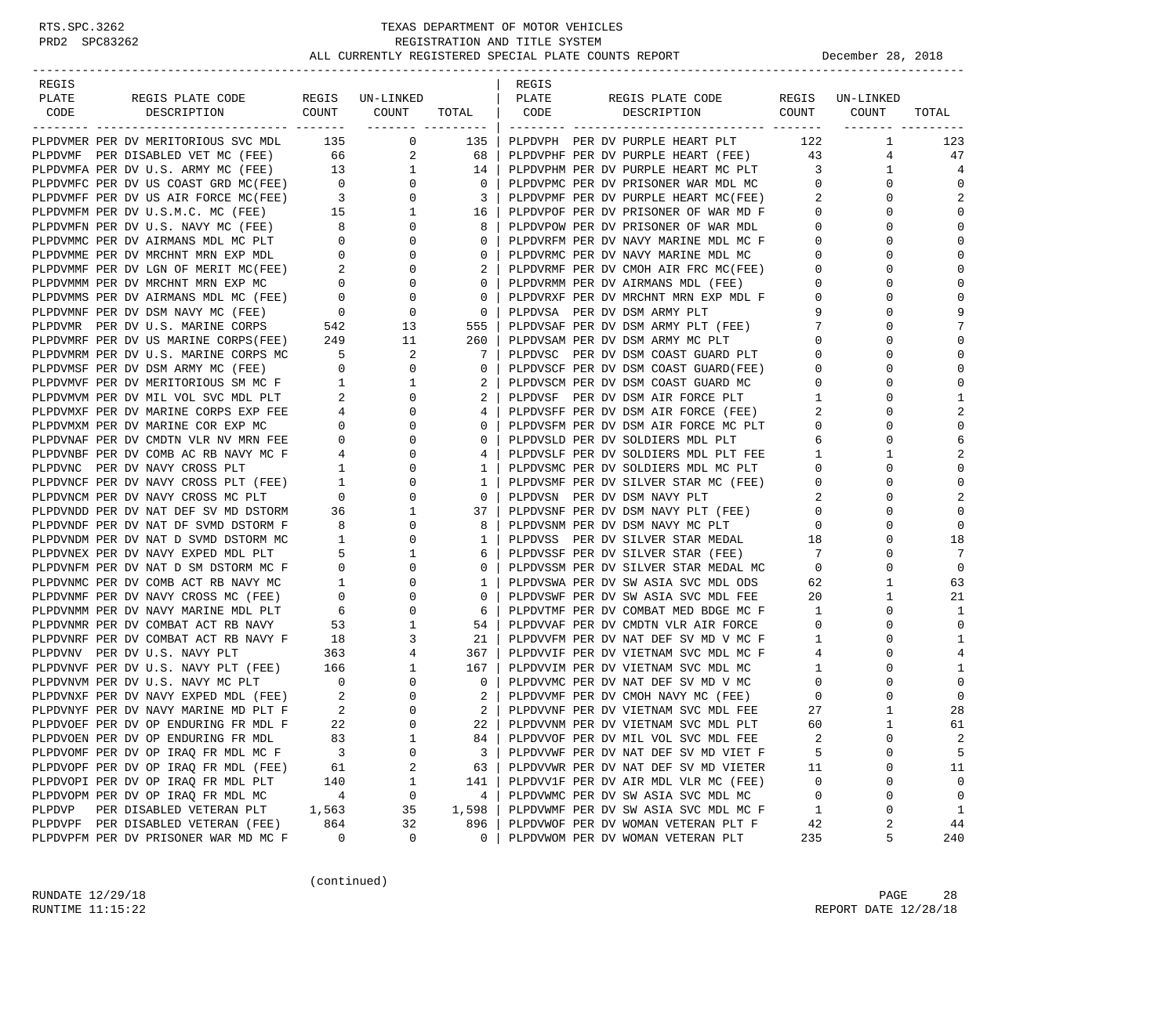-----------------------------------------------------------------------------------------------------------------------------------

| REGIS |                                                                                     |                                                        |                                                     | REGIS |                                                                                                                                                                                                                 |                                                                                                                 |                         |                |
|-------|-------------------------------------------------------------------------------------|--------------------------------------------------------|-----------------------------------------------------|-------|-----------------------------------------------------------------------------------------------------------------------------------------------------------------------------------------------------------------|-----------------------------------------------------------------------------------------------------------------|-------------------------|----------------|
| PLATE | REGIS PLATE CODE                                                                    | DE REGIS UN-LINKED   PLATE<br>COUNT COUNT TOTAL   CODE |                                                     |       |                                                                                                                                                                                                                 |                                                                                                                 |                         |                |
| CODE  | DESCRIPTION                                                                         |                                                        |                                                     |       |                                                                                                                                                                                                                 |                                                                                                                 |                         | TOTAL          |
|       |                                                                                     |                                                        |                                                     |       |                                                                                                                                                                                                                 |                                                                                                                 |                         |                |
|       |                                                                                     |                                                        |                                                     |       |                                                                                                                                                                                                                 |                                                                                                                 |                         | $\Omega$       |
|       |                                                                                     |                                                        |                                                     |       |                                                                                                                                                                                                                 |                                                                                                                 |                         | $\mathbf 0$    |
|       |                                                                                     |                                                        |                                                     |       |                                                                                                                                                                                                                 |                                                                                                                 |                         | $\Omega$       |
|       |                                                                                     |                                                        |                                                     |       |                                                                                                                                                                                                                 |                                                                                                                 |                         | 6              |
|       |                                                                                     |                                                        |                                                     |       |                                                                                                                                                                                                                 |                                                                                                                 |                         | $\Omega$       |
|       | PLPD001 LARGE STAR WHITE/BLACK D 15,270 2,045 17,315   PLPD115P REMAX D PRIVATE BUS |                                                        |                                                     |       |                                                                                                                                                                                                                 | $\Omega$                                                                                                        | $\Omega$                | $\Omega$       |
|       |                                                                                     |                                                        |                                                     |       |                                                                                                                                                                                                                 | $\overline{0}$                                                                                                  | $\Omega$                | $\cap$         |
|       |                                                                                     |                                                        |                                                     |       |                                                                                                                                                                                                                 | 263                                                                                                             | 31                      | 294            |
|       |                                                                                     |                                                        |                                                     |       |                                                                                                                                                                                                                 | $\overline{1}$                                                                                                  | $\mathbf 0$             | 1              |
|       |                                                                                     |                                                        |                                                     |       |                                                                                                                                                                                                                 | $\overline{0}$                                                                                                  | $\Omega$                |                |
|       |                                                                                     |                                                        |                                                     |       | 5   PLPD116T TEXAS EXES D TRAILER                                                                                                                                                                               | $\begin{array}{c}0\\234\end{array}$                                                                             | $\Omega$                | $\Omega$       |
|       |                                                                                     |                                                        |                                                     |       |                                                                                                                                                                                                                 | $\overline{\phantom{a}}^2$                                                                                      | 39                      | 273            |
|       |                                                                                     |                                                        |                                                     |       | 0   PLPD117M LONGHORN D MOTORCYCLE                                                                                                                                                                              | $\overline{0}$                                                                                                  | $\mathbf 0$             | 2<br>$\Omega$  |
|       |                                                                                     |                                                        |                                                     |       | 78   PLPD117P LONGHORN D PRIVATE BUS                                                                                                                                                                            | $\overline{0}$                                                                                                  | $\Omega$<br>$\mathbf 0$ | $\Omega$       |
|       |                                                                                     |                                                        |                                                     |       |                                                                                                                                                                                                                 | $\begin{array}{c}\n 0 \\  392\n \end{array}$                                                                    | 57                      | 449            |
|       |                                                                                     |                                                        |                                                     |       |                                                                                                                                                                                                                 | 6                                                                                                               | $\mathbf{1}$            |                |
|       |                                                                                     |                                                        |                                                     |       | 0   PLPD118M GRIDIRON HEROES D MC                                                                                                                                                                               | $\overline{0}$                                                                                                  | $\Omega$                | $\Omega$       |
|       |                                                                                     |                                                        |                                                     |       |                                                                                                                                                                                                                 |                                                                                                                 | $\mathbf 0$             | $\mathbf 0$    |
|       |                                                                                     |                                                        |                                                     |       | D TR                                                                                                                                                                                                            | $\frac{1}{2}$                                                                                                   | 22                      | 246            |
|       |                                                                                     |                                                        |                                                     |       |                                                                                                                                                                                                                 |                                                                                                                 | $\mathbf 0$             | 2              |
|       |                                                                                     |                                                        |                                                     |       |                                                                                                                                                                                                                 | $\overline{0}$                                                                                                  | $\mathbf 0$             | $\Omega$       |
|       |                                                                                     |                                                        |                                                     |       |                                                                                                                                                                                                                 | $\overline{0}$                                                                                                  | $\Omega$                | $\Omega$       |
|       |                                                                                     |                                                        |                                                     |       | 0   PLPD120 LONGHORN ORANGE D                                                                                                                                                                                   | 808                                                                                                             | 99                      | 907            |
|       |                                                                                     |                                                        |                                                     |       | 0   PLPD120M LONGHORN ORANGE D MC                                                                                                                                                                               | 1                                                                                                               | $\Omega$                | 1              |
|       |                                                                                     |                                                        |                                                     |       | 110   PLPD120P LONGHORN ORANGE D PB                                                                                                                                                                             | $\overline{0}$                                                                                                  | $\mathbf 0$             | $\mathbf{0}$   |
|       |                                                                                     |                                                        |                                                     |       | 6   PLPD120T LONGHORN ORANGE D TR                                                                                                                                                                               | $\bigcirc$                                                                                                      | $\Omega$                | $\Omega$       |
|       |                                                                                     |                                                        |                                                     |       | 0   PLPD121 ALPHA PHI ALPHA D                                                                                                                                                                                   | 78                                                                                                              | 7                       | 85             |
|       |                                                                                     |                                                        |                                                     |       | 0   PLPD121M ALPHA PHI ALPHA D MC                                                                                                                                                                               | 2                                                                                                               | 1                       | 3              |
|       |                                                                                     |                                                        |                                                     |       | 93   PLPD121P ALPHA PHI ALPHA D PB                                                                                                                                                                              | $\overline{0}$                                                                                                  | $\mathbf 0$             | $\overline{0}$ |
|       |                                                                                     |                                                        |                                                     |       | 0   PLPD121T ALPHA PHI ALPHA D TR                                                                                                                                                                               | $\overline{0}$                                                                                                  | $\Omega$                | $\Omega$       |
|       |                                                                                     |                                                        | $\overline{\phantom{0}}$ 0 $\overline{\phantom{0}}$ |       | PLPD122 TEXAS NAVY D                                                                                                                                                                                            | $\frac{1}{311}$                                                                                                 | 53                      | 364            |
|       |                                                                                     |                                                        |                                                     |       | 0   PLPD122M TEXAS NAVY D MC                                                                                                                                                                                    | 3                                                                                                               | $\Omega$                | 3              |
|       |                                                                                     |                                                        |                                                     |       | 559   PLPD122P TEXAS NAVY D PB                                                                                                                                                                                  | $\mathbf 0$                                                                                                     | $\mathbf 0$             | $\mathbf 0$    |
|       |                                                                                     |                                                        |                                                     |       | 11   PLPD122T TEXAS NAVY D TR                                                                                                                                                                                   | 2                                                                                                               | $\Omega$                |                |
|       |                                                                                     |                                                        |                                                     |       | $0$   PLPD123 TEXAS NAVY ADMIRAL D                                                                                                                                                                              | $\overline{4}$                                                                                                  | 1                       | 5              |
|       |                                                                                     |                                                        |                                                     |       | 0   PLPD123M TEXAS NAVY ADMIRAL D MC                                                                                                                                                                            | $\overline{0}$                                                                                                  | $\Omega$                | $\Omega$       |
|       |                                                                                     |                                                        |                                                     |       | 45   PLPD123P TEXAS NAVY ADMIRAL D PB                                                                                                                                                                           | $\overline{0}$                                                                                                  | $\Omega$                | $\Omega$       |
|       |                                                                                     |                                                        |                                                     |       |                                                                                                                                                                                                                 |                                                                                                                 | $\mathbf 0$             | $\Omega$       |
|       |                                                                                     |                                                        |                                                     |       |                                                                                                                                                                                                                 |                                                                                                                 | 26                      | 192            |
|       |                                                                                     |                                                        |                                                     |       |                                                                                                                                                                                                                 |                                                                                                                 | $\mathbf 0$             | $\Omega$       |
|       |                                                                                     |                                                        |                                                     |       | 207   PLPD124P AUBURN UNIVERSITY D PB                                                                                                                                                                           | $\overline{0}$                                                                                                  | $\Omega$                |                |
|       |                                                                                     |                                                        |                                                     |       |                                                                                                                                                                                                                 |                                                                                                                 | $\overline{0}$          | $\overline{0}$ |
|       |                                                                                     |                                                        |                                                     |       |                                                                                                                                                                                                                 |                                                                                                                 | 43                      | 392            |
|       |                                                                                     |                                                        |                                                     |       | 1   PLPD124T AUBURN UNIVERSITY D TR<br>0   PLPD125 OKLAHOMA STATE UNIV D 349<br>2   PLPD125M OKLAHOMA STATE UNIV D MC 2<br>280   PLPD125P OKLAHOMA STATE UNIV D PB 0<br>0   PLPD125T OKLAHOMA STATE UNIV D PB 0 |                                                                                                                 | $\overline{0}$          |                |
|       |                                                                                     |                                                        |                                                     |       |                                                                                                                                                                                                                 |                                                                                                                 | $\Omega$                |                |
|       |                                                                                     |                                                        |                                                     |       | 0   PLPD125T OKLAHOMA STATE UNIV D TR                                                                                                                                                                           | $\overline{1}$<br>$\begin{tabular}{ccccc} TR & & & 1 \\ & & & 253 \\ MC & & & 0 \\ PB & & & 0 \\ \end{tabular}$ | $\circ$                 | 1              |
|       |                                                                                     |                                                        |                                                     |       | 0   PLPD126 OKLAHOMA UNIVERSITY D                                                                                                                                                                               |                                                                                                                 | 33                      | 286            |
|       |                                                                                     |                                                        |                                                     |       | 0   PLPD126M OKLAHOMA UNIVERSITY D MC                                                                                                                                                                           |                                                                                                                 | $\mathbf 0$             | $\overline{0}$ |
|       |                                                                                     |                                                        |                                                     |       | 60   PLPD126P OKLAHOMA UNIVERSITY D PB                                                                                                                                                                          |                                                                                                                 | $\Omega$                | $\Omega$       |

(continued)

RUNDATE  $12/29/18$  PAGE 29 RUNTIME 11:15:22 REPORT DATE 12/28/18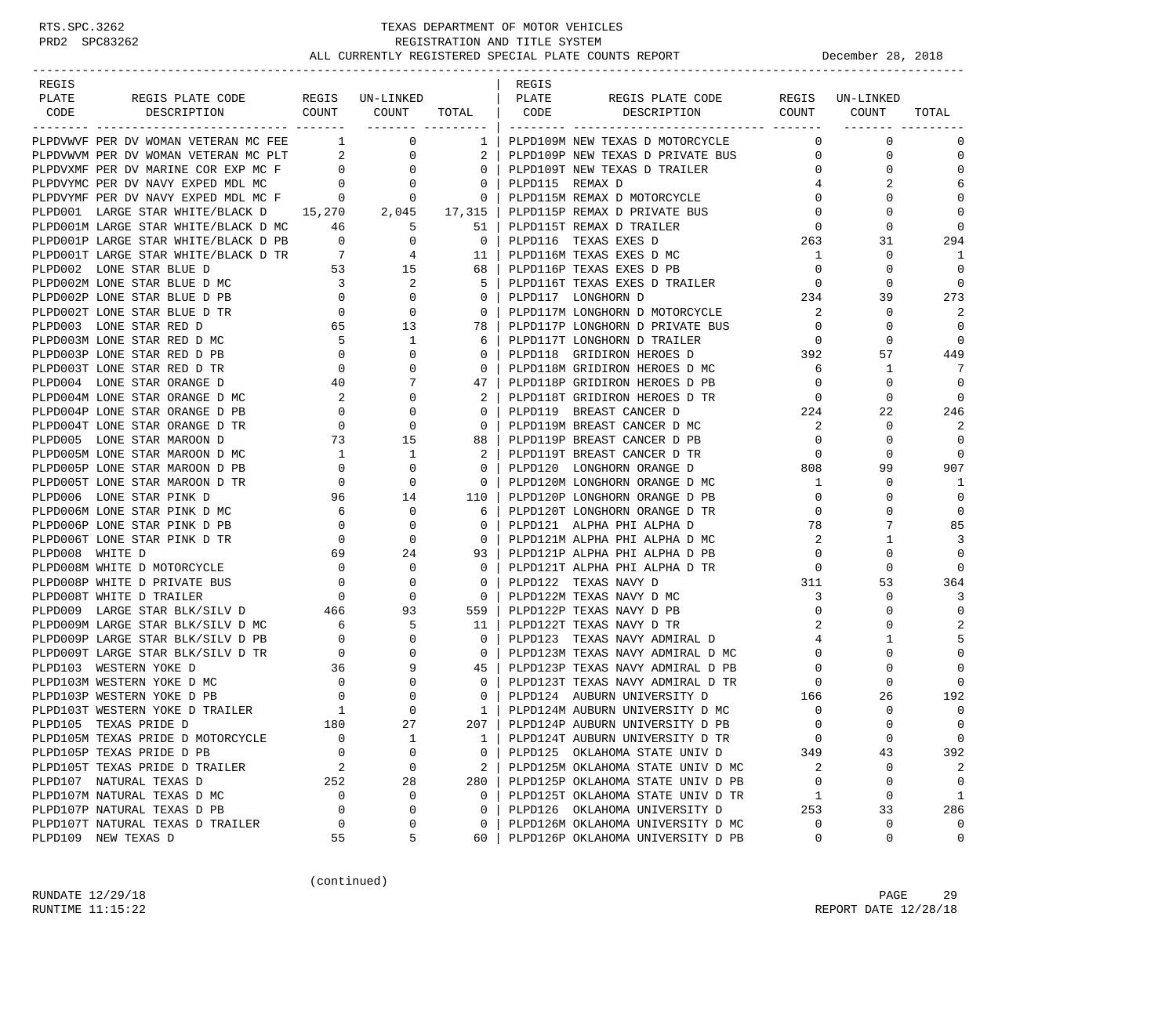| REGIS |                                                                                                                                                               |                                        |                                           |                          | REGIS |                                                                          |                          |                 |                |
|-------|---------------------------------------------------------------------------------------------------------------------------------------------------------------|----------------------------------------|-------------------------------------------|--------------------------|-------|--------------------------------------------------------------------------|--------------------------|-----------------|----------------|
| PLATE | REGIS PLATE CODE REGIS UN-LINKED<br>DESCRIPTION COUNT COUNT                                                                                                   |                                        |                                           |                          | PLATE | REGIS PLATE CODE<br>TOTAL   CODE DESCRIPTION COUNT                       |                          | REGIS UN-LINKED |                |
| CODE  |                                                                                                                                                               |                                        |                                           |                          |       |                                                                          |                          | COUNT           | TOTAL          |
|       | PLPD126T OKLAHOMA UNIVERSITY D TR 0 0 0                                                                                                                       |                                        |                                           | $\overline{0}$           |       | PLPD139M ARKANSAS UNIVERSITY D MC                                        | $\Omega$                 | $\mathbf 0$     | 0              |
|       | PLPD127 LONE STAR BLACK D                                                                                                                                     |                                        | $375$ $85$ $460$                          |                          |       | PLPD139P ARKANSAS UNIVERSITY D PB                                        | $\overline{0}$           | 0               | $\mathbf 0$    |
|       | PLPD127M LONE STAR BLACK D MC                                                                                                                                 | $7\overline{)}$                        | $\begin{array}{c}\n5 \\ 1 \\ \end{array}$ | 81                       |       | PLPD139T ARKANSAS UNIVERSITY D TR                                        | $\overline{0}$           | 0               | $\mathbf 0$    |
|       | PLPD127P LONE STAR BLACK D PB 0                                                                                                                               |                                        |                                           | $\overline{\phantom{0}}$ |       | PLPD140 GEORGIA UNIVERSITY D                                             | 117                      | 19              | 136            |
|       | PLPD127T LONE STAR BLACK D TR                                                                                                                                 |                                        |                                           | $\overline{1}$           |       |                                                                          |                          | 0               | $\Omega$       |
|       | PLPD128 ALABAMA UNIVERSITY D                                                                                                                                  | $\begin{array}{c}0\\281\end{array}$    | $\begin{array}{c} 1 \\ 32 \end{array}$    | 313                      |       | PLPD140M GEORGIA UNIVERSITY D MC 0<br>PLPD140P GEORGIA UNIVERSITY D PB 0 |                          | $\Omega$        | $\overline{0}$ |
|       | PLPD128M ALABAMA UNIVERSITY D MC                                                                                                                              |                                        | $\overline{0}$                            | 6                        |       | PLPD140T GEORGIA UNIVERSITY D TR 0                                       |                          | 0               | $\mathbf 0$    |
|       | PLPD128P ALABAMA UNIVERSITY D PB                                                                                                                              | $\begin{array}{c} 6 \\ 0 \end{array}$  | $\mathbf 0$                               | $\overline{0}$           |       | PLPD141 UNIVERSITY OF HOUSTON D                                          | 140                      | 13              | 153            |
|       | PLPD128T ALABAMA UNIVERSITY D TR                                                                                                                              | $\overline{0}$                         | 0                                         | $\overline{\phantom{0}}$ |       | PLPD141M UNIVERSITY OF HOUSTON D MC                                      | $\overline{0}$           | 0               | $\Omega$       |
|       | PLPD129 ALPHA KAPPA ALPHA D                                                                                                                                   | 257                                    | 19                                        | 276                      |       | PLPD141P UNIVERSITY OF HOUSTON D PB                                      | $\mathbf{0}$             | 0               | $\mathbf 0$    |
|       | PLPD129M ALPHA KAPPA ALPHA D MC                                                                                                                               | $\overline{\phantom{0}}$               | 0                                         | $\overline{0}$           |       | PLPD141T UNIVERSITY OF HOUSTON D TR                                      | $\overline{0}$           | $\Omega$        | $\mathbf 0$    |
|       | PLPD129P ALPHA KAPPA ALPHA D PB                                                                                                                               | $\overline{a}$                         | 0                                         | $\overline{0}$           |       | PLPD142 NORTH TEXAS UNIV D                                               | 67                       | 4               | 71             |
|       | PLPD129T ALPHA KAPPA ALPHA D TR                                                                                                                               | $\overline{0}$                         | $\mathbf 0$                               | $\overline{0}$           |       | PLPD142M NORTH TEXAS UNIV D MC                                           | $\circ$                  | $\Omega$        | $\mathbf 0$    |
|       | PLPD130 DALLAS COWBOYS STAR D                                                                                                                                 | 29                                     | 5                                         | 34 I                     |       | PLPD142P NORTH TEXAS UNIV D PB                                           | $\mathbf 0$              | $\Omega$        | $\mathbf 0$    |
|       | PLPD130M DALLAS COWBOYS STAR D MC                                                                                                                             |                                        | $\mathbf{0}$                              | 1                        |       | PLPD142T NORTH TEXAS UNIV D TR                                           | $\mathbf{0}$             | $\Omega$        | $\mathbf 0$    |
|       | PLPD130P DALLAS COWBOYS STAR D PB                                                                                                                             | $\begin{array}{c} 1 \\ 0 \end{array}$  | $\mathbf 0$                               | $\overline{0}$           |       | PLPD143 TENNESSEE UNIVERSITY D                                           | -11                      | 3               | 14             |
|       |                                                                                                                                                               |                                        | $\mathbf{0}$                              | $\overline{\phantom{0}}$ |       | PLPD143M TENNESSEE UNIVERSITY D MC                                       | $\mathbf{1}$             | 1               | 2              |
|       |                                                                                                                                                               |                                        | 33                                        | 328 l                    |       | PLPD143P TENNESSEE UNIVERSITY D PB                                       | $\overline{0}$           | $\Omega$        | $\Omega$       |
|       | PLPD130T DALLAS COWBOYS STAR D TR<br>PLPD131 HOUSTON TEXANS D<br>PLPD131M HOUSTON TEXANS D MC<br>PLPD131P HOUSTON TEXANS D MC<br>PLPD131P HOUSTON TEVANG D DD |                                        | $\mathbf{0}$                              | 4                        |       | PLPD143T TENNESSEE UNIVERSITY D TR                                       | $\overline{\phantom{0}}$ | $\Omega$        | $\Omega$       |
|       | PLPD131P HOUSTON TEXANS D PB 0<br>PLPD131T HOUSTON TEXANS D TR 0                                                                                              |                                        | 0                                         | 0                        |       | PLPD145 TEXAS A&M UNIV D                                                 | 546                      | 71              | 617            |
|       | PLPD131T HOUSTON TEXANS D TR                                                                                                                                  |                                        | $\mathbf 0$                               | $\overline{0}$           |       | PLPD145M TEXAS A&M UNIV D MC                                             | $\overline{0}$           | $\mathbf 0$     | $\mathbf 0$    |
|       | 211<br>PLPD132 TX TROPHY HUNTERS D                                                                                                                            |                                        | 25                                        | 236                      |       | PLPD145P TEXAS A&M UNIV D PB                                             | $\overline{0}$           | 0               | $\mathbf 0$    |
|       | PLPD132M TX TROPHY HUNTERS D MC<br>PLPD132P TX TROPHY HUNTERS D PB $0$                                                                                        |                                        | 0                                         | $\mathbf{0}$             |       | PLPD145T TEXAS A&M UNIV D TR                                             | $\mathbf{1}$             | 0               | 1              |
|       |                                                                                                                                                               |                                        | $\Omega$                                  | $\Omega$                 |       | PLPD146 KANSAS STATE UNIV D 170                                          |                          | 15              | 185            |
|       | PLPD132T TX TROPHY HUNTERS D TR                                                                                                                               | $\begin{array}{c} 1 \\ 12 \end{array}$ | 0                                         | 1                        |       | PLPD146M KANSAS STATE UNIV D MC                                          | $\overline{0}$           | 2               | 2              |
|       | PLPD133 SAM HOUSTON STATE UNIV D                                                                                                                              |                                        | 7                                         | 19                       |       | PLPD146P KANSAS STATE UNIV D PB                                          | $\overline{0}$           | $\mathbf 0$     | $\overline{0}$ |
|       | PLPD133M SAM HOUSTON STATE UNIV D MC 0                                                                                                                        |                                        | $\mathbf{0}$                              | $\Omega$                 |       | PLPD146T KANSAS STATE UNIV D TR                                          | $\overline{0}$           | 1               | 1              |
|       | PLPD133P SAM HOUSTON STATE UNIV D PB                                                                                                                          | $\overline{0}$                         | $\Omega$                                  | $\mathbf{0}$             |       | PLPD147 LOUISIANA STATE UNIV D                                           | 380                      | 57              | 437            |
|       | PLPD133T SAM HOUSTON STATE UNIV D TR                                                                                                                          | $\overline{0}$                         | $\Omega$                                  | $\Omega$                 |       | PLPD147M LOUISIANA STATE UNIV D MC                                       | $\overline{0}$           | 0               | $\mathbf 0$    |
|       | PLPD134 SOUTHERN METHODIST UNIV D                                                                                                                             | $\begin{array}{c} 0 \\ 0 \end{array}$  | 0                                         | $\mathbf{0}$             |       | PLPD147P LOUISIANA STATE UNIV D PB                                       | $\mathbf{0}$             | 0               | $\mathbf 0$    |
|       | PLPD134M SOUTHERN METHODIST UNV D MC                                                                                                                          |                                        | $\Omega$                                  | $\mathbf{0}$             |       | PLPD147T LOUISIANA STATE UNIV D TR                                       | $\mathbf 0$              | $\Omega$        | $\mathbf 0$    |
|       | PLPD134P SOUTHERN METHODIST UNV D PB                                                                                                                          | $\overline{0}$                         | 0                                         | $\mathbf{0}$             |       | PLPD148 CARROLL ISD D                                                    | 32                       | 4               | 36             |
|       | PLPD134T SOUTHERN METHODIST UNV D TR                                                                                                                          | TR 0<br>59                             | $\Omega$                                  | $\overline{0}$           |       | PLPD148M CARROLL ISD D MC                                                | $\circ$                  | $\Omega$        | $\mathbf 0$    |
|       | PLPD135 STEPHEN F AUSTIN UNIV D                                                                                                                               |                                        | 7                                         | 66                       |       | PLPD148P CARROLL ISD D PB                                                | $\overline{0}$           | $\Omega$        | $\mathbf 0$    |
|       | PLPD135M STEPHEN F AUSTIN UNIV D MC 0<br>PLPD135P STEPHEN F AUSTIN UNIV D PB 0                                                                                |                                        |                                           | $\mathbf{0}$             |       | PLPD148T CARROLL ISD D TR                                                | $\overline{0}$           | $\Omega$        | $\mathbf 0$    |
|       |                                                                                                                                                               |                                        |                                           | $\overline{0}$           |       | PLPD149 FORD MOTOR CO (OVAL) D                                           | $\mathbf{1}$             |                 | 1              |
|       | PLPD135T STEPHEN F AUSTIN UNIV D TR                                                                                                                           |                                        |                                           | $\overline{\phantom{0}}$ |       | PLPD149M FORD MOTOR CO (OVAL) D MC                                       | $\overline{0}$           | $\Omega$        | $\mathbf 0$    |
|       | PLPD136 TEXAS CHRISTIAN UNIV D                                                                                                                                |                                        |                                           | 236                      |       | PLPD149P FORD MOTOR CO (OVAL) D PB                                       | $\overline{0}$           |                 | $\Omega$       |
|       | PLPD136M TEXAS CHRISTIAN UNIV D MC 0                                                                                                                          |                                        |                                           | $\overline{\phantom{0}}$ |       | PLPD149T FORD MOTOR CO (OVAL) D TR                                       | $\overline{\mathbf{0}}$  |                 | $\Omega$       |
|       | PLPD136P TEXAS CHRISTIAN UNIV D PB                                                                                                                            |                                        |                                           | $\mathbf{0}$             |       | PLPD150 MIGHTY FINE BURGERS D                                            | 56                       | 9               | 65             |
|       | PLPD136T TEXAS CHRISTIAN UNIV D TR                                                                                                                            |                                        |                                           | $\Omega$                 |       | PLPD150M MIGHTY FINE BURGERS D MC                                        | 2                        |                 | 3              |
|       | PLPD137 TEXAS STATE UNIV D                                                                                                                                    | 53                                     |                                           | 62 l                     |       | PLPD150P MIGHTY FINE BURGERS D PB                                        | $\Omega$                 | $\Omega$        | $\Omega$       |
|       | PLPD137M TEXAS STATE UNIV D MC                                                                                                                                | $\mathbf{1}$                           | 0                                         | 1                        |       | PLPD150T MIGHTY FINE BURGERS D TR                                        | 1                        | $\mathbf{1}$    | 2              |
|       | PLPD137P TEXAS STATE UNIV D PB                                                                                                                                | $\Omega$                               | $\Omega$                                  | 0                        |       | PLPD151 WORLD WILDLIFE FUND D                                            | 178                      | 42              | 220            |
|       | PLPD137T TEXAS STATE UNIV D TR                                                                                                                                | 0                                      | 0                                         | 0                        |       | PLPD151M WORLD WILDLIFE FUND D MC                                        | $\circ$                  | 0               | $\mathbf 0$    |
|       | PLPD138 FORT WORTH ZOO D                                                                                                                                      | 1                                      | 0                                         | 1                        |       | PLPD151P WORLD WILDLIFE FUND D PB                                        | $\mathbf 0$              | 0               | $\mathbf 0$    |
|       | PLPD138M FORT WORTH ZOO D MC                                                                                                                                  | $\Omega$                               | 0                                         | $\Omega$                 |       | PLPD151T WORLD WILDLIFE FUND D TR                                        | 0                        | $\mathbf 0$     | $\mathbf 0$    |
|       | PLPD138P FORT WORTH ZOO D PB                                                                                                                                  | $\mathbf 0$                            | 0                                         | $\mathbf 0$              |       | PLPD152 KAPPA ALPHA PSI D                                                | 62                       | 11              | 73             |
|       | PLPD138T FORT WORTH ZOO D TR                                                                                                                                  | 0                                      | 0                                         | 0                        |       | PLPD152M KAPPA ALPHA PSI D MC                                            | 1                        | 0               | 1              |
|       | PLPD139 ARKANSAS UNIVERSITY D                                                                                                                                 | 206                                    | 25                                        | 231                      |       | PLPD152P KAPPA ALPHA PSI D PB                                            | $\mathbf 0$              | 0               | 0              |

(continued)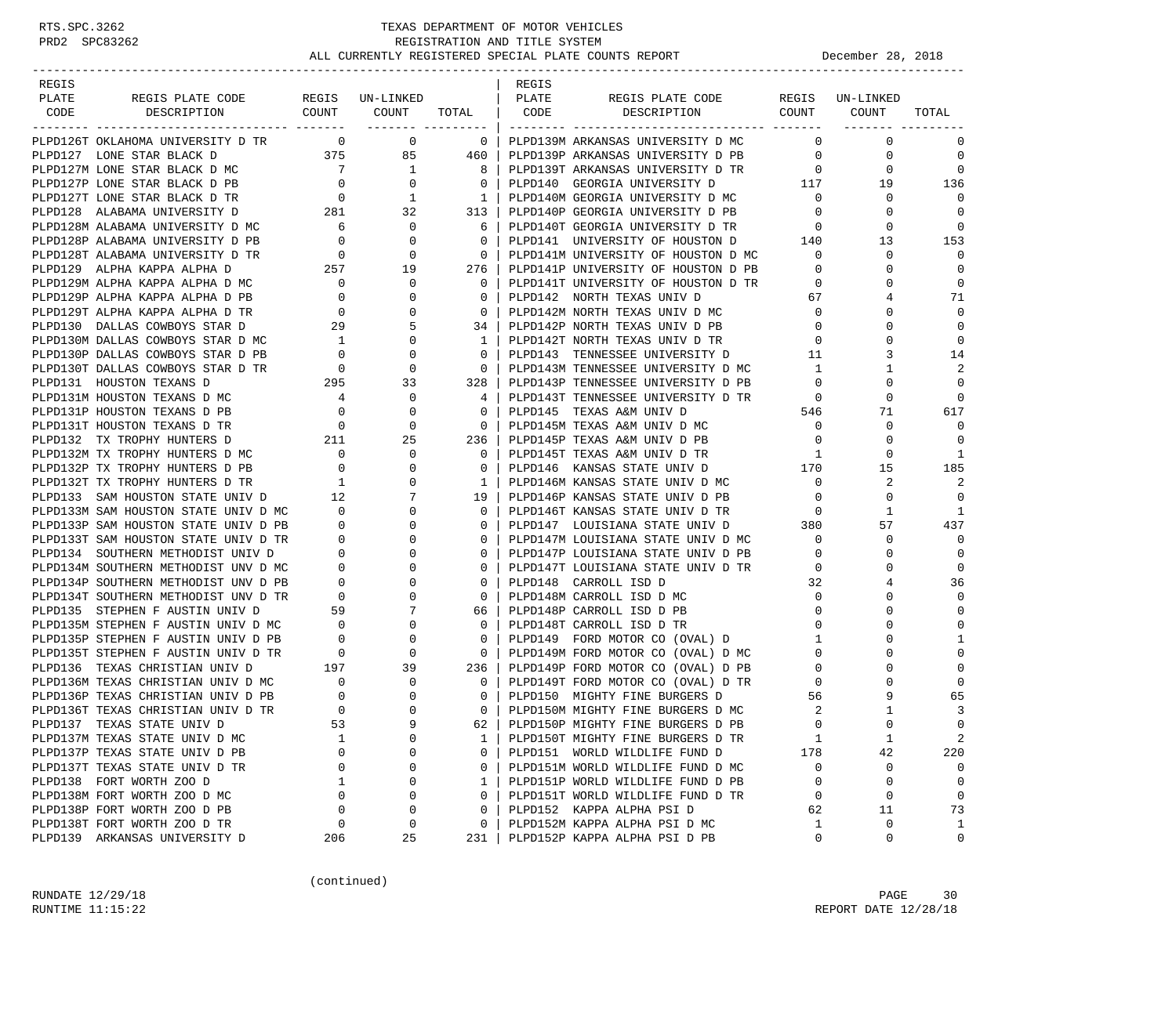| REGIS |                                                                      |                |                                  |                             | REGIS |                                                                            |                                     |                 |                |
|-------|----------------------------------------------------------------------|----------------|----------------------------------|-----------------------------|-------|----------------------------------------------------------------------------|-------------------------------------|-----------------|----------------|
| PLATE | REGIS PLATE CODE                                                     |                | REGIS UN-LINKED<br>COUNT COUNT   |                             | PLATE | REGIS PLATE CODE<br>DESCRIPTION COUNT                                      |                                     | REGIS UN-LINKED |                |
| CODE  | DESCRIPTION                                                          |                |                                  | TOTAL<br>-------- --------- | CODE  |                                                                            |                                     | COUNT           | TOTAL          |
|       | PLPD152T KAPPA ALPHA PSI D TR                                        | $\overline{0}$ | $\mathsf{O}$                     | $\mathbf{0}$                |       | PLPD166M TEXAS-SAN ANTONIO UNIV D MC                                       | $\mathbf{0}$                        | $\mathbf 0$     | 0              |
|       | PLPD153 LONGVIEW ISD D                                               |                | $1$ , $\sim$<br>$\mathbf{1}$     | 2                           |       | PLPD166P TEXAS-SAN ANTONIO UNIV D PB                                       | $\mathbf{0}$                        | $\mathbf 0$     | $\mathbf 0$    |
|       | PLPD153M LONGVIEW ISD D MC                                           |                | $\overline{0}$<br>$\mathbf{0}$   | $\mathbf{0}$                |       | PLPD166T TEXAS-SAN ANTONIO UNIV D TR                                       | $\overline{0}$                      | $\mathbf 0$     | $\mathbf 0$    |
|       | PLPD153P LONGVIEW ISD D PB                                           |                | $\overline{0}$<br>$\overline{0}$ | $\Omega$                    |       | PLPD167 TEXAS TECH UNIVERSITY D                                            | 404                                 | 38              | 442            |
|       | PLPD153T LONGVIEW ISD D TR 0<br>PLPD154 LIBERTY CHRISTIAN SCHOOL D 0 |                | $\overline{0}$                   | $\mathbf{0}$                |       | PLPD167M TEXAS TECH UNIVERSITY D MC                                        | 2                                   | 0               | 2              |
|       |                                                                      |                | $\mathbf{1}$                     | 1                           |       | PLPD167P TEXAS TECH UNIVERSITY D PB                                        | $\overline{0}$                      | $\Omega$        | 0              |
|       | PLPD154M LIBRTY CHRSTIAN SCHOOL D MC                                 | $\overline{0}$ | $\overline{0}$                   | $\mathbf{0}$                |       | PLPD167T TEXAS TECH UNIVERSITY D TR                                        | $\overline{1}$                      | $\mathbf 0$     | 1              |
|       | PLPD154P LIBRTY CHRSTIAN SCHOOL D PB                                 | $\overline{0}$ | $\mathbf 0$                      | 0                           |       | PLPD168 BAYLOR UNIVERSITY D                                                | 146                                 | 17              | 163            |
|       | PLPD154T LIBRTY CHRSTIAN SCHOOL D TR                                 | $\overline{0}$ | $\circ$                          | $\circ$                     |       | PLPD168M BAYLOR UNIVERSITY D MC                                            | $\overline{0}$                      | 0               | $\Omega$       |
|       | PLPD155 VESTAS D                                                     | 327            | 49                               | 376 l                       |       | PLPD168P BAYLOR UNIVERSITY D PB                                            | $\mathbf 0$                         | 0               | $\mathbf 0$    |
|       | PLPD155M VESTAS D MC                                                 | 2              | $\mathbf 0$                      | $2-1$                       |       | PLPD168T BAYLOR UNIVERSITY D TR                                            | $\mathbf{0}$                        | 1               | 1              |
|       | PLPD155P VESTAS D PB                                                 | $\mathbf 0$    | 0                                | 0                           |       | PLPD169 TEXAS A&M (HELMET) D                                               | 62                                  | 7               | 69             |
|       | PLPD155T VESTAS D TR                                                 | 0              | $\Omega$                         | 0                           |       | PLPD169M TEXAS A&M (HELMET) D MC                                           | $\mathbf{0}$                        | 1               | 1              |
|       | PLPD156 NASCAR D                                                     | $\circ$        | 1                                | $\mathbf{1}$                |       | PLPD169P TEXAS A&M (HELMET) D PB                                           | $\mathbf{0}$                        | 0               | $\Omega$       |
|       | PLPD156M NASCAR D MC                                                 | $\mathbf{0}$   | 0                                | $\mathbf{0}$                |       | PLPD169T TEXAS A&M (HELMET) D TR                                           |                                     | 0               | 0              |
|       | PLPD156P NASCAR D PB                                                 | $\overline{0}$ | $\Omega$                         | 0                           |       | PLPD170 TEXAS A&M (MAROON) D                                               | $\begin{array}{c}0\\818\end{array}$ | 101             | 919            |
|       | PLPD156T NASCAR D TR                                                 | $\overline{0}$ | 0                                | $\mathbf{0}$                |       | PLPD170M TEXAS A&M (MAROON) D MC                                           | 2                                   | 0               | 2              |
|       | PLPD157 NASCAR HOF - DALE D                                          | $\mathbf{1}$   | 1                                | 2                           |       | PLPD170P TEXAS A&M (MAROON) D PB                                           | $\overline{0}$                      | 0               | $\Omega$       |
|       | PLPD157M NASCAR HOF - DALE D MC                                      | $\mathbf{0}$   | $\Omega$                         | 0                           |       | PLPD170T TEXAS A&M (MAROON) D TR 1                                         |                                     | 0               | 1              |
|       | PLPD157P NASCAR HOF - DALE D PB                                      | $\overline{0}$ | 0                                | $\mathbf{0}$                |       | PLPD171 SOUTHERN UNIVERSITY D<br>107                                       |                                     | 13              | 120            |
|       | PLPD157T NASCAR HOF - DALE D TR                                      | $\overline{0}$ | $\mathbf 0$                      | 0                           |       | PLPD171M SOUTHERN UNIVERSITY D MC                                          | 1                                   | 0               | 1              |
|       | PLPD158 NASCAR- 24 JEFF GORDON D                                     | $\overline{0}$ | 1                                | $\mathbf{1}$                |       | PLPD171P SOUTHERN UNIVERSITY D PB                                          | $\mathbf{0}$                        | 0               | 0              |
|       | PLPD158M NASCAR- 24 JEFF GORDON D MC                                 | $\overline{0}$ | $\mathbf 0$                      | 0                           |       | PLPD171T SOUTHERN UNIVERSITY D TR                                          | $\mathbf 0$                         | 0               | $\mathbf 0$    |
|       | PLPD158P NASCAR- 24 JEFF GORDON D PB                                 | $\overline{0}$ | $\mathbf 0$                      | 0                           |       | PLPD172 FORD MOTOR CO (TOUGH) D                                            | $\mathbf{0}$                        | 0               | $\Omega$       |
|       | PLPD158T NASCAR- 24 JEFF GORDON D TR                                 | $\overline{0}$ | $\mathbf 0$                      | $\mathbf{0}$                |       | PLPD172M FORD MOTOR CO (TOUGH) D MC<br>PLPD172P FORD MOTOR CO (TOUGH) D PB | $\mathbf{0}$                        | 0               | $\mathbf 0$    |
|       | PLPD159 NASCAR - 88 DALE JR D                                        | $\overline{a}$ | $\Omega$                         | 2                           |       | PLPD172P FORD MOTOR CO (TOUGH) D PB                                        | $\overline{0}$                      | $\Omega$        | $\Omega$       |
|       | PLPD159M NASCAR - 88 DALE JR D MC                                    | $\overline{0}$ | 0                                | $\mathbf{0}$                |       | PLPD172T FORD MOTOR CO (TOUGH) D TR                                        | D TR 0<br>327                       | $\mathbf 0$     | $\Omega$       |
|       | PLPD159P NASCAR - 88 DALE JR D PB                                    | $\overline{0}$ | 0                                | 0                           |       | PLPD173 DALLAS COWBOYS BLUE D                                              |                                     | 28              | 355            |
|       | PLPD159T NASCAR - 88 DALE JR D TR                                    | $\overline{0}$ | $\Omega$                         | $\Omega$                    |       | PLPD173M DALLAS COWBOYS BLUE D MC 3                                        |                                     | 0               | 3              |
|       | PLPD160 OUR ENERGY LLC D                                             | $7^{\circ}$    | 4                                | 11                          |       | PLPD173P DALLAS COWBOYS BLUE D PB                                          | $\mathbf 0$                         | 0               | $\mathbf 0$    |
|       | PLPD160M OUR ENERGY LLC D MC                                         | $\overline{0}$ | $\Omega$                         | 0                           |       | PLPD173T DALLAS COWBOYS BLUE D TR                                          | $\overline{0}$                      | $\mathbf 0$     | $\overline{0}$ |
|       | PLPD160P OUR ENERGY LLC D PB                                         | $\mathbf{0}$   | $\mathbf 0$                      | 0                           |       | PLPD174 SUNFLOWER D                                                        | 182                                 | 23              | 205            |
|       | PLPD160T OUR ENERGY LLC D TR                                         | $\overline{0}$ | $\Omega$                         | $\mathbf{0}$                |       | PLPD174M SUNFLOWER D MC                                                    | 2                                   | 0               | 2              |
|       | PLPD161 HOUSTON DYNAMO D                                             | 13             | 7                                | 20                          |       | PLPD174P SUNFLOWER D PB                                                    | $\mathbf{0}$                        | 0               | $\Omega$       |
|       | PLPD161M HOUSTON DYNAMO D MC                                         | $\overline{0}$ | 0                                | $\mathbf{0}$                |       | PLPD174T SUNFLOWER D TR                                                    | 1                                   | 0               | 1              |
|       | PLPD161P HOUSTON DYNAMO D PB                                         | $\overline{0}$ | 0                                | 0                           |       | PLPD175 KW CARES D                                                         | 0                                   | $\Omega$        | $\mathbf 0$    |
|       | PLPD161T HOUSTON DYNAMO D TR                                         | $\mathbf{0}$   | $\mathbf 0$                      | $\mathbf{0}$                |       | PLPD175M KW CARES D MC                                                     | $\mathbf 0$                         | $\Omega$        | $\mathbf 0$    |
|       | PLPD162 ALLEN ISD D                                                  | $\mathbf{1}$   | 1                                | 2                           |       | PLPD175P KW CARES D PB                                                     | $\mathbf 0$                         | 0               | $\Omega$       |
|       | PLPD162M ALLEN ISD D MC                                              | $\mathbf 0$    | 0                                | $\mathbf{0}$                |       | PLPD175T KW CARES D TR                                                     | $\overline{0}$                      | $\Omega$        | $\Omega$       |
|       | PLPD162P ALLEN ISD D PB                                              | $\mathbf{0}$   | 0                                | $\mathbf{0}$                |       | PLPD176 DON'T TREAD ON ME D                                                | 625                                 | 123             | 748            |
|       | PLPD162T ALLEN ISD D TR                                              | $\Omega$       | $\Omega$                         | $\Omega$                    |       | PLPD176M DON'T TREAD ON ME D MC                                            | 36                                  | 8               | 44             |
|       | PLPD163 TX ALLIANCE FOR RECYCLE D                                    |                | $\Omega$                         | 4                           |       | PLPD176P DON'T TREAD ON ME D PB                                            | $\Omega$                            | $\Omega$        | $\Omega$       |
|       | PLPD163M TX ALLIANCE FOR RECYCL D MC                                 | 0              | 0                                | 0                           |       | PLPD176T DON'T TREAD ON ME D TR                                            | $\mathbf{1}$                        | $\mathsf 0$     | $\mathbf{1}$   |
|       | PLPD163P TX ALLIANCE FOR RECYCL D PB                                 | 0              | 0                                | $\mathbf{0}$                |       | PLPD177 COME & TAKE IT D                                                   | 1,019                               | 140             | 1,159          |
|       | PLPD163T TX ALLIANCE FOR RECYCL D TR                                 | 0              | 0                                | $\mathbf{0}$                |       | PLPD177M COME & TAKE IT D MC                                               | 19                                  | 1               | 20             |
|       | PLPD165 NEBRASKA UNIVERSITY D                                        | 163            | 9                                | 172                         |       | PLPD177P COME & TAKE IT D PB                                               | $\mathbf 0$                         | 0               | $\mathbf 0$    |
|       | PLPD165M NEBRASKA UNIVERSITY D MC                                    | 1              | 0                                | $\mathbf{1}$                |       | PLPD177T COME & TAKE IT D TR                                               | 2                                   | 0               | 2              |
|       | PLPD165P NEBRASKA UNIVERSITY D PB                                    | $\mathbf 0$    | 0                                | 0                           |       | PLPD178 JESUIT DALLAS D                                                    | 2                                   | 4               | 6              |
|       | PLPD165T NEBRASKA UNIVERSITY D TR                                    | 1              | 0                                | 1                           |       | PLPD178M JESUIT DALLAS D MC                                                | 0                                   | 0               | $\mathbf 0$    |
|       | PLPD166 TEXAS-SAN ANTONIO UNIV D                                     | 10             | 4                                | 14                          |       | PLPD178P JESUIT DALLAS D PB                                                | 0                                   | 0               | 0              |

(continued)

RUNDATE  $12/29/18$  PAGE 31 RUNTIME 11:15:22 REPORT DATE 12/28/18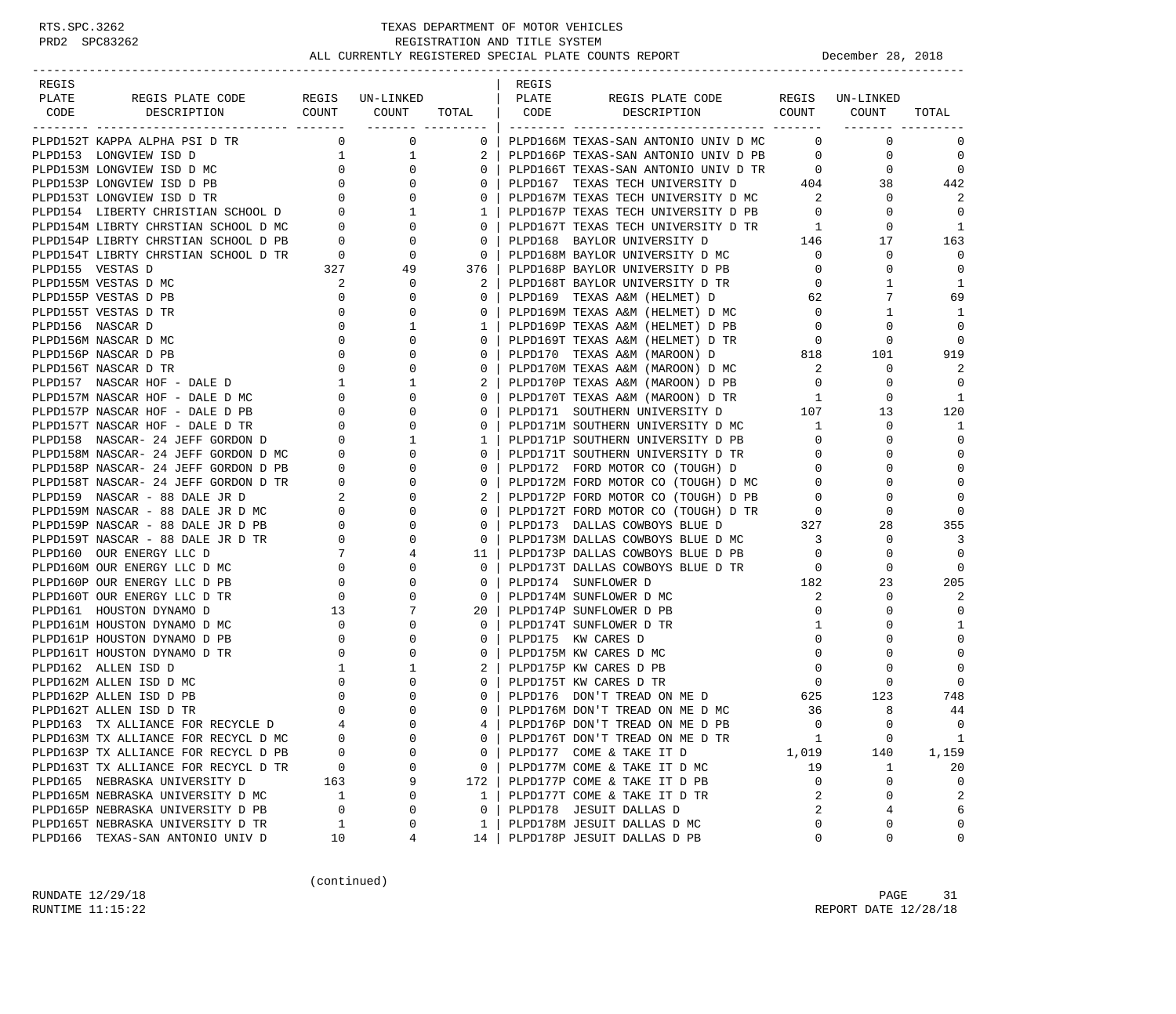-----------------------------------------------------------------------------------------------------------------------------------

| REGIS |                                                                                                                                                                                                                                            |                                                                                                                                                                                                                                   |                                                                                                                                                                                                                                                                                                    |                            | REGIS |                                                                        |                                                    |                      |                 |
|-------|--------------------------------------------------------------------------------------------------------------------------------------------------------------------------------------------------------------------------------------------|-----------------------------------------------------------------------------------------------------------------------------------------------------------------------------------------------------------------------------------|----------------------------------------------------------------------------------------------------------------------------------------------------------------------------------------------------------------------------------------------------------------------------------------------------|----------------------------|-------|------------------------------------------------------------------------|----------------------------------------------------|----------------------|-----------------|
| PLATE |                                                                                                                                                                                                                                            |                                                                                                                                                                                                                                   |                                                                                                                                                                                                                                                                                                    |                            |       |                                                                        |                                                    |                      |                 |
| CODE  |                                                                                                                                                                                                                                            |                                                                                                                                                                                                                                   |                                                                                                                                                                                                                                                                                                    |                            |       |                                                                        |                                                    |                      | TOTAL           |
|       |                                                                                                                                                                                                                                            |                                                                                                                                                                                                                                   |                                                                                                                                                                                                                                                                                                    |                            |       |                                                                        | $\mathbf{0}$                                       | $\overline{0}$       | $\Omega$        |
|       | PLPD178T JESUIT DALLAS D TR $\begin{array}{ccc} 0 & 0 & 0 \\ 0 & 25 & 4 \end{array}$ PLPD193M TEXAS NURSE D MC PLPD179 KILGORE RANGERETTES D                                                                                               |                                                                                                                                                                                                                                   |                                                                                                                                                                                                                                                                                                    |                            |       |                                                                        | $\mathbf 0$                                        | $\Omega$             | $\mathbf 0$     |
|       |                                                                                                                                                                                                                                            |                                                                                                                                                                                                                                   |                                                                                                                                                                                                                                                                                                    |                            |       |                                                                        |                                                    | 0<br>$\Omega$        | $\Omega$        |
|       |                                                                                                                                                                                                                                            |                                                                                                                                                                                                                                   |                                                                                                                                                                                                                                                                                                    |                            |       |                                                                        |                                                    | $4\overline{ }$<br>2 | 6               |
|       |                                                                                                                                                                                                                                            |                                                                                                                                                                                                                                   |                                                                                                                                                                                                                                                                                                    |                            |       | 0   PLPD194M ARIZONA UNIVERSITY D MC                                   | $\mathbf 0$                                        | $\Omega$             |                 |
|       | PLPD179 KILGORE RANGERETTES D MC<br>PLPD179M KILGORE RANGERETTES D MC<br>PLPD179P KILGORE RANGERETTES D PB<br>PLPD179T KILGORE RANGERETTES D PB<br>PLPD179T KILGORE RANGERETTES D TR<br>PLPD179T KILGORE RANGERETTES D TR<br>PLPD194M ARIZ |                                                                                                                                                                                                                                   |                                                                                                                                                                                                                                                                                                    |                            |       |                                                                        | $\Omega$                                           | $\Omega$             | $\Omega$        |
|       |                                                                                                                                                                                                                                            |                                                                                                                                                                                                                                   | $\begin{array}{cccccc} & & & 16 & & & & \\ & & 1 & & & & & \\ & & 0 & & & & & \\ & & 0 & & & & & \\ & & 0 & & & & & \\ & & 0 & & & & & \\ & & 0 & & & & & \\ & & 0 & & & & & \\ & & & 0 & & & & \\ & & & & \ddots & & & \\ & & & & & & & & \\ & & & & & & & & \\ & & & & & & & & & \\ \end{array}$ |                            |       |                                                                        | $\Omega$                                           | $\Omega$             | $\Omega$        |
|       |                                                                                                                                                                                                                                            |                                                                                                                                                                                                                                   |                                                                                                                                                                                                                                                                                                    |                            |       |                                                                        | 5                                                  | $\Omega$             |                 |
|       | PLPD180T PEACE OFFICER MEM D TR                                                                                                                                                                                                            | $\overline{0}$                                                                                                                                                                                                                    |                                                                                                                                                                                                                                                                                                    | 0 <sup>1</sup>             |       | PLPD195M BOISE STATE UNIV D MC                                         | $\mathbf{0}$                                       | $\mathbf 0$          | $\Omega$        |
|       | PLPD181 SIGMA GAMMA RHO D                                                                                                                                                                                                                  | 4                                                                                                                                                                                                                                 |                                                                                                                                                                                                                                                                                                    |                            |       | PLPD195P BOISE STATE UNIV D PB                                         | $\Omega$                                           |                      |                 |
|       | PLPD181M SIGMA GAMMA RHO D MC                                                                                                                                                                                                              | $\overline{0}$                                                                                                                                                                                                                    |                                                                                                                                                                                                                                                                                                    | $\Omega$                   |       | PLPD195T BOISE STATE UNIV D TR                                         | $\mathbf{0}$                                       | $\Omega$             | $\cap$          |
|       | PLPD181P SIGMA GAMMA RHO D PB                                                                                                                                                                                                              | $\Omega$                                                                                                                                                                                                                          |                                                                                                                                                                                                                                                                                                    | $\Omega$                   |       | PLPD196 BRIGHAM YOUNG UNIV D                                           | 73                                                 | 15                   | 88              |
|       | PLPD181T SIGMA GAMMA RHO D TR                                                                                                                                                                                                              | 0                                                                                                                                                                                                                                 |                                                                                                                                                                                                                                                                                                    | $\mathbf{0}$               |       | PLPD196M BRIGHAM YOUNG UNIV D MC                                       | $\overline{0}$                                     | $\mathbf 0$          | $\Omega$        |
|       | PLPD183 DR PEPPER D                                                                                                                                                                                                                        | -5                                                                                                                                                                                                                                |                                                                                                                                                                                                                                                                                                    | 8                          |       | PLPD196P BRIGHAM YOUNG UNIV D PB                                       | $\mathbf 0$                                        | $\Omega$             |                 |
|       | PLPD183M DR PEPPER D MC                                                                                                                                                                                                                    | $\overline{0}$                                                                                                                                                                                                                    |                                                                                                                                                                                                                                                                                                    | $\Omega$                   |       | PLPD196T BRIGHAM YOUNG UNIV D TR                                       | $\overline{0}$                                     | $\Omega$             | $\Omega$        |
|       | PLPD183M DR PEPPER D MC<br>PLPD183P DR PEPPER D PB<br>0<br>PLPD183T DR PEPPER D TR<br>0<br>PLPD184 IGNITE-STREAM ENERGY D MC<br>PLPD184P IGNITE-STREAM ENERGY D PB<br>0<br>PLPD184P IGNITE-STREAM ENERGY D PB<br>0<br>0<br>0               |                                                                                                                                                                                                                                   |                                                                                                                                                                                                                                                                                                    | $\Omega$                   |       | PLPD197 ILLINOIS UNIVERSITY D                                          | $\mathbf{1}$                                       | $\Omega$             | $\mathbf{1}$    |
|       |                                                                                                                                                                                                                                            |                                                                                                                                                                                                                                   |                                                                                                                                                                                                                                                                                                    | 0 <sup>1</sup>             |       | PLPD197M ILLINOIS UNIVERSITY D MC                                      | $\mathbf 0$                                        | $\mathbf 0$          | $\Omega$        |
|       |                                                                                                                                                                                                                                            |                                                                                                                                                                                                                                   |                                                                                                                                                                                                                                                                                                    | $1 \mid$                   |       | PLPD197P ILLINOIS UNIVERSITY D PB                                      | $\mathbf 0$                                        | $\Omega$             |                 |
|       |                                                                                                                                                                                                                                            |                                                                                                                                                                                                                                   |                                                                                                                                                                                                                                                                                                    | $\overline{0}$             |       |                                                                        |                                                    | $\mathbf 0$          |                 |
|       |                                                                                                                                                                                                                                            |                                                                                                                                                                                                                                   |                                                                                                                                                                                                                                                                                                    | $\Omega$                   |       | PLPD197T ILLINOIS UNIVERSITY D TR<br>PLPD198 PURDUE UNIVERSITY D 103   |                                                    | 11                   | 114             |
|       | PLPD184T IGNITE-STREAM ENERGY D TR                                                                                                                                                                                                         |                                                                                                                                                                                                                                   |                                                                                                                                                                                                                                                                                                    | 0 <sup>1</sup>             |       | PLPD198M PURDUE UNIVERSITY D MC                                        | $\overline{0}$                                     | $\mathbf 0$          | $\Omega$        |
|       | PLPD186 TEXAS 811 D                                                                                                                                                                                                                        |                                                                                                                                                                                                                                   |                                                                                                                                                                                                                                                                                                    | $1 \mid$                   |       | PLPD198P PURDUE UNIVERSITY D PB                                        | $\overline{0}$                                     | $\mathbf{0}$         | $\Omega$        |
|       | PLPD186M TEXAS 811 D MC                                                                                                                                                                                                                    |                                                                                                                                                                                                                                   |                                                                                                                                                                                                                                                                                                    | $\Omega$                   |       | PLPD198T PURDUE UNIVERSITY D TR                                        | $\overline{1}$                                     | -1                   |                 |
|       | PLPD186P TEXAS 811 D PB                                                                                                                                                                                                                    |                                                                                                                                                                                                                                   |                                                                                                                                                                                                                                                                                                    | $\Omega$                   |       | PLPD199 USA PRIDE D                                                    | 142                                                | 24                   | 166             |
|       | PLPD186T TEXAS 811 D TR                                                                                                                                                                                                                    |                                                                                                                                                                                                                                   |                                                                                                                                                                                                                                                                                                    |                            |       | 0 PLPD199M USA PRIDE D MC                                              | $\overline{\mathbf{3}}$                            | $\Omega$             | 3               |
|       | PLPDI86T TEXAS 811 D TR<br>PLPD187 DALLAS MAVERICKS BLUE D MC 0<br>PLPD187M DALLAS MAVERICKS BLUE D MC 0<br>PLPD187P DALLAS MAVERICKS BLUE D PB 0                                                                                          |                                                                                                                                                                                                                                   |                                                                                                                                                                                                                                                                                                    |                            |       | 17   PLPD199P USA PRIDE D PB                                           | $\overline{0}$                                     | $\mathbf 0$          | $\Omega$        |
|       |                                                                                                                                                                                                                                            |                                                                                                                                                                                                                                   |                                                                                                                                                                                                                                                                                                    | $\Omega$                   |       | PLPD199T USA PRIDE D TR                                                |                                                    | $\Omega$             |                 |
|       |                                                                                                                                                                                                                                            |                                                                                                                                                                                                                                   |                                                                                                                                                                                                                                                                                                    | $\overline{0}$             |       | $\begin{array}{c}\n 133 \\  1\n \end{array}$<br>PLPD201 TEXAS 4 EVER D |                                                    | 23                   | 156             |
|       | PLPD187T DALLAS MAVERICKS BLUE D TR<br>PLPD188 TEXAS-ARLINGTON UNIV D 19<br>PLPD188M TEXAS-ARLINGTON UNIV D MC 0<br>PLPD188P TEXAS-ARLINGTON UNIV D PB 0<br>PLPD188T TEXAS-ARLINGTON UNIV D TR 0                                           |                                                                                                                                                                                                                                   |                                                                                                                                                                                                                                                                                                    | $\overline{0}$             |       | PLPD201M TEXAS 4 EVER D MC                                             | $\mathbf{1}$                                       | $\Omega$             | -1              |
|       |                                                                                                                                                                                                                                            |                                                                                                                                                                                                                                   |                                                                                                                                                                                                                                                                                                    |                            |       | 19   PLPD201P TEXAS 4 EVER D PB                                        | $\overline{0}$                                     | $\mathbf 0$          | $\Omega$        |
|       |                                                                                                                                                                                                                                            |                                                                                                                                                                                                                                   |                                                                                                                                                                                                                                                                                                    | $\Omega$                   |       | PLPD201T TEXAS 4 EVER D TRAILER                                        | $\overline{0}$                                     | $\Omega$             |                 |
|       |                                                                                                                                                                                                                                            |                                                                                                                                                                                                                                   |                                                                                                                                                                                                                                                                                                    | $\mathbf{0}$               |       | PLPD203 DEEP IN THE HEART D                                            | 84                                                 | 10                   | 94              |
|       |                                                                                                                                                                                                                                            |                                                                                                                                                                                                                                   |                                                                                                                                                                                                                                                                                                    | $\overline{0}$             |       | PLPD203M DEEP IN THE HEART D MC                                        | 4                                                  | $\Omega$             | $\overline{4}$  |
|       | PLPD189 RATHER BE GOLFING D                                                                                                                                                                                                                |                                                                                                                                                                                                                                   | 6                                                                                                                                                                                                                                                                                                  | 38 I                       |       | PLPD203P DEEP IN THE HEART D PB                                        | $\overline{0}$                                     | $\mathbf 0$          | $\Omega$        |
|       | PLPD189M RATHER BE GOLFING D MC                                                                                                                                                                                                            |                                                                                                                                                                                                                                   | $\mathbf 0$                                                                                                                                                                                                                                                                                        | $\Omega$                   |       | PLPD203T DEEP IN THE HEART D TR                                        | 1                                                  | $\Omega$             | $\mathbf{1}$    |
|       | PLPD189P RATHER BE GOLFING D PB                                                                                                                                                                                                            | $\begin{array}{cccc} 1\text{K} & & & 0 \\ & & 32 & & \\ & & 0 & & \\ & & 0 & & \\ & & 0 & & \\ & & 0 & & \\ & & 0 & & \\ & & 0 & & \\ & & 0 & & \\ & & & 0 & & \\ & & & 0 & & \\ & & & & 0 & & \\ & & & & & 0 & & \\ \end{array}$ | 0                                                                                                                                                                                                                                                                                                  | $0-1$                      |       | PLPD204 FREEBIRDS D                                                    | $\mathbf{0}$                                       | $\Omega$             | $\overline{0}$  |
|       | PLPD189T RATHER BE GOLFING D TR                                                                                                                                                                                                            |                                                                                                                                                                                                                                   | $\Omega$                                                                                                                                                                                                                                                                                           | $\Omega$                   |       | PLPD204M FREEBIRDS D MC                                                | $\Omega$                                           | $\cap$               | $\Omega$        |
|       | PLPD190 TX MOTOR SPEEDWAY D                                                                                                                                                                                                                |                                                                                                                                                                                                                                   | 1                                                                                                                                                                                                                                                                                                  | $2-1$                      |       | PLPD204P FREEBIRDS D PB                                                | $\Omega$                                           | $\Omega$             | $\Omega$        |
|       | PLPD190M TX MOTOR SPEEDWAY D MC                                                                                                                                                                                                            |                                                                                                                                                                                                                                   | $\Omega$                                                                                                                                                                                                                                                                                           | 0 <sup>1</sup>             |       | PLPD204T FREEBIRDS D TR                                                | $\mathbf 0$                                        | $\Omega$             | $\Omega$        |
|       | PLPD190P TX MOTOR SPEEDWAY D PB                                                                                                                                                                                                            |                                                                                                                                                                                                                                   |                                                                                                                                                                                                                                                                                                    | $\Omega$                   |       | PLPD205 TEXAS STARS HOCKEY D                                           | 1                                                  | $\overline{a}$       | 3               |
|       | PLPD190T TX MOTOR SPEEDWAY D TR                                                                                                                                                                                                            |                                                                                                                                                                                                                                   | $\Omega$                                                                                                                                                                                                                                                                                           | $\overline{0}$             |       | PLPD205M TEXAS STARS HOCKEY D MC                                       | $\mathbf 0$                                        | $\Omega$             | $\Omega$        |
|       | PLPD191 HOUSTON ROCKETS D                                                                                                                                                                                                                  |                                                                                                                                                                                                                                   | 10                                                                                                                                                                                                                                                                                                 | $126$                      |       | PLPD205P TEXAS STARS HOCKEY D PB                                       | $\Omega$                                           | $\Omega$             |                 |
|       | PLPD191M HOUSTON ROCKETS D MC                                                                                                                                                                                                              | $\begin{matrix}0\\0\\0\end{matrix}$                                                                                                                                                                                               | $\mathbf 0$                                                                                                                                                                                                                                                                                        | $\overline{0}$             |       | PLPD205T TEXAS STARS HOCKEY D TR                                       | $\mathsf{O}$                                       | $\mathbf 0$          | $\Omega$        |
|       | PLPD191P HOUSTON ROCKETS D PB                                                                                                                                                                                                              |                                                                                                                                                                                                                                   | $\Omega$                                                                                                                                                                                                                                                                                           | $\Omega$                   |       | PLPD206 FW CATS BASEBALL D                                             | $\mathbf 0$                                        | $\Omega$             |                 |
|       | PLPD191T HOUSTON ROCKETS D TR                                                                                                                                                                                                              |                                                                                                                                                                                                                                   | $\Omega$                                                                                                                                                                                                                                                                                           | 0 <sup>1</sup>             |       | PLPD206M FW CATS BASEBALL D MC                                         | $\overline{0}$                                     | $\Omega$             |                 |
|       | PLPD192 COPPELL COWBOYS D                                                                                                                                                                                                                  | $\Omega$                                                                                                                                                                                                                          | $\Omega$                                                                                                                                                                                                                                                                                           | $\Omega$                   |       | PLPD206P FW CATS BASEBALL D PB                                         | $\Omega$                                           | $\Omega$             |                 |
|       | PLPD192M COPPELL COWBOYS D MC<br>PLPD192P COPPELL COWBOYS D PB                                                                                                                                                                             | $\overline{0}$                                                                                                                                                                                                                    | 0<br>$\mathbf 0$                                                                                                                                                                                                                                                                                   | $\overline{0}$<br>$\Omega$ |       | PLPD206T FW CATS BASEBALL D TR<br>PLPD207 LARGE STAR PINK D            | $\overline{0}$                                     | $\mathbf 0$          | $\Omega$<br>753 |
|       | PLPD192T COPPELL COWBOYS D TR                                                                                                                                                                                                              | $\begin{array}{c} 0 \\ 0 \\ 2 \end{array}$                                                                                                                                                                                        | $\mathbf 0$                                                                                                                                                                                                                                                                                        | $\Omega$                   |       |                                                                        | $\begin{bmatrix} 0 \\ 638 \\ 0 \\ 0 \end{bmatrix}$ | 115<br>$\mathbf 0$   | $\overline{0}$  |
|       | PLPD193 TEXAS NURSE D                                                                                                                                                                                                                      |                                                                                                                                                                                                                                   | 3                                                                                                                                                                                                                                                                                                  |                            |       | PLPD207M LARGE STAR PINK D MC<br>5 PLPD207P LARGE STAR PINK D PB       |                                                    | $\Omega$             | $\Omega$        |
|       |                                                                                                                                                                                                                                            |                                                                                                                                                                                                                                   |                                                                                                                                                                                                                                                                                                    |                            |       |                                                                        |                                                    |                      |                 |

(continued)

RUNDATE  $12/29/18$  PAGE 32 RUNTIME 11:15:22 REPORT DATE 12/28/18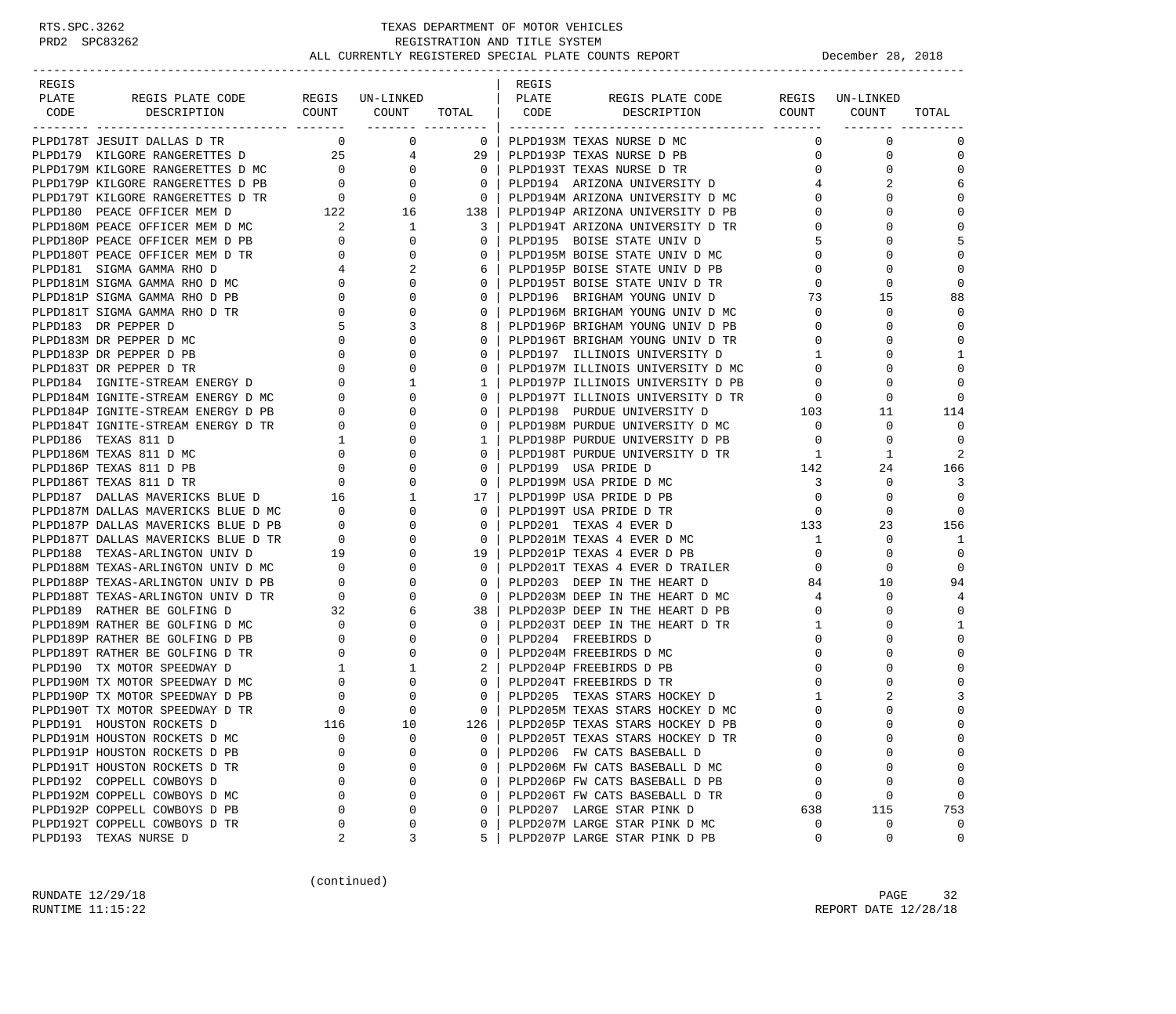-----------------------------------------------------------------------------------------------------------------------------------

|                               |              |                |                                                                      |                |                                                                                                                              | TOTAL          |
|-------------------------------|--------------|----------------|----------------------------------------------------------------------|----------------|------------------------------------------------------------------------------------------------------------------------------|----------------|
|                               |              |                |                                                                      |                |                                                                                                                              |                |
|                               |              |                |                                                                      |                |                                                                                                                              | 1              |
|                               |              |                |                                                                      |                |                                                                                                                              | $\mathbf 0$    |
|                               |              |                |                                                                      |                |                                                                                                                              | $\overline{0}$ |
|                               |              |                |                                                                      |                |                                                                                                                              | 76             |
|                               |              |                |                                                                      |                |                                                                                                                              | $\Omega$       |
|                               |              |                |                                                                      |                |                                                                                                                              | $\Omega$       |
|                               |              |                |                                                                      |                |                                                                                                                              | $\mathbf{1}$   |
|                               |              |                |                                                                      |                |                                                                                                                              | $\Omega$       |
|                               |              |                |                                                                      |                |                                                                                                                              | $\Omega$       |
|                               |              |                |                                                                      |                |                                                                                                                              |                |
|                               |              |                |                                                                      |                |                                                                                                                              | $\Omega$       |
|                               |              |                |                                                                      |                |                                                                                                                              | 117            |
|                               |              |                |                                                                      |                |                                                                                                                              | $\Omega$       |
|                               |              |                |                                                                      |                |                                                                                                                              |                |
|                               |              |                |                                                                      |                |                                                                                                                              | $\Omega$       |
|                               |              |                |                                                                      |                |                                                                                                                              | 137            |
|                               |              |                |                                                                      |                |                                                                                                                              | 3              |
|                               |              |                |                                                                      |                |                                                                                                                              | $\Omega$       |
|                               |              |                |                                                                      |                |                                                                                                                              | $\mathbf 0$    |
|                               |              |                |                                                                      |                |                                                                                                                              | 1              |
|                               |              |                |                                                                      |                |                                                                                                                              | $\Omega$       |
|                               |              |                |                                                                      |                |                                                                                                                              | $\Omega$       |
|                               |              |                |                                                                      |                |                                                                                                                              |                |
|                               |              |                |                                                                      |                |                                                                                                                              | 185            |
|                               |              |                |                                                                      |                |                                                                                                                              | $\Omega$       |
|                               |              |                |                                                                      |                |                                                                                                                              | 1              |
|                               |              |                |                                                                      |                |                                                                                                                              | $\Omega$       |
|                               |              |                |                                                                      |                |                                                                                                                              | 41             |
|                               |              |                |                                                                      |                |                                                                                                                              | -1             |
|                               |              |                |                                                                      |                |                                                                                                                              | $\mathbf 0$    |
|                               |              |                |                                                                      |                |                                                                                                                              | $\mathbf{1}$   |
|                               |              |                |                                                                      |                |                                                                                                                              | 65             |
|                               |              |                |                                                                      |                |                                                                                                                              | $\Omega$       |
|                               |              |                |                                                                      |                |                                                                                                                              | $\Omega$       |
|                               |              |                |                                                                      |                |                                                                                                                              | $\Omega$       |
|                               |              |                |                                                                      |                |                                                                                                                              | 268            |
|                               |              |                |                                                                      |                |                                                                                                                              | $\overline{2}$ |
|                               |              |                |                                                                      |                |                                                                                                                              |                |
|                               |              |                |                                                                      |                |                                                                                                                              | -1             |
|                               |              |                |                                                                      |                |                                                                                                                              | 220            |
|                               |              |                |                                                                      |                |                                                                                                                              | 7              |
|                               |              |                |                                                                      |                |                                                                                                                              | $\Omega$       |
|                               |              |                |                                                                      |                |                                                                                                                              |                |
|                               | $\Omega$     | $\Omega$       |                                                                      |                |                                                                                                                              | 2<br>3         |
| PLPD219P TEXAS ROADHOUSE D PB |              |                | PLPD237 KELLER HIGH SCHOOL D                                         | $\mathbf{1}$   | 2                                                                                                                            |                |
| PLPD219T TEXAS ROADHOUSE D TR | $\mathbf{0}$ | $\Omega$       |                                                                      | $\overline{0}$ | 0                                                                                                                            | $\Omega$       |
| PLPD220 PROSPER ISD D         | 3            | $\overline{3}$ | PLPD237M KELLER HIGH SCHOOL D MC<br>PLPD237P KELLER HIGH SCHOOL D PB | $\Omega$       | $\Omega$                                                                                                                     |                |
| PLPD220M PROSPER ISD D MC     | $\mathbf 0$  | $0-1$          | PLPD237T KELLER HIGH SCHOOL D TR                                     |                | $\begin{tabular}{ccccc} \bf{R} & & & 0 & & 0 \\ & & 107 & & 15 \\ \bf MC & & 0 & & 0 \\ \bf PB & & 0 & & 0 \\ \end{tabular}$ | $\mathbf 0$    |
| PLPD220P PROSPER ISD D PB     | $\mathbf 0$  | $\overline{0}$ | PLPD238 MICHIGAN STATE UNIV D                                        |                |                                                                                                                              | 122            |
| PLPD220T PROSPER ISD D TR     | $\mathbf 0$  | $\overline{0}$ | PLPD238M MICHIGAN STATE UNIV D MC                                    |                |                                                                                                                              | $\overline{0}$ |
| PLPD225 ARIZONA STATE UNIV D  | 8            |                | 89 PLPD238P MICHIGAN STATE UNIV D PB                                 |                |                                                                                                                              | $\overline{0}$ |

(continued)

RUNDATE  $12/29/18$  PAGE 33 RUNTIME 11:15:22 REPORT DATE 12/28/18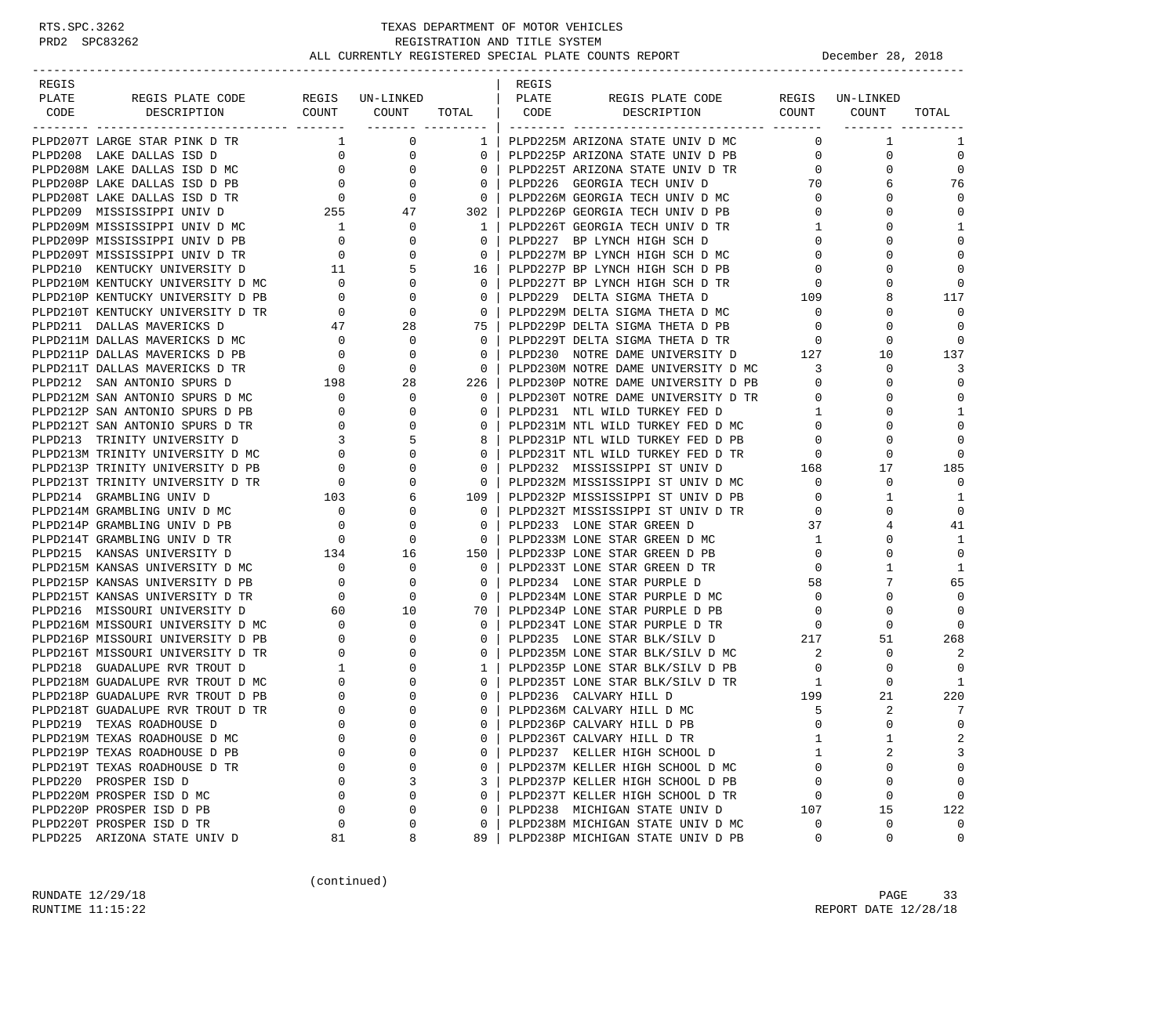-----------------------------------------------------------------------------------------------------------------------------------

| REGIS |  |  | REGIS |                                                                                                                                                                                                                                     |  |                         |
|-------|--|--|-------|-------------------------------------------------------------------------------------------------------------------------------------------------------------------------------------------------------------------------------------|--|-------------------------|
| PLATE |  |  |       |                                                                                                                                                                                                                                     |  |                         |
| CODE  |  |  |       |                                                                                                                                                                                                                                     |  | TOTAL                   |
|       |  |  |       | <b>EXAMPLE AND A SECRET CONTROL MONEY CONTROL MANUELE AND ASSESS TO A SECRET CONTROL MONEY CONTROL MONEY CONTROL MANUELE AND A SECRET CONTROL MONEY CONTROL MONEY CONTROL MANUELE AND A SECRET CONTROL MONEY CONTROL MONEY CONT</b> |  | $\Omega$                |
|       |  |  |       |                                                                                                                                                                                                                                     |  |                         |
|       |  |  |       |                                                                                                                                                                                                                                     |  | $\mathbf 0$<br>$\Omega$ |
|       |  |  |       |                                                                                                                                                                                                                                     |  |                         |
|       |  |  |       |                                                                                                                                                                                                                                     |  | 107<br>$\Omega$         |
|       |  |  |       |                                                                                                                                                                                                                                     |  | $\Omega$                |
|       |  |  |       |                                                                                                                                                                                                                                     |  | $\Omega$                |
|       |  |  |       |                                                                                                                                                                                                                                     |  |                         |
|       |  |  |       |                                                                                                                                                                                                                                     |  | $\Omega$                |
|       |  |  |       |                                                                                                                                                                                                                                     |  | $\Omega$                |
|       |  |  |       |                                                                                                                                                                                                                                     |  | $\cap$                  |
|       |  |  |       |                                                                                                                                                                                                                                     |  | 10                      |
|       |  |  |       |                                                                                                                                                                                                                                     |  | $\Omega$                |
|       |  |  |       |                                                                                                                                                                                                                                     |  |                         |
|       |  |  |       |                                                                                                                                                                                                                                     |  | $\Omega$                |
|       |  |  |       |                                                                                                                                                                                                                                     |  | 14                      |
|       |  |  |       |                                                                                                                                                                                                                                     |  | 1                       |
|       |  |  |       |                                                                                                                                                                                                                                     |  | $\Omega$                |
|       |  |  |       |                                                                                                                                                                                                                                     |  | $\mathbf 0$             |
|       |  |  |       |                                                                                                                                                                                                                                     |  | 2                       |
|       |  |  |       |                                                                                                                                                                                                                                     |  | $\Omega$                |
|       |  |  |       |                                                                                                                                                                                                                                     |  | $\Omega$                |
|       |  |  |       |                                                                                                                                                                                                                                     |  | $\Omega$                |
|       |  |  |       |                                                                                                                                                                                                                                     |  | 54                      |
|       |  |  |       |                                                                                                                                                                                                                                     |  | $\Omega$                |
|       |  |  |       |                                                                                                                                                                                                                                     |  | $\mathbf 0$             |
|       |  |  |       |                                                                                                                                                                                                                                     |  |                         |
|       |  |  |       |                                                                                                                                                                                                                                     |  | 9                       |
|       |  |  |       |                                                                                                                                                                                                                                     |  |                         |
|       |  |  |       |                                                                                                                                                                                                                                     |  | $\Omega$                |
|       |  |  |       |                                                                                                                                                                                                                                     |  |                         |
|       |  |  |       |                                                                                                                                                                                                                                     |  | 338                     |
|       |  |  |       |                                                                                                                                                                                                                                     |  | -1                      |
|       |  |  |       |                                                                                                                                                                                                                                     |  | $\mathbf 0$             |
|       |  |  |       |                                                                                                                                                                                                                                     |  | $\overline{1}$          |
|       |  |  |       |                                                                                                                                                                                                                                     |  | 32                      |
|       |  |  |       |                                                                                                                                                                                                                                     |  | $\Omega$                |
|       |  |  |       |                                                                                                                                                                                                                                     |  | $\Omega$                |
|       |  |  |       |                                                                                                                                                                                                                                     |  | $\Omega$                |
|       |  |  |       |                                                                                                                                                                                                                                     |  | $\Omega$                |
|       |  |  |       |                                                                                                                                                                                                                                     |  | $\Omega$                |
|       |  |  |       |                                                                                                                                                                                                                                     |  |                         |
|       |  |  |       |                                                                                                                                                                                                                                     |  | $\mathbf 0$             |
|       |  |  |       |                                                                                                                                                                                                                                     |  | $\mathbf{1}$            |
|       |  |  |       |                                                                                                                                                                                                                                     |  |                         |
|       |  |  |       |                                                                                                                                                                                                                                     |  |                         |
|       |  |  |       |                                                                                                                                                                                                                                     |  | $\Omega$                |
|       |  |  |       |                                                                                                                                                                                                                                     |  |                         |
|       |  |  |       |                                                                                                                                                                                                                                     |  | $\mathbf 0$             |
|       |  |  |       |                                                                                                                                                                                                                                     |  | $\Omega$                |

(continued)

RUNDATE  $12/29/18$  PAGE 34 RUNTIME 11:15:22 REPORT DATE 12/28/18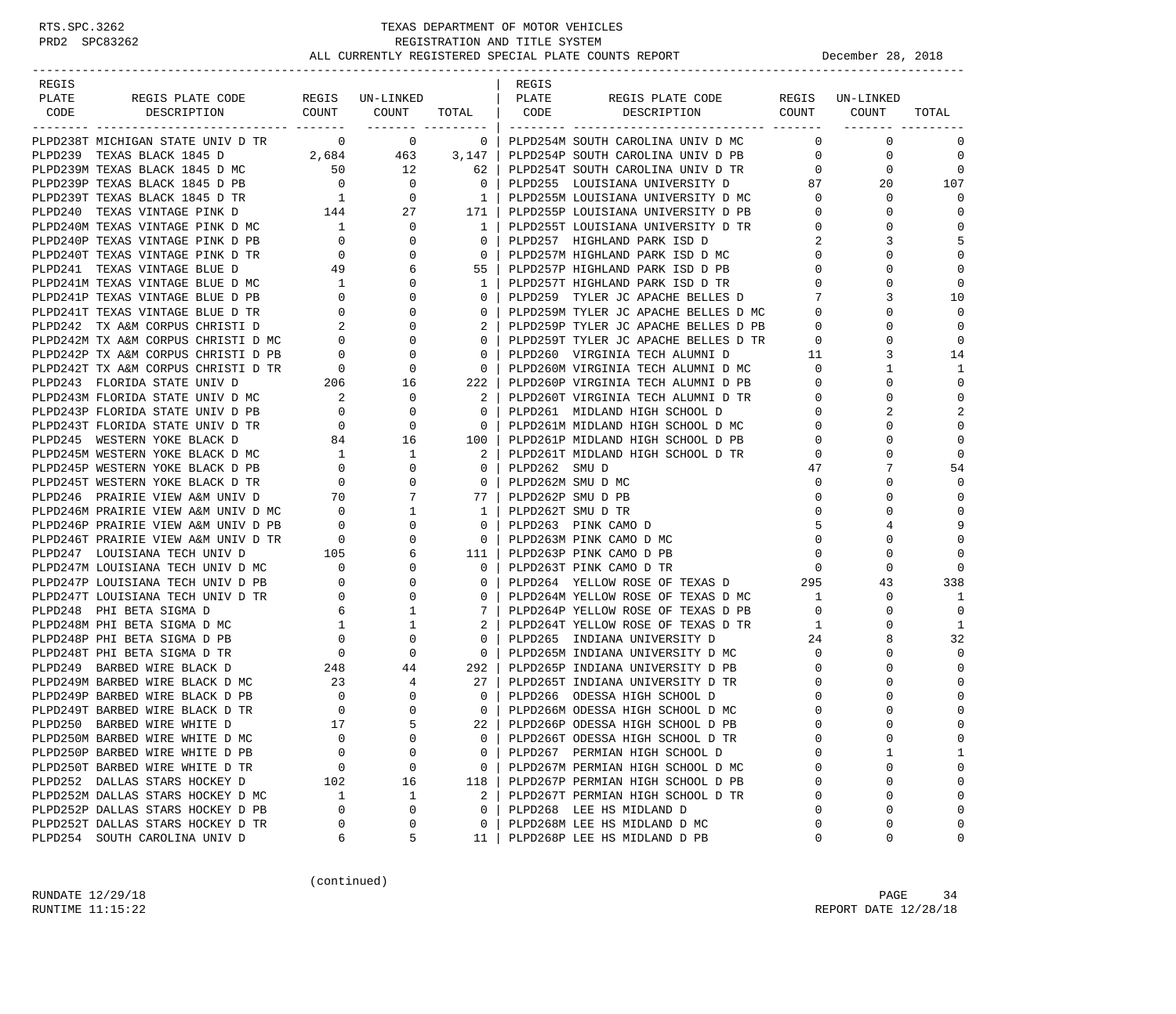| REGIS |                                                                                                                                                                                                                                              |                                       |                                  |                                                     | REGIS  |                                                                                    |                                     |                 |             |
|-------|----------------------------------------------------------------------------------------------------------------------------------------------------------------------------------------------------------------------------------------------|---------------------------------------|----------------------------------|-----------------------------------------------------|--------|------------------------------------------------------------------------------------|-------------------------------------|-----------------|-------------|
| PLATE | REGIS PLATE CODE                                                                                                                                                                                                                             |                                       | REGIS UN-LINKED                  |                                                     | PLATE  | REGIS PLATE CODE                                                                   |                                     | REGIS UN-LINKED |             |
| CODE  | DESCRIPTION                                                                                                                                                                                                                                  |                                       | COUNT COUNT                      | _______ ____________                                |        | TOTAL   CODE DESCRIPTION COUNT COUNT                                               |                                     |                 | TOTAL       |
|       | PLPD268T LEE HS MIDLAND D TR                                                                                                                                                                                                                 |                                       | $0 \qquad \qquad$<br>0           | $0-1$                                               |        | PLPD299P TX STATE RIFLE ASSOC D PB                                                 | $\overline{0}$                      | $\mathbf{0}$    | $\mathbf 0$ |
|       | PLPD269 OLYMPIC TEAM USA D<br>PLPD269M OLYMPIC TEAM USA D MC<br>PLPD269P OLYMPIC TEAM USA D PB 0 0 0<br>PLPD269T OLYMPIC TEAM USA D TR 0 0 0<br>PLPD271 IOWA STATE UNIVERSITY D 125 7                                                        |                                       |                                  | $\mathbf{0}$                                        |        | PLPD299T TX STATE RIFLE ASSOC D TR                                                 | $\overline{0}$                      | $\mathbf{0}$    | $\mathbf 0$ |
|       |                                                                                                                                                                                                                                              |                                       |                                  | $\mathbf{0}$                                        |        | PLPD300 TEXAS TOUGH D                                                              | 63 —                                | 13              | 76          |
|       |                                                                                                                                                                                                                                              |                                       |                                  | 0                                                   |        | PLPD300M TEXAS TOUGH D MOTORCYCLE 1                                                |                                     | $\mathbf{0}$    | 1           |
|       |                                                                                                                                                                                                                                              |                                       |                                  | $\mathbf{0}$                                        |        | PLPD300P TEXAS TOUGH D PB                                                          | $\overline{0}$                      | $\mathbf{0}$    | $\mathbf 0$ |
|       |                                                                                                                                                                                                                                              |                                       |                                  | 132                                                 |        | PLPD300T TEXAS TOUGH D TRAILER                                                     | $\overline{0}$                      | 1               | 1           |
|       | PLPD271M IOWA STATE UNIVERSITY D MC 1                                                                                                                                                                                                        |                                       | $\mathbf{1}$                     | 2                                                   |        | PLPD301 TEXAS VINTAGE D WHITE 73                                                   |                                     | 16              | 89          |
|       | PLPD271P IOWA STATE UNIVERSITY D PB                                                                                                                                                                                                          | $\overline{0}$                        | $\mathbf 0$                      | $\Omega$                                            |        | PLPD301M TEXAS VINTAGE D WHITE MC                                                  | $\overline{0}$                      | $\mathbf{1}$    | 1           |
|       | PLPD271T IOWA STATE UNIVERSITY D TR 0                                                                                                                                                                                                        |                                       | 0                                | $\Omega$                                            |        | PLPD301P TEXAS VINTAGE D WHITE PB                                                  | $\overline{0}$                      | $\mathbf 0$     | $\Omega$    |
|       | PLPD276 UNIVERSITY OF COLORADO D                                                                                                                                                                                                             | 150                                   | 21                               | 171                                                 |        | PLPD301T TEXAS VINTAGE D WHITE TR                                                  | $\overline{0}$                      | 0               | $\mathbf 0$ |
|       | PLPD276M UNIVERSITY OF COLORADO D MC                                                                                                                                                                                                         | $\overline{1}$                        | $\overline{\phantom{0}}$         | $\frac{1}{1}$                                       |        | PLPD302 TEXAS VINTAGE D BLACK                                                      | $\begin{array}{c}0\\449\end{array}$ | 52              | 501         |
|       | PLPD276P UNIVERSITY OF COLORADO D PB                                                                                                                                                                                                         | $\overline{0}$                        | $\mathbf 0$                      | $\overline{0}$                                      |        | PLPD302M TEXAS VINTAGE D BLACK MC                                                  | 14                                  | $\mathbf{1}$    | 15          |
|       | PLPD276T UNIVERSITY OF COLORADO D TR                                                                                                                                                                                                         | $\overline{0}$                        | $\mathbf 0$                      | $\overline{\phantom{0}}$ 0 $\overline{\phantom{0}}$ |        | PLPD302P TEXAS VINTAGE D BLACK PB                                                  | $\overline{0}$                      | 0               | $\Omega$    |
|       | PLPD282 TEXAS OIL AND GAS D                                                                                                                                                                                                                  |                                       | 436 77                           | 513                                                 |        | PLPD302T TEXAS VINTAGE D BLACK TR                                                  | $\overline{1}$                      | $\Omega$        | 1           |
|       | PLPD282M TEXAS OIL AND GAS D MC                                                                                                                                                                                                              |                                       | $\overline{1}$                   | 5                                                   |        | PLPD303 LONE STAR BADGE D                                                          | 211                                 | 56              | 267         |
|       | PLPD282P TEXAS OIL AND GAS D PB                                                                                                                                                                                                              | $\begin{array}{c} 4 \\ 0 \end{array}$ | $\overline{0}$                   | $\overline{0}$                                      |        | PLPD303M LONE STAR BADGE D MC                                                      | $\overline{1}$                      | 2               | 3           |
|       |                                                                                                                                                                                                                                              |                                       | $\overline{0}$                   | $\overline{\phantom{a}3}$                           |        | PLPD303P LONE STAR BADGE D PB                                                      | $\overline{0}$                      | $\mathbf 0$     | $\Omega$    |
|       | PLPD282T TEXAS OIL AND GAS D TR<br>PLPD283 LONE STAR 1836 D 427<br>PLPD283M LONE STAR 1836 D MC 6                                                                                                                                            |                                       | 57                               | 484                                                 |        | PLPD303T LONE STAR BADGE D TRLR                                                    | $\overline{0}$                      | 0               | $\Omega$    |
|       |                                                                                                                                                                                                                                              |                                       | $\overline{\phantom{a}}$         | 81                                                  |        | PLPD401 UNIVERSITY OF MICHIGAN D 187                                               |                                     | 37              | 224         |
|       | PLPD283P LONE STAR 1836 D PB                                                                                                                                                                                                                 | $\overline{0}$                        | $\mathbf 0$                      | $\mathbf{0}$                                        |        | PLPD401M UNIVERSITY OF MICHIGAN D MC                                               | $\overline{\mathbf{0}}$             | 0               | $\Omega$    |
|       |                                                                                                                                                                                                                                              |                                       |                                  | $\mathbf{0}$                                        |        | PLPD401P UNIVERSITY OF MICHIGAN D PB                                               | $\overline{\mathbf{0}}$             | $\Omega$        | $\mathbf 0$ |
|       |                                                                                                                                                                                                                                              |                                       |                                  | 10,710                                              |        | PLPD401T UNIVERSITY OF MICHIGAN D TR                                               | $\overline{\mathbf{0}}$             | $\Omega$        | $\mathbf 0$ |
|       |                                                                                                                                                                                                                                              |                                       |                                  | 258                                                 |        | PLPEASMC PER EASTERN STAR MC PLT                                                   | $\mathbf{0}$                        | $\Omega$        | $\Omega$    |
|       | PLPD283P LONE STAR 1836 D PB<br>PLPD283T LONE STAR 1836 D TR<br>PLPD286 CLASSIC BLACK D<br>PLPD286 CLASSIC BLACK D MC<br>PLPD286P CLASSIC BLACK D PB<br>PLPD286T CLASSIC BLACK D TR<br>PLPD287 COLORADO SCH OF MINES D<br>PLPD287 COLORADO S |                                       |                                  | 0                                                   |        | PLPEASPB PER EASTERN STAR PB PLT 0                                                 |                                     | $\Omega$        | $\Omega$    |
|       |                                                                                                                                                                                                                                              |                                       |                                  | 9                                                   |        | PLPEASTR PER EASTERN STAR PLT                                                      | 40                                  | 2               | 42          |
|       |                                                                                                                                                                                                                                              |                                       |                                  | 184                                                 | PLPEMS | PER EMERGENCY MED SERVICES 160                                                     |                                     | 3               | 163         |
|       | PLPD287M COLORADO SCH OF MINES D MC 3                                                                                                                                                                                                        |                                       |                                  | 3                                                   |        | PLPEMSMC PER EMERGENCY MED SVCS MC                                                 | $\overline{1}$                      | $\mathsf{O}$    | 1           |
|       | PLPD287P COLORADO SCH OF MINES D PB                                                                                                                                                                                                          | $\sim$ 0                              | $\begin{matrix}0\\0\end{matrix}$ | $\mathbf{0}$                                        |        | PLPEMSPB PER EMERGENCY MED SVCS PB                                                 | $\overline{0}$                      | $\Omega$        | $\Omega$    |
|       | PLPD287T COLORADO SCH OF MINES D TR                                                                                                                                                                                                          | $\overline{0}$                        | $\mathbf 0$                      | $\overline{0}$                                      |        | PLPEMSTR PER EMERGENCY MED SVCS TR                                                 | $\overline{\phantom{0}}$            | $\Omega$        | $\Omega$    |
|       | PLPD288 CARBON FIBER D                                                                                                                                                                                                                       | 444                                   | 98                               | 542                                                 |        | PLPESCOT PER EAGLE SCOUT PLT                                                       | $\overline{0}$                      | 0               | $\Omega$    |
|       | PLPD288M CARBON FIBER D MC                                                                                                                                                                                                                   | $\overline{\mathbf{3}}$               | $\overline{1}$                   | 4                                                   |        | PLPESTRL PER EASTERN STAR TRL PLT 0                                                |                                     | $\Omega$        | $\mathbf 0$ |
|       | PLPD288P CARBON FIBER D PB                                                                                                                                                                                                                   | $\overline{\mathbf{0}}$               | $\mathbf 0$                      | $\mathbf{0}$                                        |        | PLPFCMCF PER FLY CRS MDL RCP MC(FEE) 0                                             |                                     | $\Omega$        | $\Omega$    |
|       | PLPD288T CARBON FIBER D TR                                                                                                                                                                                                                   | $\overline{0}$                        | $\overline{0}$                   | $\mathbf{0}$                                        |        | PLPFCVMC PER DIST FLY CROSS VLR MC                                                 | $\mathbf{0}$                        |                 | $\Omega$    |
|       | 141<br>PLPD289 TEXAS TOUGH BLACK D                                                                                                                                                                                                           |                                       | 16                               | 157                                                 |        | PLPFCVMF PER DIST FLY CROSS VLR MC F 0                                             |                                     | $\Omega$        | $\Omega$    |
|       | PLPD289M TEXAS TOUGH BLACK D MC                                                                                                                                                                                                              |                                       | $\mathbf{1}$                     | 5                                                   |        | PLPFGTMC PER FGHT TERRORISM MC PLT 22                                              |                                     | 1               | 23          |
|       | PLPD289P TEXAS TOUGH BLACK D PB                                                                                                                                                                                                              | $\begin{array}{c} 4 \\ 0 \end{array}$ | $\mathbf 0$                      | $\mathbf{0}$                                        |        | PLPFLWMC PER WILDFLOWERS PLT MC                                                    | $\overline{0}$                      | $\Omega$        | $\Omega$    |
|       | PLPD289T TEXAS TOUGH BLACK D TR                                                                                                                                                                                                              | $\overline{\phantom{a}}$              | $\mathbf 0$                      | $\overline{0}$                                      |        | PLPFLWPB PER WILDFLOWERS PLT PB                                                    | $\overline{a}$                      | 0               | $\Omega$    |
|       | PLPD294 UNIVERSITY OF IOWA D                                                                                                                                                                                                                 | 184                                   | 21                               | 205                                                 |        | PLPFLWPL PER WILDFLOWERS PLT                                                       | 114                                 | 12              | 126         |
|       | PLPD294M UNIVERSITY OF IOWA D MC                                                                                                                                                                                                             | $\frac{1}{2}$                         | $\overline{0}$                   | $\overline{1}$                                      |        | PLPFLWTR PER WILDFLOWERS PLT TR                                                    | $\overline{0}$                      | $\mathbf 0$     | $\Omega$    |
|       | PLPD294P UNIVERSITY OF IOWA D PB                                                                                                                                                                                                             | $\overline{0}$                        | $\overline{0}$                   | 0                                                   |        |                                                                                    | 41                                  | 1               | 42          |
|       | PLPD294T UNIVERSITY OF IOWA D TR                                                                                                                                                                                                             | $\overline{0}$                        | $\mathbf 0$                      | $\Omega$                                            |        | PLPFLYCF PER FLY CRS MDL RCPNT (FEE) 41<br>PLPFLYCS PER FLY CROSS MEDAL RCPNTS 166 |                                     | $\mathbf{1}$    | 167         |
|       | PLPD295 PORSCHE CLUB OF AMER D                                                                                                                                                                                                               | 81                                    | 17                               | 98 <sup>1</sup>                                     |        | PLPFLYCV PER DIST FLY CROSS VALR PLT                                               | $\overline{3}$                      | $\Omega$        | 3           |
|       | PLPD295M PORSCHE CLUB OF AMER D MC                                                                                                                                                                                                           | $\Omega$                              | 0                                | 0                                                   |        | PLPFLYMC PER FLY CRS MDL RCPNT MC                                                  | 1                                   | 0               | 1           |
|       | PLPD295P PORSCHE CLUB OF AMER D PB                                                                                                                                                                                                           | O                                     | 0                                | 0                                                   |        | PLPFLYVF PER DIST FLY CROSS VALR FEE                                               | 0                                   | 0               | 0           |
|       | PLPD295T PORSCHE CLUB OF AMER D TR                                                                                                                                                                                                           | 0                                     | 0                                | $\mathbf 0$                                         |        | PLPFPPMC PER FIRE PROTECTION MC                                                    | 3                                   | 0               | 3           |
|       | PLPD296 TEXAS 2000 D                                                                                                                                                                                                                         | 49                                    | 143                              | 192                                                 |        | PLPFPPP PER FIRE PROTECTION PLT                                                    | 41                                  | 4               | 45          |
|       | PLPD296M TEXAS 2000 D MC                                                                                                                                                                                                                     | 0                                     | 1                                | $\mathbf{1}$                                        |        | PLPFPPPB PER FIRE PROTECTION PB                                                    | $\Omega$                            | 0               | $\Omega$    |
|       | PLPD296P TEXAS 2000 D PB                                                                                                                                                                                                                     | 0                                     | 0                                | $\mathbf{0}$                                        |        | PLPFPPTR PER FIRE PROTECTION TRLR                                                  | 0                                   | 0               | $\mathbf 0$ |
|       | PLPD299 TX STATE RIFLE ASSOC D                                                                                                                                                                                                               | 19                                    | 5                                | 24                                                  |        | PLPFRDMC PER ENDURING FRDM MC PLT                                                  | 4                                   | 1               | 5           |
|       | PLPD299M TX STATE RIFLE ASSOC D MC                                                                                                                                                                                                           | 0                                     | 0                                | $\Omega$                                            |        | PLPFREDM PER ENDURING FRDM VETERANS                                                | 36                                  | 3               | 39          |

(continued)

RUNDATE  $12/29/18$  PAGE 35 RUNTIME 11:15:22 REPORT DATE 12/28/18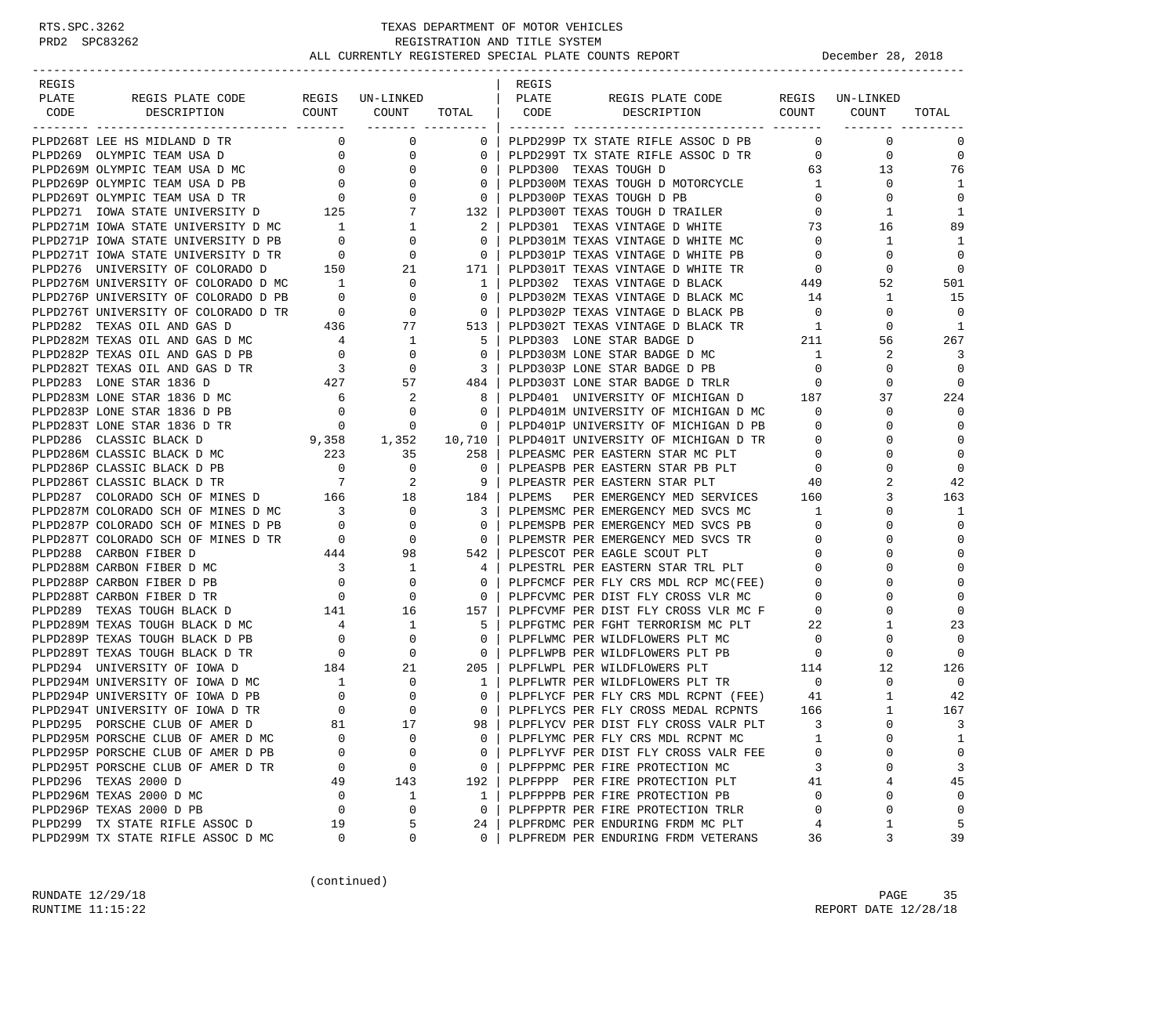| REGIS                                                                                                                                                                                                                                                                                                                                                                                                          |                      |                       |                          | REGIS |                                                                                  |                               |                   |                                  |
|----------------------------------------------------------------------------------------------------------------------------------------------------------------------------------------------------------------------------------------------------------------------------------------------------------------------------------------------------------------------------------------------------------------|----------------------|-----------------------|--------------------------|-------|----------------------------------------------------------------------------------|-------------------------------|-------------------|----------------------------------|
| PLATE<br>REGIS PLATE CODE REGIS UN-LINKED<br>DESCRIPTION COUNT COUNT TOTAL CODE DESCRIPTION                                                                                                                                                                                                                                                                                                                    |                      |                       |                          | PLATE | REGIS PLATE CODE REGIS UN-LINKED                                                 |                               | COUNT COUNT       |                                  |
| CODE                                                                                                                                                                                                                                                                                                                                                                                                           |                      |                       | ------- ---------        |       |                                                                                  |                               |                   | TOTAL                            |
| PLPFTRSM PER FIGHT TERRORISM PLT                                                                                                                                                                                                                                                                                                                                                                               |                      | $207$ 9 216           |                          |       | PLPF153P LONGVIEW ISD F PB                                                       | $\Omega$                      | $\overline{0}$    | 0                                |
| PLPF002 LONE STAR BLUE F                                                                                                                                                                                                                                                                                                                                                                                       |                      | $1,252$ $272$ $1,524$ |                          |       |                                                                                  |                               | $\mathbf{0}$      | $\overline{0}$                   |
|                                                                                                                                                                                                                                                                                                                                                                                                                |                      |                       |                          |       |                                                                                  |                               | 121               | 934                              |
|                                                                                                                                                                                                                                                                                                                                                                                                                |                      |                       |                          |       |                                                                                  |                               | $\mathbf{0}$      | $\bigcirc$                       |
|                                                                                                                                                                                                                                                                                                                                                                                                                |                      |                       |                          |       |                                                                                  |                               | $\mathbf{1}$      | 6                                |
|                                                                                                                                                                                                                                                                                                                                                                                                                |                      |                       |                          |       |                                                                                  |                               | 17                | 123                              |
|                                                                                                                                                                                                                                                                                                                                                                                                                |                      |                       |                          |       |                                                                                  |                               | $\mathbf 0$       | $\mathbf 0$                      |
|                                                                                                                                                                                                                                                                                                                                                                                                                |                      |                       |                          |       |                                                                                  |                               | $\mathbf 0$       | $\mathbf 0$                      |
| PLPF002P LONE STAR BLUE F PB<br>PLPF002P LONE STAR BLUE F PB<br>PLPF002P LONE STAR RED F PB<br>PLPF003 LONE STAR RED F TR<br>PLPF003 LONE STAR RED F TR<br>10 2 12 PLPF170P TEXAS A&M (MAROON) F PB<br>PLPF003T LONE STAR RED F TR<br>1 0 1                                                                                                                                                                    |                      |                       |                          |       |                                                                                  |                               | 2                 | 6                                |
|                                                                                                                                                                                                                                                                                                                                                                                                                |                      |                       |                          |       |                                                                                  |                               | 0                 | $\mathbf 0$                      |
|                                                                                                                                                                                                                                                                                                                                                                                                                |                      |                       |                          |       |                                                                                  |                               | $\Omega$          | $\mathbf 0$                      |
|                                                                                                                                                                                                                                                                                                                                                                                                                |                      |                       |                          |       |                                                                                  |                               | 39                | 265                              |
|                                                                                                                                                                                                                                                                                                                                                                                                                |                      |                       |                          |       |                                                                                  |                               | $\mathbf 0$       | $\mathbf 0$                      |
|                                                                                                                                                                                                                                                                                                                                                                                                                |                      |                       |                          |       |                                                                                  |                               | $\Omega$          | 2                                |
|                                                                                                                                                                                                                                                                                                                                                                                                                |                      |                       |                          |       |                                                                                  |                               | 1                 | 1                                |
|                                                                                                                                                                                                                                                                                                                                                                                                                |                      |                       |                          |       |                                                                                  |                               | $\Omega$          | $\mathbf 0$                      |
|                                                                                                                                                                                                                                                                                                                                                                                                                |                      |                       |                          |       |                                                                                  |                               | $\Omega$          | $\mathbf 0$                      |
|                                                                                                                                                                                                                                                                                                                                                                                                                |                      |                       |                          |       |                                                                                  |                               | $\Omega$          | $\mathbf 0$                      |
|                                                                                                                                                                                                                                                                                                                                                                                                                |                      |                       |                          |       |                                                                                  |                               | $\Omega$          | $\mathbf 0$                      |
|                                                                                                                                                                                                                                                                                                                                                                                                                |                      |                       |                          |       |                                                                                  |                               | 0                 | $\mathbf 0$                      |
|                                                                                                                                                                                                                                                                                                                                                                                                                |                      |                       |                          |       |                                                                                  |                               | 10                | 72                               |
|                                                                                                                                                                                                                                                                                                                                                                                                                |                      |                       |                          |       |                                                                                  |                               | $\mathbf 0$       | $\mathbf 0$                      |
|                                                                                                                                                                                                                                                                                                                                                                                                                |                      |                       |                          |       |                                                                                  |                               | $\mathbf 0$       | $\mathbf 0$                      |
| $\begin{tabular}{l c c c c c c c} \hline \texttt{PLPPOOSD}\texttt{LONE STR MARONN} & \texttt{FIR} & 0 & 93 & 607 &   \texttt{DLPP203} & \texttt{DEP194T} & \texttt{RICMONN UNINESTY} & \texttt{FTR} & 0 \\ \hline \texttt{PLPP005T}\texttt{LONE STR MARONN} & \texttt{PFB} & 2 & 1 & 3 &   \texttt{DLPP203} & \texttt{DEEP} & \texttt{IN THE HERART P} & \texttt{FER} \\ \hline \texttt{PLPP006T}\texttt{LONE$ |                      |                       |                          |       |                                                                                  |                               | 94                | 476                              |
|                                                                                                                                                                                                                                                                                                                                                                                                                |                      |                       |                          |       | 7   PLPF233P LONE STAR GREEN F PB $1$<br>753   PLPF233T LONE STAR GREEN F TR $2$ |                               | 0                 | - 1                              |
|                                                                                                                                                                                                                                                                                                                                                                                                                |                      |                       |                          |       |                                                                                  |                               | 2                 | 4                                |
|                                                                                                                                                                                                                                                                                                                                                                                                                |                      |                       |                          |       | PLPF234 LONE STAR PURPLE F 517                                                   |                               | 109               | 626                              |
| PLPF109P NEW TEXAS F PRIVATE BUS<br>PLPF109T NEW TEXAS F TRAILER<br>PLPF117 LONGHORN F PRIVATE BUS<br>PLPF117 LONGHORN F PRIVATE BUS<br>PLPF117T LONGHORN F TRAILER<br>0 0 0 0<br>PLPF117T LONGHORN F TRAILER<br>0 0 0 0                                                                                                                                                                                       |                      |                       |                          |       | 6   PLPF234P LONE STAR PURPLE F PB<br>232   PLPF234T LONE STAR PURPLE F TR<br>1  |                               | 1                 | 1                                |
|                                                                                                                                                                                                                                                                                                                                                                                                                |                      |                       |                          |       |                                                                                  |                               | <sup>1</sup>      | 2                                |
|                                                                                                                                                                                                                                                                                                                                                                                                                |                      |                       |                          |       | PLPF235 LONE STAR BLK/SILV F 1,839<br>PLPF235P LONE STAR BLK/SILV F PB 0         |                               | 389               | 2,228                            |
|                                                                                                                                                                                                                                                                                                                                                                                                                |                      |                       |                          |       |                                                                                  |                               | $\circ$           | $\overline{0}$                   |
| $\begin{tabular}{ccccc} P B & & & & & 18 \\ \text{PB} & & & & 0 & & 1 \\ \text{TR} & & & 1 & & 0 \\ \end{tabular}$<br>PLPF120 LONGHORN ORANGE F                                                                                                                                                                                                                                                                |                      |                       | 90                       |       |                                                                                  |                               |                   | 13                               |
| PLPF120P LONGHORN ORANGE F PB                                                                                                                                                                                                                                                                                                                                                                                  |                      |                       | 1 <sup>1</sup>           |       |                                                                                  |                               |                   | 5,360                            |
| PLPF120T LONGHORN ORANGE F TR                                                                                                                                                                                                                                                                                                                                                                                  |                      |                       | 1                        |       |                                                                                  |                               |                   | 6                                |
| $4,387$ 1, 216<br>PB 5 0<br>PLPF127 LONE STAR BLACK F                                                                                                                                                                                                                                                                                                                                                          |                      |                       | $\frac{1}{2}$<br>$5,603$ |       |                                                                                  |                               |                   | 19                               |
| PLPF127P LONE STAR BLACK F PB                                                                                                                                                                                                                                                                                                                                                                                  |                      |                       | 5 <sub>1</sub>           |       |                                                                                  |                               |                   | 518                              |
| PLPF127T LONE STAR BLACK F TR<br>PLPF130 DALLAS COWBOYS STAR F PB<br>PLPF130 DALLAS COWBOYS STAR F PB<br>PLPF130 DALLAS COWBOYS STAR F PB<br>PLPF130T DALLAS COWBOYS STAR F TR<br>PLPF130T DALLAS COWBOYS STAR F TR<br>PLPF130T DALLAS COW                                                                                                                                                                     |                      |                       |                          |       | PLPF240P TEXAS VINTAGE PINK F PB 0                                               |                               | $\mathbf{1}$      | $\overline{1}$                   |
|                                                                                                                                                                                                                                                                                                                                                                                                                |                      |                       |                          |       |                                                                                  | 1                             | 2                 | 3                                |
|                                                                                                                                                                                                                                                                                                                                                                                                                |                      |                       |                          |       |                                                                                  |                               | 47                | 269                              |
|                                                                                                                                                                                                                                                                                                                                                                                                                |                      |                       |                          |       |                                                                                  | $\overline{0}$                | $\mathbf 0$       | $\overline{0}$                   |
|                                                                                                                                                                                                                                                                                                                                                                                                                |                      |                       |                          |       |                                                                                  | $\overline{\phantom{0}}^2$    | $\Omega$          | 2                                |
| PLPF132P TX TROPHY HUNTERS F PB                                                                                                                                                                                                                                                                                                                                                                                | $\overline{0}$       | $\overline{0}$        | $\Omega$                 |       | PLPF245 WESTERN YOKE BLACK F                                                     | 316                           | 76                | 392                              |
| PLPF132T TX TROPHY HUNTERS F TR                                                                                                                                                                                                                                                                                                                                                                                | $\mathbf{1}$         | 0                     | 1                        |       | PLPF245P WESTERN YOKE BLACK F PB                                                 | $\mathbf 0$                   | $\mathbf 0$       | $\mathbf 0$                      |
| PLPF134 SOUTHERN METHODIST UNIV F                                                                                                                                                                                                                                                                                                                                                                              | 13                   | 4                     | 17                       |       | PLPF245T WESTERN YOKE BLACK F TR                                                 | - 1                           | $\mathbf 0$       | 1                                |
| PLPF134P SOUTHERN METHODIST UNV F PB                                                                                                                                                                                                                                                                                                                                                                           | $\overline{0}$       | 0                     | $\circ$                  |       | PLPF249 BARBED WIRE BLACK F                                                      | 506                           | 105               | 611                              |
| PLPF134T SOUTHERN METHODIST UNV F TR<br>PLPF148 CARROLL ISD F                                                                                                                                                                                                                                                                                                                                                  | $\overline{0}$<br>73 | 0                     | $\circ$                  |       | PLPF249P BARBED WIRE BLACK F PB<br>PLPF249T BARBED WIRE BLACK F TR               | $\overline{\phantom{0}}$<br>2 | 0<br>$\mathbf{1}$ | $\overline{0}$<br>$\overline{3}$ |
| PLPF148P CARROLL ISD F PB                                                                                                                                                                                                                                                                                                                                                                                      | $\mathbf 0$          | 17<br>$\mathbf 0$     | 90<br>$\circ$            |       | PLPF250 BARBED WIRE WHITE F                                                      | 129                           | 19                | 148                              |
| PLPF148T CARROLL ISD F TR                                                                                                                                                                                                                                                                                                                                                                                      | $\Omega$             | 0                     | 0                        |       | PLPF250P BARBED WIRE WHITE F PB                                                  | $\mathbf 0$                   | $\mathbf 0$       | $\overline{0}$                   |
| PLPF153 LONGVIEW ISD F                                                                                                                                                                                                                                                                                                                                                                                         | 0                    | 0                     | 0                        |       | PLPF250T BARBED WIRE WHITE F TR                                                  | 3                             | $\mathbf 0$       | 3                                |
|                                                                                                                                                                                                                                                                                                                                                                                                                |                      |                       |                          |       |                                                                                  |                               |                   |                                  |

(continued)

RUNDATE  $12/29/18$  PAGE 36 RUNTIME 11:15:22 REPORT DATE 12/28/18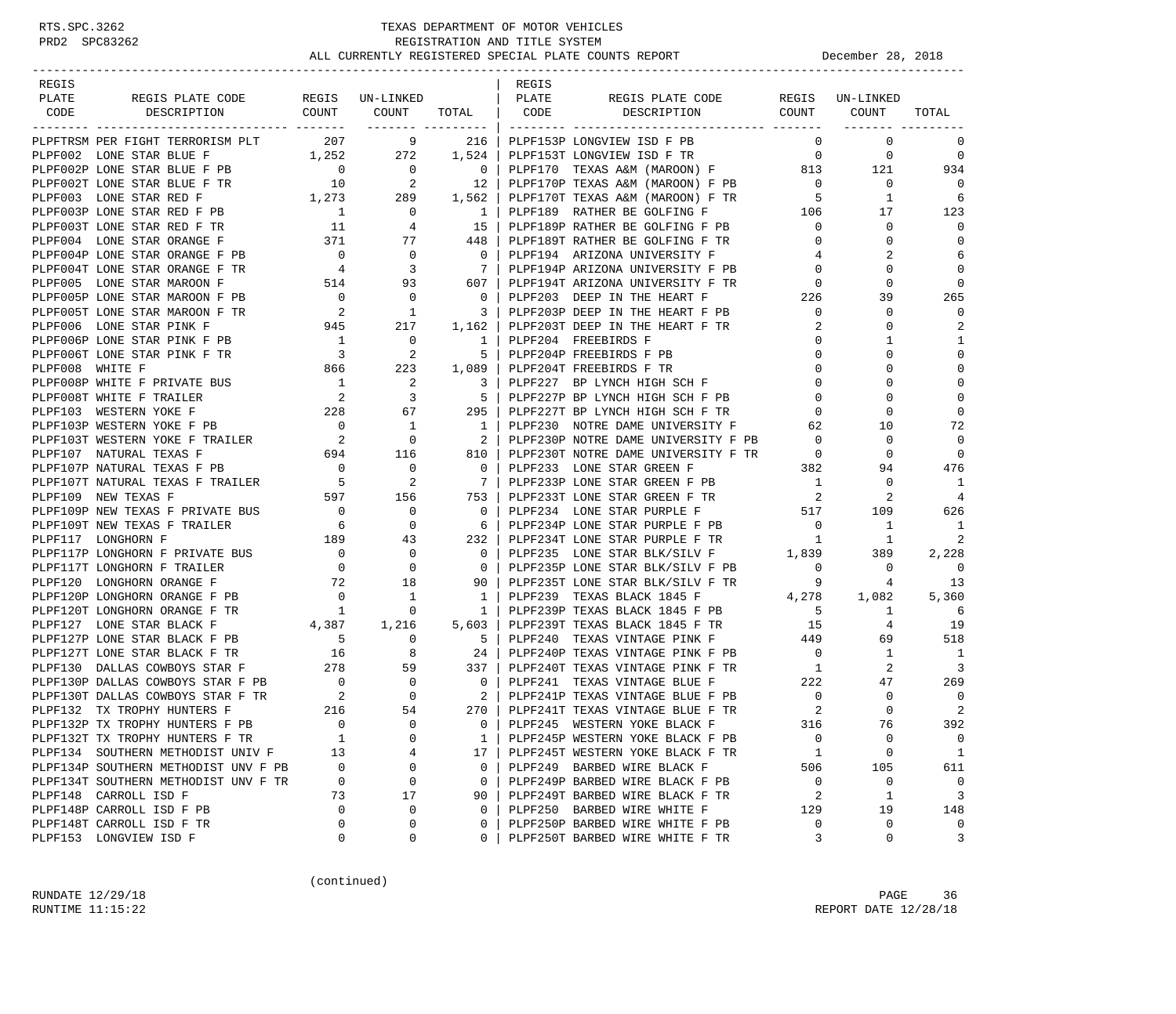| REGIS |                                                                                                                                                                                                                                          |                                              |                            |                                                     | REGIS |                                                                                        |                          |                                   |                |
|-------|------------------------------------------------------------------------------------------------------------------------------------------------------------------------------------------------------------------------------------------|----------------------------------------------|----------------------------|-----------------------------------------------------|-------|----------------------------------------------------------------------------------------|--------------------------|-----------------------------------|----------------|
| PLATE | -LATE REGISPLATE CODE REGIS UN-LINKED   PLATE REGISPLATE CODE REGISUN<br>CODE DESCRIPTION COUNT COUNT TOTAL   CODE DESCRIPTION COUNT                                                                                                     |                                              |                            |                                                     |       | REGIS PLATE CODE REGIS UN-LINKED                                                       |                          |                                   |                |
|       |                                                                                                                                                                                                                                          |                                              |                            |                                                     |       |                                                                                        |                          | COUNT                             | TOTAL          |
|       | PLPF282 TEXAS OIL AND GAS F                                                                                                                                                                                                              |                                              |                            |                                                     |       | 694 104 798   PLPGWSTR PER GLBL WAR ON TER SVC TR                                      |                          | $0 \qquad \qquad$<br>$\mathbf{0}$ | 0              |
|       |                                                                                                                                                                                                                                          |                                              |                            |                                                     |       | PLPGWTMC PER GLBL WAR ON TER EXP MC                                                    |                          | $\mathbf{2}$<br>0                 | 2              |
|       |                                                                                                                                                                                                                                          |                                              |                            |                                                     |       | 3   PLPGWTML PER GLBL WAR ON TER EXP MDL                                               | 15                       | 2                                 | 17             |
|       |                                                                                                                                                                                                                                          |                                              |                            |                                                     |       | PLPGWTSM PER GLBL WAR ON TER SVC MDL                                                   | 21                       | $\Omega$                          | 21             |
|       | PLPF283P LONE STAR 1836 F PB                                                                                                                                                                                                             |                                              |                            |                                                     |       |                                                                                        |                          | 0                                 | $\mathbf 0$    |
|       | PLPF283T LONE STAR 1836 F TR                                                                                                                                                                                                             |                                              |                            |                                                     |       | PLPGWTTR PER GLBL WAR ON TER EXP TR<br>PLPHAFMC PER HONOR U.S. AIR FORCE MC 9          |                          | $\Omega$                          | 9              |
|       | PLPF286 CLASSIC BLACK F                                                                                                                                                                                                                  |                                              |                            |                                                     |       | PLPHAFPB PER HONOR U.S. AIR FORCE PB                                                   | $\overline{0}$           | 0                                 | $\mathbf 0$    |
|       |                                                                                                                                                                                                                                          |                                              |                            | 5                                                   |       | PLPHAFTR PER HONOR U.S. AIR FORCE TR                                                   | $\overline{0}$           | $\Omega$                          | $\mathbf 0$    |
|       | PLPF286T CLASSIC BLACK F PB<br>PLPF286T CLASSIC BLACK F TR 42 13<br>PLPF288 CARRON FIDED F                                                                                                                                               |                                              |                            | 55                                                  |       | PLPHARMC PER HONOR U.S. ARMY MC PLT                                                    | 21                       | $\Omega$                          | 21             |
|       | PLPF288 CARBON FIBER F                                                                                                                                                                                                                   |                                              | 840 179 1,019              |                                                     |       | PLPHARPB PER HONOR U.S. ARMY PB PLT                                                    | $\overline{0}$           | 0                                 | $\Omega$       |
|       | PLPF288M CARBON FIBER F MC                                                                                                                                                                                                               | $\overline{0}$                               | $\overline{\phantom{0}}$   | $\overline{\phantom{0}}$                            |       | PLPHARTR PER HONOR U.S. ARMY TR PLT<br>PLPHARTR PER HONOR U.S. ARMY TR PLT             | $4\overline{ }$          | $\Omega$                          | 4              |
|       | PLPF288P CARBON FIBER F PB<br>PLPF288T CARBON FIBER F TR 5 1<br>PLPF289 TEXAS TOUGH BLACK F 349 55                                                                                                                                       |                                              |                            | $\mathbf{0}$                                        |       | PLPHCSMC PER HONOR US COAST GUARD MC                                                   | $\overline{0}$           | $\Omega$                          | $\mathbf 0$    |
|       |                                                                                                                                                                                                                                          |                                              |                            |                                                     |       | PLPHCSPB PER HONOR US COAST GUARD PB                                                   | $\mathbf{0}$             | $\Omega$                          | $\mathbf 0$    |
|       |                                                                                                                                                                                                                                          |                                              |                            | $\begin{array}{c c} 404 &   \\ 0 &   \end{array}$   |       | PLPHCSTR PER HONOR US COAST GUARD TR                                                   | $\overline{0}$           | $\Omega$                          | $\mathbf 0$    |
|       | PLPF289M TEXAS TOUGH BLACK F MC                                                                                                                                                                                                          |                                              |                            |                                                     |       | PLPHEBMC PER HIGHER ED COORD BRD MC                                                    | $\mathbf{0}$             | 0                                 | $\mathbf 0$    |
|       | PLPF289P TEXAS TOUGH BLACK F PB                                                                                                                                                                                                          |                                              |                            | $\overline{\phantom{0}}$                            |       | PLPHEBRD PER HIGHER EDUC COORD BOARD                                                   | $\overline{0}$           | $\Omega$                          | 0              |
|       | PLPF289T TEXAS TOUGH BLACK F TR                                                                                                                                                                                                          | $\sim$ 3                                     |                            | 3 <sup>1</sup>                                      |       | PLPHMRMC PER HONOR US MARINE CORP MC                                                   | 15                       | $\mathbf{1}$                      | 16             |
|       | PLPF296 TEXAS 2000 F                                                                                                                                                                                                                     |                                              |                            | $106$                                               |       | PLPHMRPB PER HONOR US MARINE CORP PB                                                   | $\overline{0}$           | $\Omega$                          | $\mathbf 0$    |
|       | $\begin{array}{ccc}\n & & & & 0 \\  & & & & & 0 \\  & & & & & 0 \\  & & & & & 440\n\end{array}$<br>PLPF296M TEXAS 2000 F MC                                                                                                              |                                              | $\overline{\phantom{0}}$   | $\overline{0}$                                      |       | PLPHMRTR PER HONOR US MARINE CORP TR                                                   | - 2                      | $\Omega$                          | 2              |
|       | PLPF296P TEXAS 2000 F PB                                                                                                                                                                                                                 |                                              | $\overline{0}$             | $\overline{0}$                                      |       | PLPHNVMC PER HONOR U.S. NAVY MC PLT                                                    | $\frac{12}{1}$           | 0                                 | 12             |
|       | PLPF300 TEXAS TOUGH F                                                                                                                                                                                                                    |                                              | 108                        | 548                                                 |       | PLPHNVPB PER HONOR U.S. NAVY PB PLT                                                    | $\overline{0}$           | $\Omega$                          | $\overline{0}$ |
|       |                                                                                                                                                                                                                                          |                                              | $\overline{0}$             | $\overline{\phantom{0}}$ 0 $\overline{\phantom{0}}$ |       | PLPHNVTR PER HONOR U.S. NAVY TR PLT                                                    | $\overline{\phantom{a}}$ | 0                                 | -2             |
|       |                                                                                                                                                                                                                                          |                                              | $\overline{\phantom{a}}$ 3 | 11                                                  |       | PLPHOUS PER HOUS LS SHOW&RODEO PLT                                                     | 107                      | 5                                 | 112            |
|       | PLPF300P TEXAS TOUGH F PB<br>PLPF300T TEXAS TOUGH F TRAILER 8<br>PLPF301 TEXAS VINTAGE F WHITE 411<br>PLPF301 TEXAS VINTAGE F WHITE 411                                                                                                  |                                              | 85                         | 496                                                 |       | PLPHRNG PER DEAF-HARD HEARING PLT 152                                                  |                          | 6                                 | 158            |
|       | PLPF301P TEXAS VINTAGE F WHITE PB $0$ 0 0<br>PLPF301T TEXAS VINTAGE F WHITE TR 4 2                                                                                                                                                       |                                              |                            | $\overline{0}$                                      |       | PLPHSMCF PER PRL HARBOR SVR MC (FEE) 0<br>PLPHUSAF PER HONOR U.S. AIR FORCE 198        |                          | 0                                 | $\overline{0}$ |
|       |                                                                                                                                                                                                                                          |                                              |                            | 6                                                   |       |                                                                                        |                          | 4                                 | 202            |
|       | PLPF302 TEXAS VINTAGE F BLACK                                                                                                                                                                                                            |                                              | 995 206                    | 1,201                                               |       | PLPHUSAR PER HONOR U.S. ARMY PLT 334                                                   |                          | 15                                | 349            |
|       | PLPF302P TEXAS VINTAGE F BLACK PB $2$ 0<br>PLPF302T TEXAS VINTAGE F BLACK TR $5$ 1                                                                                                                                                       |                                              |                            | 2                                                   |       | PLPHUSCS PER HONOR U.S. COAST GUARD                                                    | 26                       | 0                                 | 26             |
|       |                                                                                                                                                                                                                                          |                                              |                            |                                                     |       | PLPHUSMR PER HONOR U.S. MARINE CORPS 425                                               |                          | 9                                 | 434            |
|       | PLPGFAMC PER GOLD STAR FATHER MC PLT<br>PLPGFAMC PER GOLD STAR FATHER PLT 13                                                                                                                                                             |                                              | $\mathbf 0$                | $\overline{0}$                                      |       | PLPHUSNV PER HONOR U.S. NAVY PLT                                                       | 329                      | 15                                | 344            |
|       |                                                                                                                                                                                                                                          |                                              | $\mathbf{0}$               | 13                                                  |       | PLPINRMC PER INHERENT RSLVE CMPGN MC                                                   | $\overline{0}$           | 0                                 | $\overline{0}$ |
|       |                                                                                                                                                                                                                                          |                                              | $\overline{0}$             | $\overline{0}$                                      |       | PLPINRML PER INHERENT RSLVE CMPGN                                                      | $\overline{2}$           | 0                                 | 2              |
|       |                                                                                                                                                                                                                                          |                                              | $\mathbf 0$                | 72                                                  |       | PLPINRTR PER INHERENT RSLVE CMPGN TR                                                   | $\overline{0}$           | 0                                 | $\overline{0}$ |
|       |                                                                                                                                                                                                                                          |                                              | $\mathbf{0}$               | $\overline{0}$                                      |       | PLPIRQFD PER OPERATION IRAQI FREEDOM 216                                               |                          | 12                                | 228            |
|       |                                                                                                                                                                                                                                          |                                              | $\overline{0}$             | 26                                                  |       | PLPIRQMC PER OPER IRAQI FRDM MC PLT 12<br>PLPIRQPB PER OPERATION IRAQI FREE PB 0       |                          | $\mathbf{0}$                      | 12             |
|       | PLPGFAMC PER GOLD STAR FATHER MC PLT 0<br>PLPGFATH PER GOLD STAR FATHER PLT 13<br>PLPGFMMC PER GOLD STAR FAMILY MC PLT 0<br>PLPGLDFM PER GOLD STAR FAMILY PLT 72<br>PLPGLDMC PER GOLD STAR MOTHER MC PLT 0<br>PLPGLDSP PER GOLD STAR SPO |                                              | 5                          | 40                                                  |       |                                                                                        |                          | 0                                 | $\overline{0}$ |
|       | PLPGOLD PER GOLD STAR MOTHER PLT                                                                                                                                                                                                         | $\begin{array}{c} 77 \\ 0 \\ 38 \end{array}$ | $\mathbf{1}$               | 78                                                  |       | PLPIRQTR PER OPERATION IRAQI FREE TR                                                   |                          | 0                                 | $\mathbf 0$    |
|       | PLPGOTXC PER GO TEXAN 2 COMB PLT                                                                                                                                                                                                         | $\begin{matrix} 0 \\ 38 \end{matrix}$        | $\overline{0}$             | $\overline{0}$                                      |       | PLPJUNMC PER JUNETEENTH MC PLT 2<br>PLPJUNPB PER JUNETEENTH PB PLT 0                   |                          | $\Omega$                          | 2              |
|       | PLPGOTXN PER GO TEXAN PLT                                                                                                                                                                                                                |                                              | 1                          | 39                                                  |       |                                                                                        |                          | $\Omega$                          | 0              |
|       | PLPGOTXT PER GO TEXAN 2 FARM TRL PLT 6<br>-------- PLPGOTXT PER GO TEXAN 2 FARM TRL PLT 6<br>-------- PER GO TEXAN 2 PLT 17                                                                                                              |                                              | 0                          | 6                                                   |       | ELPJUNTR PER JUNETEENTH TR PLT<br>PLPJUNTR PER JUNETEENTH TR PLT<br>PLPKIDMG DED TILOT | 15                       | 3                                 | 18             |
|       |                                                                                                                                                                                                                                          |                                              | $\mathbf 0$                | 17                                                  |       |                                                                                        | $\mathbf{0}$             | $\Omega$                          | 0              |
|       | PLPGRDMC PER TX MASTER GARDENER MC                                                                                                                                                                                                       | $\Omega$                                     | $\Omega$                   | $\Omega$                                            |       | PLPKIDMC PER INSURE TEXAS KIDS MC                                                      | $\Omega$                 | $\Omega$                          | $\Omega$       |
|       | PLPGRDNR PER TEXAS MASTER GARDENER                                                                                                                                                                                                       | 71                                           | 3                          | 74                                                  |       | PLPKIDPB PER INSURE TEXAS KIDS PB                                                      | $\mathbf 0$              | $\Omega$                          | $\Omega$       |
|       | PLPGRDPB PER TX MASTER GARDENER PB                                                                                                                                                                                                       | $\Omega$                                     | 0                          | 0                                                   |       | PLPKIDTR PER INSURE TEXAS KIDS TRL                                                     | $\Omega$                 | $\Omega$                          | 0              |
|       | PLPGRDTR PER TX MASTER GARDENER TR                                                                                                                                                                                                       | 0                                            | 0                          | 0                                                   |       | PLPKOCMC PER KOSOVO CAMPAIGN MDL MC                                                    | 0                        | $\Omega$                          | 0              |
|       | PLPGRLSC PER GIRL SCOUT PLT                                                                                                                                                                                                              | 14                                           | 0                          | 14                                                  |       | PLPKOCML PER KOSOVO CAMPAIGN MEDAL                                                     | 2                        | $\Omega$                          | 2              |
|       | PLPGSPMC PER GOLD STAR SPOUSE MC PLT<br>PLPGTX2 PER GO TEXAN 2 TOKEN TRLR                                                                                                                                                                | 0<br>0                                       | 0<br>0                     | $\Omega$                                            |       | PLPKOCTR PER KOSOVO CAMPAIGN MDL TR                                                    | 0                        | $\Omega$                          | 0              |
|       |                                                                                                                                                                                                                                          |                                              |                            | 0                                                   |       | PLPKORDS PER KOREAN DEFENSE SVC MDL                                                    | 5                        | 3<br>$\Omega$                     | 8              |
|       | PLPGTX2T PER GO TEXAN 2 TRAILER<br>PLPGWSMC PER GLBL WAR ON TER SVC MC                                                                                                                                                                   | 0                                            | 0<br>0                     | 1<br>0                                              |       | PLPKOREA PER KOREA VETERAN PLT                                                         | 23<br>0                  | 0                                 | 23<br>0        |
|       |                                                                                                                                                                                                                                          |                                              |                            |                                                     |       | PLPKORMC PER KOREAN DEFENSE SV MD MC                                                   |                          |                                   |                |

(continued)

RUNDATE  $12/29/18$  PAGE 37 RUNTIME 11:15:22 REPORT DATE 12/28/18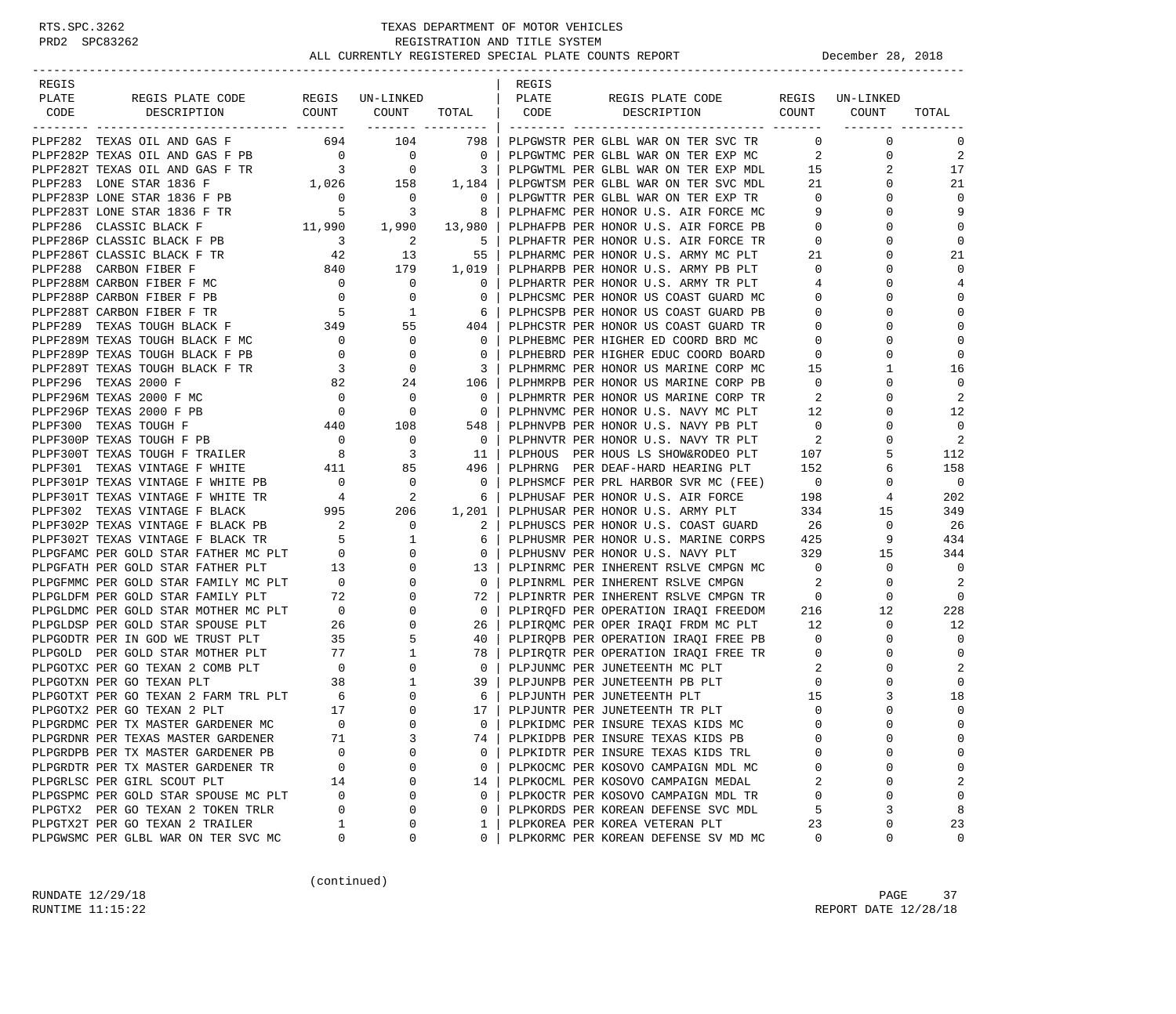| REGIS  |                                                                                                                                                                                                                               |                          |                                                                                                        |                          | REGIS  |                                                                                  |                                                         |                                |                |
|--------|-------------------------------------------------------------------------------------------------------------------------------------------------------------------------------------------------------------------------------|--------------------------|--------------------------------------------------------------------------------------------------------|--------------------------|--------|----------------------------------------------------------------------------------|---------------------------------------------------------|--------------------------------|----------------|
| PLATE  | REGIS PLATE CODE                                                                                                                                                                                                              |                          | REGIS UN-LINKED                                                                                        |                          | PLATE  | REGIS PLATE CODE                                                                 |                                                         | REGIS UN-LINKED                |                |
| CODE   | COUNT<br>DESCRIPTION                                                                                                                                                                                                          |                          | COUNT                                                                                                  | TOTAL CODE               |        | COUNT<br>DESCRIPTION                                                             |                                                         | COUNT                          | TOTAL          |
|        |                                                                                                                                                                                                                               |                          |                                                                                                        | ------- ---------        |        |                                                                                  |                                                         |                                |                |
|        | PLPKORPB PER KOREAN DEFENSE SV MD PB 0 0 0 0                                                                                                                                                                                  |                          |                                                                                                        | 0                        |        | PLPMCETR PER MARINE CORPS EXP MDL TR                                             |                                                         | $\overline{0}$<br>$\mathbf{0}$ | 0              |
|        |                                                                                                                                                                                                                               |                          |                                                                                                        | 5                        | PLPMCL | PER MARINE CORPS LEAGUE PLT                                                      |                                                         | 28<br>2                        | 30             |
|        | PLPKORSV PER KOREAN SERVICE MDL PLT $\begin{array}{ccc} 4 & 1 \\ 1 & 2 \end{array}$ PLPKORTR PER KOREAN DEFENSE SV MD TR $\begin{array}{ccc} 0 & 0 \\ 0 & 0 \end{array}$                                                      |                          |                                                                                                        | 0 <sup>1</sup>           |        | PLPMCMMC PER MARINE CORPS EXP MDL MC                                             | $\overline{0}$                                          | $\mathbf{0}$                   | $\Omega$       |
|        | PLPKSMMC PER KOREAN SERVICE MDL MC                                                                                                                                                                                            |                          | $\overline{0}$<br>NE NE 0 0 0<br>NC 0 0 0<br>PB 0 0 0<br>TR 0 0 0<br>5 0<br>0 0 0<br>74 13<br>SSMC 0 0 | $\overline{0}$           |        | PLPMCPBR PER RETIRED U.S.M.C. PB PLT 0                                           |                                                         | $\mathbf{0}$                   | $\Omega$       |
|        | PLPKSMPB PER KOREAN SERVICE MDL PB                                                                                                                                                                                            |                          |                                                                                                        | $\mathbf{0}$             |        | PLPMCTRR PER RETIRED U.S.M.C. TR PLT                                             | $\overline{0}$                                          | 0                              | $\Omega$       |
|        | PLPKSMTR PER KOREAN SERVICE MDL TR                                                                                                                                                                                            |                          |                                                                                                        | $\mathbf{0}$             |        | PLPMDMC PER MTHR AGAINST DRNK DR MC                                              | $\circ$                                                 | $\Omega$                       | $\Omega$       |
|        | PLPK9SMC PER K9S4COPS MC PLT                                                                                                                                                                                                  |                          |                                                                                                        | -5                       |        | PLPMLVSM PER MIL VLNTR SVC MDL PLT                                               | 2                                                       | 0                              | $\overline{2}$ |
|        | PLPK9SPB PER K9S4COPS PB PLT                                                                                                                                                                                                  |                          |                                                                                                        | $\mathbf{0}$             |        | PLPMMEML PER MERCHANT MRN EXP MDL                                                | $\overline{0}$                                          | $\Omega$                       | $\Omega$       |
|        | PLPK9STR PER K9S4COPS TR PLT                                                                                                                                                                                                  |                          |                                                                                                        | $\mathbf{0}$             |        | PLPMMETR PER MERCHANT MRN EXP MDL TR                                             | $\circ$                                                 | 0                              | $\Omega$       |
|        | PLPK9S4C PER K9S4COPS PLT                                                                                                                                                                                                     |                          |                                                                                                        | 87                       |        | PLPMMMMC PER MERCHANT MRN EXP MDL MC                                             | $\mathbf 0$                                             | 0                              | $\Omega$       |
|        | PLPLAFMC PER LOV AIR FORCE CROSS MC                                                                                                                                                                                           |                          |                                                                                                        | $\mathbf{0}$             | PLPMOP | PER MOPED PLT                                                                    | 0                                                       | $\Omega$                       | $\Omega$       |
|        | PLPLAFMF PER LOV AIRFRC CRS MC (FEE) 0<br>PLPLARMC PER LOV ARMY DST CROSS MC 0<br>PLPLARMF PER LOV ARMY DSTCRS MC (FEE) 1<br>PLPLARMF PER LEGION OF MERIT PLT 223<br>PLPLIFE PER CHOOSE LIFE PLT 196                          |                          | $\overline{0}$                                                                                         | $\mathbf{0}$             |        |                                                                                  |                                                         | 0                              | $\Omega$       |
|        |                                                                                                                                                                                                                               |                          | $\overline{0}$                                                                                         | $\mathbf{0}$             |        | PLPMRCLD PER MOTHER CHILD SURVIVORS 0<br>PLPMRCVR PER MARINE MAMMAL RECOVERY 100 |                                                         | 3                              | 103            |
|        |                                                                                                                                                                                                                               |                          | $\overline{0}$                                                                                         | $\overline{1}$           |        | PLPMRMAR PER MERCHANT MARINE PLT                                                 | 30                                                      | 1                              | 31             |
|        |                                                                                                                                                                                                                               |                          | 6                                                                                                      | 229                      |        | PLPMRMMC PER MERCHANT MARINE MC PLT                                              | $\mathbf{1}$                                            | 0                              | 1              |
|        |                                                                                                                                                                                                                               | LT 223<br>196            | 9                                                                                                      | 205                      |        | PLPMRMPB PER MERCHANT MARINE PB PLT                                              | $\overline{0}$                                          | $\Omega$                       | $\mathbf 0$    |
|        |                                                                                                                                                                                                                               |                          | $\mathbf{0}$                                                                                           | $\mathbf{0}$             |        |                                                                                  | $\overline{0}$                                          | 0                              | $\mathbf 0$    |
|        | PLPLIFMC PER CHOOSE LIFE MC PLT 0<br>PLPLMMCF PER LEGION OF MRIT MC (FEE) 2                                                                                                                                                   |                          | $\mathbf{0}$                                                                                           | $2 \mid$                 |        | PLPMRMTR PER MERCHANT MARINE TR PLT<br>PLPMRNMC PER U.S. MARINE CORPS MC         | 52                                                      | $\Omega$                       | 52             |
|        | PLPLMRTF PER LEGION OF MERIT (FEE) 57                                                                                                                                                                                         |                          | 4                                                                                                      | 61                       |        | PLPMRNPB PER U.S. MARINE CORPS PB                                                | $\overline{0}$                                          | 0                              | $\Omega$       |
|        |                                                                                                                                                                                                                               |                          | $\mathbf 0$                                                                                            | $\overline{0}$           |        | PLPMRNTR PER U.S. MARINE CORPS TRL                                               | 9                                                       | $\Omega$                       | 9              |
|        |                                                                                                                                                                                                                               |                          | $\overline{0}$                                                                                         | $\mathbf{0}$             |        | PLPMVLEY PER EL PASO MISSION VLY PLT                                             | 4                                                       | $\Omega$                       |                |
|        |                                                                                                                                                                                                                               |                          |                                                                                                        | $\overline{\phantom{0}}$ |        | PLPMVSMC PER MIL VLNTR SVC MDL MC                                                |                                                         | 0                              | 1              |
|        |                                                                                                                                                                                                                               |                          | $\begin{array}{c} 0 \\ 9 \end{array}$                                                                  | 303                      |        | PLPMVSTR PER MIL VLNTR SVC MDL TR                                                | $\begin{array}{c} 1 \\ 0 \end{array}$<br>$\overline{0}$ | $\Omega$                       | $\mathbf{0}$   |
|        | PLPLNVMC PER LOV NAVY CROSS MC PLT 0<br>PLPLNVMC PER LOV NAVY CROSS MC PLT 0<br>PLPLNVMF PER LOV NAVY CROSS MC (FEE) 0<br>PLPLSU PER LSU ALUMNI PLT 294<br>PLPLSUMC PER LSU ALUMNI MC PLT<br>PLPLSUMC PER LSU ALUMNI MC PLT 0 |                          | $\mathbf{0}$                                                                                           | $\overline{0}$           |        | PLPNAVYF PER NAVY MARINE C MDL (FEE) 3                                           |                                                         | 0                              | 3              |
|        | PLPLSUPB PER LSU ALUMNI PB PLT                                                                                                                                                                                                | $\overline{\phantom{0}}$ | $\mathbf 0$                                                                                            | $\mathbf{0}$             |        | PLPNAVYM PER NAVY MARINE C MDL PLT                                               | 5                                                       | $\mathbf{1}$                   | 6              |
|        | PLPLSUTR PER LSU ALUMNI TRLR PLT                                                                                                                                                                                              | $\overline{0}$           | $\Omega$                                                                                               | $\mathbf{0}$             |        | PLPNDKMC PER NATL DEF SVC MDL KOR MC                                             | $\overline{0}$                                          | $\Omega$                       | $\Omega$       |
|        |                                                                                                                                                                                                                               |                          | 0                                                                                                      | 2                        |        |                                                                                  |                                                         | 0                              | 1              |
|        | PLPLVAFC PER LOV AIR FORCE CROSS PLT 2<br>PLPLVAFF PER LOV AIR FORCE CRS (FEE) 0                                                                                                                                              |                          | $\mathbf 0$                                                                                            | $\overline{0}$           |        |                                                                                  |                                                         | $\Omega$                       | $\mathbf 0$    |
|        | PLPLVARF PER LOV ARMY DST CRS (FEE) 1<br>PLPLVARM PER LOV ARMY DST CROSS PLT 2<br>PLPLVNVC PER LOV NAVY CROSS PLT 0                                                                                                           |                          | $\mathbf 0$                                                                                            | $\mathbf{1}$             |        | PLPNDKTR PER NATL DEF SVC MDL KOR TR                                             | $\overline{0}$                                          | 0                              | $\Omega$       |
|        |                                                                                                                                                                                                                               |                          | $\mathbf 0$                                                                                            | 2                        |        | PLPNDSMC PER NATL DEF SVC MDL DST MC                                             | - 5                                                     | 1                              | 6              |
|        |                                                                                                                                                                                                                               |                          | 0                                                                                                      | $\mathbf{0}$             |        | PLPNDSMD PER NATL DEF SVC MDL DST 101                                            |                                                         | 3                              | 104            |
|        |                                                                                                                                                                                                                               |                          | $\mathbf 0$                                                                                            | $\mathbf{0}$             |        | PLPNDSPB PER NATL DEF SVC MDL DST PB                                             | $\overline{0}$                                          | $\mathbf{0}$                   | $\Omega$       |
|        | PLPLVNVF PER LOV NAVY CRS PLT (FEE) 0<br>PLPMACMC US MILITARY - WEST POINT 3                                                                                                                                                  |                          | 0                                                                                                      | $\mathbf{3}$             |        | PLPNDSTR PER NATL DEF SVC MDL DST TR                                             | $\overline{\phantom{0}}$                                | $\Omega$                       | $\mathbf 0$    |
|        | PLPMACMC US AIR FORCE ACADEMY                                                                                                                                                                                                 | $\overline{0}$           | $\mathbf 0$                                                                                            | $\mathbf{0}$             |        | PLPNDSVI PER NATL DEF SVC MDL VIET                                               | 49                                                      | $\mathbf 0$                    | 49             |
|        | PLPMACMC US NAVAL ACADEMY                                                                                                                                                                                                     | $\mathbf{0}$             | $\mathbf 0$                                                                                            | $\mathbf{0}$             |        | PLPNDVMC PER NATL DEF SVC MDL VT MC                                              | $\overline{\phantom{a}}^2$                              | 0                              | 2              |
|        | PLPMACMC US COAST GUARD ACADEMY                                                                                                                                                                                               | $\overline{0}$           | $\mathbf 0$                                                                                            | $\mathbf{0}$             |        | PLPNDVPB PER NATL DEF SVC MDL VT PB                                              | $\overline{0}$                                          | $\Omega$                       | $\Omega$       |
|        |                                                                                                                                                                                                                               |                          |                                                                                                        | $\sim$ 0                 |        | PLPNDVTR PER NATL DEF SVC MDL VT TR                                              | $\circ$                                                 | 0                              | $\Omega$       |
|        | PLPMACMC US MERCHANT MARINE ACADEMY 0<br>PLPMACMY US MILITARY - WEST POINT 154                                                                                                                                                |                          | $\frac{0}{3}$                                                                                          | 157                      |        | PLPNEMTR PER NAVY EXPED MEDAL TR PLT                                             | $\mathbf{0}$                                            | $\Omega$                       | $\mathbf 0$    |
|        | PLPMACMY US AIR FORCE ACADEMY                                                                                                                                                                                                 |                          | $3^{\circ}$                                                                                            | 58                       |        | PLPNEWMC PER TEXAS READS MC PLT                                                  | $\overline{0}$                                          | $\Omega$                       | $\Omega$       |
|        | PLPMACMY US NAVAL ACADEMY                                                                                                                                                                                                     | $\frac{55}{110}$         |                                                                                                        | 112 l                    |        | PLPNEWML PER TEXAS READS PLT                                                     | 30                                                      | 4                              | 34             |
|        | PLPMACMY US COAST GUARD ACADEMY                                                                                                                                                                                               | $\overline{6}$           | $\begin{array}{c} 2 \\ 1 \end{array}$                                                                  | 7 <sup>1</sup>           |        | PLPNGTCO PER KNIGHTS OF COLUMBUS PLT                                             | 213                                                     | 8                              | 221            |
|        | PLPMACMY US MERCHANT MARINE ACADEMY 20                                                                                                                                                                                        |                          | $\mathbf{1}$                                                                                           | 21                       |        | PLPNPO PER PROF FIREFIGHTER PLT                                                  | 225                                                     | 7                              | 232            |
|        | PLPMADD PER MTHRS AGAINST DRNK DRIV                                                                                                                                                                                           | 9                        | 0                                                                                                      | 9                        |        | PLPNPOMC PER PROF FIREFIGHTER MC PLT                                             | 4                                                       | 1                              | 5              |
|        | PLPMASMC PER TEXAS MASONS MC PLT                                                                                                                                                                                              | 18                       | 0                                                                                                      | 18                       |        | PLPNPOPB PER PROF FIREFIGHTER PB                                                 | 0                                                       | 0                              | $\mathbf 0$    |
|        | PLPMASON PER TEXAS MASONS PLT                                                                                                                                                                                                 | 439                      | 26                                                                                                     | 465                      |        | PLPNPOTR PER PROF FIREFIGHTER TRL                                                | 2                                                       | 0                              | 2              |
|        | PLPMASPB PER TEXAS MASONS PB PLT                                                                                                                                                                                              | 0                        | 0                                                                                                      | 0                        |        | PLPNTXMC PER NATIVE TEXAN MC PLT                                                 | 16                                                      | 1                              | 17             |
|        | PLPMASTR PER TEXAS MASONS TRL PLT                                                                                                                                                                                             | 0                        | 0                                                                                                      | 0                        |        | PLPNTXN PER NATIVE TEXAN PLT                                                     | 481                                                     | 12                             | 493            |
| PLPMBP | PER MOTOR BUS PLT                                                                                                                                                                                                             | 14                       | 0                                                                                                      | 14                       |        | PLPNVEMC PER NAVY EXPED MEDAL MC PLT                                             | 1                                                       | $\mathbf 0$                    | 1              |
| PLPMC  | PER MOTORCYCLE PLT                                                                                                                                                                                                            | 655                      | 24                                                                                                     | 679                      |        | PLPNVMMC PER NAVY MARINE C MDL MC                                                | 0                                                       | 0                              | $\mathbf 0$    |
|        | PLPMCEML PER MARINE CORPS EXP MDL                                                                                                                                                                                             | $\mathbf{1}$             | 0                                                                                                      | 1                        |        | PLPNVMMF PER NAVY MARINE C MDL MC F                                              | 0                                                       | 0                              | $\mathsf 0$    |

(continued)

RUNDATE  $12/29/18$  PAGE 38 RUNTIME 11:15:22 REPORT DATE 12/28/18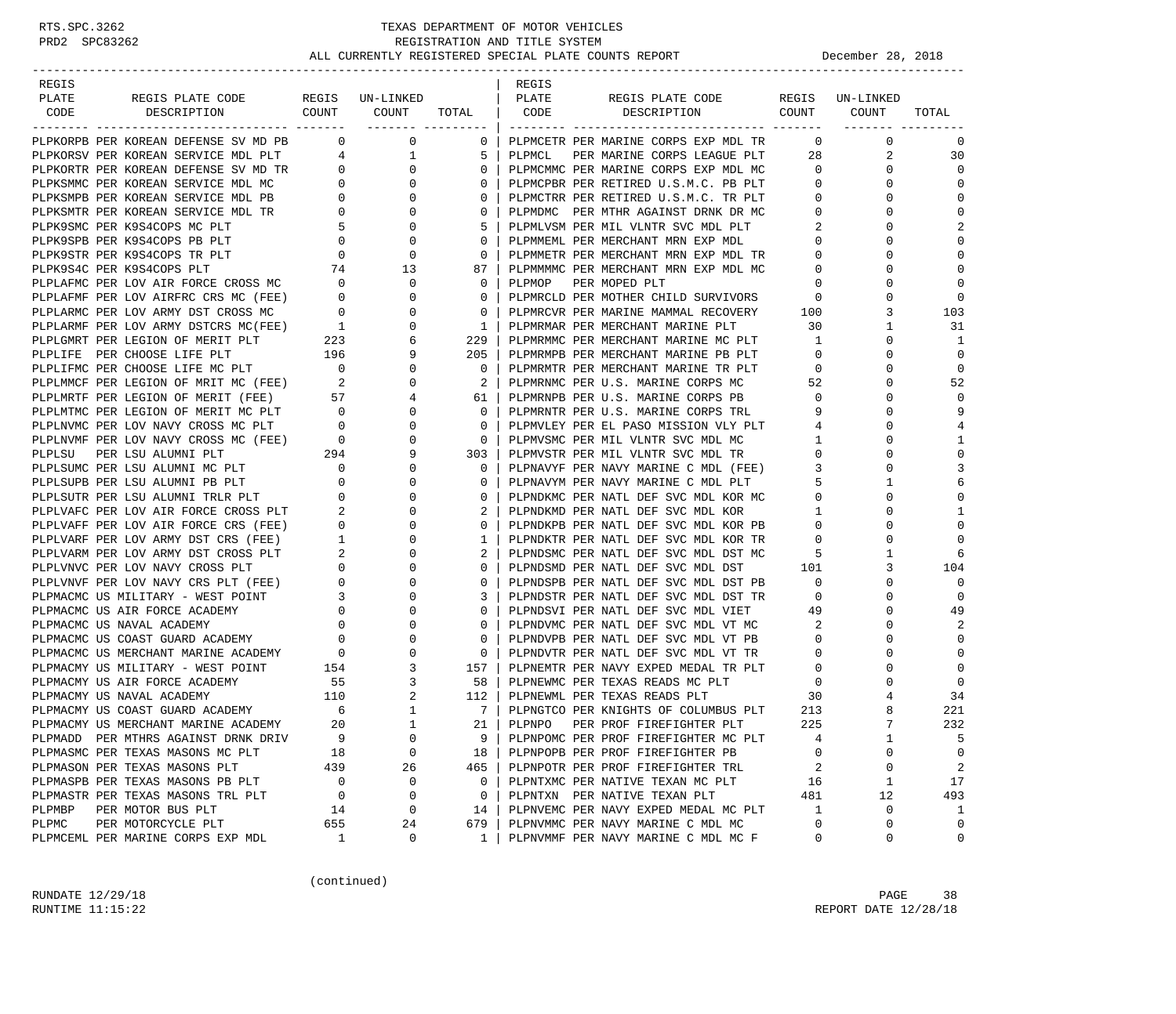| REGIS                                                                                                                                                                                                                                      |     |                 |                            | REGIS |                                                                                                                            |                                                  |                               |                |
|--------------------------------------------------------------------------------------------------------------------------------------------------------------------------------------------------------------------------------------------|-----|-----------------|----------------------------|-------|----------------------------------------------------------------------------------------------------------------------------|--------------------------------------------------|-------------------------------|----------------|
| PLATE<br>REGIS PLATE CODE                                                                                                                                                                                                                  |     | REGIS UN-LINKED |                            | PLATE | REGIS PLATE CODE REGIS UN-LINKED                                                                                           |                                                  |                               |                |
| CODE<br>DESCRIPTION                                                                                                                                                                                                                        |     | COUNT COUNT     | TOTAL CODE                 |       | DESCRIPTION COUNT COUNT                                                                                                    |                                                  | ________ ________             | TOTAL          |
| PLPNVYEX PER NAVY EXPED MEDAL PLT 10 0                                                                                                                                                                                                     |     |                 | 10                         |       | PLPSAMSN PER SAN ANTONIO MISSIONS                                                                                          |                                                  | $\overline{0}$<br>$\mathbf 0$ | 0              |
| PLPNVYEX PER NAVY EXPED MEDAL PLT 10 00<br>PLPNVYPB PER U.S. NAVY PB PLT 16 00<br>PLPNVYPB PER U.S. NAVY PB PLT 0 00<br>PLPNVYPB PER U.S. NAVY TRL PLT 3 00<br>PLPOCELO PER SAVE TEXAS OCELOTS PLT 72 5<br>PLPOCEMC PER SAVE TX OCELOTS    |     |                 | 16                         |       | PLPSHLCL PER SPACE SHUTTLE COLUMBIA 76                                                                                     |                                                  | 3                             | 79             |
|                                                                                                                                                                                                                                            |     |                 | $\overline{0}$             |       |                                                                                                                            |                                                  | 0                             | $\overline{3}$ |
|                                                                                                                                                                                                                                            |     |                 | $\overline{\mathbf{3}}$    |       | PLPSHRMC PER SHARE THE ROAD MC 3<br>PLPSHRPB PER SHARE THE ROAD PB 0                                                       |                                                  | $\Omega$                      | $\mathbf 0$    |
|                                                                                                                                                                                                                                            |     |                 | 77                         |       |                                                                                                                            |                                                  | 10                            | 262            |
|                                                                                                                                                                                                                                            |     |                 | 2                          |       | PLPSHRRD PER SHARE THE ROAD PLT 252<br>PLPSHRTR PER SHARE THE ROAD TR                                                      | $\overline{0}$                                   | 0                             | $\overline{0}$ |
|                                                                                                                                                                                                                                            |     |                 | $\mathbf{0}$               |       |                                                                                                                            |                                                  | $\mathbf{1}$                  | 24             |
|                                                                                                                                                                                                                                            |     |                 | $\overline{0}$             |       | PLPSJTHD PER SAN JACINTO TX PLT 23<br>PLPSJTMC PER SAN JACINTO MC PLT                                                      | $\overline{0}$                                   | $\Omega$                      | $\mathbf 0$    |
|                                                                                                                                                                                                                                            |     |                 | 52                         |       | PLPSJTPB PER SAN JACINTO PB PLT 0                                                                                          |                                                  | $\Omega$                      | $\mathbf 0$    |
|                                                                                                                                                                                                                                            |     |                 | 196                        |       |                                                                                                                            | $\overline{0}$                                   | 0                             | $\mathbf 0$    |
|                                                                                                                                                                                                                                            |     |                 | 8                          |       | PLPSJTTR PER SAN JACINTO TRL PLT 0<br>PLPSLMCF PER SILVR STR MEDAL MC(FEE) 1                                               |                                                  | $\Omega$                      | 1              |
|                                                                                                                                                                                                                                            |     |                 | $\mathbf{0}$               |       |                                                                                                                            | 18                                               | 0                             | 18             |
|                                                                                                                                                                                                                                            |     |                 | $\overline{0}$             |       | PLPSLVRF PER SILVER STAR MEDAL (FEE)                                                                                       | 57                                               | 0                             | 57             |
|                                                                                                                                                                                                                                            |     |                 | 187                        |       | PLPSLVST PER SLVR STR MEDAL PLT<br>PLPSMLTX PER SMILE TEXAS STYLE PLT                                                      | 50                                               | $\mathbf{1}$                  | 51             |
|                                                                                                                                                                                                                                            |     |                 | 17                         |       |                                                                                                                            |                                                  | 0                             | 1              |
|                                                                                                                                                                                                                                            |     |                 | $\overline{0}$             |       | PLPSOLDF PER SOLDIERS MDL PLT (FEE) 1<br>PLPSOLDI PER SOLDIERS MDL PLT 1                                                   |                                                  | $\Omega$                      | 2              |
|                                                                                                                                                                                                                                            |     |                 | $\overline{\phantom{0}}^2$ |       | PLPSOLDI PER SOLDIERS MDL PLT<br>PLPSOLMC PER SOLDIERS MDL MC PLT<br>PLPSOLMF PER SOLDIERS MDL MC PLT FEE 0<br>COMM PLT 91 |                                                  | $\Omega$                      | $\mathbf 0$    |
|                                                                                                                                                                                                                                            |     |                 | 10                         |       |                                                                                                                            |                                                  | $\Omega$                      | $\mathbf 0$    |
|                                                                                                                                                                                                                                            |     |                 | $\overline{0}$             |       |                                                                                                                            |                                                  | 6                             | 97             |
|                                                                                                                                                                                                                                            |     |                 | 12                         |       |                                                                                                                            |                                                  | 0                             | $\mathbf 0$    |
|                                                                                                                                                                                                                                            |     |                 | $\overline{0}$             |       | PLPSPDMF PER SURV SPOUSE DV MC (FEE) 0<br>PLPSPDV PER SURVIVING SPOUSE DV PLT 28                                           |                                                  | $\Omega$                      | 28             |
|                                                                                                                                                                                                                                            |     |                 | $\overline{0}$             |       |                                                                                                                            |                                                  | $\mathbf 0$                   | 2              |
|                                                                                                                                                                                                                                            |     |                 | $\mathbf 0$                |       |                                                                                                                            |                                                  | $\Omega$                      | $\mathbf 0$    |
| PLPORGDO PER ORGAN DONOR PLT 175 12<br>PLPPBP PER PRIVATE BUS PLT 16 1<br>PLPPBAT PER PGA JUNIOR GOLF PLT 16 0<br>DLPPHBSF PER PRI HARBOR SRVR (FEE) 2 0<br>PLPPHMCF PER PURPLE HRT MC PLT (FEE) 9 1<br>PLPPHWC PER PURPLE HEART MC PLT    |     |                 | $\mathbf{0}$               |       | PLPSPDVF PER SURV SPOUSE DV (FEE) 2<br>PLPSPDVM PER SURVIVING SPOUSE DV MC 0<br>PLPSPOLY PER SPECIAL OLYMPICS PLT 32       |                                                  | $\Omega$                      | 32             |
|                                                                                                                                                                                                                                            |     |                 | $\mathbf{0}$               |       | PLPSPORT HOUSTON TEXANS                                                                                                    |                                                  | 9                             | 235            |
|                                                                                                                                                                                                                                            |     |                 | $\overline{3}$             |       | PLPSPORT DALLAS COWBOYS                                                                                                    | $\begin{array}{c} 226 \\ 589 \end{array}$<br>589 | 21                            | 610            |
|                                                                                                                                                                                                                                            |     |                 | $\overline{1}$             |       | PLPSPORT DALLAS STARS                                                                                                      | 32                                               | 0                             | 32             |
|                                                                                                                                                                                                                                            |     |                 | 198                        |       | PLPSPORT DALLAS MAVERICKS                                                                                                  | 40                                               | $\mathbf{1}$                  | 41             |
|                                                                                                                                                                                                                                            |     |                 | $\overline{1}$             |       | 188<br>PLPSPORT TEXAS RANGERS                                                                                              |                                                  | 10                            | 198            |
|                                                                                                                                                                                                                                            |     |                 | $\overline{0}$             |       | PLPSPORT HOUSTON ASTROS                                                                                                    | 165                                              | 16                            | 181            |
|                                                                                                                                                                                                                                            |     |                 | $\overline{0}$             |       | PLPSPORT HOUSTON ROCKETS                                                                                                   | 26                                               | 2                             | 28             |
| PLPPURHF PER PURPLE HEART PLT (FEE) 191 3 194<br>PLPPURHT PER PURPLE HEART PLT 775 16 791<br>PLPQHRMC PER AMER QUARTER HORSE MC 0 0 0 0                                                                                                    |     |                 |                            |       | PLPSTCAP PER STATE CAPITOL PLT 67                                                                                          |                                                  | 5                             | 72             |
|                                                                                                                                                                                                                                            |     |                 |                            |       | PLPSTRDA PER STAR DAY SCHL LIBRARY                                                                                         | $\overline{0}$                                   | $\Omega$                      | $\mathbf 0$    |
|                                                                                                                                                                                                                                            |     |                 |                            |       | PLPSTRMC PER STREET ROD MOTORCYCLE 0                                                                                       |                                                  | $\Omega$                      | $\mathbf 0$    |
|                                                                                                                                                                                                                                            |     |                 | $7\phantom{0}$             |       | PLPSTRT PER STREET ROD PLT                                                                                                 | 27                                               | 4                             | 31             |
| PLPPURHT PER PURPLE HEART PLT<br>PLPQHRMC PER AMER QUARTER HORSE MC 0 0 0<br>PLPQHRTL PER AMER QUARTER HORSE TLR 7 0<br>PLPQTHRS PER AMER QUARTER HORSE PLT 203 12<br>PLPQUAIL PER QUAIL PLT 56 8<br>PLPQULMC PER QUAIL MC PLT 0 0 0<br>PL |     |                 | 215                        |       | PLPSTRTX PER STAR OF TEXAS AWARD PLT 0                                                                                     |                                                  | $\Omega$                      | $\mathbf 0$    |
|                                                                                                                                                                                                                                            |     |                 | 64                         |       | PLPSTTMC PER STAR OF TX AWARD MC PLT                                                                                       | $\overline{0}$                                   | $\mathbf 0$                   | $\mathbf 0$    |
|                                                                                                                                                                                                                                            |     |                 | $\overline{0}$             |       |                                                                                                                            |                                                  | $\Omega$                      | $\mathbf 0$    |
|                                                                                                                                                                                                                                            |     |                 | $\mathbf{0}$               |       | PLPSTTTR PER STAR OF TX AWARD TR PLT 0<br>PLPSVSMC PER SLVR STR MEDAL MC PLT 3                                             |                                                  | $\Omega$                      | 3              |
|                                                                                                                                                                                                                                            |     |                 | $\mathbf{0}$               |       | PLPSWAMC PER SW ASIA SVC MDL DST MC                                                                                        | $5^{\circ}$                                      | 0                             | 5              |
|                                                                                                                                                                                                                                            |     |                 | $\Omega$                   |       | PLPSWAPB PER SW ASIA SVC MDL DST PB                                                                                        | $\overline{0}$                                   | $\Omega$                      | $\mathbf 0$    |
| PLPRDFPB PER CCA REDFISH PB PLT                                                                                                                                                                                                            |     |                 | $\Omega$                   |       | PLPSWASI PER SW ASIA SVC MDL DSTORM                                                                                        | 113                                              |                               | 122            |
| PLPRDFTR PER CCA REDFISH TRL PLT                                                                                                                                                                                                           | 6   | 0               | 6                          |       | PLPSWATR PER SW ASIA SVC MDL DST TR                                                                                        | 1                                                | $\Omega$                      | $\mathbf{1}$   |
| PLPREAD PER READ TO SUCCEED PLT                                                                                                                                                                                                            | 108 | 5               | 113                        |       | PLPTCOT PER TAKE CARE OF TEXAS PLT                                                                                         | 18                                               | U                             | 18             |
| PLPRFISH PER CCA REDFISH PLT                                                                                                                                                                                                               | 256 | 20              | 276                        |       | PLPTCTMC PER TAKE CARE OF TEXAS MC                                                                                         | 0                                                | $\Omega$                      | 0              |
| PLPRI<br>PER ROTARY INTL PLT                                                                                                                                                                                                               | 63  | 4               | 67                         |       | PLPTCTPB PER TAKE CARE OF TEXAS PB                                                                                         | 0                                                | $\Omega$                      | $\mathsf 0$    |
| PLPRIMC PER ROTARY INTL MC PLT                                                                                                                                                                                                             | 0   | $\Omega$        | 0                          |       | PLPTCTTR PER TAKE CARE OF TEXAS TR                                                                                         | 0                                                | $\Omega$                      | 0              |
| PLPRIPB PER ROTARY INTL PB PLT                                                                                                                                                                                                             | 0   | $\Omega$        | 0                          |       | PLPTEJNO PER TEJANO MONUMENT PLT                                                                                           | 0                                                | $\Omega$                      | $\mathsf 0$    |
| PLPRITRL PER ROTARY INTL TRL PLT                                                                                                                                                                                                           | 0   | 0               | 0                          |       | PLPTMBGD PER TOMB GRD 3RD INF DIV                                                                                          | 11                                               | 1                             | 12             |
| PLPRLTMC PER TX REALTR ASSN MC PLT                                                                                                                                                                                                         | 0   | 0               | 0                          |       | PLPTMBMC PER TOMB GRD 3RD INF DIV MC                                                                                       | 0                                                | 0                             | 0              |
|                                                                                                                                                                                                                                            |     |                 |                            |       |                                                                                                                            |                                                  |                               |                |

(continued)

RUNDATE  $12/29/18$  PAGE 39 RUNTIME 11:15:22 REPORT DATE 12/28/18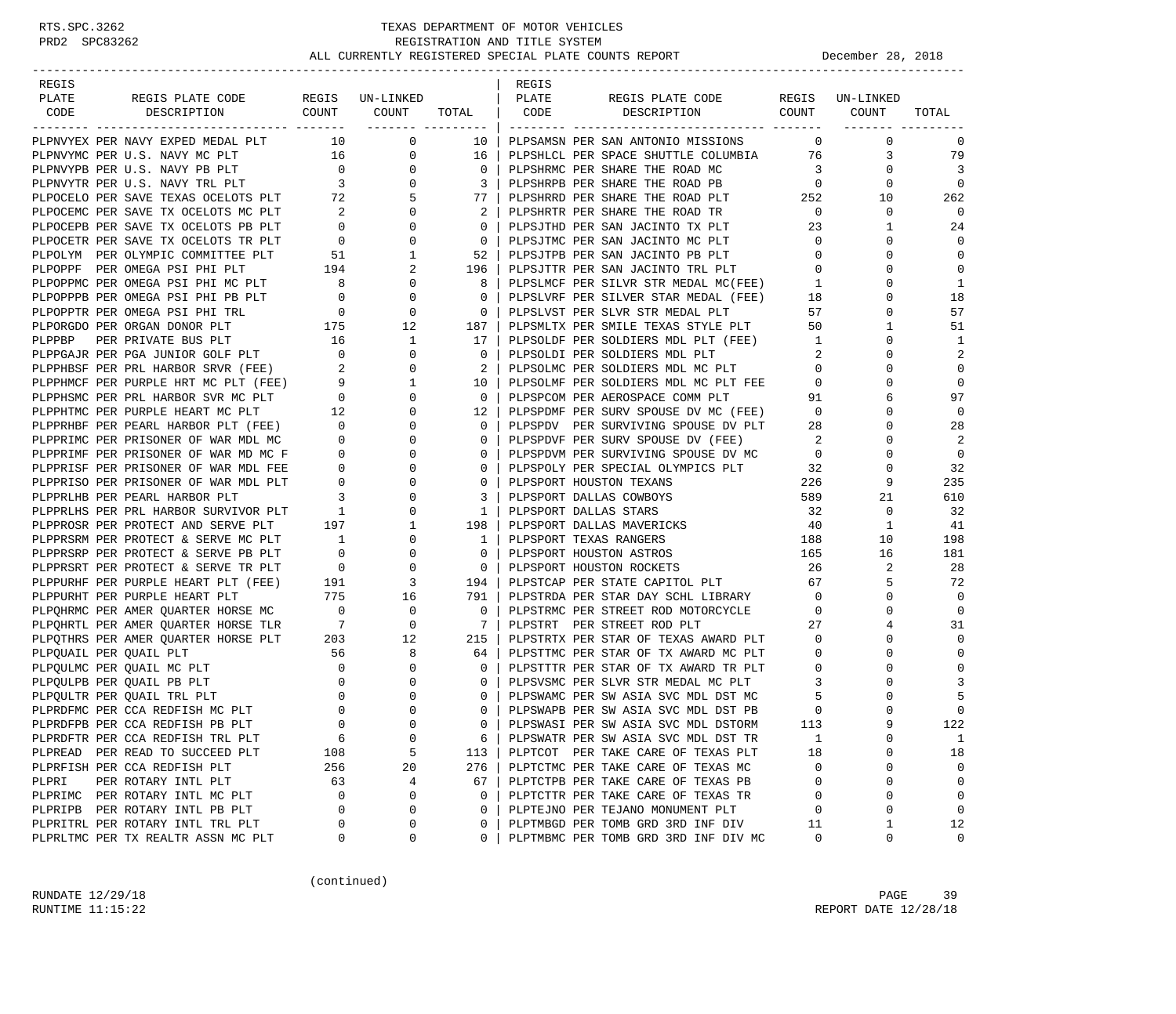| REGIS                |                                                                                                                                                                                          |                                                                |                                |                       | REGIS |                                                                  |                          |                 |                |
|----------------------|------------------------------------------------------------------------------------------------------------------------------------------------------------------------------------------|----------------------------------------------------------------|--------------------------------|-----------------------|-------|------------------------------------------------------------------|--------------------------|-----------------|----------------|
| PLATE                | REGIS PLATE CODE                                                                                                                                                                         |                                                                | REGIS UN-LINKED<br>COUNT COUNT | TOTAL   CODE          | PLATE | REGIS PLATE CODE                                                 | COUNT COUNT              | REGIS UN-LINKED |                |
| CODE                 | DESCRIPTION                                                                                                                                                                              |                                                                |                                |                       |       | DESCRIPTION                                                      |                          |                 | TOTAL          |
|                      | PLPTMBTR PER TOMB GRD 3RD INF DIV TR                                                                                                                                                     | $\overline{0}$                                                 | 0                              | $\mathbf{0}$          |       | PLPUSRPB PER RETIRED U.S. ARMY PB                                | $\Omega$                 | $\mathbf 0$     | 0              |
|                      | PLPTMSTR PER TEXAS MUSIC TR PLT                                                                                                                                                          |                                                                | $\overline{0}$<br>0            | 0                     |       | PLPUSRTR PER RETIRED U.S. ARMY TR                                | $\overline{1}$           | 0               | 1              |
|                      | PLETINUNG PER TEXAS MUSIC MC PLT<br>PLETMUPB PER TEXAS MUSIC PB PLT 0<br>PLETOWTP PER TOW TRUCK PLT (LARGE) 19<br>PLETRAIL PER TEXAS TRAILS PLT 148<br>PLETRAMC PER TEXAS TRAILS PLT 148 |                                                                | 0                              | 5                     |       | PLPVFFMC PER VOL FIREFIGHTER MC                                  | $\overline{\mathbf{3}}$  | 0               | 3              |
|                      |                                                                                                                                                                                          |                                                                | 0                              | 0                     |       | PLPVFFP PER VOL FIREFIGHTER PLT 120                              |                          | 0               | 120            |
|                      |                                                                                                                                                                                          |                                                                | 2                              | 21                    |       | PLPVFFPB PER VOL FIREFIGHTER PB                                  | $\overline{\phantom{0}}$ | 0               | $\Omega$       |
|                      |                                                                                                                                                                                          |                                                                | 6                              | 154                   |       | PLPVFFTR PER VOL FIREFIGHTER TRLR                                | $\overline{\phantom{0}}$ | $\Omega$        | $\mathbf 0$    |
|                      |                                                                                                                                                                                          |                                                                | $\mathbf{0}$                   | 0                     |       | PLPVIESM PER VIETNAM SVC MDL PLT                                 | 109                      | 4               | 113            |
|                      |                                                                                                                                                                                          |                                                                | 0                              | 0                     |       | PLPVIETN PER VIETNAM VETERAN PLT                                 | 370                      | 18              | 388            |
|                      | PLPTRATR PER TEXAS TRAILS TRL PLT                                                                                                                                                        | $\overline{a}$                                                 | 0                              | 2                     |       | PLPVOLAD PER CASA PLT                                            | 147                      | 7               | 154            |
| PLPTRLR PER TRLR PLT |                                                                                                                                                                                          | 83                                                             | 3                              | 86                    |       | PLPVSMMC PER VIETNAM SVC MDL MC PLT                              | 5                        | 0               | 5              |
|                      | PLPTSRA PER TEXAS RIFLE ASSOC PLT                                                                                                                                                        | 71                                                             | 2                              | 73                    |       | PLPVSMPB PER VIETNAM SVC MDL PB PLT                              | $\overline{0}$           | $\Omega$        | $\mathbf 0$    |
|                      | PLPTSTNG PER KEEP TEXAS STRONG PLT                                                                                                                                                       | $\overline{0}$                                                 | 0                              | $\Omega$              |       | PLPVSMTR PER VIETNAM SVC MDL TR PLT                              | $\overline{1}$           | 0               | 1              |
|                      | PLPTTRLR PER TOKEN TRLR PLT                                                                                                                                                              | $\overline{0}$                                                 | $\mathbf 0$                    | $\mathbf 0$           |       | PLPVTNMC PER VIETNAM VETERAN MC PLT                              | 20                       | 0               | 20             |
|                      | PLPTVTRL PER TRAVEL TRLR PLT                                                                                                                                                             | $\overline{13}$                                                | $\mathbf 0$                    | 13                    |       | PLPWATER PER CONSERVE WATER PLT                                  | 28                       | 1               | 29             |
|                      | PLPTXBFL PER KEEP TX BEAUTIFUL PLT                                                                                                                                                       | 243                                                            | 17                             | 260                   |       | PLPWATMC PER CONSERVE WATER MC PLT                               | $\overline{0}$           | 0               | $\Omega$       |
|                      | PLPTXBMC PER KEEP TEXAS BEAUT MC PLT                                                                                                                                                     | 6                                                              | $\mathbf 0$                    | 6                     |       | PLPWATPB PER CONSERVE WATER PB PLT                               | $\overline{0}$           | $\mathbf 0$     | $\mathbf 0$    |
|                      | PLPTXBPB PER KEEP TEXAS BEAUT PB PLT                                                                                                                                                     | $\overline{0}$                                                 | 0                              | $\mathbf 0$           |       | PLPWATTR PER CONSERVE WATER TR PLT                               | $\overline{\phantom{0}}$ | $\mathbf 0$     | $\mathbf 0$    |
|                      | PLPTXBTR PER KEEP TEXAS BEAUT TR PLT                                                                                                                                                     | $\overline{1}$<br>$\frac{1}{18}$                               | 0                              | $\mathbf{1}$          |       | PLPWLDLF CONSERVATION-LRGMOUTHBASS                               | 377                      | 16              | 393            |
|                      | PLPTXKID PER INSURE TEXAS KIDS PLT                                                                                                                                                       |                                                                | 2                              | 20                    |       | PLPWLDLF CONSERVATION-WHTTAIL-DEER                               | 827                      | 27              | 854            |
|                      | PLPTXLNS PER LIONS CAMP PLT                                                                                                                                                              | 51                                                             | 0                              | 51                    |       | PLPWLDLF CONSERVATION-BLUEBONNET                                 | 802                      | 27              | 829            |
|                      | PLPTXMED PER TEXAS MEDICAL CTR PLT                                                                                                                                                       | 13                                                             | 2                              | 15                    |       | PLPWLDLF CONSERVATION-HORNEDLIZARD                               | 946                      | 35              | 981            |
|                      | PLPTXMMC PER TEXAS MEDICAL CTR MC                                                                                                                                                        | $\overline{\phantom{0}}$                                       | 0                              | $\Omega$              |       | PLPWLDLF CONSERVATION-HUMMINGBIRD                                | 218                      | 21              | 239            |
|                      | PLPTXMPB PER TEXAS MEDICAL CTR PB                                                                                                                                                        | $\overline{0}$                                                 | $\mathbf 0$                    | $\overline{0}$        |       | PLPWLDLF CONSERVATION-RATTLESNAKE                                | 182                      | 11              | 193            |
|                      | PLPTXMSC PER TEXAS MUSIC PLT<br>PLPTXMTR PER TEXAS MEDICAL CTR TR                                                                                                                        | 241<br>$\sim$ 0                                                | 17<br>0                        | 258<br>$\overline{0}$ |       | PLPWLDLF CONSERVATION-TX-RIVERS<br>PLPWLDLF CONSERVATION-CAMPING | 144<br>216               | 16<br>11        | 160<br>227     |
|                      | PLPTXRLT PER TX REALTORS ASSN PLT                                                                                                                                                        | 460                                                            | 9                              | 469                   |       | PLPWLDMC CONSERVATION-LRGMOUTHBASS                               | $\overline{0}$           | $\mathbf{1}$    | 1              |
| PLPTX4H PER 4H PLT   |                                                                                                                                                                                          | 6                                                              | 1                              | $\overline{7}$        |       | PLPWLDMC CONSERVATION-WHTTAIL-DEER                               | 5                        | 1               | 6              |
|                      | PLPUFAA PER FLORIDA ALUMNI PLT                                                                                                                                                           | 323                                                            | 18                             | 341 I                 |       | PLPWLDMC CONSERVATION-BLUEBONNET                                 | -5                       | 0               | 5              |
|                      | PLPUFAMC PER FLORIDA ALUMNI MC                                                                                                                                                           | $\overline{\phantom{0}}$                                       | 0                              | $\Omega$              |       | PLPWLDMC CONSERVATION-HORNEDLIZARD                               | 19                       | 1               | 20             |
|                      | PLPUFAPB PER FLORIDA ALUMNI PB                                                                                                                                                           | $\overline{0}$                                                 | 0                              | 0                     |       | PLPWLDMC CONSERVATION-HUMMINGBIRD                                | 4                        | 0               | 4              |
|                      | PLPUFATR PER FLORIDA ALUMNI TRLR                                                                                                                                                         | $\overline{\mathbf{0}}$                                        | $\mathbf 0$                    | $\mathbf{0}$          |       | PLPWLDMC CONSERVATION-RATTLESNAKE                                | 20                       | 2               | 22             |
|                      | PLPURBNF PER URBAN FORESTRY PLT                                                                                                                                                          |                                                                | 3                              | 74                    |       | PLPWLDMC CONSERVATION-TX-RIVERS                                  | 1                        | 0               | 1              |
|                      | PLPUSAFR PER RETIRED U.S. AIR FORCE                                                                                                                                                      | $\begin{array}{cc}\n & 71 \\  \text{CE} & 199\n \end{array}$   | 3                              | $202$                 |       | PLPWLDMC CONSERVATION-CAMPING                                    | $\mathbf{1}$             | 0               | 1              |
|                      | PLPUSAIR PER U.S. AIR FORCE PLT                                                                                                                                                          | 582                                                            | 24                             | 606                   |       | PLPWLFBD PER CHILD WELFARE BOARD PLT                             | $\mathbf{0}$             | $\Omega$        | $\Omega$       |
|                      | PLPUSAMR PER RETIRED U.S. ARMY MC                                                                                                                                                        |                                                                | 0                              | - 11                  |       | PLPWLFPB CONSERVATION-LRGMOUTHBASS                               | 0                        | 0               | $\Omega$       |
|                      | PLPUSARM PER U.S. ARMY PLT                                                                                                                                                               | $\begin{array}{cc}\n\text{MC} & 11 \\ \text{698}\n\end{array}$ | 29                             | 727 I                 |       | PLPWLFPB CONSERVATION-WHTTAIL-DEER                               | 0                        | $\Omega$        | $\Omega$       |
|                      | PLPUSARR PER RETIRED U.S. ARMY PLT 143                                                                                                                                                   |                                                                | 3                              | 146                   |       | PLPWLFPB CONSERVATION-BLUEBONNET                                 | 0                        | $\Omega$        | $\Omega$       |
|                      | PLPUSCGA PER U.S. COAST GUARD AUX                                                                                                                                                        | $6\overline{6}$                                                | 0                              | 6                     |       | PLPWLFPB CONSERVATION-HORNEDLIZARD                               | 0                        |                 | $\Omega$       |
|                      | PLPUSCGR PER RETIRED US COAST GUARD 14                                                                                                                                                   |                                                                | $\Omega$                       | 14                    |       | PLPWLFPB CONSERVATION-HUMMINGBIRD                                | 0                        | $\Omega$        |                |
|                      | PLPUSCMR PER RETIRED US COAST GRD MC                                                                                                                                                     | $\begin{array}{c}0\\67\end{array}$                             | 0                              | $\mathbf{0}$          |       | PLPWLFPB CONSERVATION-RATTLESNAKE                                | 0                        | 0               | $\Omega$       |
|                      | PLPUSCST PER U.S. COAST GUARD PLT                                                                                                                                                        | 67                                                             | 1                              | 68                    |       | PLPWLFPB CONSERVATION-TX-RIVERS                                  | 0                        | $\Omega$        | $\mathbf{0}$   |
|                      | PLPUSIMR PER RETIRED US AIR FORCE MC                                                                                                                                                     | $-5$                                                           | $\Omega$                       | $5-1$                 |       | PLPWLFPB CONSERVATION-CAMPING                                    | $\Omega$                 | $\cap$          | $\Omega$       |
|                      | PLPUSMCR PER RETIRED U.S.M.C. PLT                                                                                                                                                        | 102                                                            | 3                              | 105                   |       | PLPWLTRL CONSERVATION-LRGMOUTHBASS                               | 25                       | $1\,$           | 26             |
|                      | PLPUSMMR PER RETIRED U.S.M.C MC PLT                                                                                                                                                      | 10                                                             | 0                              | 10                    |       | PLPWLTRL CONSERVATION-WHTTAIL-DEER                               | 18                       | 2               | 20             |
|                      | PLPUSMRN PER U.S. MARINE CORPS PLT                                                                                                                                                       | 964                                                            | 41                             | 1,005                 |       | PLPWLTRL CONSERVATION-BLUEBONNET                                 | 20                       | 0               | 20             |
|                      | PLPUSNMR PER RETIRED U.S. NAVY MC                                                                                                                                                        | 13                                                             | 0                              | 13                    |       | PLPWLTRL CONSERVATION-HORNEDLIZARD                               | 7                        | $\mathbf 0$     | 7              |
|                      | PLPUSNPB PER RETIRED U.S. NAVY PB                                                                                                                                                        | 0                                                              | 0                              | 0                     |       | PLPWLTRL CONSERVATION-HUMMINGBIRD                                | 4                        | 0               | $\overline{4}$ |
|                      | PLPUSNR PER RETIRED U.S. NAVY PLT                                                                                                                                                        | 167                                                            | 3                              | 170                   |       | PLPWLTRL CONSERVATION-RATTLESNAKE                                | 0                        | 1               | $1\,$          |
|                      | PLPUSNTR PER RETIRED U.S. NAVY TR                                                                                                                                                        | 3                                                              | 0                              | 3                     |       | PLPWLTRL CONSERVATION-TX-RIVERS                                  | 7                        | 1               | 8              |
|                      | PLPUSNVY PER U.S. NAVY PLT                                                                                                                                                               | 541                                                            | 17                             | 558                   |       | PLPWLTRL CONSERVATION-CAMPING                                    | 45                       | 4               | 49             |

(continued)

RUNDATE  $12/29/18$  PAGE 40 RUNTIME 11:15:22 REPORT DATE 12/28/18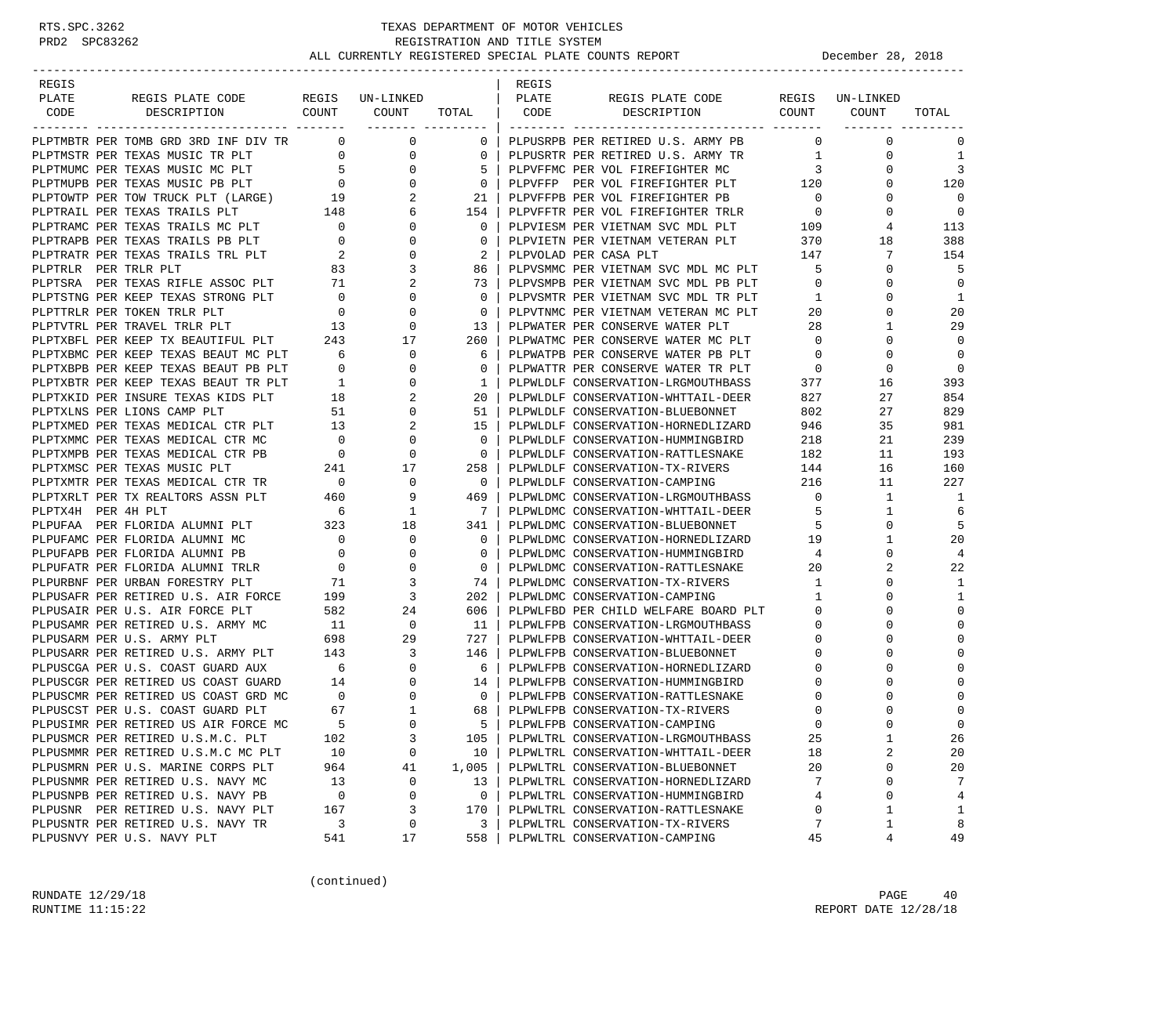| REGIS  |                                                                                                                                                                                                                                                                                                                                                                                                                                         |              |                |                                     | REGIS   |                                                                                                 |                            |                |                          |
|--------|-----------------------------------------------------------------------------------------------------------------------------------------------------------------------------------------------------------------------------------------------------------------------------------------------------------------------------------------------------------------------------------------------------------------------------------------|--------------|----------------|-------------------------------------|---------|-------------------------------------------------------------------------------------------------|----------------------------|----------------|--------------------------|
| PLATE  | REGIS PLATE CODE REGIS UN-LINKED                                                                                                                                                                                                                                                                                                                                                                                                        |              |                |                                     | PLATE   | REGIS PLATE CODE REGIS UN-LINKED                                                                |                            |                |                          |
| CODE   | DESCRIPTION COUNT COUNT                                                                                                                                                                                                                                                                                                                                                                                                                 |              |                | TOTAL   CODE                        |         | DESCRIPTION COUNT COUNT                                                                         |                            |                | TOTAL                    |
|        |                                                                                                                                                                                                                                                                                                                                                                                                                                         |              |                |                                     |         |                                                                                                 |                            |                |                          |
|        | PLPWSTMC PER UNITED WE STAND MC PLT 0<br>PLEWISTING PER UNITED WE STAND MC PLT $\begin{array}{cccccc} \texttt{PLPWSTND} & \texttt{PERWSTRID} & \texttt{NER} & \texttt{SNRNSN} & \texttt{OMERICAN} & \texttt{QTR} \\ \texttt{PLPWTFRD} & \texttt{PERWATER PUN} & \texttt{PERWATER PUN} & \texttt{1} & 0 & 0 & 0 & 0 \\ \texttt{PLWTFRD} & \texttt{PERWATER PUN} & \texttt{PE} & \texttt{PL} & 0 & 0 & 0 & 0 \\ \texttt{PLWTFRD} & \text$ |              | $\overline{0}$ | $\begin{array}{cc} 0 & \end{array}$ |         | QTRHRSMC AMERICAN QTR HORSE MC PLT                                                              | $\overline{0}$             | $\overline{0}$ | 0                        |
|        |                                                                                                                                                                                                                                                                                                                                                                                                                                         |              |                |                                     |         | QTRHRSTL AMERICAN QTR HORSE TRL PLT 4                                                           |                            | $\mathbf{1}$   | -5                       |
|        |                                                                                                                                                                                                                                                                                                                                                                                                                                         |              |                |                                     |         |                                                                                                 | 108                        | 28             | 136                      |
|        |                                                                                                                                                                                                                                                                                                                                                                                                                                         |              |                |                                     |         |                                                                                                 | $\overline{0}$             | $\mathbf{0}$   | $\Omega$                 |
|        |                                                                                                                                                                                                                                                                                                                                                                                                                                         |              |                |                                     |         |                                                                                                 | $\overline{0}$             | 0              | $\mathbf 0$              |
|        |                                                                                                                                                                                                                                                                                                                                                                                                                                         |              |                |                                     |         |                                                                                                 | $\overline{2}$             | $\mathbf 0$    | 2                        |
|        |                                                                                                                                                                                                                                                                                                                                                                                                                                         |              |                |                                     |         | RDFSHTRL CCA REDFISH TRAILER PLT 8                                                              |                            | 1              | 9                        |
|        |                                                                                                                                                                                                                                                                                                                                                                                                                                         |              |                |                                     |         | READ TO SUCCEED PLT                                                                             | 363                        | 16             | 379                      |
|        |                                                                                                                                                                                                                                                                                                                                                                                                                                         |              |                |                                     |         | REDFISH CCA REDFISH PLT                                                                         | 668                        | 35             | 703                      |
|        |                                                                                                                                                                                                                                                                                                                                                                                                                                         |              |                |                                     |         | 239   REDFSHMC CCA REDFISH MC PLT                                                               | $\overline{0}$             | 0              | $\overline{0}$           |
|        |                                                                                                                                                                                                                                                                                                                                                                                                                                         |              |                |                                     |         | 4   REDFSHPB CCA REDFISH PB PLT                                                                 | $\overline{0}$             | $\mathbf 0$    | $\mathbf 0$              |
|        |                                                                                                                                                                                                                                                                                                                                                                                                                                         |              |                |                                     |         | ROTARY INTL PLT                                                                                 | 70                         | 5              | 75                       |
|        |                                                                                                                                                                                                                                                                                                                                                                                                                                         |              |                |                                     |         | ROTARY INTL MC PLT                                                                              | $\overline{0}$             | $\Omega$       | $\overline{0}$           |
|        |                                                                                                                                                                                                                                                                                                                                                                                                                                         |              |                |                                     |         | ROTARY INTL PB PLT                                                                              | $\overline{0}$             | 0              | $\mathbf 0$              |
|        |                                                                                                                                                                                                                                                                                                                                                                                                                                         |              |                |                                     |         |                                                                                                 | $\mathbf{0}$               | 0              | $\mathbf 0$              |
|        |                                                                                                                                                                                                                                                                                                                                                                                                                                         |              |                |                                     |         | ROTARY INTL TRL PLT<br>RADIO OPERATOR PLT 8,681                                                 |                            |                |                          |
|        |                                                                                                                                                                                                                                                                                                                                                                                                                                         |              |                |                                     |         |                                                                                                 |                            | 386            | 9,067                    |
|        |                                                                                                                                                                                                                                                                                                                                                                                                                                         |              |                |                                     |         | RADIO OPERATOR MC PLT 198                                                                       |                            | 9              | 207                      |
|        |                                                                                                                                                                                                                                                                                                                                                                                                                                         |              |                |                                     |         |                                                                                                 |                            | $\mathbf{0}$   | $\overline{\phantom{0}}$ |
|        |                                                                                                                                                                                                                                                                                                                                                                                                                                         |              |                |                                     |         | EXALU OPERATOR PB PLT 0<br>RADIO OPERATOR TRL PLT 170<br>SAN ANTONIO MISSICI                    |                            | 6              | 176                      |
|        |                                                                                                                                                                                                                                                                                                                                                                                                                                         |              |                |                                     |         | SAN ANTONIO MISSIONS PLT                                                                        | $\overline{0}$             | $\mathbf{0}$   | $\overline{0}$           |
|        |                                                                                                                                                                                                                                                                                                                                                                                                                                         |              |                |                                     |         | SHARE THE ROAD MC PLT                                                                           | $\overline{\phantom{a}}$ 2 | 0              | 2                        |
|        |                                                                                                                                                                                                                                                                                                                                                                                                                                         |              | $\overline{0}$ | $\mathbf{0}$                        | SHAREPB | SHARE THE ROAD PB PLT                                                                           | $\overline{0}$             | 0              | 0                        |
|        | PLP36IMC PER DV 36TH INFANTRY MC PLT<br>PLP36IMC PER DV 36TH INFANTRY DIV 5<br>PLP36THF PER DV 36TH INFANTRY DIV F 2                                                                                                                                                                                                                                                                                                                    |              | $\mathbf{0}$   | 5 <sup>1</sup>                      | SHARERD | SHARE THE ROAD PB PLT 0<br>SHARE THE ROAD PLT 0969<br>SHARE THE ROAD TR PLT 1                   |                            | 50             | 1,019                    |
|        |                                                                                                                                                                                                                                                                                                                                                                                                                                         |              | $\mathbf{0}$   | $2-1$                               | SHARETR |                                                                                                 |                            | 0              | -1                       |
|        | PLP36THI PER 36TH INFANTRY DIV PLT 22<br>PLP36TMC PER 36TH INFANTRY DIV MC 1                                                                                                                                                                                                                                                                                                                                                            |              | 2              | $24$                                |         | SHARETR SHARE IN NOTE ---<br>SHTLCLM SPACE SHUTTLE COLUMBIA PLT 164<br>---- prm 282             |                            | 10             | 174                      |
|        |                                                                                                                                                                                                                                                                                                                                                                                                                                         |              | $\overline{0}$ | $1 \vert$                           |         | SILVRSTR SILVER STAR MEDAL PLT                                                                  | 282                        | 15             | 297                      |
|        |                                                                                                                                                                                                                                                                                                                                                                                                                                         |              | $\mathbf{0}$   | 2                                   |         | SILVSTMC SILVER STAR MEDAL MC PLT 5                                                             |                            | $\mathbf{1}$   | 6                        |
|        | PLP36TMF PER DV 36TH INFANTRY MC FEE<br>PLP36TPB PER 36TH INFANTRY DIV PB<br>PLP36TTR PER 36TH INFANTRY DIV TR<br>0<br>PLP36TTR PER 36TH INFANTRY DIV TR<br>0                                                                                                                                                                                                                                                                           |              | $\mathbf{0}$   | 0 <sup>1</sup>                      | SJP     | STATE JUDGE PLT                                                                                 | $\overline{0}$             | $\Omega$       | $\mathbf 0$              |
|        |                                                                                                                                                                                                                                                                                                                                                                                                                                         |              | $\mathbf{0}$   | $\mathbf 0$                         | SJTHD   | SAN JACINTO TX HIST PLT 73                                                                      |                            | 4              | 77                       |
|        | PRISNEME PRISONER OF WAR MDL MC PLT 0<br>PRISNEME PRISONER OF WAR MDL MC FEE 0<br>PRISONEF PRISONER OF WAR MDL PLT FEE 0<br>PRISONER PRISONER OF WAR MDL PLT 6<br>PRISONER PRISONER OF WAR MDL PLT 6<br>PRLHBSMC PRL HARBOR SURVIVOR MC                                                                                                                                                                                                 |              | 0              | 0                                   |         | SJTHDMC SAN JACINTO TX MC PLT                                                                   | $\overline{\mathbf{0}}$    | 0              | $\mathbf 0$              |
|        |                                                                                                                                                                                                                                                                                                                                                                                                                                         |              | $\mathbf{0}$   | $\mathbf{0}$                        |         | SJTHDPB SAN JACINTO TX PB PLT                                                                   | $\overline{0}$             | $\Omega$       | $\mathbf 0$              |
|        |                                                                                                                                                                                                                                                                                                                                                                                                                                         |              | $\mathbf{0}$   | $\mathbf{0}$                        |         | SJTHDTR SAN JACINTO TX TRL PLT                                                                  | $\mathbf{1}$               | 0              | 1                        |
|        |                                                                                                                                                                                                                                                                                                                                                                                                                                         |              | $\mathbf 0$    | 6                                   |         | SLVRSTRF SILVER STAR MEDAL PLT (FEE)                                                            | 41                         | 4              | 45                       |
|        |                                                                                                                                                                                                                                                                                                                                                                                                                                         |              | $\mathbf{0}$   | $\circ$                             |         | SMILETX SMILE TEXAS STYLE PLT                                                                   | 67                         | 4              | 71                       |
|        | PRIHRB PEARL HARBOR PLT 51 0<br>PRIHRBF PEARL HARBOR PLT 51 0<br>PRIHRSF PEARL HARBOR SURVIVR (FEE) 0 0 0<br>PRIHRSF PRI HARBOR SURVIVOR PLT 20 0<br>PRIHRSUR PEARL HARBOR SURVIVOR PLT 20 0<br>PRIHSMCF PRI HARBOR SVR MC PLT (FEE) 0 0                                                                                                                                                                                                |              |                | 51                                  | SOCAP   | STATE OFFICIAL CAPITOL PLT                                                                      | 70                         | 12             | 82                       |
|        |                                                                                                                                                                                                                                                                                                                                                                                                                                         |              |                | $\overline{0}$                      |         | SOCAPMC STATE OFFICIAL CAPITOL MC                                                               | $\overline{0}$             | 0              | $\mathbf 0$              |
|        |                                                                                                                                                                                                                                                                                                                                                                                                                                         |              |                | $\mathbf{1}$                        |         | SOLDIEMC SOLDIERS MDL MC PLT                                                                    | $\overline{0}$             | 0              | $\mathbf 0$              |
|        |                                                                                                                                                                                                                                                                                                                                                                                                                                         |              |                | 20                                  |         | SOLDIEMF SOLDIERS MDL MC PLT (FEE)                                                              | $\mathbf{1}$               | 3              | $\overline{4}$           |
|        |                                                                                                                                                                                                                                                                                                                                                                                                                                         |              |                | $\overline{0}$                      |         |                                                                                                 | 5                          |                | 9                        |
|        | PROTSRV PROTECT AND SERVE PLT                                                                                                                                                                                                                                                                                                                                                                                                           |              | 15             | 350                                 |         | SOLDIERF SOLDIERS MDL PLT (FEE)<br>SOLDIERF SOLDIERS MDL PLT (FEE)<br>SOLDIERS SOLDIERS MDL PLT | 28                         | 2              | 30                       |
|        | PROTSRVM PROTECT AND SERVE MC PLT                                                                                                                                                                                                                                                                                                                                                                                                       | $T$ 335<br>T | $\mathbf{0}$   | $5-1$                               | SOP     | STATE OFFICIAL PLT                                                                              | $\mathbf 0$                | $\Omega$       | $\mathbf 0$              |
|        | PROTSRVP PROTECT AND SERVE PB PLT                                                                                                                                                                                                                                                                                                                                                                                                       | $\Omega$     | $\Omega$       | $\Omega$                            | SOPMC   | STATE OFFICIAL MC PLT                                                                           | $\Omega$                   | $\Omega$       | $\Omega$                 |
|        | PROTSRVT PROTECT AND SERVE TR PLT                                                                                                                                                                                                                                                                                                                                                                                                       | $\mathbf 0$  | $\mathbf 0$    | 0                                   |         | SPCLOLYM SPECIAL OLYMPICS PLT                                                                   | 41                         | $1\,$          | 42                       |
|        |                                                                                                                                                                                                                                                                                                                                                                                                                                         | 238          | 7              |                                     | SPCOMM  |                                                                                                 | 135                        | 10             | 145                      |
|        | PUHRTMCF PURPLE HEART MC PLT (FEE)                                                                                                                                                                                                                                                                                                                                                                                                      |              |                | 245                                 | SPORT   | AEROSPACE COMMISSION PLT                                                                        | 494                        | 19             |                          |
| PURHRT | PURPLE HEART PLT                                                                                                                                                                                                                                                                                                                                                                                                                        | 12,493       | 340            | 12,833                              |         | HOUSTON TEXANS                                                                                  |                            |                | 513                      |
|        | PURHRTF PURPLE HEART PLT (FEE)                                                                                                                                                                                                                                                                                                                                                                                                          | 2,736        | 102            | 2,838                               | SPORT   | DALLAS COWBOYS                                                                                  | 1,328                      | 41             | 1,369                    |
|        | PURHRTMC PURPLE HEART MC PLT                                                                                                                                                                                                                                                                                                                                                                                                            | 118          | 6              | 124                                 | SPORT   | DALLAS STARS                                                                                    | 78                         | $\overline{4}$ | 82                       |
| PWP    | PRISONER OF WAR PLT                                                                                                                                                                                                                                                                                                                                                                                                                     | 389          | 28             | 417                                 | SPORT   | DALLAS MAVERICKS                                                                                | 89                         | 2              | 91                       |
| PWPF   | PRISONER OF WAR (FEE)                                                                                                                                                                                                                                                                                                                                                                                                                   | 9            | $\mathbf{1}$   | 10                                  | SPORT   | TEXAS RANGERS                                                                                   | 512                        | 21             | 533                      |
|        | QTRHORSE AMERICAN QUARTER HORSE PLT                                                                                                                                                                                                                                                                                                                                                                                                     | 274          | 15             | 289                                 | SPORT   | HOUSTON ASTROS                                                                                  | 299                        | 29             | 328                      |

(continued)

RUNDATE  $12/29/18$  PAGE 41 RUNTIME 11:15:22 REPORT DATE 12/28/18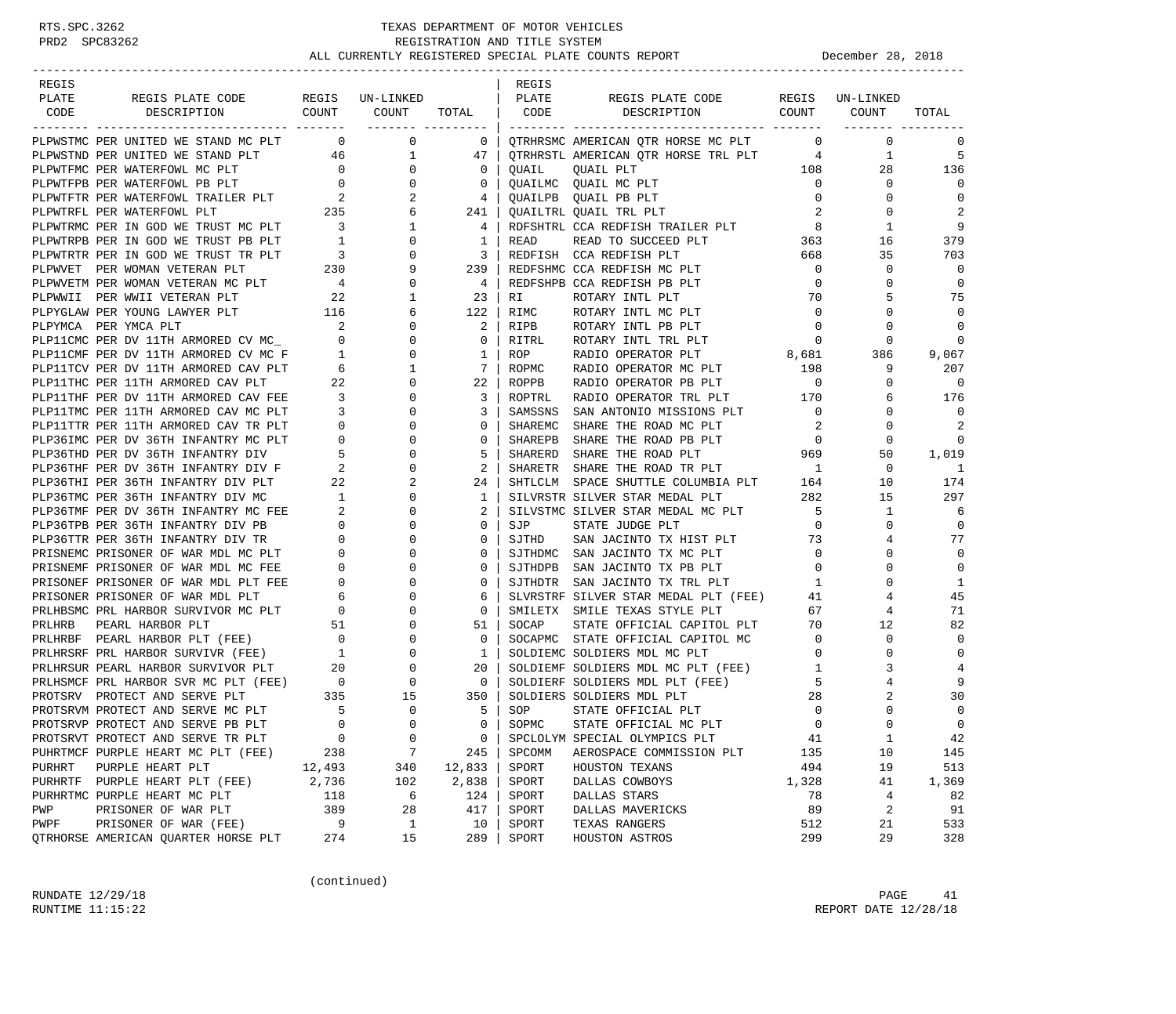| REGIS          |                                                                                                                                                                                                                                       |                                                          |                              |                | REGIS        |                                                                                                       |                                     |                 |                          |
|----------------|---------------------------------------------------------------------------------------------------------------------------------------------------------------------------------------------------------------------------------------|----------------------------------------------------------|------------------------------|----------------|--------------|-------------------------------------------------------------------------------------------------------|-------------------------------------|-----------------|--------------------------|
| PLATE          | REGIS PLATE CODE                                                                                                                                                                                                                      |                                                          | REGIS UN-LINKED              |                | PLATE        | REGIS PLATE CODE                                                                                      |                                     | REGIS UN-LINKED |                          |
| CODE           | COUNT<br>DESCRIPTION                                                                                                                                                                                                                  |                                                          | COUNT<br>___________________ | TOTAL          | CODE         | COUNT<br>DESCRIPTION                                                                                  |                                     | COUNT           | TOTAL                    |
|                | SPORT HOUSTON ROCKETS                                                                                                                                                                                                                 | 23                                                       | 2                            | 25             |              | TXMUSIC TEXAS MUSIC PLT                                                                               | 439                                 | 28              | 467                      |
|                |                                                                                                                                                                                                                                       |                                                          |                              |                |              |                                                                                                       |                                     | $\mathbf{1}$    | $\mathbf{1}$             |
|                |                                                                                                                                                                                                                                       |                                                          |                              |                |              | TXMUSITR TEXAS MUSIC TR PLT 0<br>TXREALTR TEXAS REALTORS ASSN PLT 523                                 |                                     | 18              | 541                      |
|                |                                                                                                                                                                                                                                       |                                                          |                              |                |              | TXRLTRMC TEXAS REALTOR ASSN MC PLT 0                                                                  |                                     | 0               | $\overline{0}$           |
|                | SPOUSDMF SURVIVING SPOUSE DV MC(FEE) 2 0 2<br>SPOUSDVF SURVIVING SPOUSE DV (FEE) 243 8 251<br>SPOUSDVM SURVIVING SPOUSE DV MC PLT 2 0 2<br>SPOUSEDV SURVIVING SPOUSE DV PLT 3,302 88 3,390<br>STAPDAY STAP DAY SCHOOL LIBRARY PLT 0 0 |                                                          |                              |                | TXSTRNG      | KEEP TEXAS STRONG PLT                                                                                 | $\overline{0}$                      | 0               | $\overline{0}$           |
|                | STARDAY STAR DAY SCHOOL LIBRARY PLT 0                                                                                                                                                                                                 |                                                          | $\mathbf{0}$                 | $\overline{0}$ | UFAA         | FLORIDA ALUMNI PLT                                                                                    | $\begin{array}{c}0\\363\end{array}$ | 17              | 380                      |
|                | STAROTEX STAR OF TEXAS AWARD PLT                                                                                                                                                                                                      | 10                                                       | $\overline{0}$               | 10             | UFAAMC       | FLORIDA ALUMNI MC PLT                                                                                 | $\overline{0}$                      | $\mathbf 0$     | 0                        |
|                |                                                                                                                                                                                                                                       |                                                          | $\overline{0}$               | 1              | UFAAPB       | FLORIDA ALUMNI PB PLT                                                                                 | $\overline{0}$                      | 0               | $\mathbf 0$              |
|                |                                                                                                                                                                                                                                       |                                                          | $\overline{0}$               | $\circ$        | UFAATR       | FLORIDA ALUMNI TRLR PLT                                                                               | $\overline{0}$                      | $\Omega$        | $\mathbf 0$              |
|                |                                                                                                                                                                                                                                       |                                                          | 5                            | 96             | UHP          | U.S. HOUSE PLT                                                                                        | $\mathbf 0$                         | 0               | $\mathbf 0$              |
|                |                                                                                                                                                                                                                                       |                                                          | $\mathbf{3}$                 | 82             | UJP          | U.S. JUDGE PLT                                                                                        | $\overline{0}$                      | $\Omega$        | $\mathbf 0$              |
|                | STREETMC STREET ROD MOTORCYCLE PLT 0<br>SVSTRMCF SILVER STAR MEDAL MC (FEE) 4<br>SWASIDMC SW ASIA SVC MDL DSTR MC PLT 60                                                                                                              |                                                          | $\overline{0}$               | $\mathbf{0}$   |              | URBNFRST URBAN FORESTRY PLT 146                                                                       |                                     | 8               | 154                      |
|                |                                                                                                                                                                                                                                       |                                                          | $\mathbf{0}$                 | 4              |              | USAFMCR RETIRED U.S. AIR FORCE MC                                                                     | 156                                 | 8               | 164                      |
|                |                                                                                                                                                                                                                                       | 60                                                       | 4                            | 64             |              | USAFPBR RETIRED U.S. AIR FORCE PB                                                                     | $\overline{0}$                      | 0               | $\overline{0}$           |
|                | SWASIDPB SW ASIA SVC MDL DSTR PB PLT                                                                                                                                                                                                  | $\overline{\phantom{0}}$                                 | $\overline{0}$               | $\mathbf 0$    | USAFR        | RETIRED U.S. AIR FORCE PLT                                                                            | 2,595                               | 120             | 2,715                    |
|                | SWASIDST SW ASIA SVC MDL DSTORM PLT                                                                                                                                                                                                   | 906                                                      | 43                           | 949            |              | USAFTRR RETIRED U.S. AIR FORCE TR                                                                     | 44                                  | 0               | 44                       |
|                | SWASIDTR SW ASIA SVC MDL DSTR TR PLT                                                                                                                                                                                                  | 19                                                       | $\mathbf{1}$                 | 20             | USAIR        | 6,495<br>U.S. AIR FORCE PLT                                                                           |                                     | 323             | 6,818                    |
| TCOTMC         | TAKE CARE OF TEXAS MC PLT                                                                                                                                                                                                             |                                                          | $\mathbf{0}$                 | $\mathbf 0$    |              |                                                                                                       | 325                                 | 12              | 337                      |
| TCOTPB         | TAKE CARE OF TEXAS PB PLT                                                                                                                                                                                                             | $\begin{array}{c} 0 \\ 0 \\ 27 \end{array}$              | $\mathbf{0}$                 | 0              |              | USAIRMC U.S. AIR FORCE MC PLT<br>USAIRPB U.S. AIR FORCE PB PLT                                        | $\overline{0}$                      | 0               | $\overline{0}$           |
| TCOTPLT        | TAKE CARE OF TEXAS PLT                                                                                                                                                                                                                |                                                          | 2                            | 39             |              |                                                                                                       |                                     | $\overline{1}$  | 79                       |
| TCOTTR         | TAKE CARE OF TEXAS TR PLT                                                                                                                                                                                                             | $\begin{array}{c} 37 \\ 0 \end{array}$<br>$\overline{0}$ | 0                            | $\mathbf{0}$   |              |                                                                                                       |                                     | 510             | 9,691                    |
| TEJANO         | TEJANO MONUMENT PLT                                                                                                                                                                                                                   | $\begin{array}{c} 0 \\ 0 \end{array}$                    | $\mathbf{0}$                 | $\mathbf 0$    |              | USARMCR RETIRED U.S. ARMY MC PLT 138                                                                  |                                     | 5               | 143                      |
| TEXAS4H 4H PLT |                                                                                                                                                                                                                                       | 21                                                       | 1                            | 22             | USARMMC      | U.S. ARMY MC PLT                                                                                      | 515                                 | 23              | 538                      |
| TGP            | 1,398<br>TEXAS GUARD PLT                                                                                                                                                                                                              |                                                          | 44                           | 1,442          | USARMPB      | U.S. ARMY PB PLT                                                                                      | $\overline{0}$                      | 0               | $\overline{0}$           |
| TGPMC          |                                                                                                                                                                                                                                       |                                                          | $\overline{\mathbf{3}}$      | 37             |              | USARMTRL U.S. ARMY TRL PLT                                                                            |                                     | $\mathbf{0}$    | 120                      |
|                | TEXAS GUARD MOTORCYCLE 34<br>TEXAS GUARD PRIVATE BUS 0                                                                                                                                                                                |                                                          | $\overline{0}$               | $\mathbf{0}$   | USARR        | U.S. ARMY TRL PLT 120<br>RETIRED U.S. ARMY PLT 1,971                                                  |                                     | 78              | 2,049                    |
|                |                                                                                                                                                                                                                                       |                                                          | $\overline{0}$               |                | USARRPB      | RETIRED U.S. ARMY PB PLT 0                                                                            |                                     | $\mathbf{0}$    | $\overline{\phantom{0}}$ |
|                | TGPPB TEXAS GUARD PRIVATE BUS<br>TGPTR TEXAS GUARD TRAILER PLT 9<br>TOMBGDMC TOMB GRD 3RD INF DIV MC PLT 0<br>TOMBGDTR TOMB GRD 3RD INF DIV TR PLT 0<br>TAMPO TOMB CPD 3RD INF DIV PLT 0                                              |                                                          | $\mathbf{0}$                 | $\mathbf 0$    |              | USARRTR RETIRED U.S. ARMY TR PLT                                                                      | 30                                  | $\mathbf{1}$    | 31                       |
|                |                                                                                                                                                                                                                                       |                                                          | 0                            | 0              | USCGA        | U.S. COAST GUARD AUXILIARY 87                                                                         |                                     | 2               | 89                       |
|                |                                                                                                                                                                                                                                       |                                                          | 2                            | 2              |              | USCGMCR RETIRED U.S. COAST GUARD MC                                                                   | 9                                   | 0               | 9                        |
| TRAILS         | TEXAS TRAILS PLT                                                                                                                                                                                                                      | $\begin{array}{c}0\\401\end{array}$                      | 17                           | 418            |              | USCGPBR RETIRED U.S. COAST GUARD PB                                                                   | $\overline{0}$                      | $\Omega$        | $\mathbf 0$              |
|                | TRAILSMC TEXAS TRAILS MC PLT                                                                                                                                                                                                          |                                                          | $\mathbf{1}$                 | 2              | USCGR        | RETIRED U.S. COAST GUARD                                                                              | 157                                 | 7               | 164                      |
|                | $\begin{array}{c} 1 \\ 0 \end{array}$<br>TRAILSPB TEXAS TRAILS PB PLT                                                                                                                                                                 |                                                          | $\mathbf{0}$                 | $\mathbf 0$    |              | USCGTRR RETIRED U.S. COAST GUARD TR                                                                   | 6                                   | 0               | 6                        |
|                | TRAILSTR TEXAS TRAILS TRLR PLT                                                                                                                                                                                                        | $\overline{5}$                                           | 0                            | 5              | USCST        | U.S. COAST GUARD PLT                                                                                  | 607                                 | 16              | 623                      |
| TSRA           | TEXAS STATE RIFLE ASSOC PLT 275                                                                                                                                                                                                       |                                                          | 15                           | 290            |              |                                                                                                       | 28                                  | 0               | 28                       |
|                | TXBTFLMC KEEP TEXAS BEAUTIFUL MC PLT                                                                                                                                                                                                  | $\overline{1}$                                           | 0                            | $\mathbf{1}$   |              | USCSTMC U.S. COAST GUARD MC PLT<br>USCSTPB U.S. COAST GUARD PB PLT<br>USCSTPB U.S. COAST GUARD PB PLT | $\overline{0}$                      | $\mathbf 0$     | $\overline{0}$           |
|                | TXBTFLPB KEEP TEXAS BEAUTIFUL PB PLT                                                                                                                                                                                                  | $\overline{\phantom{0}}$                                 | 0                            | $\circ$        |              | USCSTTRL U.S. COAST GUARD TRL PLT                                                                     | 11                                  | 0               | 11                       |
|                | TXBTFLTR KEEP TEXAS BEAUTIFUL TR PLT                                                                                                                                                                                                  | $\overline{0}$                                           | $\mathbf{0}$                 | $\overline{0}$ |              | USMCMCR RETIRED U.S.M.C. MC PLT                                                                       | 45                                  | 2               | 47                       |
|                | TXBTYFL KEEP TEXAS BEAUTIFUL PLT                                                                                                                                                                                                      | 198                                                      | 11                           | 209            |              | USMCPBR RETIRED U.S.M.C. PB PLT                                                                       | $\overline{0}$                      | 0               | $\overline{0}$           |
|                | TXCSTBL TEXAS CONSTABLES PLT                                                                                                                                                                                                          |                                                          | 3                            | 156            |              |                                                                                                       |                                     | 42              | 735                      |
|                | TXKIDSMC INSURE TEXAS KIDS MC PLT                                                                                                                                                                                                     | $\begin{array}{c} 153 \\ 1 \end{array}$                  | 1                            | 2              |              | USMCR RETIRED U.S.M.C. PLT 693<br>USMCTRR RETIRED U.S.M.C. TR PLT 14                                  |                                     | 1               | 15                       |
|                | TXKIDSPB INSURE TEXAS KIDS PB PLT                                                                                                                                                                                                     | $\Omega$                                                 | $\Omega$                     | $\Omega$       | <b>USMRN</b> | U.S. MARINE CORPS PLT                                                                                 | 10,164                              | 453             | 10,617                   |
|                | TXKIDSTR INSURE TEXAS KIDS TRL                                                                                                                                                                                                        | $\mathbf 0$                                              | $\mathsf 0$                  | 0              |              | USMRNMC U.S. MARINE CORPS MC PLT                                                                      | 730                                 | 21              | 751                      |
|                | TXLIONS LIONS CAMP PLT                                                                                                                                                                                                                | 280                                                      | 6                            | 286            | USMRNPB      | U.S. MARINE CORPS PB PLT                                                                              | 1                                   | 0               | $\overline{1}$           |
| TXMEDC         | TEXAS MEDICAL CTR PLT                                                                                                                                                                                                                 | 24                                                       | 4                            | 28             |              | USMRNTRL U.S. MARINE CORPS TRL                                                                        | 153                                 | 4               | 157                      |
|                | TXMEDCMC TEXAS MEDICAL CTR MC PLT                                                                                                                                                                                                     | 0                                                        | 0                            | $\mathbf 0$    | USNMCR       | RETIRED U.S. NAVY MC PLT                                                                              | 112                                 | 4               | 116                      |
|                | TXMEDCPB TEXAS MEDICAL CTR PB PLT                                                                                                                                                                                                     | 0                                                        | 0                            | 0              | USNPBR       | RETIRED U.S. NAVY PB PLT                                                                              | 0                                   | 0               | $\mathbf 0$              |
|                | TXMEDCTR TEXAS MEDICAL CTR TR PLT                                                                                                                                                                                                     | 0                                                        | 0                            | 0              | USNR         | RETIRED U.S. NAVY PLT                                                                                 | 1,601                               | 62              | 1,663                    |
|                | TXMUSCMC TEXAS MUSIC MC PLT                                                                                                                                                                                                           | 1                                                        | 0                            | 1              | USNTRR       | RETIRED U.S. NAVY TR PLT                                                                              | 19                                  | 0               | 19                       |
|                | TXMUSCPB TEXAS MUSIC PB PLT                                                                                                                                                                                                           | 0                                                        | 0                            | 0              | USNVY        | U.S. NAVY PLT                                                                                         | 5,831                               | 256             | 6,087                    |

(continued)

RUNDATE  $12/29/18$  PAGE 42 RUNTIME 11:15:22 REPORT DATE 12/28/18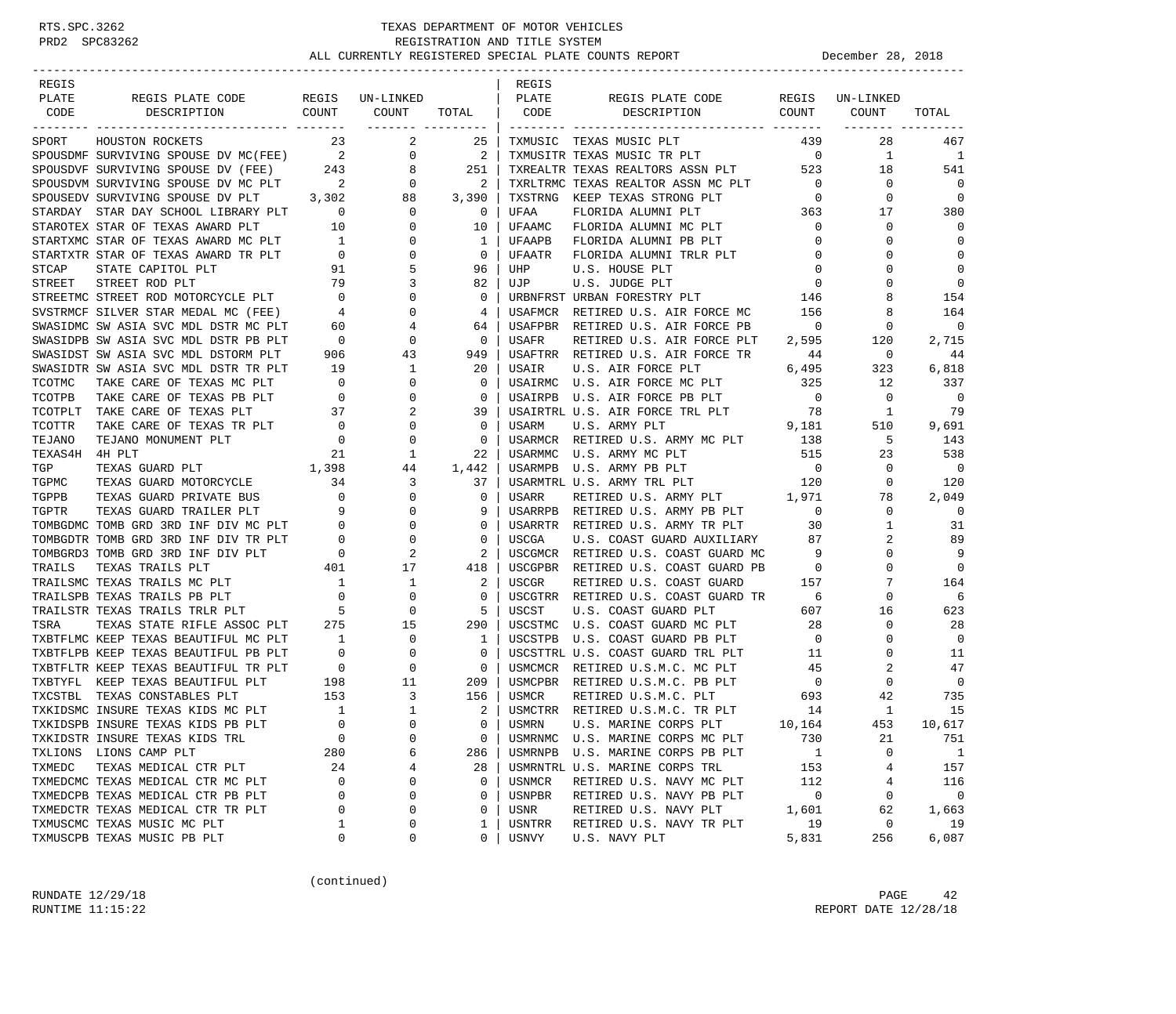| REGIS |                                                                                                                                                                                                                                            |          |             |   | REGIS |                                                             |  |       |
|-------|--------------------------------------------------------------------------------------------------------------------------------------------------------------------------------------------------------------------------------------------|----------|-------------|---|-------|-------------------------------------------------------------|--|-------|
| PLATE |                                                                                                                                                                                                                                            |          |             |   |       | REGIS PLATE CODE REGIS UN-LINKED<br>DESCRIPTION COUNT COUNT |  |       |
| CODE  |                                                                                                                                                                                                                                            |          |             |   |       |                                                             |  | TOTAL |
|       |                                                                                                                                                                                                                                            |          |             |   |       |                                                             |  |       |
|       |                                                                                                                                                                                                                                            |          |             |   |       |                                                             |  |       |
|       |                                                                                                                                                                                                                                            |          |             |   |       |                                                             |  |       |
|       |                                                                                                                                                                                                                                            |          |             |   |       |                                                             |  |       |
|       |                                                                                                                                                                                                                                            |          |             |   |       |                                                             |  |       |
|       |                                                                                                                                                                                                                                            |          |             |   |       |                                                             |  |       |
|       |                                                                                                                                                                                                                                            |          |             |   |       |                                                             |  |       |
|       |                                                                                                                                                                                                                                            |          |             |   |       |                                                             |  |       |
|       |                                                                                                                                                                                                                                            |          |             |   |       |                                                             |  |       |
|       |                                                                                                                                                                                                                                            |          |             |   |       |                                                             |  |       |
|       |                                                                                                                                                                                                                                            |          |             |   |       |                                                             |  |       |
|       |                                                                                                                                                                                                                                            |          |             |   |       |                                                             |  |       |
|       |                                                                                                                                                                                                                                            |          |             |   |       |                                                             |  |       |
|       |                                                                                                                                                                                                                                            |          |             |   |       |                                                             |  |       |
|       |                                                                                                                                                                                                                                            |          |             |   |       |                                                             |  |       |
|       |                                                                                                                                                                                                                                            |          |             |   |       |                                                             |  |       |
|       |                                                                                                                                                                                                                                            |          |             |   |       |                                                             |  |       |
|       |                                                                                                                                                                                                                                            |          |             |   |       |                                                             |  |       |
|       |                                                                                                                                                                                                                                            |          |             |   |       |                                                             |  |       |
|       |                                                                                                                                                                                                                                            |          |             |   |       |                                                             |  |       |
|       |                                                                                                                                                                                                                                            |          |             |   |       |                                                             |  |       |
|       |                                                                                                                                                                                                                                            |          |             |   |       |                                                             |  |       |
|       |                                                                                                                                                                                                                                            |          |             |   |       |                                                             |  |       |
|       |                                                                                                                                                                                                                                            |          |             |   |       |                                                             |  |       |
|       |                                                                                                                                                                                                                                            |          |             |   |       |                                                             |  |       |
|       |                                                                                                                                                                                                                                            |          |             |   |       |                                                             |  |       |
|       |                                                                                                                                                                                                                                            |          |             |   |       |                                                             |  |       |
|       |                                                                                                                                                                                                                                            |          |             |   |       |                                                             |  |       |
|       |                                                                                                                                                                                                                                            |          |             |   |       |                                                             |  |       |
|       |                                                                                                                                                                                                                                            |          |             |   |       |                                                             |  |       |
|       |                                                                                                                                                                                                                                            |          |             |   |       |                                                             |  |       |
|       |                                                                                                                                                                                                                                            |          |             |   |       |                                                             |  |       |
|       |                                                                                                                                                                                                                                            |          |             |   |       |                                                             |  |       |
|       |                                                                                                                                                                                                                                            |          |             |   |       |                                                             |  |       |
|       |                                                                                                                                                                                                                                            |          |             |   |       |                                                             |  |       |
|       |                                                                                                                                                                                                                                            |          |             |   |       |                                                             |  |       |
|       | WILDLIFE CONSERVATION-TX-RIVERS<br>WILDLIFE CONSERVATION-TX-RIVERS<br>WILDLIFE CONSERVATION-CAMPING<br>WILDFLOWR WILDFLOWERS PLT MC<br>WILDFLWPB WILDFLOWERS PLT PB 0 0 0 0<br>WILDFLWPB WILDFLOWERS PLT PB 0 0 0 0<br>WILDFLWTR WILDFLOWE |          |             |   |       |                                                             |  |       |
|       |                                                                                                                                                                                                                                            |          |             |   |       |                                                             |  |       |
|       |                                                                                                                                                                                                                                            |          |             |   |       |                                                             |  |       |
|       |                                                                                                                                                                                                                                            |          |             |   |       |                                                             |  |       |
|       |                                                                                                                                                                                                                                            |          |             |   |       |                                                             |  |       |
|       |                                                                                                                                                                                                                                            |          |             |   |       |                                                             |  |       |
|       | WLDLFPBP CONSERVATION-LRGMOUTHBASS                                                                                                                                                                                                         | 0        | $\mathbf 0$ | 0 |       |                                                             |  |       |
|       | WLDLFPBP CONSERVATION-WHTTAIL-DEER                                                                                                                                                                                                         | O        | 0           | 0 |       |                                                             |  |       |
|       | WLDLFPBP CONSERVATION-BLUEBONNET                                                                                                                                                                                                           | U        | 0           | 0 |       |                                                             |  |       |
|       | WLDLFPBP CONSERVATION-HORNEDLIZARD                                                                                                                                                                                                         | $\Omega$ | 0           | 0 |       |                                                             |  |       |
|       | WLDLFPBP CONSERVATION-HUMMINGBIRD                                                                                                                                                                                                          | O        | 0           | 0 |       |                                                             |  |       |
|       | WLDLFPBP CONSERVATION-RATTLESNAKE                                                                                                                                                                                                          | $\Omega$ | $\mathbf 0$ | 0 |       |                                                             |  |       |
|       | WLDLFPBP CONSERVATION-TX-RIVERS                                                                                                                                                                                                            | 0        | 0           | 0 |       |                                                             |  |       |
|       | WLDLFPBP CONSERVATION-CAMPING                                                                                                                                                                                                              | 0        | 0           | 0 |       |                                                             |  |       |